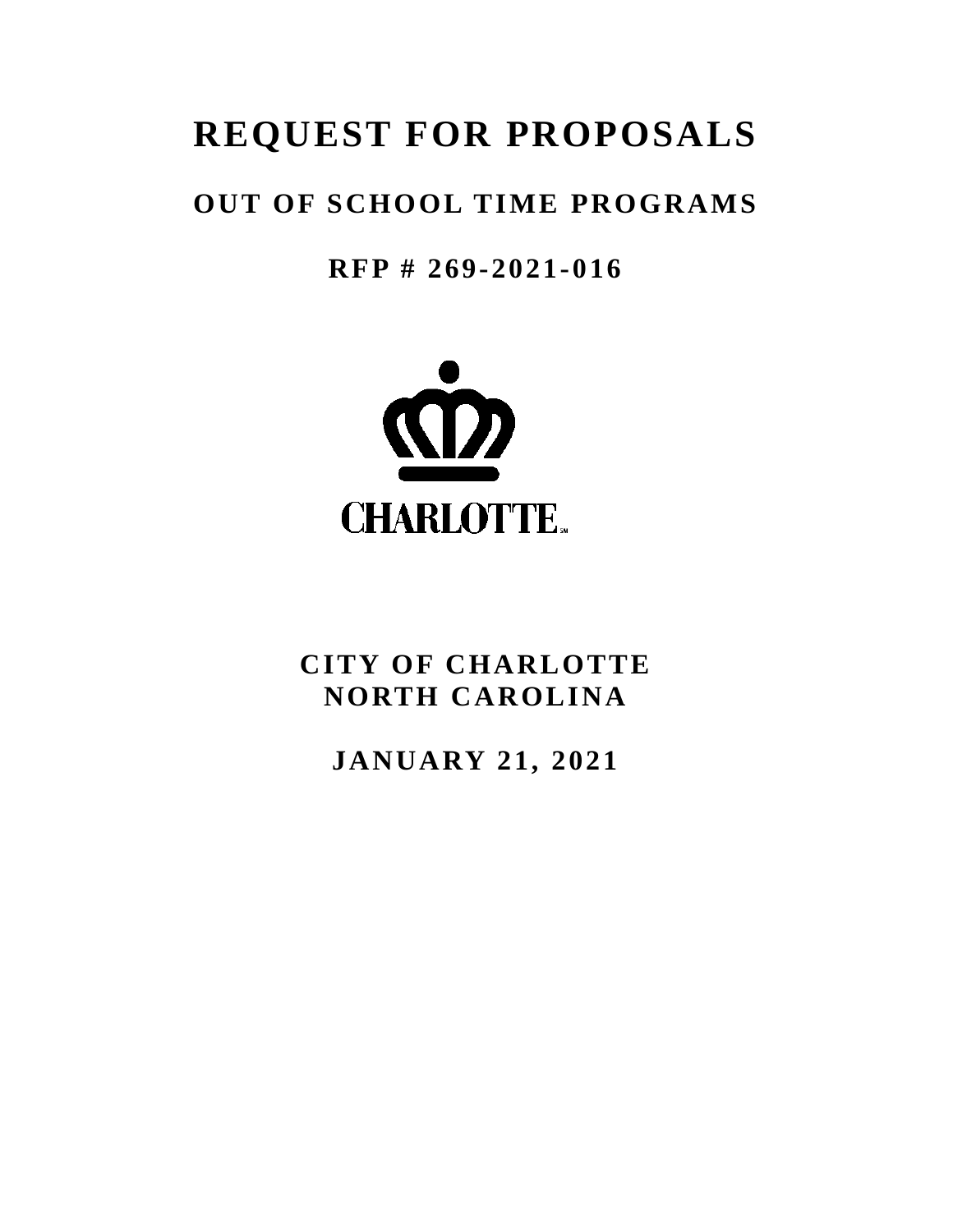#### **REQUEST FOR PROPOSALS RFP # 269-2021-016 Out of School Time Programs**

JANUARY 21, 2021

Dear Sir or Madam:

The City of Charlotte, North Carolina, is now accepting Proposals for the Out of School Time Program. The requirements for submitting a Proposal are stated in the attached Request for Proposals (the "RFP"). Please review them carefully.

An A **Non-Mandatory** Pre-Proposal Conference for the purpose of reviewing the RFP and answering questions regarding the Services will be held on **JANUARY 27, 2021 at 10:00 a.m.** As a precautionary measure due to COVID-19 and understanding that some businesses have chosen to suspend employee travel, a video conferencing line has been set up for vendors to attend the Pre-Proposal. No onsite meeting will be held, and Vendors should not come to the City expecting to attend in person.

WebEx Link: [Join Meeting](https://charlotte.webex.com/charlotte/j.php?MTID=m9c0cea8dbe934d63666a24f34ec9c8e5) Password: qeTpDcu5R64 Conference Number:

1-650-479-3207 Call-in toll number (US/Canada)

1-855-244-8681 Call-in toll-free number (US/Canada) Access Code/Meeting ID: 180 715 3452

Please have a copy of the RFP available for reviewing during the Pre-Proposal Conference. All interested Companies should return a completed Request For Proposals Acknowledgement Form (see Section 6, Form 1) by the date stated in Section 2.1 of this RFP.

An electronic copy of the RFP in Microsoft Word format may be obtained on the City's Contracting Opportunities Site by searching for the RFP Title or Number.

All Proposals are due to City of Charlotte Department of General Services, City Procurement, 3<sup>rd</sup> Floor, CMGC 600 East Fourth Street, Charlotte, North Carolina 28202, no later than **FEBRUARY 15, 2021 at 2:00 p.m.**

One (1) electronic copy of the Proposal on a flash drive in a searchable format such as MS Word or Adobe Acrobat and one (1) original Proposal signed in ink by a Organization official authorized to make a legal and binding offer must be submitted in a sealed box or opaque envelope plainly marked with the Proposal number and service description as follows:

**Request for Proposals Attention: Nakayla Horlback [Name of Organization Submitting Proposal] Out of School Time Programs RFP # 269-2021-016**

RFP questions must be directed to Nakayla Horlback, Department of General Services – City Procurement, per the enclosed instructions in Section 2.3. The City is an equal opportunity purchaser.

Sincerely,

Kay Elmore Chief Procurement Officer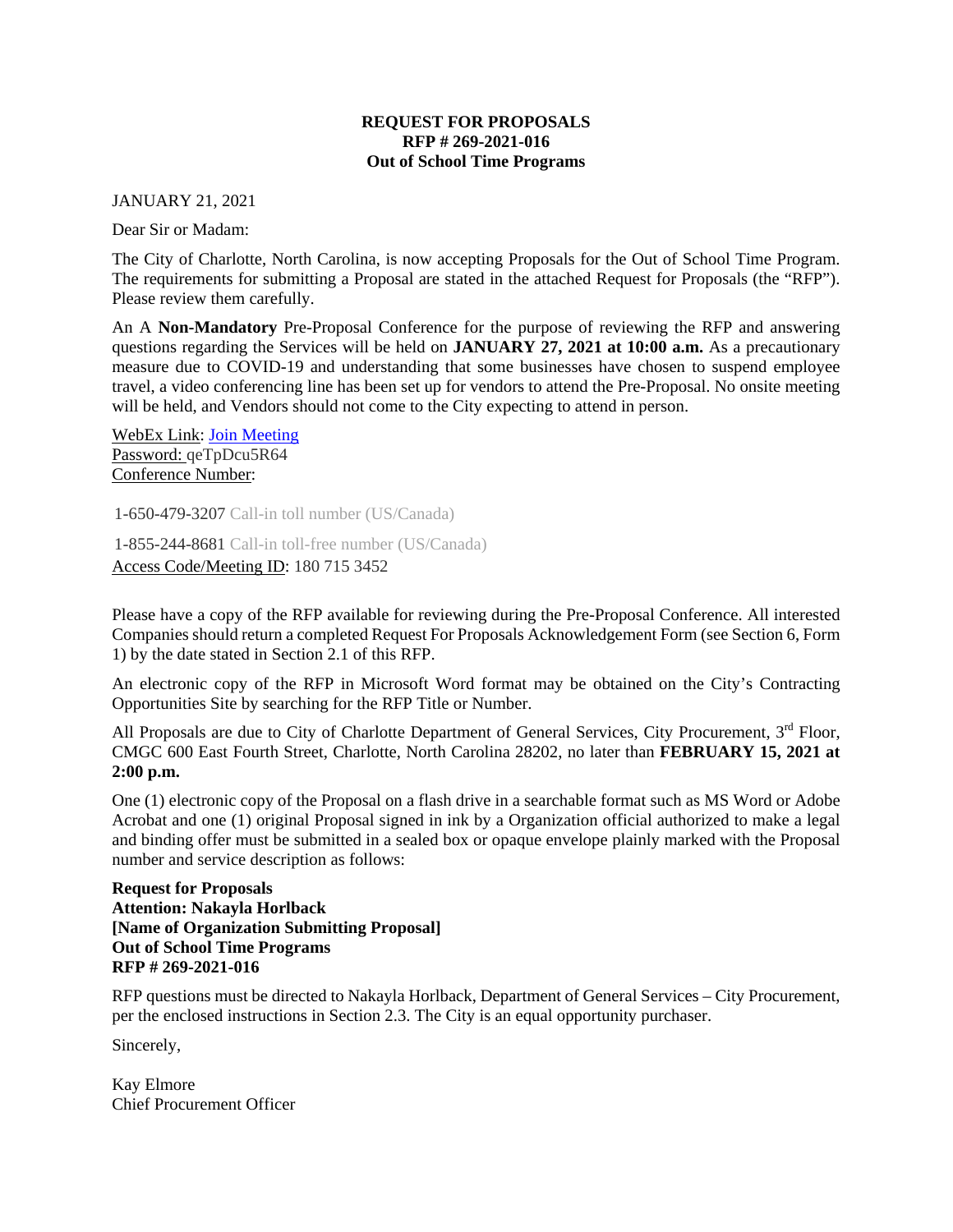# **Checklist for submitting a Proposal:**

#### **Step 1 – Read the document fully.**

- **Step 2 –** If you plan on submitting a Proposal, email **Form 1 in Section 6** to the number or email address listed on the sheet.
- **Steps 3 –** If you have any questions send them before the deadline listed in **Section 2.3**.

# **If you plan to submit a Proposal, you must follow this checklist and include everything detailed below.**

**Proposal Copies** - Please provide the specified number for each format:

- 1 Copy on flash drive  $\Box$
- 1 Copy marked "Original"  $\Box$

**Proposal Format** - Proposals should be formatted as follows:

- Cover Letter per **Section 4.1.1**  $\Box$
- Proposed Solution per **Section 4.1.2**  $\Box$
- **Section 6, Form 2, Addenda Receipt Confirmation**  $\Box$
- $\Box$ **Section 6, Form 3, Proposal Submission**
- $\Box$ **Section 6, Form 4A, Current Program Worksheet**
- $\Box$ **Section 6, Form 4B, Proposed Program Worksheet**
- $\Box$ **Section 6, Form 5, MWSBE Utilization**
- $\Box$ **Section 6, Form 6, Organization's Background and Experience**
- $\Box$ **Section 6, Form 7, Organization's Program Staffing Information**
- $\Box$ **Section 6, Form 8, Organization's Program Goals and Outcomes Matrix**
- $\Box$ **Section 6, Form 9, Organization's Program Partnerships**
- **Section 6m Form 10, Organization's Program Budget**
- $\Box$ **Section 6, Form 11, Certification Regarding Debarment, Suspension and Other Responsibility Matters**
- $\Box$ **Section 6, Form 12, Byrd Anti-Lobbying Certification**
- Exceptions to any part of the RFP (If you take any exceptions to anything in this document list it  $\Box$ in a category in your Proposal called "Exceptions" and offer an alternative solution.)

**The above items constitute all that must be included in the Proposal.** If awarded a contract, you will be required to provide an insurance certificate that meets or exceeds the requirements set forth in Section 7.

**It is the Organization's responsibility to check [www.ips.state.nc.us](http://www.ips.state.nc.us/) or the City's [Contract](http://charlottenc.gov/DoingBusiness/Pages/ContractOpportunities.aspx)  [Opportunities Site](http://charlottenc.gov/DoingBusiness/Pages/ContractOpportunities.aspx) for any addenda or changes to this Project. Search for bid # 269-2021-016 to find if any documents or changes have been posted.**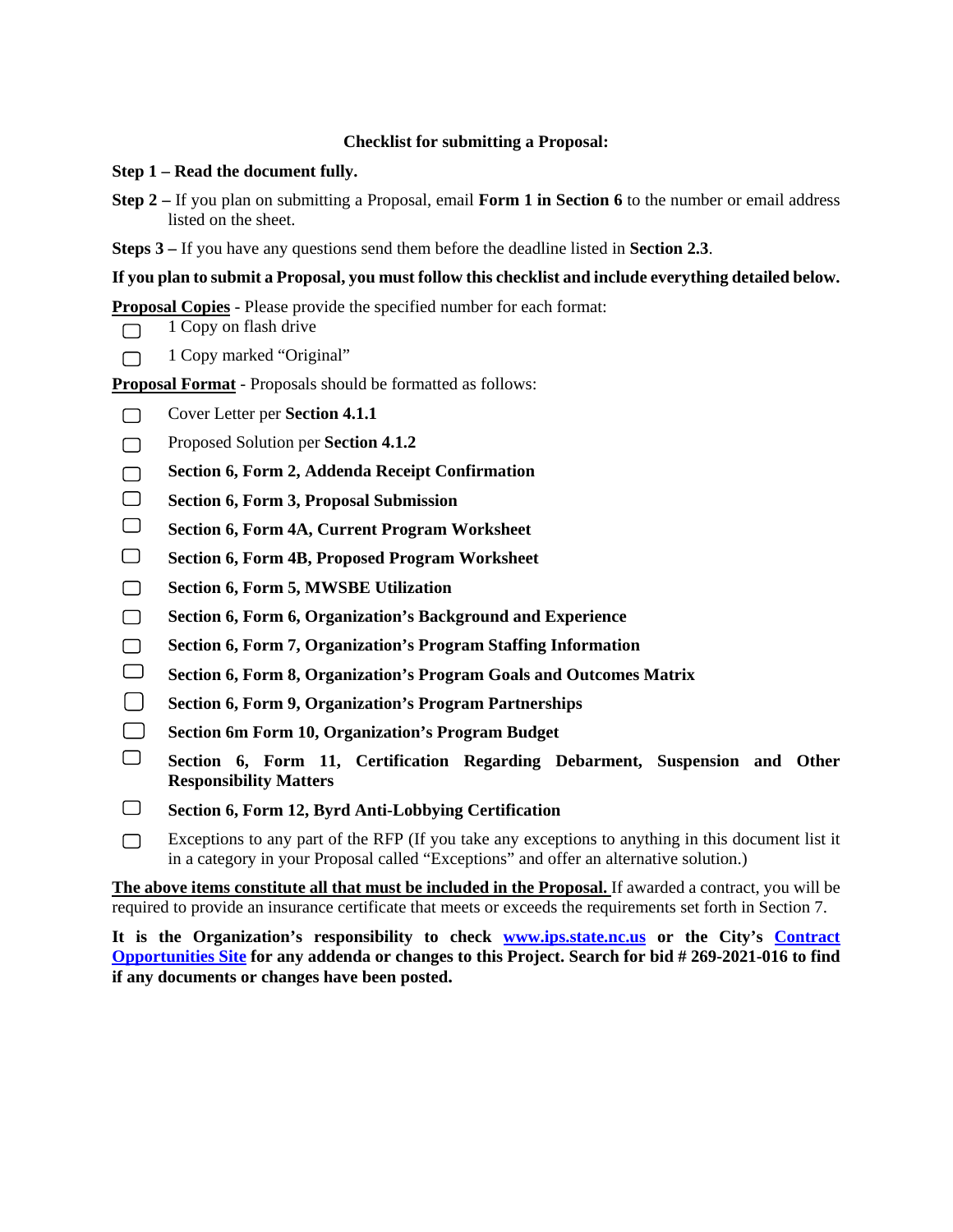# **TABLE OF CONTENTS**

| 1. |                                                                  |  |
|----|------------------------------------------------------------------|--|
|    |                                                                  |  |
|    |                                                                  |  |
|    |                                                                  |  |
|    |                                                                  |  |
| 2. |                                                                  |  |
|    |                                                                  |  |
|    |                                                                  |  |
|    |                                                                  |  |
|    |                                                                  |  |
|    |                                                                  |  |
|    |                                                                  |  |
|    |                                                                  |  |
|    |                                                                  |  |
| 3. |                                                                  |  |
|    |                                                                  |  |
| 4. |                                                                  |  |
| 5. |                                                                  |  |
|    | REQUIRED FORM 1 - REQUEST FOR PROPOSALS ACKNOWLEDGEMENT  22      |  |
|    |                                                                  |  |
|    |                                                                  |  |
|    |                                                                  |  |
|    |                                                                  |  |
|    | REQUIRED FORM 6 - ORGANIZATION'S BACKGROUND RESPONSE 34          |  |
|    |                                                                  |  |
|    | REQUIRED FORM 8 - ADDITIONAL ORGANIZATION QUESTIONS  37          |  |
|    | REQUIRED FORM 9 - CERTIFICATION REGARDING DEBARMENT, SUSPENSION, |  |
|    |                                                                  |  |
|    | REQUIRED FORM 10 - BYRD ANTI-LOBBYING CERTIFICATION 42           |  |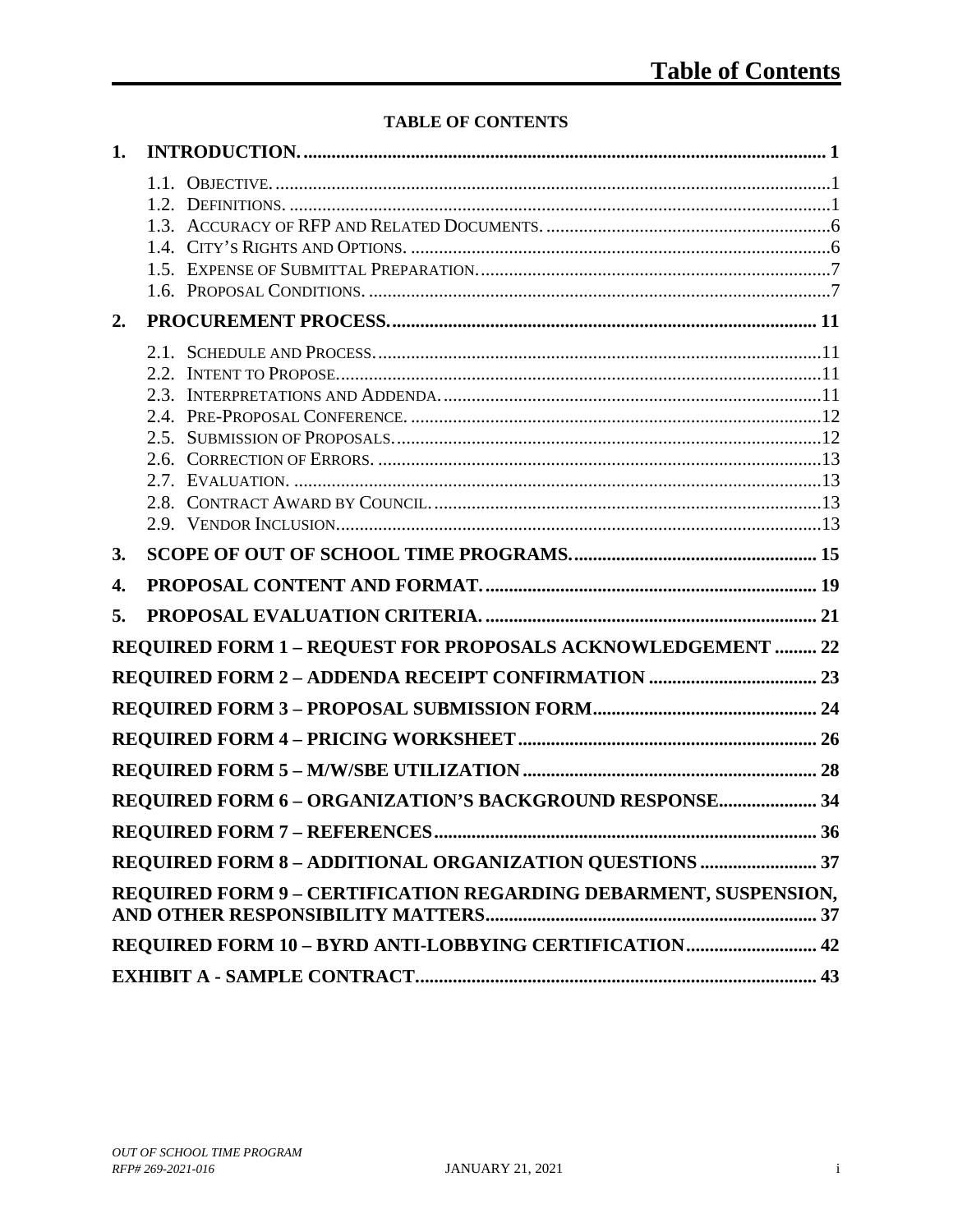# <span id="page-4-1"></span><span id="page-4-0"></span>**1. INTRODUCTION.**

# **1.1. Objective.**

The objective of this RFP is to solicit Proposals that will enable the City to determine which Organizations and Proposed Solution will best meet the City's needs for providing Out of School Time programs to the local Charlotte community.

# <span id="page-4-2"></span>**1.2. Definitions.**

As used in this RFP, the following terms shall have the meanings set forth below:

| Acceptance:               | Refers to receipt and approval by the City of a Deliverable or Service<br>in accordance with the acceptance process and criteria in the Contract.                                                                                                                                                                                                                                                                 |
|---------------------------|-------------------------------------------------------------------------------------------------------------------------------------------------------------------------------------------------------------------------------------------------------------------------------------------------------------------------------------------------------------------------------------------------------------------|
| Affiliates:               | Refers to all departments or units of the City and all other<br>governmental units, boards, committees or municipalities for which<br>the City processes data or performs services.                                                                                                                                                                                                                               |
| Biodegradable:            | Refers to the ability of an item to be decomposed by bacteria or other<br>living organisms.                                                                                                                                                                                                                                                                                                                       |
| <b>Charlotte Business</b> |                                                                                                                                                                                                                                                                                                                                                                                                                   |
| <b>INClusion/CBI:</b>     | Refers to the Charlotte Business INClusion office of the City of<br>Charlotte.                                                                                                                                                                                                                                                                                                                                    |
| <b>Charlotte Business</b> |                                                                                                                                                                                                                                                                                                                                                                                                                   |
| <b>INClusion Policy/</b>  |                                                                                                                                                                                                                                                                                                                                                                                                                   |
| <b>CBI</b> Policy:        | Refers to the policy adopted by City Council, which seeks to enhance<br>competition in contracting and procurement opportunities for<br>MWSBEs located in the Charlotte Combined Statistical Area.                                                                                                                                                                                                                |
| <b>Charlotte Combined</b> |                                                                                                                                                                                                                                                                                                                                                                                                                   |
| <b>Statistical Area:</b>  | Refers to the area consisting of the North Carolina counties of Anson,<br>Cabarrus, Cleveland, Gaston, Iredell, Lincoln, Mecklenburg,<br>Rowan, Stanly, and Union, and the South Carolina counties of<br>Chester, Lancaster, and York; a criterion used by Charlotte Business<br>INClusion to determine eligibility to participate in the program.                                                                |
| Charlotte-Mecklenburg     |                                                                                                                                                                                                                                                                                                                                                                                                                   |
| Schools/CMS:              | Refers to the Charlotte-Gastonia-Salisbury Combined Statistical Area<br>consisting of; (i) the North Carolina counties of Anson, Cabarrus,<br>Cleveland, Gaston, Iredell, Lincoln, Mecklenburg, Rowan, Stanly,<br>and Union; and (ii) the South Carolina counties of Chester, Lancaster,<br>and York; a criterion used by Charlotte Business INClusion to<br>determine eligibility to participate in the program. |
| City:                     | Refers to the City of Charlotte, North Carolina.                                                                                                                                                                                                                                                                                                                                                                  |
| City Project Manager:     | Refers to a specified City employee representing the City's best<br>interests in this Project.                                                                                                                                                                                                                                                                                                                    |
| Code of Federal           |                                                                                                                                                                                                                                                                                                                                                                                                                   |
| Regulations/CFR:          | Refers to the codification of the general and permanent rules published<br>by the Federal Government.                                                                                                                                                                                                                                                                                                             |

*Community*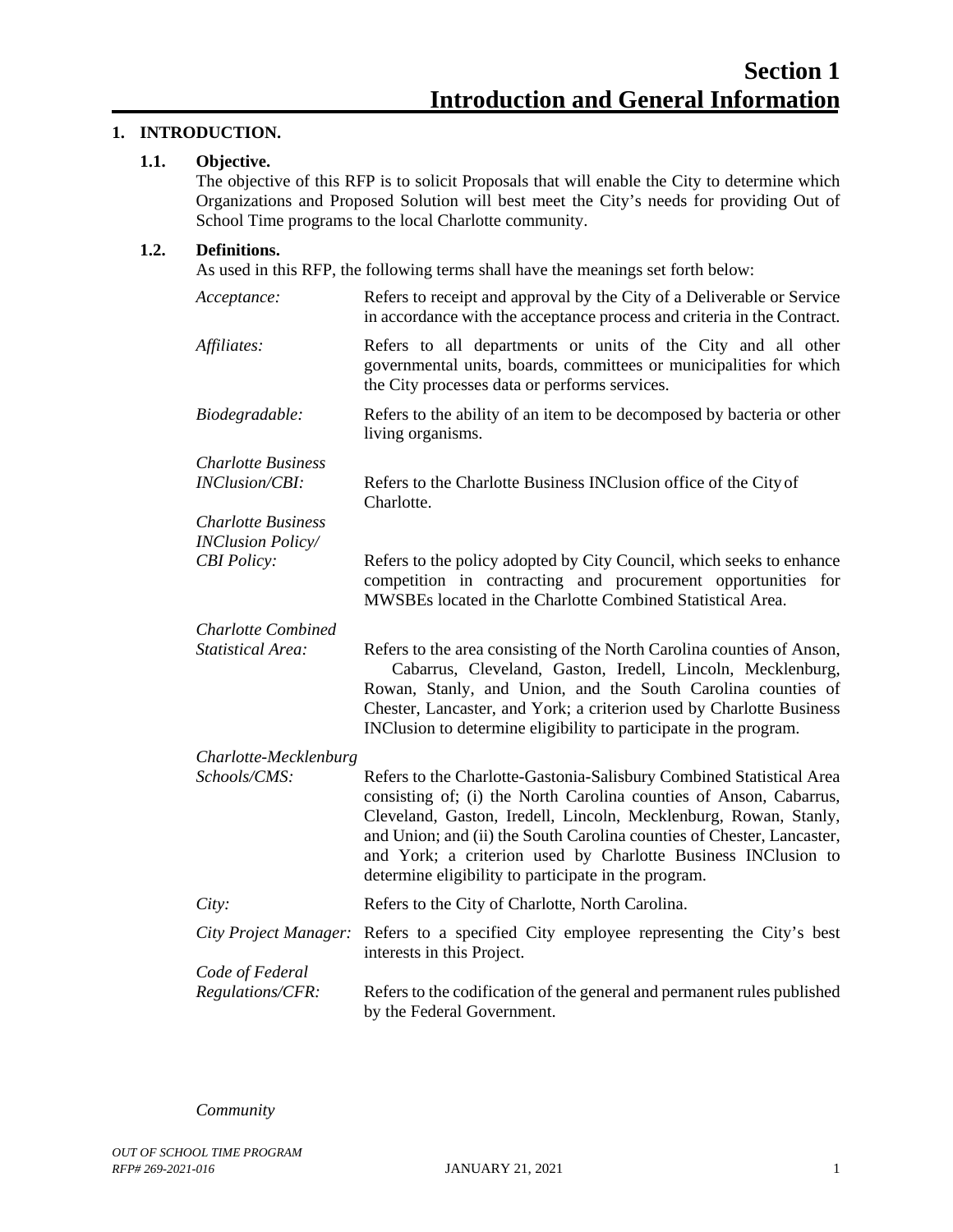| Development Block           |                                                                                                                                                                                                                                                                                                                                                                                                                 |
|-----------------------------|-----------------------------------------------------------------------------------------------------------------------------------------------------------------------------------------------------------------------------------------------------------------------------------------------------------------------------------------------------------------------------------------------------------------|
| Grant/CDBG:                 | Refers to the federally-funded grant program run by the United States<br>Department of Housing and Urban Development (HUD) that provides<br>government entities with resources to address a wide range of<br>community development needs.                                                                                                                                                                       |
| Contract Term:              | Refers to the length of time the Contract shall remain in effect. For<br>purposes of this RFP, assume an initial term of one (1) year.                                                                                                                                                                                                                                                                          |
| $COVID-19:$                 | A disease caused by the coronavirus, which is a public health crisis.                                                                                                                                                                                                                                                                                                                                           |
| Organization:               | During the solicitation process, refers to a Organization that has<br>interest in providing the Services. After the solicitation process, refers<br>to a Organization that has been selected by the City to provide the<br>Services.                                                                                                                                                                            |
| <b>Organization Project</b> |                                                                                                                                                                                                                                                                                                                                                                                                                 |
| Manager:                    | Refers to a specified Organization employee representing the best<br>interests of the Organization for this Project.                                                                                                                                                                                                                                                                                            |
| Contract:                   | Refers to a written agreement executed by the City and the<br>Organization for all or part of the Services.                                                                                                                                                                                                                                                                                                     |
| Deliverables:               | Refers to all tasks, reports, information, designs, plans, and other items<br>that the Organization is required to deliver to the City in connection<br>with the Contract.                                                                                                                                                                                                                                      |
| Department:                 | Refers to a department within the City of Charlotte.                                                                                                                                                                                                                                                                                                                                                            |
| Documentation:              | Refers to all written, electronic, or recorded works that describe the<br>use, functions, features, or purpose of the Deliverables or Services or<br>any component thereof, and which are provided to the City by the<br>Organization or its subcontractors, including without limitation all end<br>user manuals, training manuals, guides, program listings, data models,<br>flow charts, and logic diagrams. |
| Environmentally             |                                                                                                                                                                                                                                                                                                                                                                                                                 |
| Preferable Products:        | Refers to products that have a lesser or reduced effect on human health<br>and the environment when compared with competing products that<br>serve the same purpose. This comparison may consider raw materials<br>acquisition, production, manufacturing, packaging, distribution,<br>reuse, operation, maintenance, or disposal of the product.                                                               |
|                             | Evaluation Committee: Refers to a City-appointed committee that will evaluate Proposals and<br>identify the Organization (-ies) best meeting the needs of the City.                                                                                                                                                                                                                                             |
| <b>Every Student</b>        |                                                                                                                                                                                                                                                                                                                                                                                                                 |
| Succeeds Act/ESSA:          | Refers to the federal education act that governs the K-12 public<br>education policy.                                                                                                                                                                                                                                                                                                                           |
| Faith-based                 |                                                                                                                                                                                                                                                                                                                                                                                                                 |
| Organization:               | Refers to a religious organization and other charitable organizations<br>affiliated or identified with one or more religious organizations.                                                                                                                                                                                                                                                                     |
| Federal Funds:              | Refers to funds applied for and to be received from the United States<br>Government under Title I of the Housing and Community<br>Development Act of 1974, Public Law 93-383.                                                                                                                                                                                                                                   |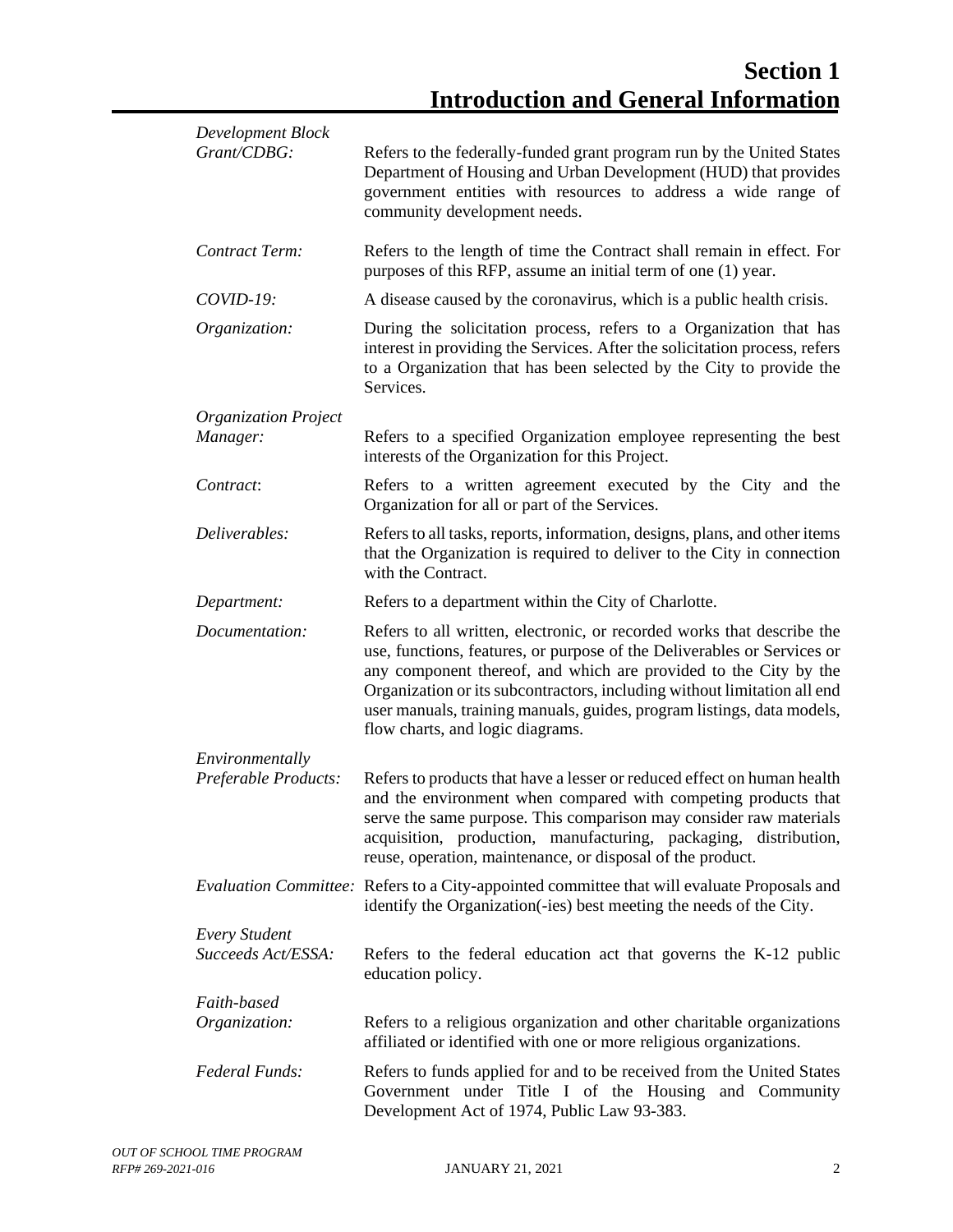| <b>Financial Partner:</b>                  | Refers to an organization with which the City of Charlotte contracts<br>on an annual basis to provide specific services to address strategic<br>priorities and concerns of the community.                                                                                                                                                                                                                                                                                                                         |
|--------------------------------------------|-------------------------------------------------------------------------------------------------------------------------------------------------------------------------------------------------------------------------------------------------------------------------------------------------------------------------------------------------------------------------------------------------------------------------------------------------------------------------------------------------------------------|
| Housing &<br>Neighborhood<br>Services/HNS: | Refers to the Housing & Neighborhood Services Department of the<br>City of Charlotte.                                                                                                                                                                                                                                                                                                                                                                                                                             |
| Housing and Urban<br>Development/HUD:      | Refers to the Department of Housing and Urban Development (HUD),<br>which refers to the federal agency responsible for the national policy<br>and programs that address America's housing needs, improve and<br>develop the Nation's communities, and enforce fair housing laws.                                                                                                                                                                                                                                  |
| <b>Limited English</b>                     |                                                                                                                                                                                                                                                                                                                                                                                                                                                                                                                   |
| Proficiency/LEP:                           | Refers to a person who does not speak English as his/her primary<br>language and has a limited ability to speak, read, write, or understand<br>the English language.                                                                                                                                                                                                                                                                                                                                              |
| <b>Local Education</b>                     |                                                                                                                                                                                                                                                                                                                                                                                                                                                                                                                   |
| Agency/LEA:                                | Refers to a public board of education or other public authority legally<br>constituted within a State for either administrative control or direction<br>of, or to perform service functions for public elementary schools or<br>secondary schools, in a city, county, township, school district, or other<br>political subdivision.                                                                                                                                                                               |
| <b>Median Family</b>                       |                                                                                                                                                                                                                                                                                                                                                                                                                                                                                                                   |
| Income/MFI:                                | Refers to family income estimates, as defined by the United States<br>Development of Housing and Urban Development (HUD) for each<br>metropolitan area and non-metropolitan county. MFI is calculated<br>with adjustments for family size and for areas that have unusually high<br>or low income-to-housing-cost relationships.                                                                                                                                                                                  |
| Minority-owned                             |                                                                                                                                                                                                                                                                                                                                                                                                                                                                                                                   |
| <b>Business Enterprise/</b>                |                                                                                                                                                                                                                                                                                                                                                                                                                                                                                                                   |
| MBE:                                       | Refers to a business enterprise that: (i) is certified by the State of North<br>Carolina as a Historically Underutilized Business (HUB) within the<br>meaning of N.C. Gen. Stat. $\S$ 143-128.4; (ii) is at least fifty-one<br>percent $(51\%)$ owned by one (1) or more persons who are members of<br>one of the following groups: African American or Black, Hispanic,<br>Asian, Native American or American Indian; and (iii) has significant<br>business presence in the Charlotte Combined Statistical Area. |
| <i>MWSBE:</i>                              | Refers to SBEs, MBEs, and WBEs, collectively.                                                                                                                                                                                                                                                                                                                                                                                                                                                                     |
| <b>MWSBE Goal:</b>                         | If an RFP or Contract has separate Subcontracting Goals for MBEs,<br>WBEs, and/or SBEs, the term MWSBE is a shorthand way to refer<br>collectively to all MBE, WBE, and SBE Goals set for the RFP. In<br>some instances, the City may set one (1) combined goal for MBEs,<br>WBEs, and/or SBEs, in which event the term MWSBE Goal refers to<br>that one (1) combined goal. In the latter instance, calculated as a<br>percentage, the MWSBE Goal represents the total dollars spent with                         |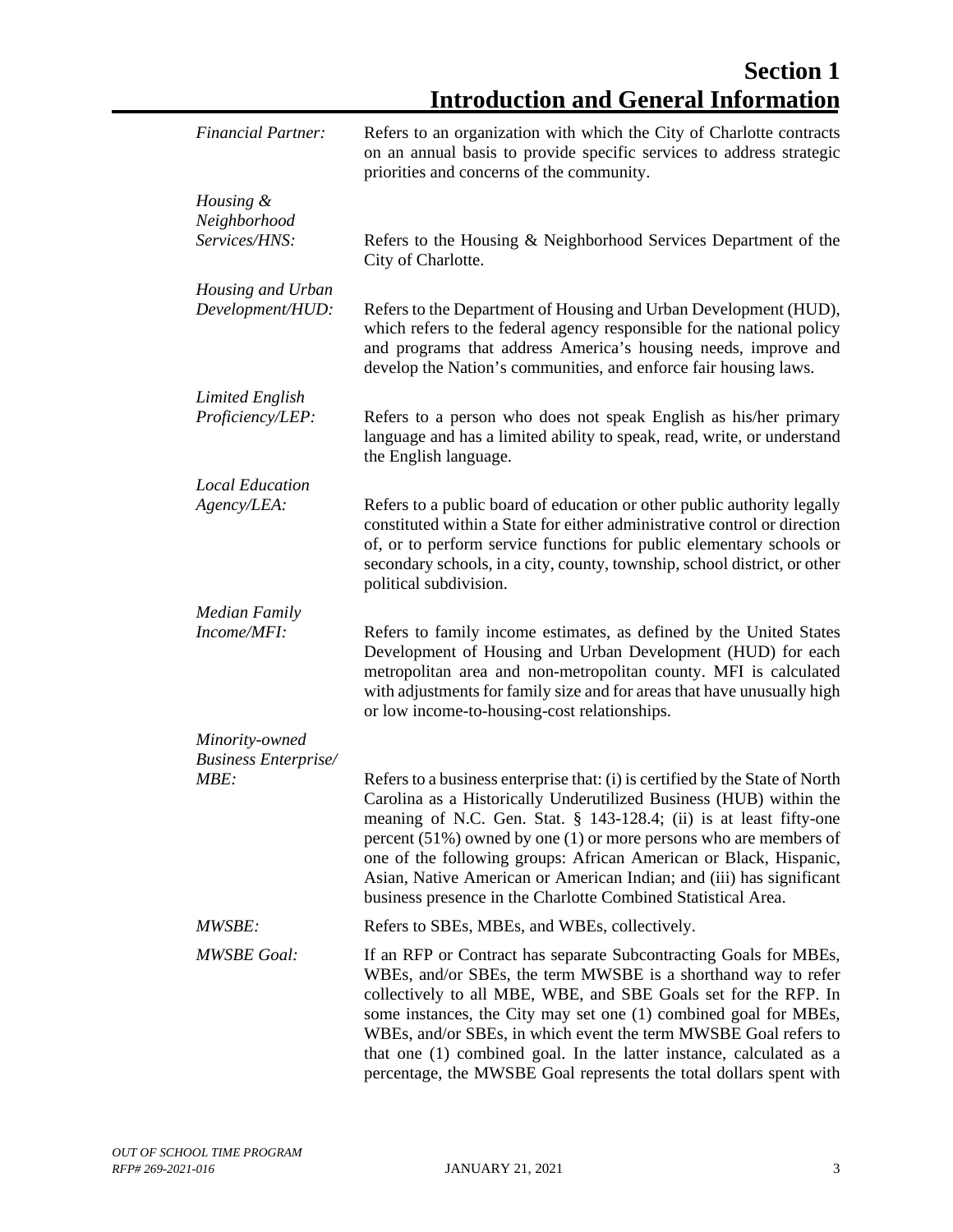|                                         | MBEs, WBEs, and SBEs as a portion of the total Proposal amount,<br>including any contingency.                                                                                                                                                                                                                                                                                                                                                                     |
|-----------------------------------------|-------------------------------------------------------------------------------------------------------------------------------------------------------------------------------------------------------------------------------------------------------------------------------------------------------------------------------------------------------------------------------------------------------------------------------------------------------------------|
| Non-English<br>Proficient/NEP:          | Refers to a person who cannot speak or understand the English<br>language at any level.                                                                                                                                                                                                                                                                                                                                                                           |
| $Non-Profit~501(c)(3)$<br>Organization: | Refers to a corporation or an association that conducts business for the<br>benefit of the general public without shareholders and without a profit<br>motive.                                                                                                                                                                                                                                                                                                    |
| Organization:                           | During the solicitation process, refers to an Organization that has<br>interest in providing the Services. After the solicitation process, refers<br>to an Organization that has been selected by the City to provide the<br>Services.                                                                                                                                                                                                                            |
| <b>Organization Project</b><br>Manager: | Refers to a specified Organization employee representing the best<br>interests of the Organization for this Project.                                                                                                                                                                                                                                                                                                                                              |
| Out of School Time/<br>OST Program(s):  | Refers to an enrichment program offered to youth from qualified low-<br>income families to encourage learning and development outside of the<br>requirements for the typical school day. Eligible OST Programs must<br>also meet the requirements for the School-Year and, if applicable,<br>Summer Program, as defined in this section and throughout the RFP.                                                                                                   |
| Post-Consumer<br>Recycled Material:     | Refers to material and by-products which have served their intended<br>end-use by a consumer and have been recovered or diverted from solid<br>waste. It does not include those materials and by-products generated<br>from, and commonly reused within, an original manufacturing<br>process.                                                                                                                                                                    |
| Project:                                | Refers to the City's need for a Organization to provide Out of School<br>Time Programs for the City.                                                                                                                                                                                                                                                                                                                                                              |
| Proposal:                               | Refers to the proposal submitted by a Organization for the Services as<br>outlined in this RFP.                                                                                                                                                                                                                                                                                                                                                                   |
| Quality of Life Study:                  | Refers to a collection of social, crime, physical, economic, and<br>environmental conditions that provide a snapshot of the health of the<br>City of Charlotte.                                                                                                                                                                                                                                                                                                   |
| School-Year Program:                    | Refers to a period of performance from September 1 until the last<br>Charlotte-Mecklenburg Schools (CMS) day of the school year. An<br>Organization is required to run a program where each Student served<br>is required to attend five $(5)$ days per week, at a minimum of three $(3)$<br>hours per day for each day CMS is in operation. Due to the impacts of<br>the COVID-19 pandemic, serving eligible students via virtual<br>programming is permissible. |
| Recyclability:                          | Refers to products or materials that can be collected, separated or<br>otherwise recovered from the solid waste stream for reuse, or used in<br>the manufacture or assembly of another package or product, through                                                                                                                                                                                                                                                |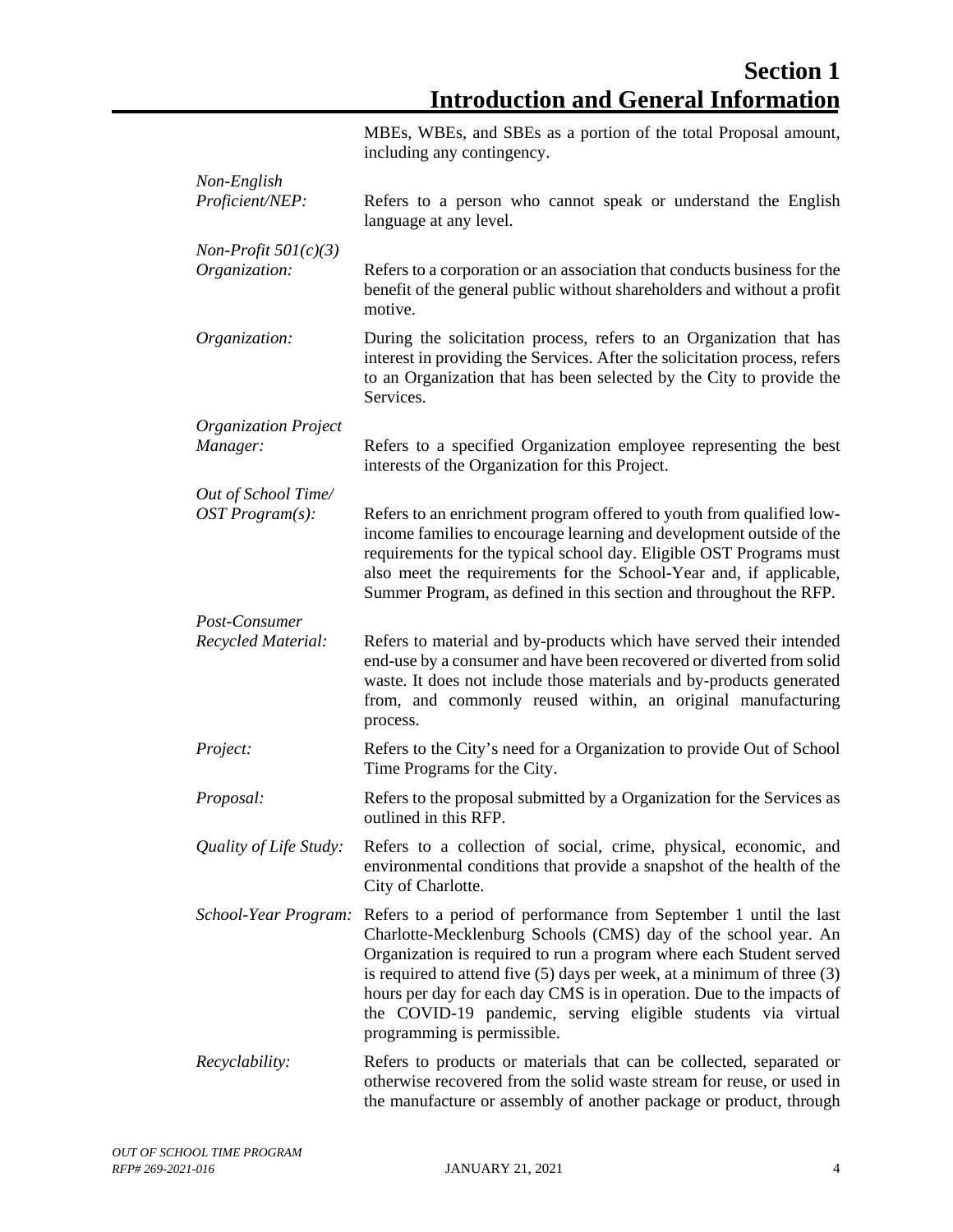|                                          | an established recycling program. For products that are made of both<br>recyclable and non-recyclable components, the recyclable claim<br>should be adequately qualified to avoid consumer deception about<br>which portions or components are recyclable.                                                                                                                                                                                                                                                                                                                                                  |
|------------------------------------------|-------------------------------------------------------------------------------------------------------------------------------------------------------------------------------------------------------------------------------------------------------------------------------------------------------------------------------------------------------------------------------------------------------------------------------------------------------------------------------------------------------------------------------------------------------------------------------------------------------------|
| Recycled Material:                       | Refers to material and by-products which have been recovered or<br>diverted from solid waste for the purpose of recycling. It does not<br>include those materials and by-products generated from, and<br>commonly reused within, an original manufacturing process.                                                                                                                                                                                                                                                                                                                                         |
| Services:                                | Refers to the Out of School Time Programs as requested in this RFP.                                                                                                                                                                                                                                                                                                                                                                                                                                                                                                                                         |
| $Student(s)$ :                           | Refers to an unduplicated participant in the Out of School Time<br>program.                                                                                                                                                                                                                                                                                                                                                                                                                                                                                                                                 |
| <b>Small Business</b><br>Enterprise/SBE: | Refers to a business enterprise that is certified by the City of Charlotte<br>under Part E of the CBI Policy as meeting all of the requirements for<br>SBE certification.                                                                                                                                                                                                                                                                                                                                                                                                                                   |
| Specifications and                       |                                                                                                                                                                                                                                                                                                                                                                                                                                                                                                                                                                                                             |
| Requirements:                            | Refers to all definitions, descriptions, requirements, criteria,<br>warranties, and performance standards relating to the Deliverables and<br>Services that are set forth or referenced in: (i) this RFP, including any<br>addenda; (ii) the Documentation; and (iii) any functional and/or<br>technical specifications that are published or provided by the<br>Organization or its licensors or suppliers from time to time with<br>respect to all or any part of the Deliverables or Services.                                                                                                           |
| <b>Subcontracting Goal:</b>              | Refers to a SBE, MBE, WBE, and/or MWSBE Goal established by<br>the City for an RFP and resulting Contract.                                                                                                                                                                                                                                                                                                                                                                                                                                                                                                  |
| Sub-recipient:                           | Refers to an Organization that has been selected by the City to provide<br>the Services.                                                                                                                                                                                                                                                                                                                                                                                                                                                                                                                    |
| Summer Program:                          | Refers to a component of a Year-Round Program, where an<br>Organization is required to run a program where each Student served<br>is required to attend five $(5)$ days per week, at a minimum of six $(6)$<br>hours per day for at least six (6) weeks during Charlotte-Mecklenburg<br>Schools (CMS) summer break. The timeframe is June 1 to August 31<br>for the performance period. Programs that provide summer-only<br>services are ineligible to apply for this grant. Due to the impacts of the<br>COVID-19<br>pandemic, serving eligible<br>students via<br>virtual<br>programming is permissible. |
| Trade Secrets:                           | Information of the City or any of its suppliers, contractors or licensors<br>that: (i) derives value from being secret; and (ii) the owner has taken<br>reasonable steps to keep confidential. See N.C. Gen. Stat. § 66-152 et<br>seq. Examples of trade secrets include information relating to<br>proprietary software, new technology, new products or services, flow<br>charts or diagrams that show how things work, manuals that tell how<br>things work and business processes and procedures.                                                                                                       |
| Vital Document(s):                       | Refers to any document that is critical for ensuring meaningful access<br>to a recipient's major activities and programs by beneficiaries                                                                                                                                                                                                                                                                                                                                                                                                                                                                   |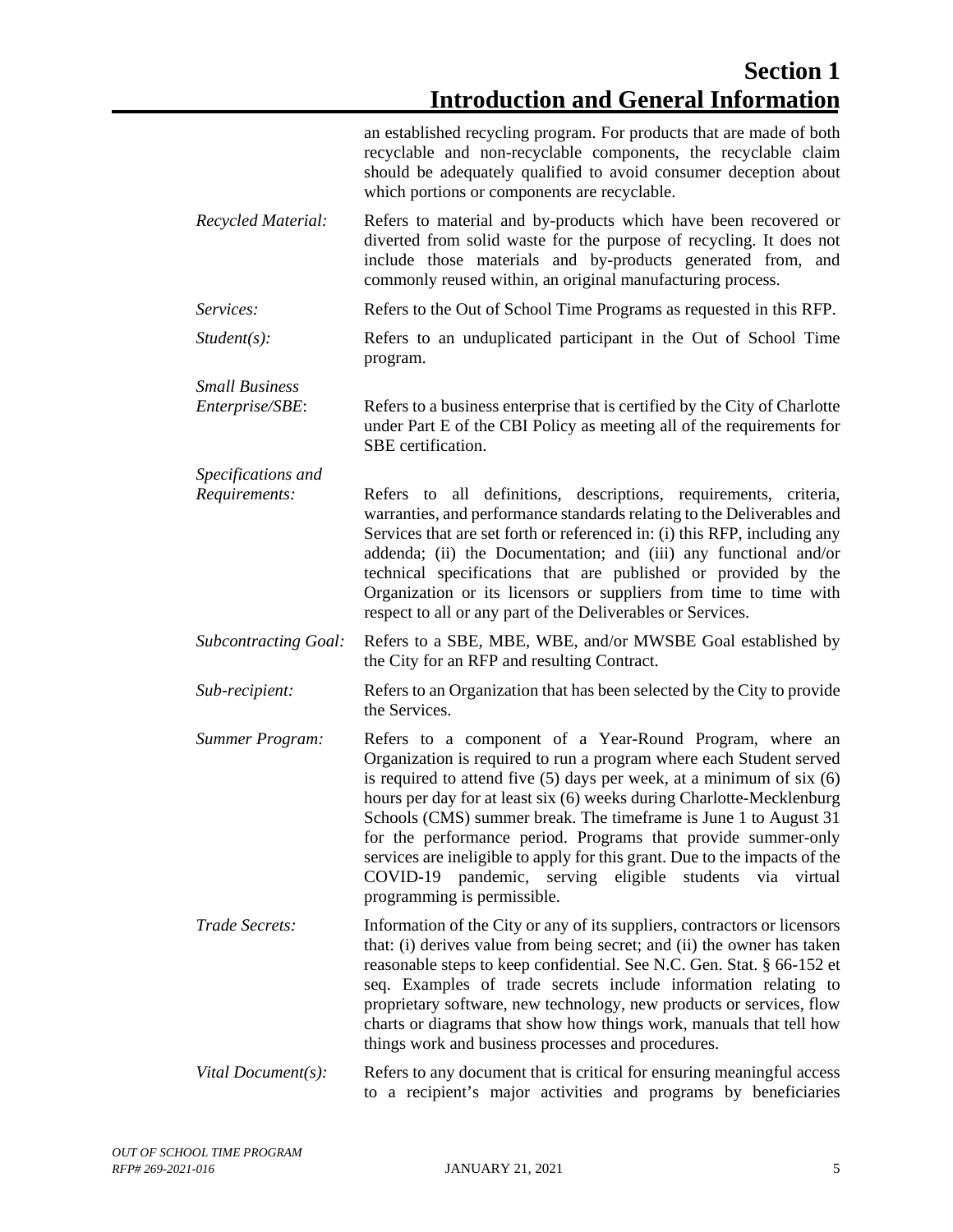|                                            | generally and LEP/NEP persons specifically. Whether or not a<br>document (or the information it solicits) is "vital" may depend upon<br>the importance of the program, information, encounter, or service<br>involved, and the consequence to the LEP person if the information in<br>question is not provided accurately or in a timely manner. For<br>instance, applications for auxiliary activities, such as certain<br>recreational programs in public housing, would not generally be<br>considered vital. However, if the major purpose for funding the<br>recipient were its recreational program, documents related to those<br>encouraged to create a plan for consistently determining, over time<br>and across its various activities, what documents are "vital" to the<br>meaningful access of the LEP/NEP populations they serve. |
|--------------------------------------------|--------------------------------------------------------------------------------------------------------------------------------------------------------------------------------------------------------------------------------------------------------------------------------------------------------------------------------------------------------------------------------------------------------------------------------------------------------------------------------------------------------------------------------------------------------------------------------------------------------------------------------------------------------------------------------------------------------------------------------------------------------------------------------------------------------------------------------------------------|
| Woman-owned<br><b>Business Enterprise/</b> |                                                                                                                                                                                                                                                                                                                                                                                                                                                                                                                                                                                                                                                                                                                                                                                                                                                  |
| WBE:                                       | Refers to a business enterprise that: (i) is certified by the State of North<br>Carolina as a Historically Underutilized Business (HUB) within the<br>meaning of N.C. Gen. Stat. § 143-128.4; (ii) is at least fifty-one<br>percent (51%) owned by one or more persons who are female; and (iii)<br>has significant business presence in the Charlotte Combined Statistical<br>Area.                                                                                                                                                                                                                                                                                                                                                                                                                                                             |
| <b>Work Product:</b>                       | Refers to the Deliverables and all other programs, algorithms, reports,<br>information, designs, plans and other items developed by the<br>Organization in connection with this RFP, and all partial, intermediate<br>or preliminary versions of any of the foregoing.                                                                                                                                                                                                                                                                                                                                                                                                                                                                                                                                                                           |
| Year-Round Program:                        | Refers to an Out of School Time Program that offers both a School-<br>Year and Summer Program, as defined in this Section and throughout<br>the RFP.                                                                                                                                                                                                                                                                                                                                                                                                                                                                                                                                                                                                                                                                                             |

# <span id="page-9-0"></span>**1.3. Accuracy of RFP and Related Documents.**

Each Organization must independently evaluate all information provided by the City. The City makes no representations or warranties regarding any information presented in this RFP, or otherwise made available during this procurement process, and assumes no responsibility for conclusions or interpretations derived from such information. In addition, the City will not be bound by or be responsible for any explanation or conclusions regarding this RFP or any related documents other than those provided by an addendum issued by the City. Companies may not rely on any oral statement by the City or its agents, advisors, or consultants.

If a Organization identifies potential errors or omissions in this RFP or any other related documents, the Organization should immediately notify the City of such potential discrepancy in writing. The City may issue a written addendum if the City determines clarification necessary. Each Organization requesting an interpretation will be responsible for delivering such requests to the City's designated representative as directed in RFP Section 2.

# <span id="page-9-1"></span>**1.4. City's Rights and Options.**

The City reserves the right, at the City's sole discretion, to take any action affecting this RFP, this RFP process, or the Services or facilities subject to this RFP that would be in the best interests of the City, including: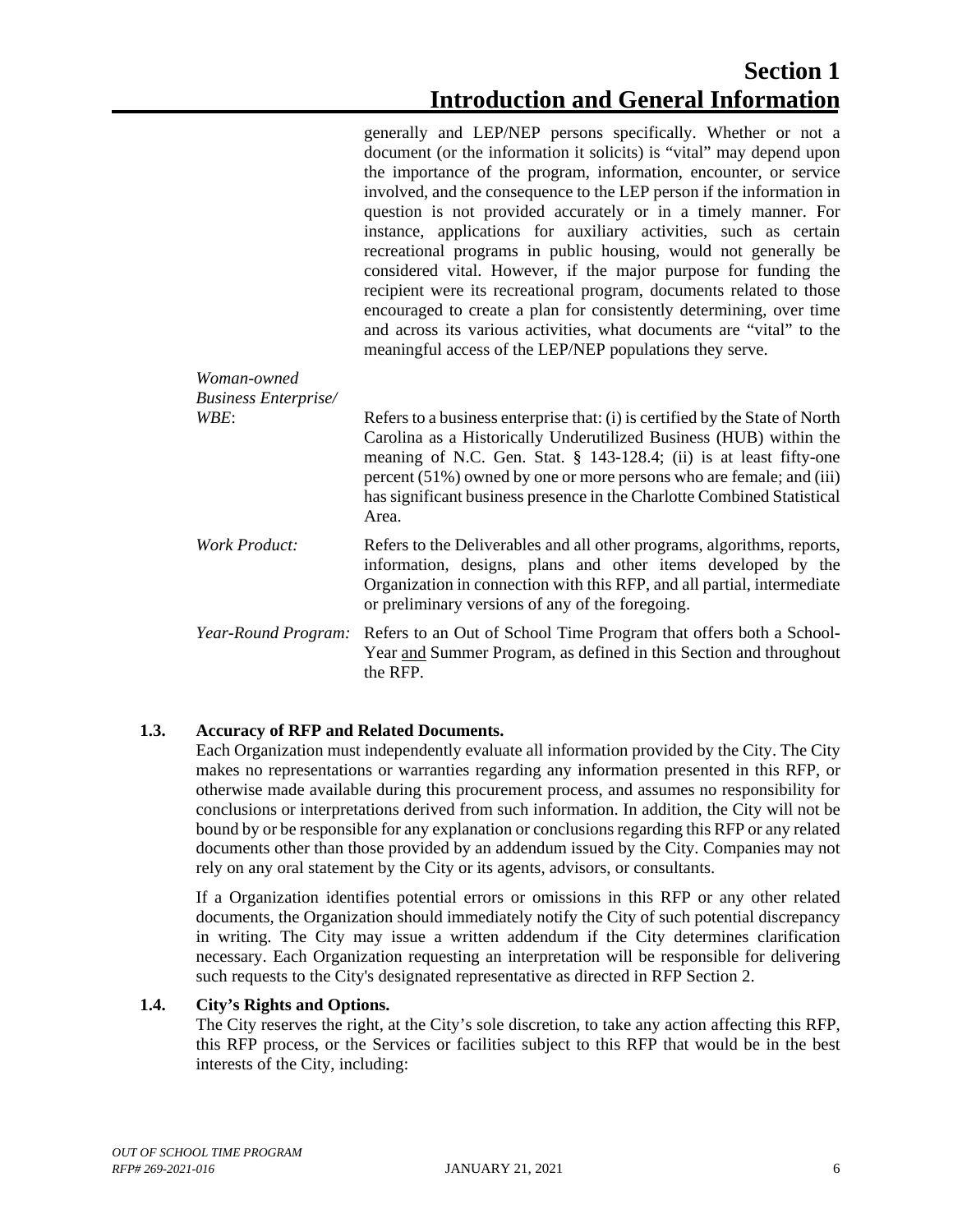- 1.4.1. To supplement, amend, substitute, or otherwise modify this RFP, including the schedule, or to cancel this RFP, at any time;
- 1.4.2. To require any Companies to supplement or clarify its Proposal or provide additional information relating to its Proposals;
- 1.4.3. To investigate the qualifications, experience, capabilities, and financial standing of each Organization submitting a Proposal;
- 1.4.4. To waive any defect or irregularity in any Proposal received;
- 1.4.5. To reject any or all Proposals;
- 1.4.6. To share the Proposals with City employees and contractors in addition to the Evaluation Committee as deemed necessary by the City;
- 1.4.7. To award all, none, or any part of the Services and enter into Contracts with one or more of the responding Companies deemed by the City to be in the best interest of the City, which may be done with or without re-solicitation;
- 1.4.8. To discuss and negotiate with any Organization(-ies) their Proposal terms and conditions, including but not limited to financial terms; and
- 1.4.9. To terminate discussions and negotiations with any Organization at any time and for any reason.

# <span id="page-10-0"></span>**1.5. Expense of Submittal Preparation.**

The City accepts no liability, and Companies will have no actionable claims, for reimbursement of any costs or expenses incurred in participating in this solicitation process. This includes expenses and costs related to Proposal submission, submission of written questions, attendance at pre-proposal meetings or evaluation interviews, contract negotiations, or activities required for contract execution.

# <span id="page-10-1"></span>**1.6. Proposal Conditions.**

The following terms are applicable to this RFP and the Organization's Proposal.

1.6.1. RFP Not an Offer.

This RFP does not constitute an offer by the City. No binding contract, obligation to negotiate, or any other obligation shall be created on the part of the City unless the City and the Organization execute a Contract. No recommendations or conclusions from this RFP process concerning the Organization shall constitute a right (property or otherwise) under the Constitution of the United States or under the Constitution, case law, or statutory law of North Carolina.

1.6.2. Trade Secrets and Personal Identification Information.

# Definition.

Upon receipt by City Procurement, all materials submitted by a Organization (including the Proposal) are considered public records except for (1) material that qualifies as "trade secret" information under N.C. Gen. Stat. § 66-152 et seq. ("Trade Secrets") or (2) "personally identifiable information" protected by state or federal law, to include, but not be limited to, Social Security numbers, bank account numbers, and driver's license numbers ("Personally Identifiable Information" or "PII").

#### Instructions for Marking and Identifying Trade Secrets.

If any Proposal contains Trade Secrets or PII, such Trade Secrets and PII must specifically and clearly be identified in accordance with this Section 1.6.2 by clearly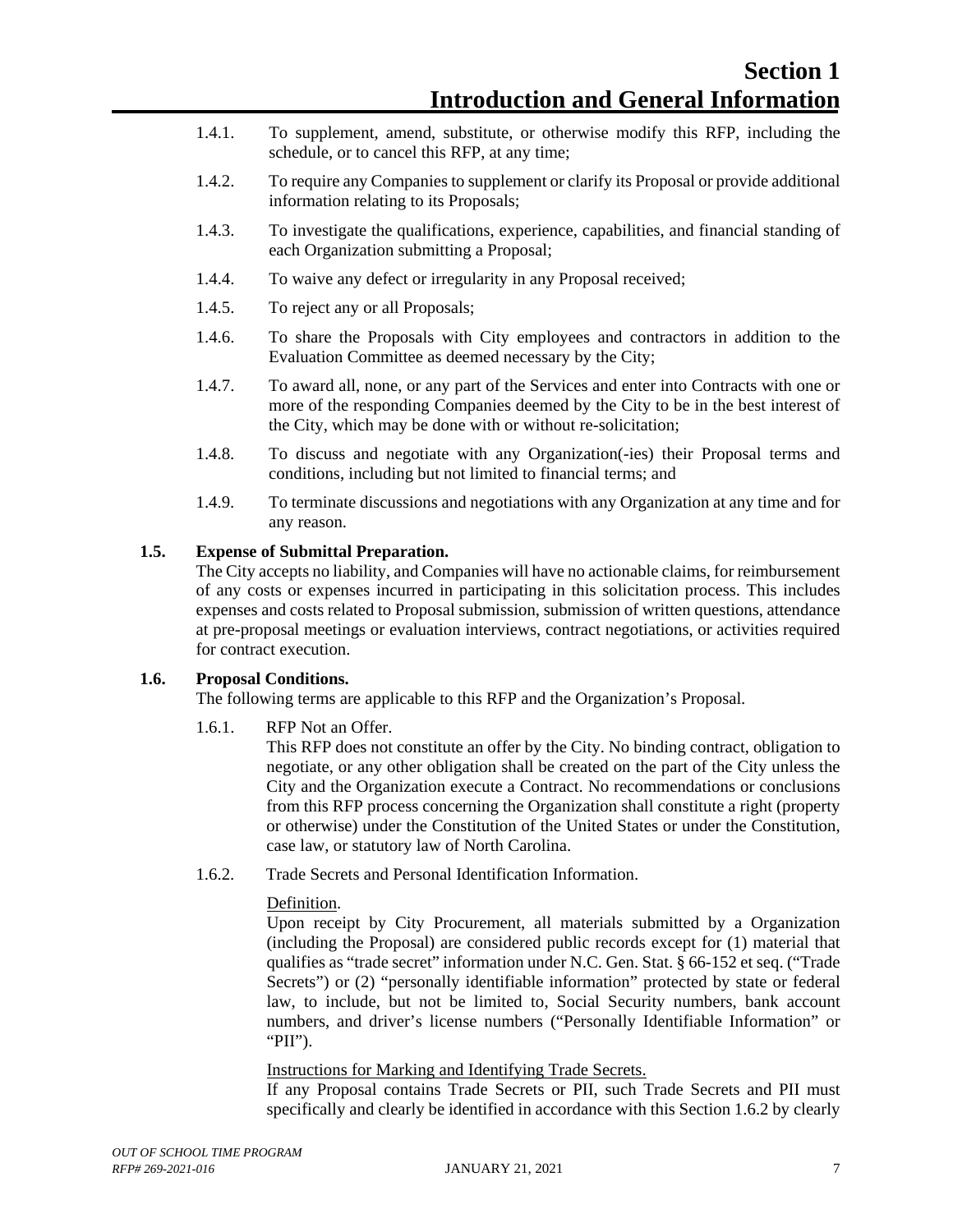separating them from the rest of the Proposal. For hard copy documents, it must be submitted in a separate, sealed envelope, marked either "Personally Identifiable Information – Confidential" or "Trade Secret—Confidential and Proprietary Information." For electronic submissions it must also be submitted on a separate flash drive. In both hard copy or electronic format, the confidentiality caption stated above must appear on each page of the Trade Secret or PII materials.

Availability of Proposals to City Staff and Contractors.

By submitting a Proposal, each Organization agrees that the City may reveal any Trade Secret materials and PII contained therein to all City staff and City officials involved in the selection process, and to any outside consultant or other third parties who serve on the Evaluation Committee or who are hired or appointed by the City to assist in the evaluation process.

# Availability of Proposals via Public Records Requests.

Any person or entity (including competitors) may request Proposals submitted in response to an RFP. Only those portions of RFPs properly designated as Trade Secret or PII are not subject to disclosure. The public disclosure of the contents of a Proposal or other materials submitted by a Organization is governed by N.C. Gen. Stat. §§ 132 and 66-152, et seq.

When determining whether to mark materials as Trade Secret, please note the following:

- Entire Proposals may not be marked as Trade Secret
- Pricing may not be marked as Trade Secret

The City may disqualify and Organization that designates its entire Proposal as a trade secret, or any portion thereof that clearly does not qualify under applicable law as a Trade Secret or PII. Each Organization agrees to indemnify, defend, and hold harmless the City and each of its officers, employees, and agents from all costs, damages, and expenses incurred in connection with refusing to disclose any material that the Organization has designated as a Trade Secret or PII. This includes an obligation on the part of the Organization to defend any litigation brought by a party that has requested Proposals or other information that the Organization has marked Trade Secret or PII.

# 1.6.3. Amendments to RFP.

If the City amends this RFP, addenda will be posted to the IPS website at [www.ips.state.nc.us](http://www.ips.state.nc.us/) and the City's [Contract Opportunities Site.](http://charlottenc.gov/DoingBusiness/Pages/ContractOpportunities.aspx) Companies are required to acknowledge receipt of each addendum by including the Addenda Receipt Confirmation Form (Section 6, Form 2) with their Proposals.

# 1.6.4. Proposal Terms Firm and Irreversible.

The signed Proposal shall be considered a firm offer on the part of the Organization. The City reserves the right to negotiate price and other terms. All Proposal elements (including all statements, claims, declarations, prices, and specifications) shall be considered firm and irrevocable for purposes of future Contract negotiations unless specifically waived in writing by the City. The Organization chosen for award should be prepared to have its Proposal and any relevant correspondence incorporated into the Contract, either in part or in its entirety, at the City's election.

1.6.5. Proposal Binding for 180 Days.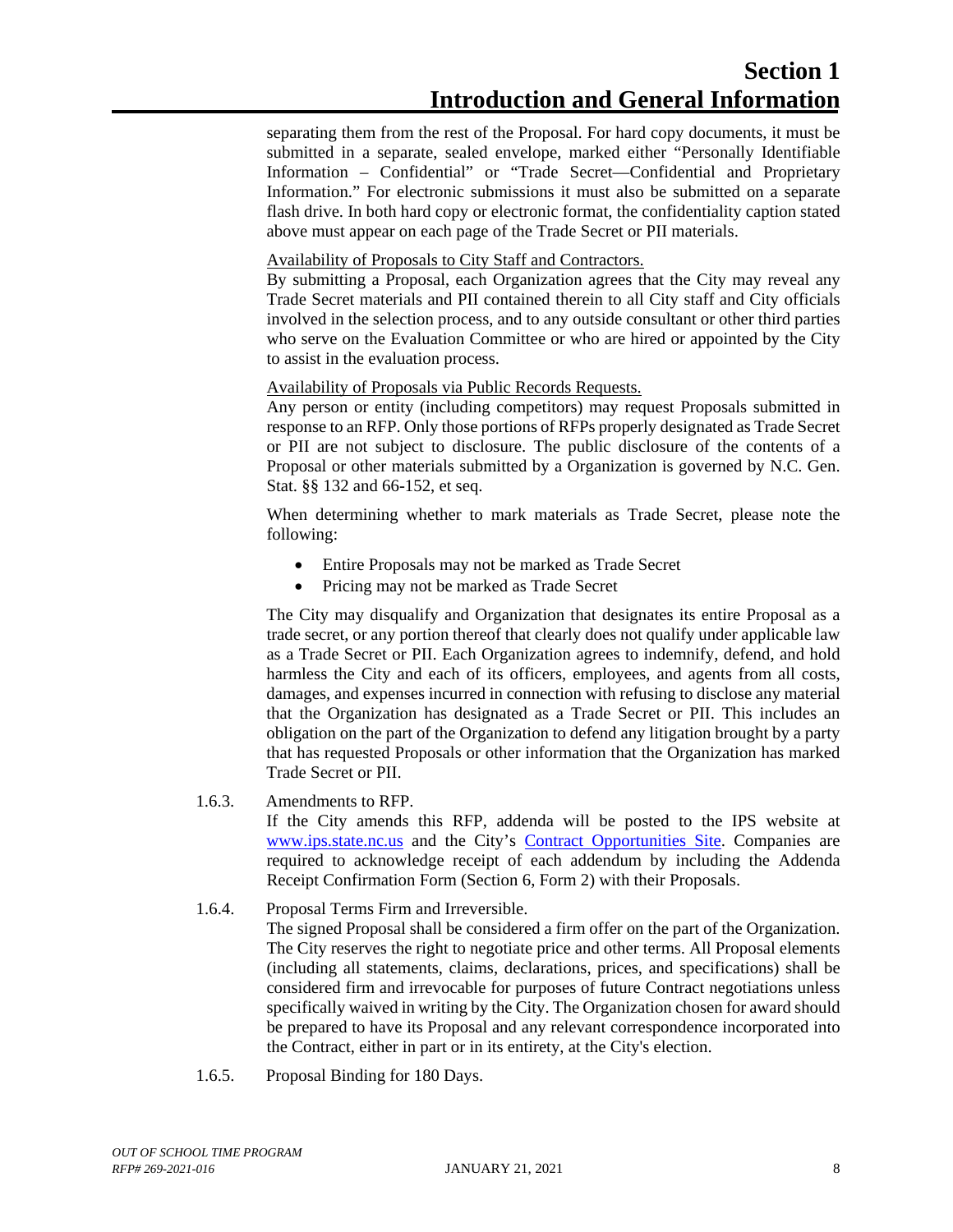Section 6, Form 3 contains a statement to the effect that the Proposal is a firm offer for one-hundred-eighty (180) calendar day period from the date of the opening. This statement must be signed by an individual authorized to bind the Organization. All prices quoted shall be firm and fixed for the full Contract period. The City shall have the option to accept subject to exception by Contract.

# 1.6.6. Charlotte Business INClusion Program.

Pursuant to Charlotte City Council's adoption of the Charlotte Business INClusion (CBI) Policy, the CBI program promotes diversity, inclusion, and local business opportunities in the City's contracting and procurement process for Minority-owned, Woman-owned, and Small Business Enterprises (MWSBEs) with a significant business presence in the Charlotte Combined Statistical Area. The CBI Policy is posted at [www.charlottebusinessinclusion.com.](http://www.charlottebusinessinclusion.com/)

The City is committed to promoting opportunities for maximum participation of certified MWSBEs on City-funded contracts at both the prime and subcontract level. For MWSBE participation to count towards a Subcontracting Goal, MWSBEs must meet both the certification and geographic requirements as detailed throughout this solicitation and in the CBI Policy.

The City intends to negotiate utilization of MWSBE(s). The Organization is required to submit Section 6, Form 6 attached herein. Failure to submit this form with the Proposal shall render the Proposal non-responsive.

1.6.7. Subcontracting.

The Organization given contract award shall be the prime contractor and shall be solely responsible for contractual performance. In the event of a subcontracting relationship, the Organization shall remain the prime contractor and will assume all responsibility for the performance of the Services that are supplied by all subcontractors. The City retains the right to approve all subcontractors.

1.6.8. Equal Opportunity.

The City has an equal opportunity purchasing policy. The City seeks to ensure that all segments of the business community have access to supplying the goods and services needed by City programs. The City provides equal opportunity for all businesses and does not discriminate against any Companies regardless of race, color, religion, age, sex, and national origin or disability.

- 1.6.9. Use of City's Name. No advertising, sales promotion, or other materials of the Organization or its agents or representatives may identify or reference the City in any manner absent the prior written consent of the City.
- 1.6.10. Withdrawal for Modification of Proposals. Companies may change or withdraw a previously-submitted Proposal at any time prior to the Proposal due date. Only formal written requests addressed in the same manner as the Proposal and received by the City prior to the Proposal due date will be accepted. The request must be in a sealed envelope that is plainly marked "**Modifications to Proposal**." No oral modifications will be allowed. If the Organization complies with this Section, after the Proposal due date, the Proposal, will be withdrawn or corrected in accordance with the written request(s).
- 1.6.11. No Bribery.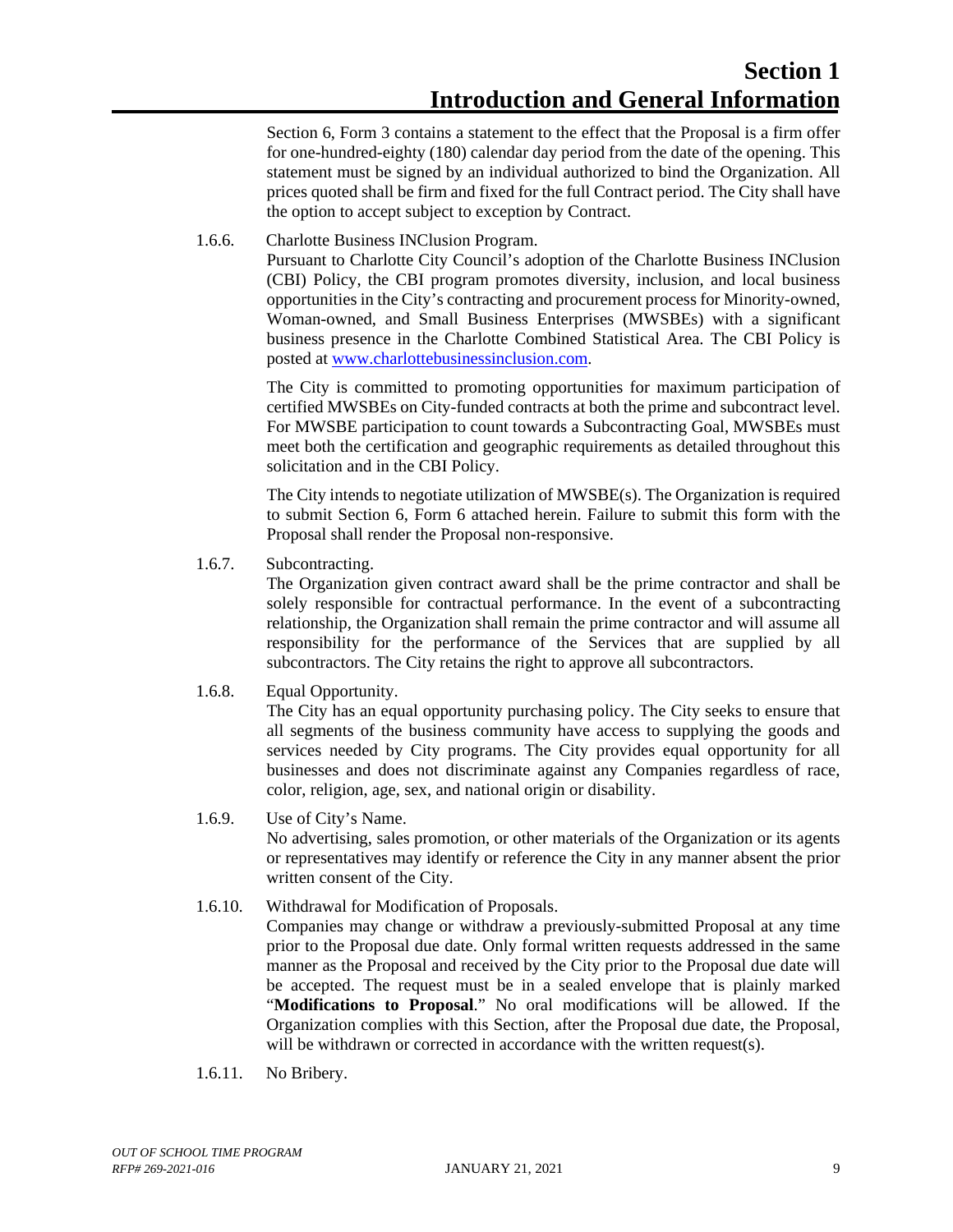In submitting a response to this RFP, each Organization certifies that neither it, any of its affiliates or subcontractor*s*, nor any employees of any of the foregoing has bribed, or attempted to bribe, an officer or employee of the City in connection with the Contract.

1.6.12. Exceptions to the RFP.

Other than exceptions that are stated in compliance with this Section and Section 4.1.4, each Proposal shall be deemed to agree to comply with all terms, conditions, specifications, and requirements of this RFP including the Sample Contract language included in Section 7. An "exception" is defined as the Organization's inability or unwillingness to meet a term, condition, specification, or requirement in the manner specified in the RFP including the Sample Contract language included as in Section 7. All exceptions taken must be identified and explained in writing in your Proposal and must specifically reference the relevant section(s) of this RFP. If the Organization provides an alternate solution when taking an exception to a requirement, the benefits of this alternative solution and impact, if any, on any part of the remainder of the Organization's solution, must be described in detail.

# 1.6.13. Fair Trade Certifications.

By submitting a Proposal, the Organization certifies that:

- The prices in its Proposal have been arrived at independently, without consultation, communication, or agreement with anyone, as to any matter relating to such prices for the purpose of restricting competition;
- Unless otherwise required by law, the prices quoted in its Proposal have not been knowingly disclosed by the Organization and will not knowingly be so disclosed prior to the Proposal due date; and
- No attempt has been made or will be made by the Organization to induce any other person or firm to submit or not to submit a Proposal for the purpose of restricting competition.
- 1.6.14. Companies' Obligation to Fully Inform Themselves. Companies or their authorized representatives must fully inform themselves as to all conditions, requirements, and specifications of this RFP before submitting Proposals. Failure to do so will be at the Organization's own risk.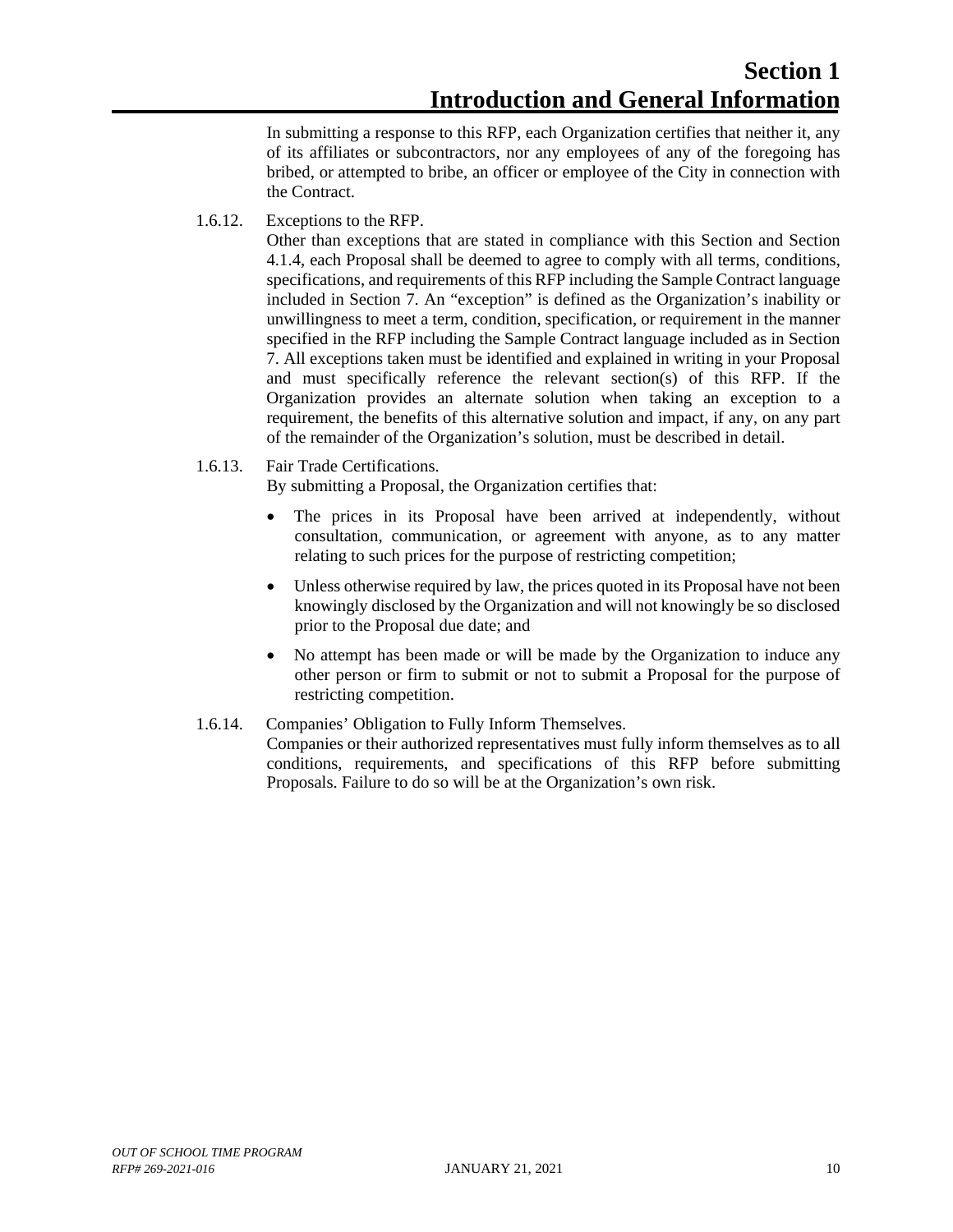# <span id="page-14-0"></span>**2. PROCUREMENT PROCESS.**

This Section 2 contains information about the procurement process for this Project.

# <span id="page-14-1"></span>**2.1. Schedule and Process.**

The following chart shows the schedule of events for the conduct of this RFP. The key events and deadlines for this process are as follows, some of which are set forth in more detail in the Sections that follow:

| <b>DATE</b>                                      | <b>EVENT</b>                                                                                                                                                                                                                                         |
|--------------------------------------------------|------------------------------------------------------------------------------------------------------------------------------------------------------------------------------------------------------------------------------------------------------|
| JANUARY 21,<br>2021                              | <i>Issuance of RFP.</i> The City issues this RFP.                                                                                                                                                                                                    |
| JANUARY 25,<br>2021                              | Request for Proposals Acknowledgement. Companies that intend to<br>submit a Proposal shall submit the RFP Acknowledgement Form on<br>this date to the email listed in Section 2.3.                                                                   |
| JANUARY 25,<br>2021                              | Submission of Written Questions Prior to Pre-Proposal Conference.<br>Companies are permitted to submit written questions for purposes of<br>clarifying this RFP. All submissions must be pursuant to the<br>instructions in Section 2.3 by 2:00 p.m. |
| JANUARY 27,<br>2021                              | Non-Mandatory Pre-Proposal Conference to be held at the location<br>indicated in Section 2.4 at 10:00 a.m.                                                                                                                                           |
| FEBRUARY 15,<br>2021                             | <i>Proposal Submission.</i> Proposals are due by 2:00 p.m. at City<br>Procurement, CMGC 3 <sup>rd</sup> Floor.                                                                                                                                       |
| FEBRUARY 15,<br>$2021 -$<br>FEBRUARY 26,<br>2021 | Evaluation. The Evaluation Committee will assess each Proposal<br>and conduct evaluation activities with Companies.                                                                                                                                  |
| <b>MARCH 1, 2021</b>                             | Presentation of Funding Recommendation to Council Budget<br>Workshop.                                                                                                                                                                                |
| SEPTEMBER 1,<br>2021                             | Services Commence. Organization begins providing an Out of<br>School Time Program.                                                                                                                                                                   |

# <span id="page-14-2"></span>**2.2. Intent to Propose.**

Please acknowledge receipt of this RFP via email by **JANUARY 25, 2021** using the Request for Proposals Acknowledgement Form located in Section 6, Form 1. Complete the form in its entirety advising the City of your firm's intention to submit or not submit a Proposal. Email a copy of the completed and signed form to the email address or number below. The City strongly encourages Companies to submit this form prior to the Pre-Proposal conference but Companies shall not be precluded from submitting a Proposal if they fail to submit this form.

# <span id="page-14-3"></span>**2.3. Interpretations and Addenda.**

There are two (2) ways to ask questions about this RFP: (1) submit a question in writing to the Procurement Officer at the e-mail address listed below; or (2) ask a question at the Pre-Proposal Conference. Other than these permitted methods, Companies should refrain from contacting City staff prior to the Proposal deadline. **The City is not bound by any statements, representations or clarifications regarding this RFP other than those provided in writing by the Procurement Officer.**

Nakayla Horlback City of Charlotte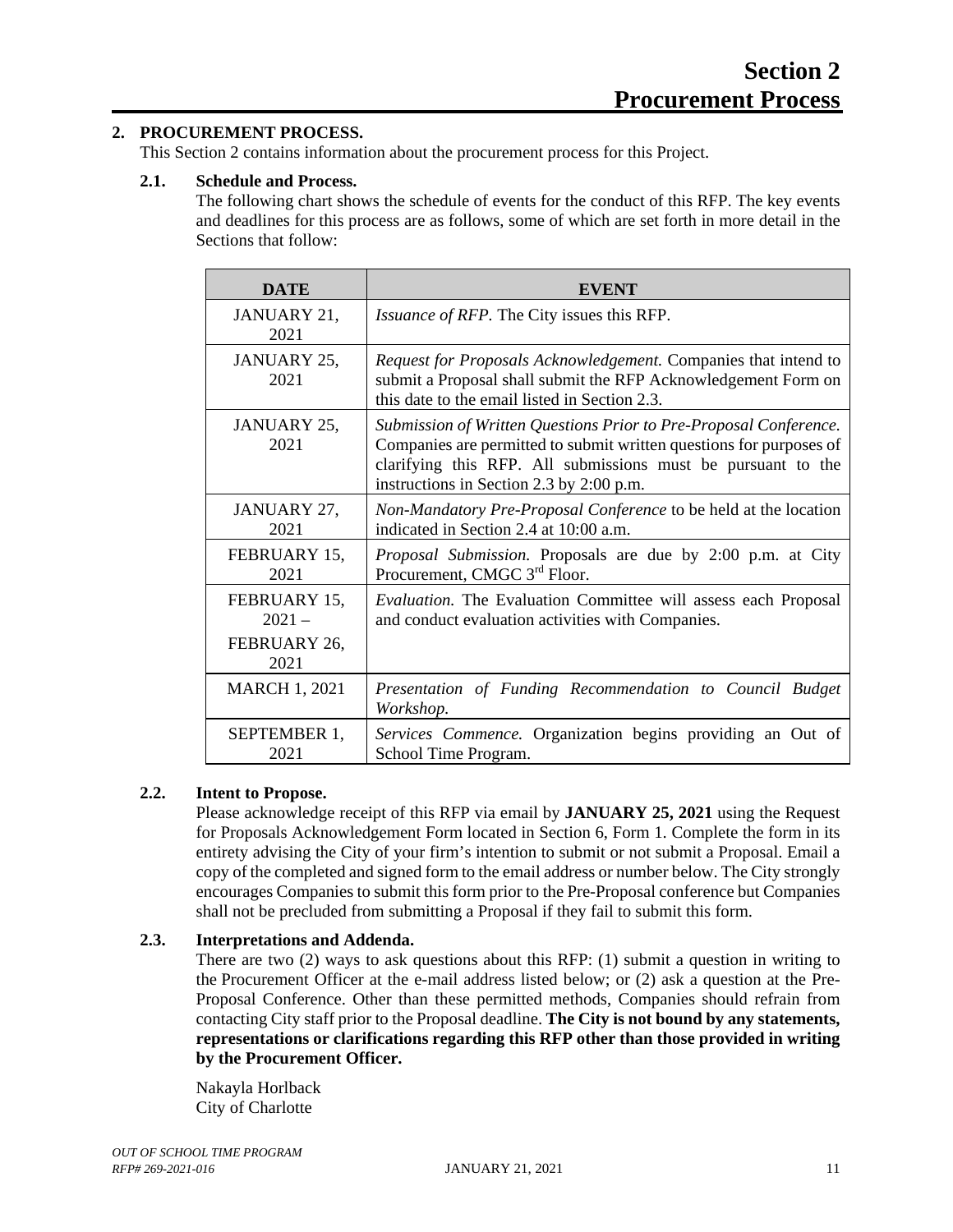City Procurement 600 East 4th Street, CMGC 3rd Floor Charlotte, NC 28202 RFP # 269-2021-016 E-mail : [nakayla.horlback@charlottenc.gov](mailto:nakayla.horlback@charlottenc.gov)

When submitting questions, please reference the RFP page, Section number, and Specification (topic) using the following format:

| <b>Organization Name:</b> |           |                      |                               |
|---------------------------|-----------|----------------------|-------------------------------|
| Page #                    | Section # | <b>Specification</b> | <b>Organization Questions</b> |
|                           |           |                      |                               |
|                           |           |                      |                               |
|                           |           |                      |                               |

In order for questions to be addressed at the Pre-Proposal Conference, they must be submitted by **2:00 p.m. on JANUARY 25, 2021**.

In the case of questions not submitted by the deadline, the Procurement Officer will, based on the availability of time to research and communicate an answer, decide whether an answer can be given before the Proposal deadline. When responding to Organization questions or issuing addenda to the RFP, the City will post the answer or information to the Internet at [http://www.ips.state.nc.us](http://www.ips.state.nc.us/) and the City's [Contract Opportunities Site,](http://charlottenc.gov/DoingBusiness/Pages/ContractOpportunities.aspx) referencing solicitation # 269-2021-016. Companies are required to acknowledge their receipt of each addenda by including in the Proposal a completed Addenda Receipt Confirmation Form (Section 6, Form 2).

# <span id="page-15-1"></span><span id="page-15-0"></span>**2.4. Pre-Proposal Conference.**

A Non-Mandatory Pre-Proposal Conference will be conducted on **JANUARY 27, 2021 at 10:00 a.m**. As a precautionary measure due to COVID-19 and understanding that some businesses have chosen to suspend employee travel, a video conferencing line has been set up for vendors to attend the Pre-Proposal. No onsite meeting will be held, and Vendors should not come to the City expecting to attend in person.

WebEx Link: [Join Meeting](https://charlotte.webex.com/charlotte/j.php?MTID=m9c0cea8dbe934d63666a24f34ec9c8e5) Password: qeTpDcu5R64 Conference Number:

1-650-479-3207 Call-in toll number (US/Canada)

1-855-244-8681 Call-in toll-free number (US/Canada) Access Code/Meeting ID: 180 715 3452

While attendance at the Pre-Proposal Conference is not mandatory, all interested Companies are encouraged to attend. If special accommodations are required for attendance, please notify Nakayla Horlback in advance of the conference date and time identifying the special accommodations required.

# **2.5. Submission of Proposals.**

Proposals must be in the format specified in Section 4 of this RFP. One (1) electronic copy on a flash drive in a searchable format such as MS Word or Adobe Acrobat and one (1) original Proposal signed in ink by an Organization official authorized to make a legal and binding offer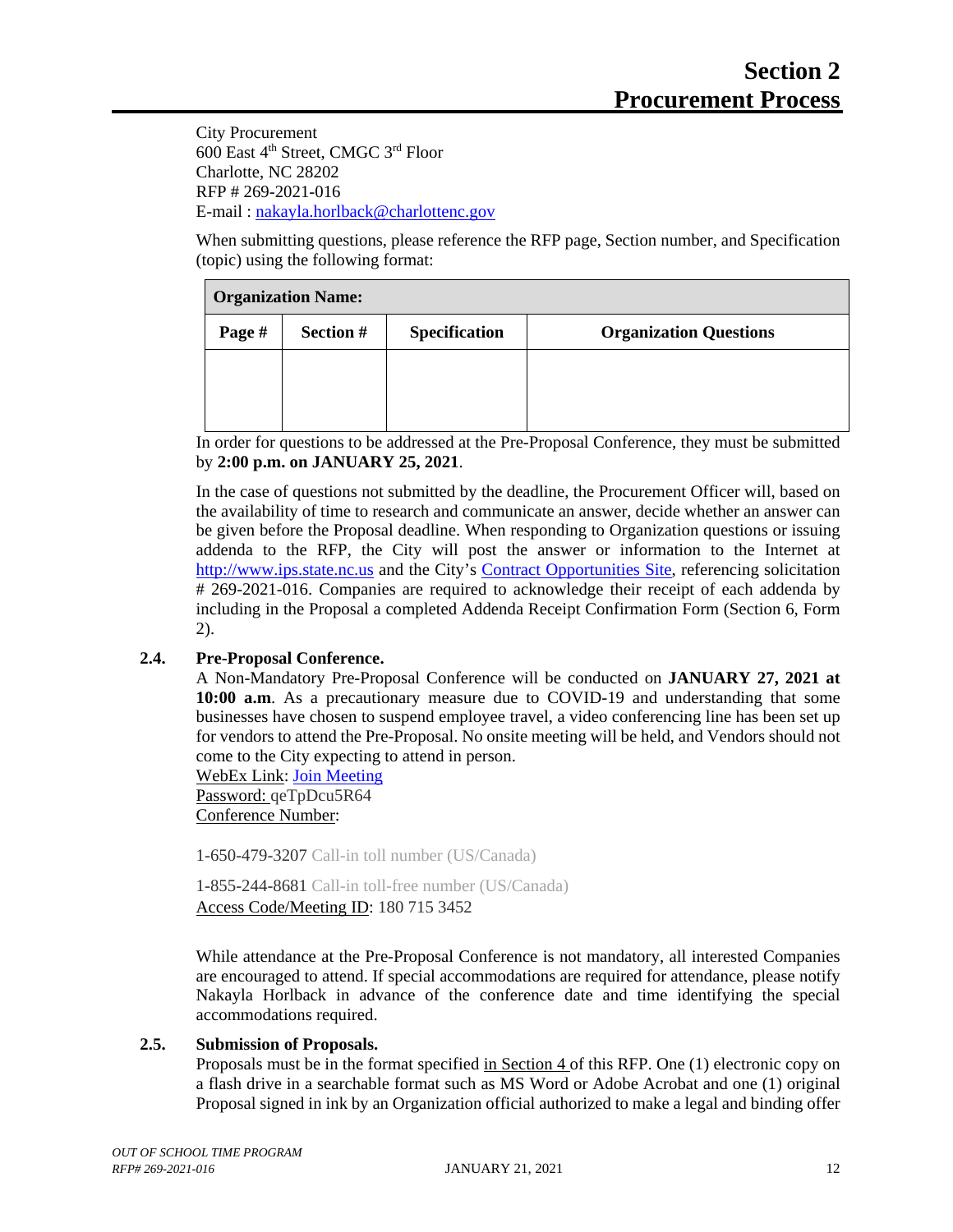shall be submitted to the address listed in Section 2.3 above by **FEBRUARY 15, 2021 on or before but no later than 2:00 p.m.** The original Proposal shall be complete and unabridged and shall not refer to any other copy of the signed and sealed original for any references, clarifications, or additional information.

When received, all Proposals and supporting materials, as well as correspondence relating to this RFP, shall become the property of the City. **Proposals sent by fax or email will not be accepted.**

**Due to security requirements at the Charlotte-Mecklenburg Government Center (CMGC), sealed box(es), including any portions marked as Confidential/Trade Secret, may be searched and thoroughly inspected prior to admittance. Please allow time for this search to take place and to re-seal the box if delivering your Proposal in person to CMGC.**

Do not arrive at City Procurement on the Proposal due date for the purposes of reviewing your competitors' Proposals. The Proposals will not be read aloud or made available to inspect or copy until any trade secret issues have been resolved. All Proposals will be time-stamped upon receipt and held in a secure place until opening.

#### <span id="page-16-0"></span>**2.6. Correction of Errors.**

The person signing the Proposal must initial erasures or other corrections in the Proposal. The Organization further agrees that in the event of any obvious errors, the City reserves the right to waive such errors in its sole discretion. The City, however, has no obligation under any circumstances to waive such errors.

#### <span id="page-16-1"></span>**2.7. Evaluation.**

As part of the evaluation process, the Evaluation Committee may engage in discussions with one or more Companies. Discussions might be held with individual Companies to determine in greater detail the Organization's qualifications, to explore with the Organization the scope and nature of the required contractual Services, to learn the Organization's proposed method of performance and the relative utility of alternative methods, and to facilitate arriving at a Contract that will be satisfactory to the City.

The City may in its discretion require one (1) or more Companies to make presentations to the Evaluation Committee or appear before the City and/or its representatives for an interview. During such interview, the Organization may be required to orally and otherwise present its Proposal and to respond in detail to any questions posed. Additional meetings may be held to clarify issues or to address comments, as the City deems appropriate. Companies will be notified in advance of the time and format of such meetings.

Since the City may choose to award a Contract without engaging in discussions or negotiations, the Proposals submitted shall state the Organization's best offer for performing the Services described in this RFP.

# <span id="page-16-2"></span>**2.8. Contract Award by Council.**

As soon as practical after opening the Proposals, the name of the apparent successful Organization will be submitted to the Council for final approval of award and the Procurement Officer will provide Contract documents to the Organization. In the event the Council approval is not received within one hundred eighty (180) calendar days after opening of the Proposals, the Organization may request that it be released from the Proposal.

#### <span id="page-16-3"></span>**2.9. Vendor Inclusion.**

The City's vendor management philosophy supports a fair, open, and inclusive process that offers the same access and information to all Companies. Although Companies are not required to be registered in the City's vendor registration system prior to submitting a Proposal, in order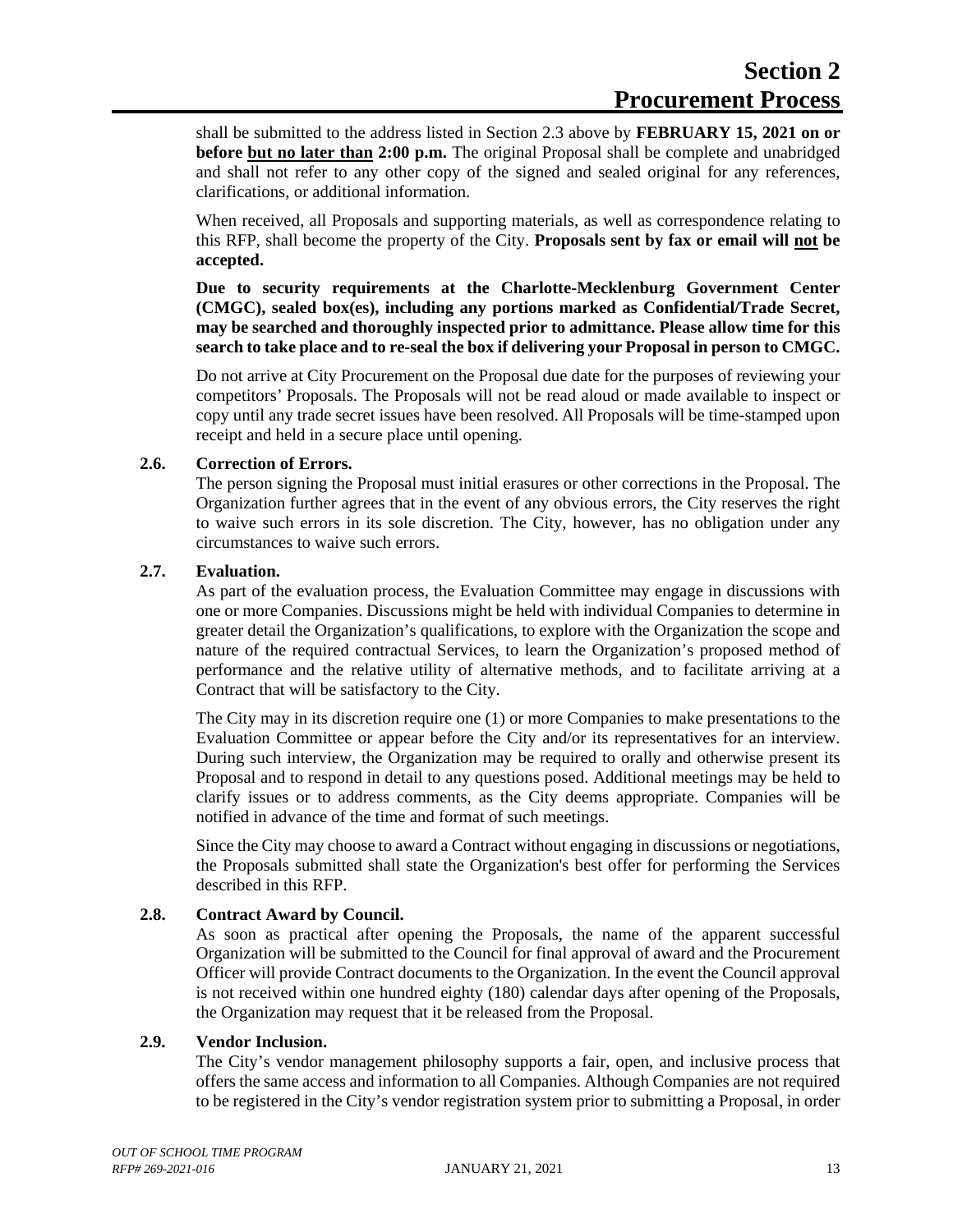to execute a contract with the City and receive payment from the City, all Companies must register with the City's vendor registration system.

Your registration provides the City with baseline information for your Organization including location, contact and demographic information, as well as your areas of expertise with specific commodity and/or service descriptions. You will also have the opportunity to complete any applicable certifications if your Organization desires to establish itself as an SBE, MBE, or WBE. The link below will provide you with the opportunity to complete your registration online with the City.

[http://charl](http://char/)ottenc.gov/vendors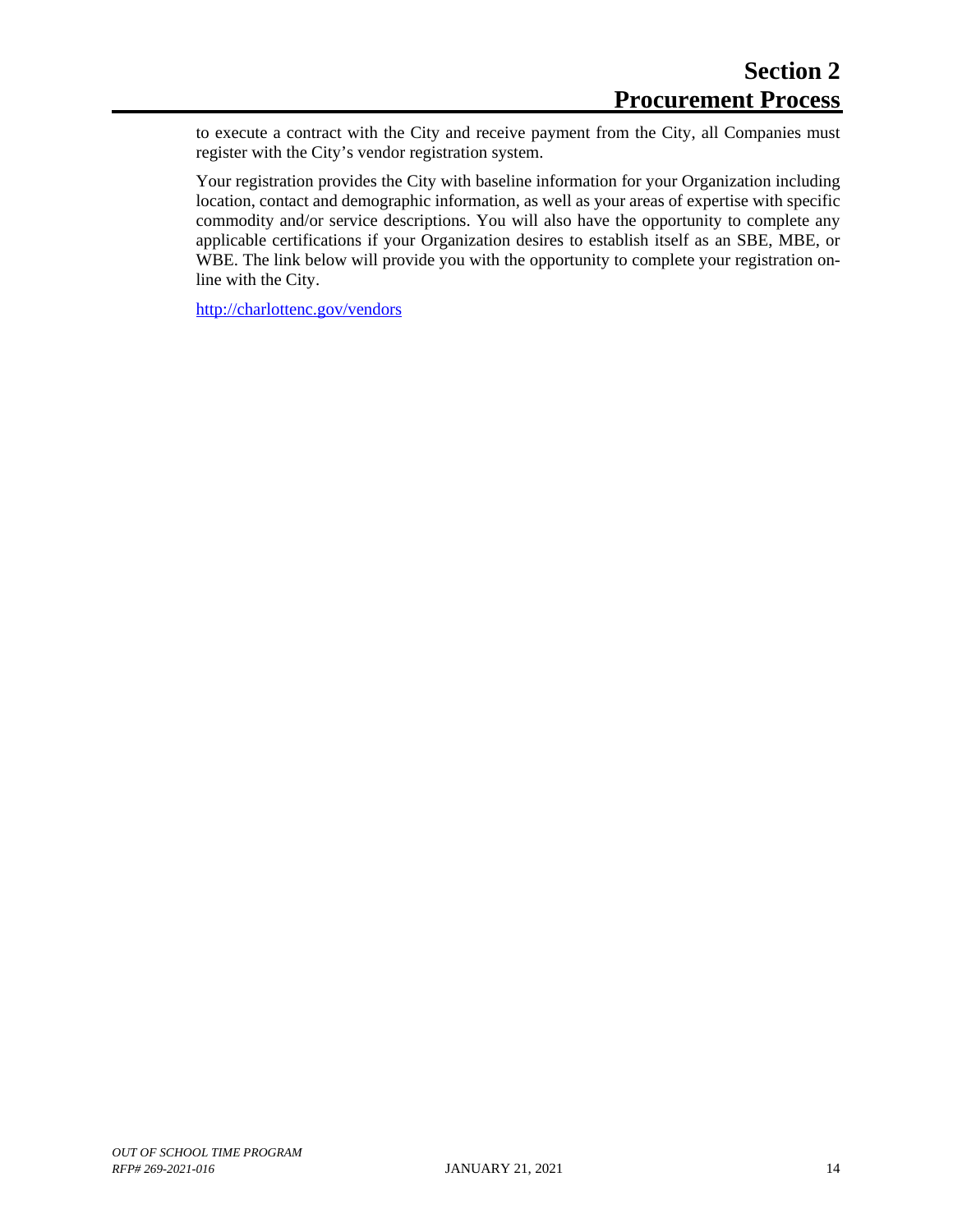# <span id="page-18-0"></span>**3. SCOPE OF OUT OF SCHOOL TIME PROGRAMS.**

# **3.1. General Scope.**

The City of Charlotte aims to improve neighborhood quality of life through a community engagement strategy that ensures children are safe, succeeding in school, and supported by their community. An integral component to achieving this goal is providing funding to organizations that deliver high-quality out of school time services to children and youth in highneed neighborhoods.

Since 1978, the City has provided funding to organizationsthat offer Out of School Time (OST) programs to Students from low-income families. The programs can be provided at either neighborhood facilities or school facilities. This RFP is to solicit Organizations that provide these Services and evaluate their programs for potential City funding.

While the City is flexible with respect to certain elements of the OST Program, the City has specific requirements and preferences for the Service delivery method.

#### **3.2. Out of School Time Program Goals.**

The expected outcomes for children attending programs supported through the City's OST Program are:

- **Healthy Behavior**: Youth gain knowledge and build skills that promote health and wellness and reduce risk behavior. Health and wellness may include physical activity, healthy food choices, social-emotional health, and mental health. Risk behaviors may include aggression, substance use, delinquency, and sexual activity.
- **Learning, Aspiration, and Healthy Development:** Youth gain knowledge and build academic, social, and life skills that support literacy learning, aspiration, and healthy development. Academic outcomes may include subject-area skills, study habits, task persistence, school bonding, and educational expectations. Social outcomes may include cooperation, self-control, confidence, independence, curiosity, and communication. Life skills may include problem-solving, critical thinking, leadership skills, and selfsufficiency.
- **Youth-Community Connections:** Youth that participate in community life are exposed to diverse community experiences and build positive relationships with a variety of caring adults. The community supports youth, nurtures positive youth development, and values youth's contributions to the community.

# **3.3. City Responsibilities.**

The City and the Organizations will have certain duties and responsibilities relative to the administration of the OST Program. The City is responsible for the following:

- Serving as the fiscal agent and grant administrator;
- Evaluating the eligibility of the Organization(s) proposing services;
- Disbursing funds to approved Organization(s);
- Evaluating approved Organization(s) throughout the Contract terms to ensure compliance with program goals; and
- Serving as the conduit for any related items on the City Council agenda.

# **3.4. Organization Responsibilities.**

The Organization shall:

- Provide a program that integrates opportunities to develop personal responsibility, selfdirection, and leadership;
- Provide a program that will achieve the expected goals as explained in Section 3.2;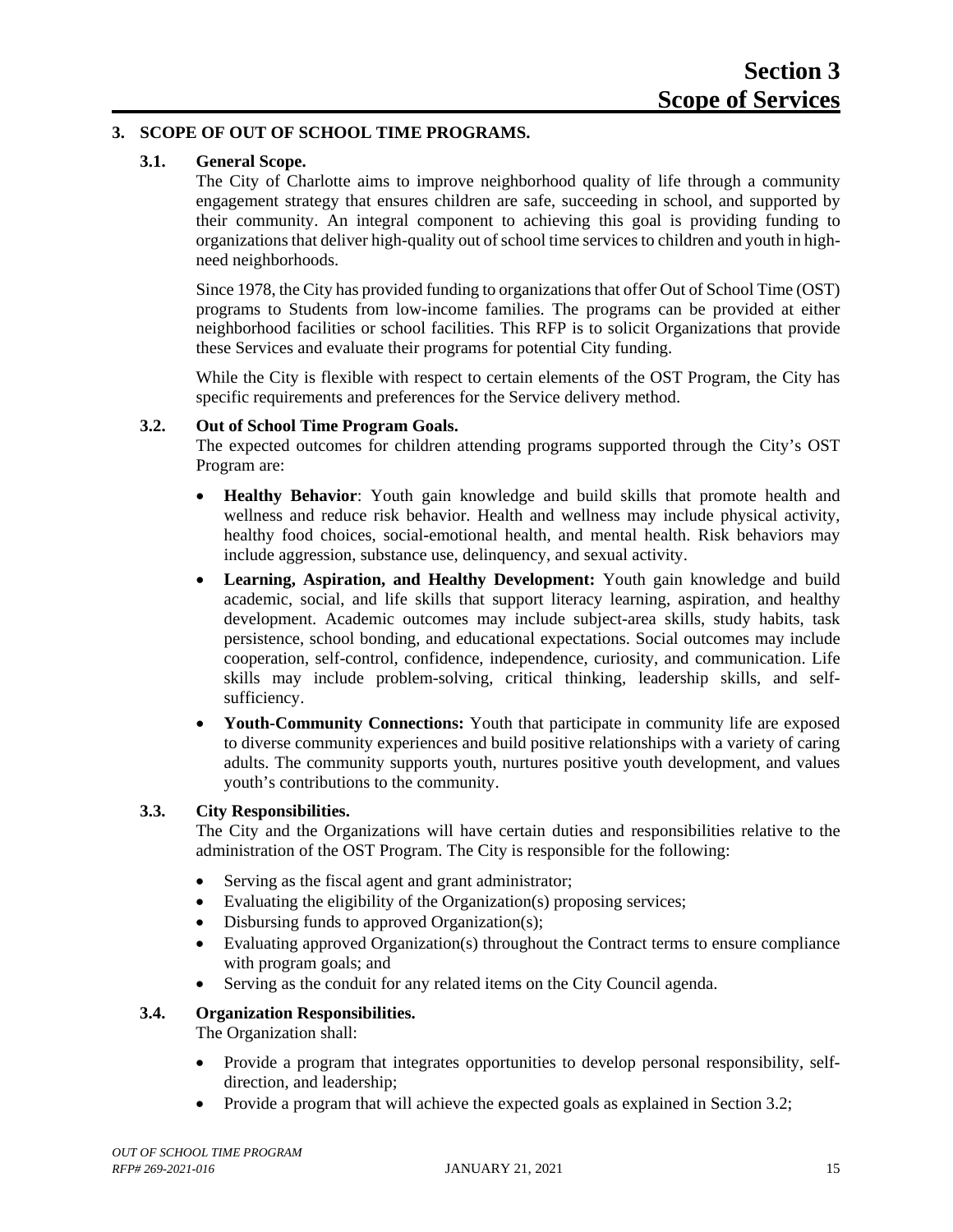- Provide a parent or caregiver orientation process, which supports the development of the entire family unit;
- Provide materials and training to help parents or caregivers work with their children to improve their children's achievement;
- Establish a working relationship between their Organization and the local educational agencies or schools that their participating population attend;
- Provide Students with a variety of learning opportunities that will complement and enrich the Students. Such opportunities should include arts, cultural, and other community resources; and
- Provide opportunities to the Students to express their ideas, concerns and opinions.

# **3.5. Organization Qualifications.**

The Organization shall have the following minimum qualifications to participate in the Proposal process:

- Be one of the following organization types:
	- o Local Education Agency (LEA);
	- o Non-Profit  $501(c)(3)$  Organization; or<br>  $\circ$  Faith Based Organization
	- Faith Based Organization
- Have a history of providing continuous similar out of school time services for a minimum of three (3) years, with at least one (1) of those years being in Charlotte, North Carolina;
- Be licensed and registered to do business in North Carolina;
- Have the capacity to serve a minimum of fifty (50) Students for either a school-year or year-round program, though Organizations are not required to request funding for all Students;
- Administer a school-year or year-round out of school time program. Funded Organizations are required to run a program in which each youth served is required to attend five (5) days per week, at a minimum of three (3) hours per day on each day that Charlotte-Mecklenburg Schools (CMS) is in operation with **or** without a summer program in which each youth served is required to attend five (5) days per week, at a minimum of six (6) hours per day for at least six (6) weeks during the CMS summer break. Programs that provide summeronly services are ineligible. Due to the impacts of the COVID-19 pandemic, serving eligible students via virtual programming is permissible.
- Maintain a maximum ratio of one (1) adult to twenty (20) Students;
- Provide City-funded Services to Students at no or nominal cost. Organizations may choose to charge fees for those Services not funded by the City; and
- Have the following educational qualification for its staff:
	- o Program Director will have a minimum of a relevant two-year degree, and at least one (1) year supervisory experience providing services to pre-K, elementary, middle school, or high school youth;
	- o Lead teachers must be at least twenty-one (21) years of age, have a high school diploma, and have a North Carolina early childhood administration credential, at a minimum;
	- o Lead teachers must have completed or currently be enrolled in three (3) semester hours in early childhood education and/or child development;
	- o One staff member who is knowledgeable of and able to recognize symptoms of illness; and
	- o Staff members who have completed a basic first aid course must be present at all times when children are present. First aid training shall be renewed on or before the expiration date of the certification or every three (3) years, whichever occurs first.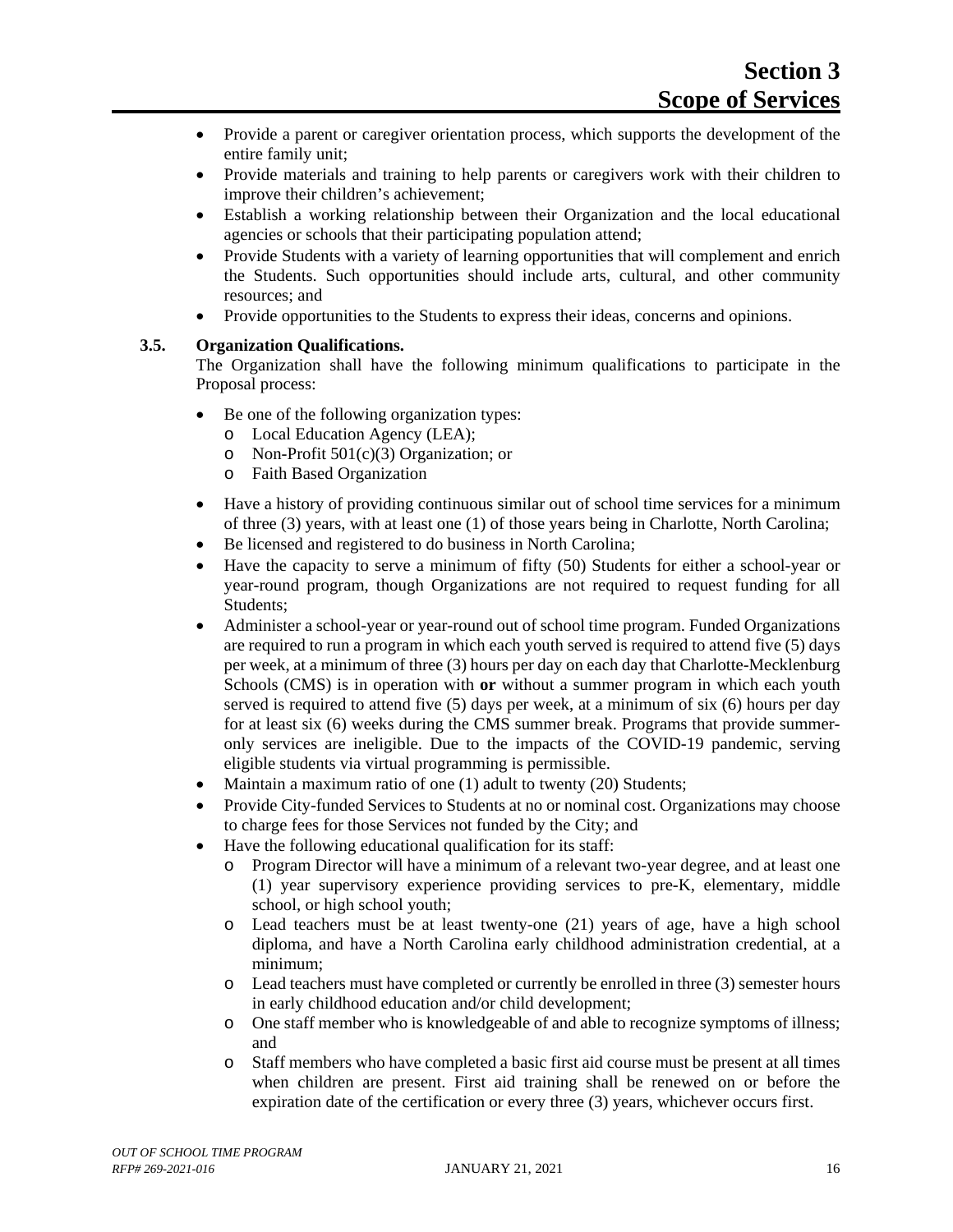# **3.6. Reporting Requirements.**

The Organization shall ensure that all funds are expended on persons or services that are in conformance with all applicable federal, state, and local laws, regulations, and guidelines. If awarded funding, the Organization shall be responsible for compiling the following:

- Monthly progress reports, which include Student attendance, Student roster, Student demographics, and program activities provided for the indicated month;
- Quarterly comprehensive reports;
- Semi-annual Charlotte Business INClusion Utilization reports that detail the amount of Services provided by any MWSBE businesses;
- Student files, which include, but not be limited to, application, proof of income, proof of residence, and immunization record;
- Annual audit;
- Annual Tax Returns Form 990; and
- Annual parent and Student surveys.

The Organization shall submit the monthly progress reports electronically by the 5th day of each month to [ost@charlottenc.gov.](mailto:ost@charlottenc.gov)

The Organization shall also submit the quarterly comprehensive reports electronically by the following dates:

| <b>Due Date</b>   | <b>Period Covered in Report</b> |
|-------------------|---------------------------------|
| December 5, 2021  | September 2021 – November 2021  |
| March 5, 2022     | December 2021 – February 2022   |
| June 5, 2022      | March 2022 – May 2022           |
| September 5, 2022 | June 2022 – August 2022         |

The Organization shall compile a fiscal sustainability plan for continuation of the program after the Contract ends. Also, the Organization shall conduct an annual external assessment and selfassessment of the program.

# **3.7. Training Plans.**

The Organization shall provide training and support for all staff members, including administrators, in developing partnership skills. The training shall include understanding and appreciating diversity and developing skills to work with people from different backgrounds.

# **3.8. Security Requirements.**

The Organization must define and demonstrate the security procedures it has in place. The City requires that security measures be taken. This includes both physical security and network security, in that the City's information and other documents and data are made available only to the Organization and parties that the City approves. A detailed description of the Organization's security procedures is requested in Section 6, Form 6 (Organization's Background and Experience).

# **3.9. Budget.**

The City expects to establish a long-term relationship with its Out of School Time Program Organizations in order to permit costs and fees to be distributed properly over a sufficient time period. For purposes of this RFP and the Organization's Proposal, assume an initial term of one (1) year.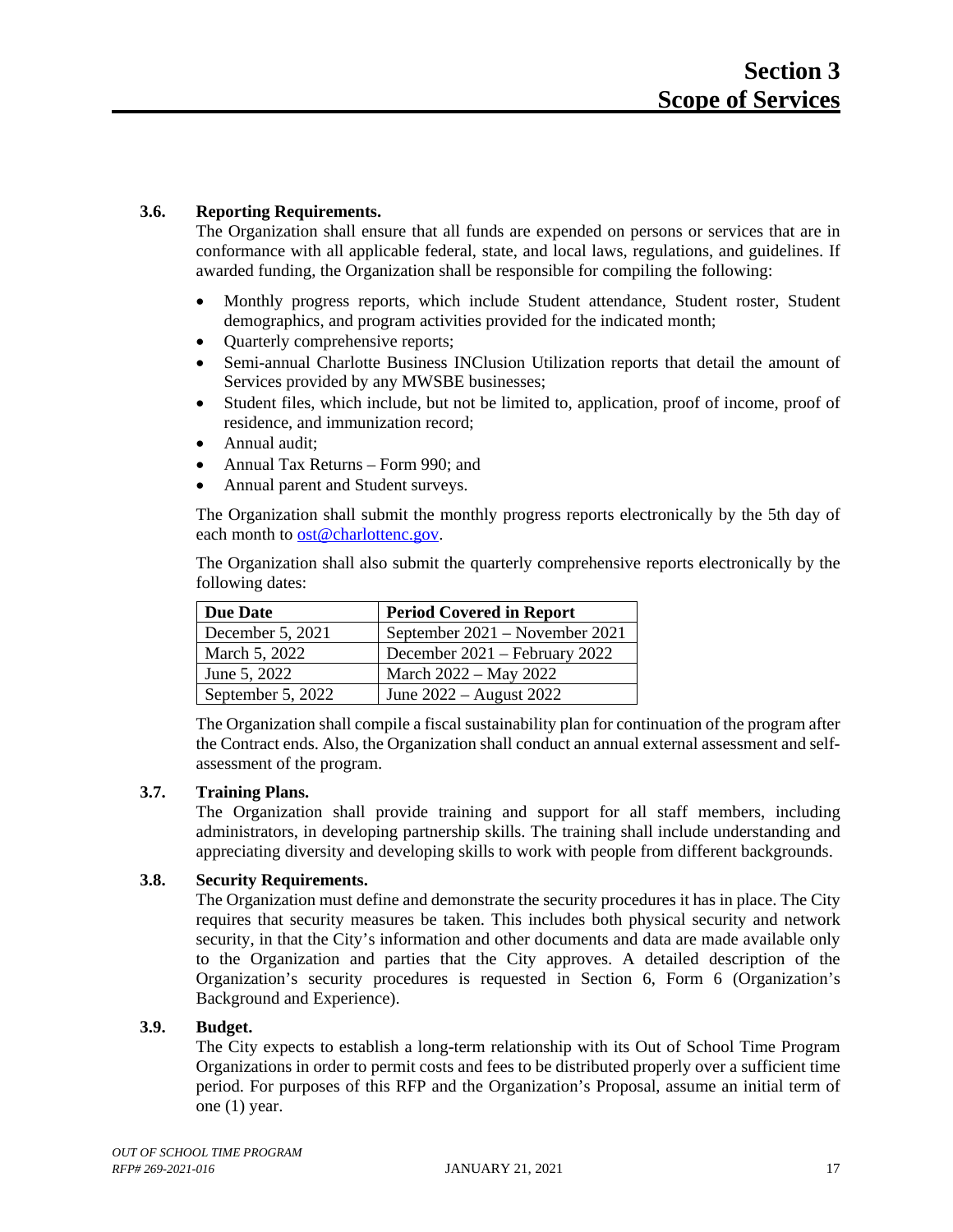Regardless of exceptions taken, Organizations shall provide a budget based on the requirements and terms set forth in this RFP. The budget must be all-inclusive and cover every aspect of the Project. Cost must be in United States dollars rounded to the nearest quarter of a dollar. A budget worksheet is provided in Section 6, Form 10 to assist you.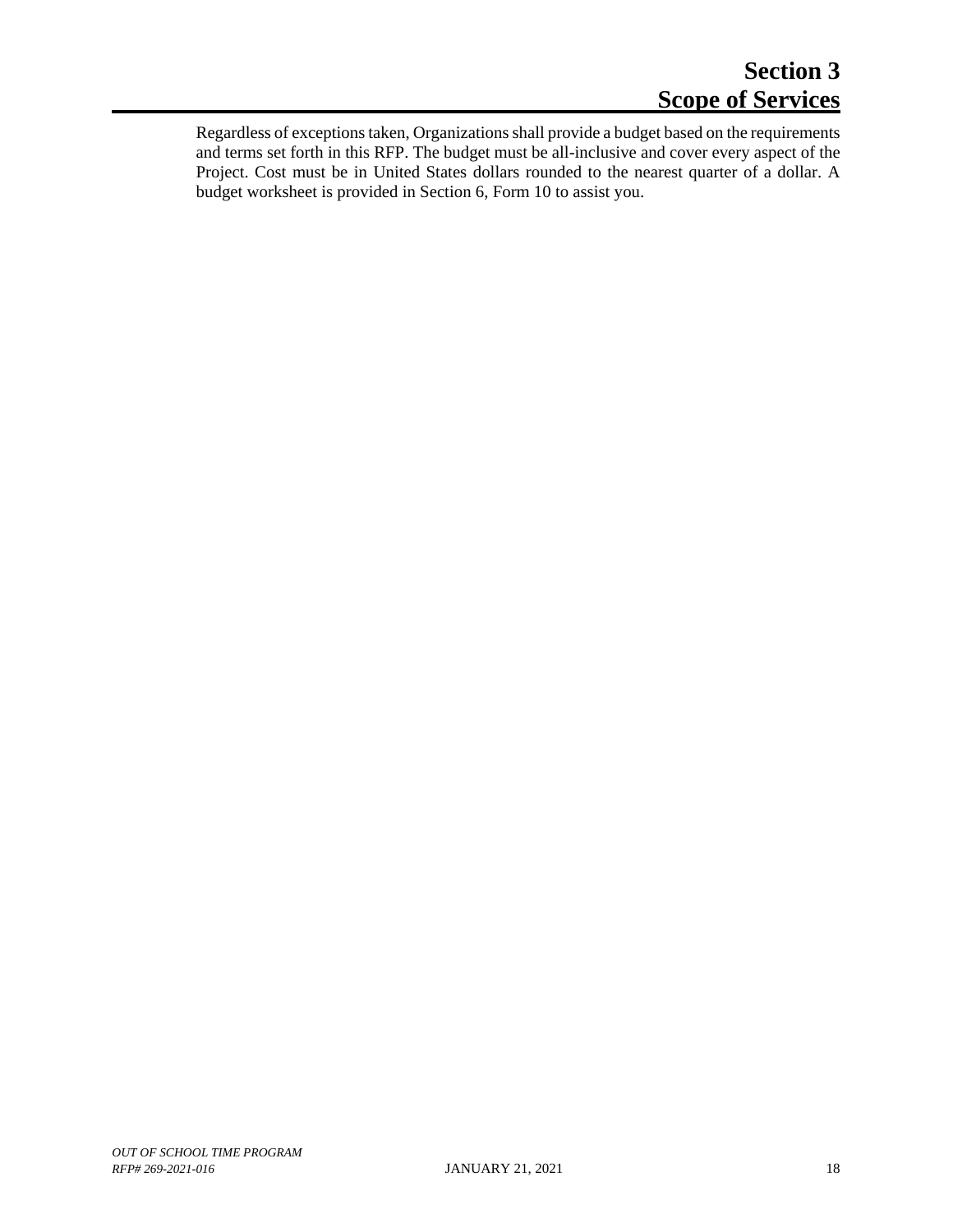# <span id="page-22-0"></span>**4. PROPOSAL CONTENT AND FORMAT.**

The City desires all Proposals to be identical in format in order to facilitate comparison. While the City's format may represent departure from the Organization's preference, the City requires strict adherence to the format. The Proposal will be in the format described below:

- A. Cover letter;
- B. Program Description;
- C. Proposed Solution;
- D. The "Addenda Receipt Confirmation" set forth in Section 6, Form 2;
- E. The "Proposal Submission" set forth in Section 6, Form 3;
- F. The "Current Program Worksheet" set forth in Section 6, Form 4A;
- G. The "Proposed Program Worksheet" set forth in Section 6, Form 4B;
- H. The "MWSBE Utilization" form set forth in Section 6, Form 5;
- I. The "Organization's Background Response" form set forth in Section 6, Form 6;
- J. The "Organization's Program Staffing Information" set forth in Section 6, Form 7;
- K. The "Organization's Program Goals and Outcomes Matrix" set forth in Section 6, Form 8;
- L. The "Organization's Program Partnerships" set forth in Section 6, Form 9;
- M. The "Organization's Program Budget" set forth in Section 6, Form 10;
- N. The "Certification Regarding Debarment, Suspension and Other Responsibility Matters" set forth in Section 6, Form 11;
- O. The "Byrd Anti-Lobbying Certification" set forth in Section 6, Form 12; and
- P. Exceptions to the Remainder of the RFP, including the Sample Contract in Section 7.

The City encourages Proposals to be compatible with the City's waste reduction goals and policies. Therefore, it is desired that all responses meet the following requirements:

- All Proposals be printed in  $8\frac{1}{2}$ " x  $11$ " format with all standard text no smaller than eleven (11) points;
- All copies be printed double-sided;
- All copies be printed on recycled paper (at least 30% post-consumer recovered material and at least 30% total recovered material);
- Unless necessary, all Proposal originals and copies should minimize or eliminate use of nonrecyclable or non-reusable materials such as 3-ring binders, plastic report covers, plastic dividers, vinyl sleeves, and GBC binding. Glued materials, paper clips, and staples are acceptable; and
- Materials be submitted in a format that allows for easy removal and recycling.

Proposals must also include a flash drive including the entire Proposal in a searchable format such as MS Word or Adobe Acrobat.

**Companies are required to organize the information requested in this RFP in accordance with the format and instructions outlined above and detailed below. Failure to do so may result in the City, at its sole discretion, deeming the Proposal non-responsive. The Organization, however, may reduce the repetition of identical information within several sections of the Proposal by making the appropriate cross-references to other sections of the Proposal. Appendices for certain technical or financial information may be used to facilitate Proposal preparation.**

# **4.1. Proposal Content.**

4.1.1. Cover Letter.

The Proposal must include a letter of transmittal attesting to its accuracy, signed by an individual authorized to execute binding legal documents. The cover letter shall provide the name, address, telephone and facsimile numbers of the Organization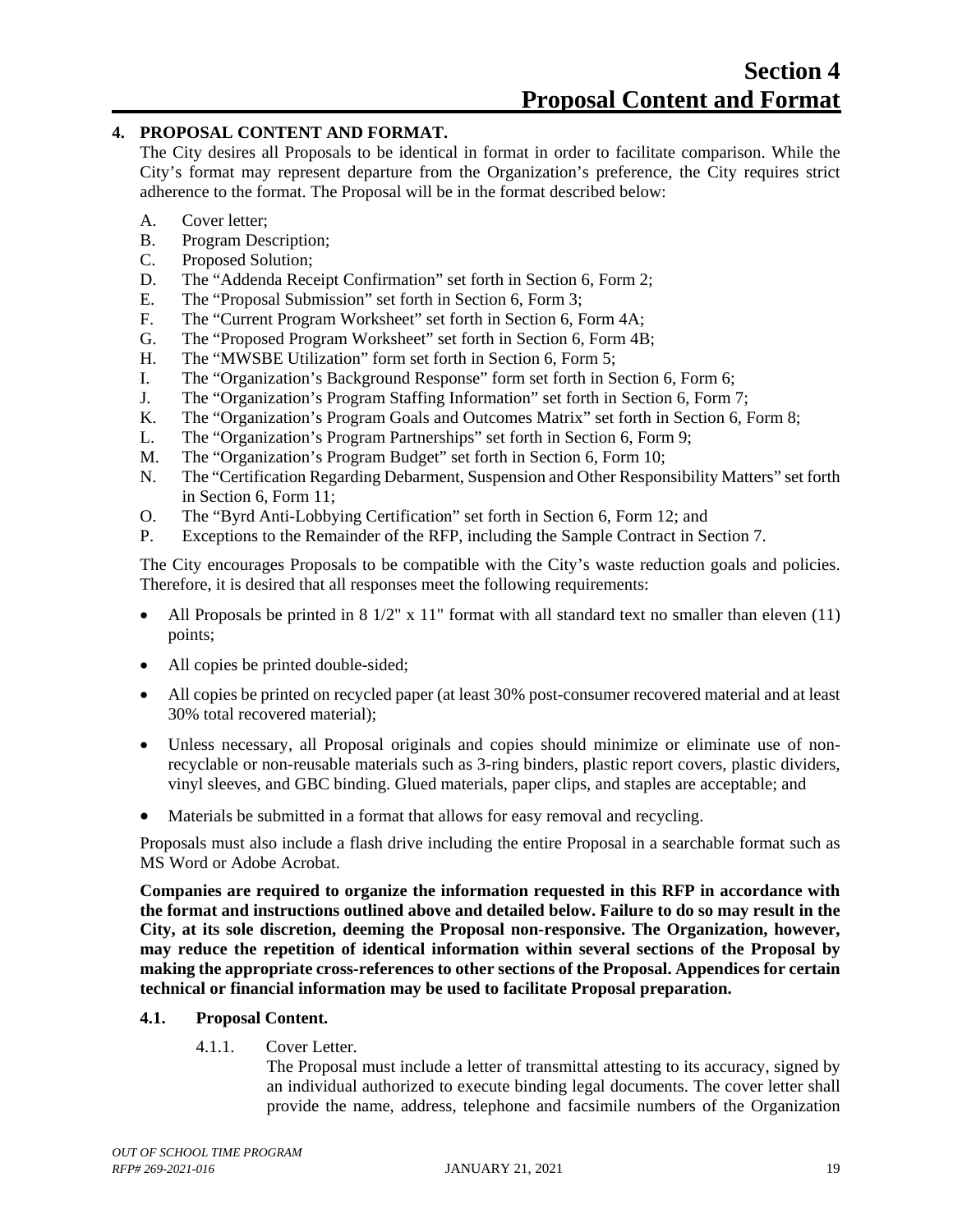along with the name, title, address, email address, and telephone numbers of the executive that has the authority to contract with the City. The cover letter shall present the Organization's understanding of the Project and a summary of the approach to perform the Services.

4.1.2. Program Description.

The Proposal must include a program description providing an overview of the Organization's program. Describe the Organization's general management philosophy, approach to youth development, mission statement, family and community engagement, and program activities.

# 4.1.3. Proposed Solution.

Given the purpose of this Project and the City's goals as stated in this RFP, provide a creative solution to meet such goals. **For each component of the Project described in Section 3, state whether and how your Proposed Solution complies in two (2) paragraphs or less.** If you wish to add supplemental information, it shall be labeled "Supplemental Information."

4.1.4. Required Forms.

To be deemed responsive to this RFP, Organizations must complete, in detail, all Proposal Forms listed in this Section 4, items numbered D through O.

4.1.5. Exceptions to the RFP.

Exceptions must be submitted in accordance with Section 1.6.12 of this RFP. If exceptions are not identified in your Proposal they may not be considered during Contract negotiation and could result in Proposal being rejected from further consideration. If legal counsel needs to review the Sample Contract prior to signature, reviews must be completed before your Proposal is submitted.

The City intends to enter into a City-drafted Contract with the successful Organization that contains the terms and conditions set forth in Section 7 ("Sample Terms"). The number and extent of any exceptions and proposed additions to the Sample Terms will be one of the City's evaluation criteria.

Accordingly, each Organization must state specifically in its Proposal any exceptions to the Sample Terms, or any such exceptions will be waived. Any Organizationproposed additional terms or conditions must also be included in the Proposal, and the City reserves the right to refuse consideration of any terms not so included. Any proposed changes to the Sample Terms after tentative contract award may constitute a material change to the Organization's Proposal and be grounds for revoking the award.

Notwithstanding the foregoing, the City reserves the right to modify the Sample Terms prior to or during contract negotiations if it is in the City's best interest to do so.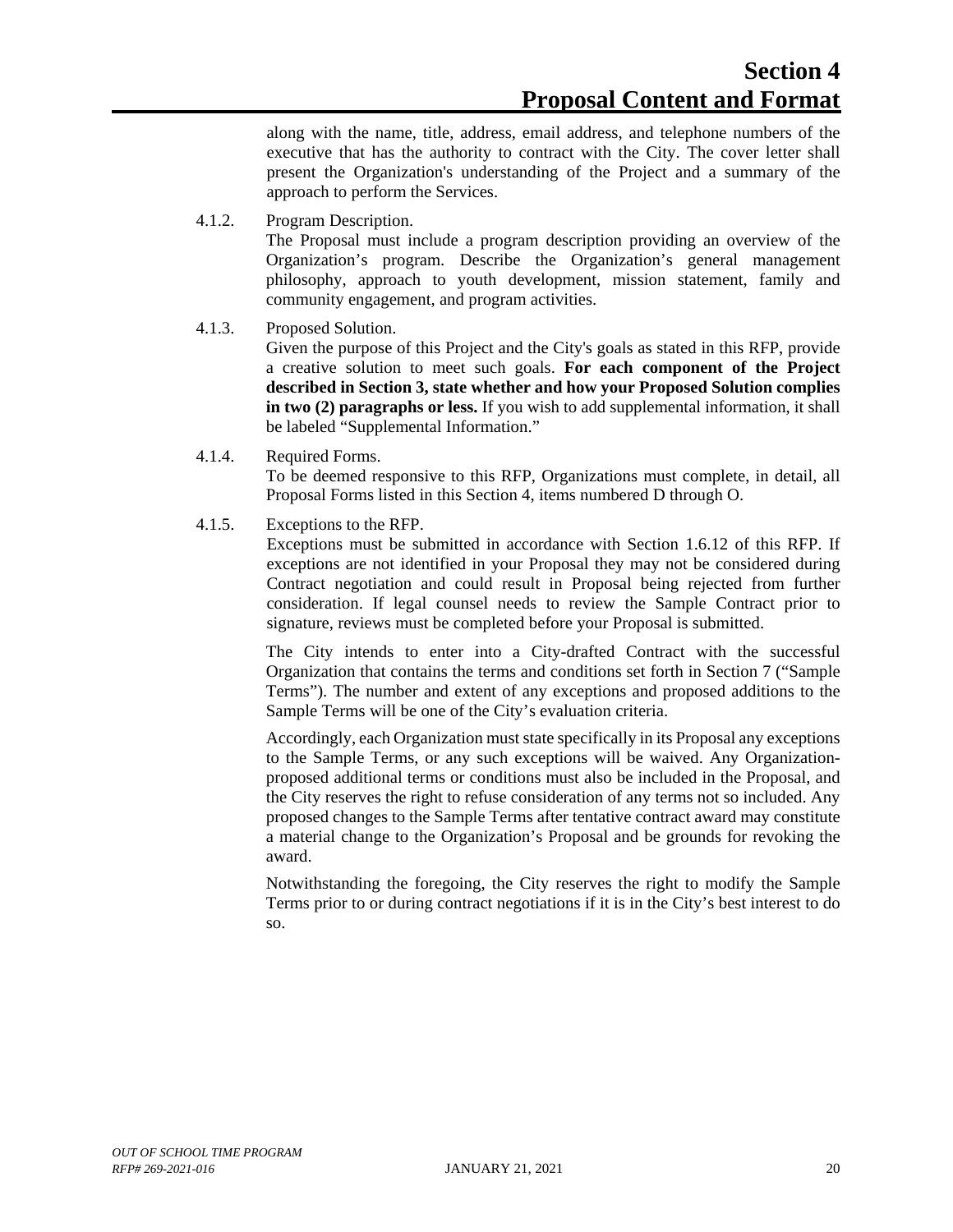# <span id="page-24-0"></span>**5. PROPOSAL EVALUATION CRITERIA.**

Proposals will be evaluated based on the Organization's ability to meet the performance requirements of this RFP. This section provides a description of the evaluation criteria that will be used to evaluate the Proposals. To be deemed responsive, it is important for the Organization to provide appropriate detail to demonstrate satisfaction of each criterion and compliance with the performance provisions outlined in this RFP. The Organization's Proposal will be the primary source of information used in the evaluation process. Proposals must contain information specifically related to the proposed Services and requested herein. Failure of any Organization to submit information requested may result in the elimination of the Proposal from further evaluation.

Proposals will be assessed to determine the most comprehensive, competitive and best value solution for the City based on, but not limited to, the criteria below. The City reserves the right to modify the evaluation criteria or waive portions thereof. Proposals will be evaluated on the following major categories:

- 1. Qualifications, Experience;
- 2. Project Approach and Proposed Solution;
- 3. Cost Effectiveness and Value; and
- 4. Acceptance of the Terms of the Contract

# **5.1. Qualifications, Experience, and Approach.**

Organizations will be evaluated on the background and experience information provided in Section 6, Form 6.

# **5.2. Project Approach/Proposed Solution.**

Organizations will be evaluated based upon their understanding, experience and qualifications in performing the same or substantially similar Services, as reflected by its experience in performing such Services. The evaluation will include references regarding work for organizations with needs similar to the City's, and the feasibility of the Organization's approach for the provision of the Services.

# **5.3. Cost Effectiveness and Value.**

Under this criterion, Proposals will be compared in terms of the most reasonable and effective pricing options. The Evaluation Committee will also take into consideration any indirect costs associated with the Services and administration of the Contract.

# **5.4. Acceptance of the Terms of the Contract.**

The City will evaluate the Proposals for compliance with the terms, conditions, requirements, and specifications stated in this RFP including the sample contract language provided in Section 7. Regardless of exceptions taken, Companies shall provide pricing based on the requirements and terms set forth in this RFP. Exceptions shall be identified in accordance with Sections 1.6.12 and 4.1.4 of this RFP.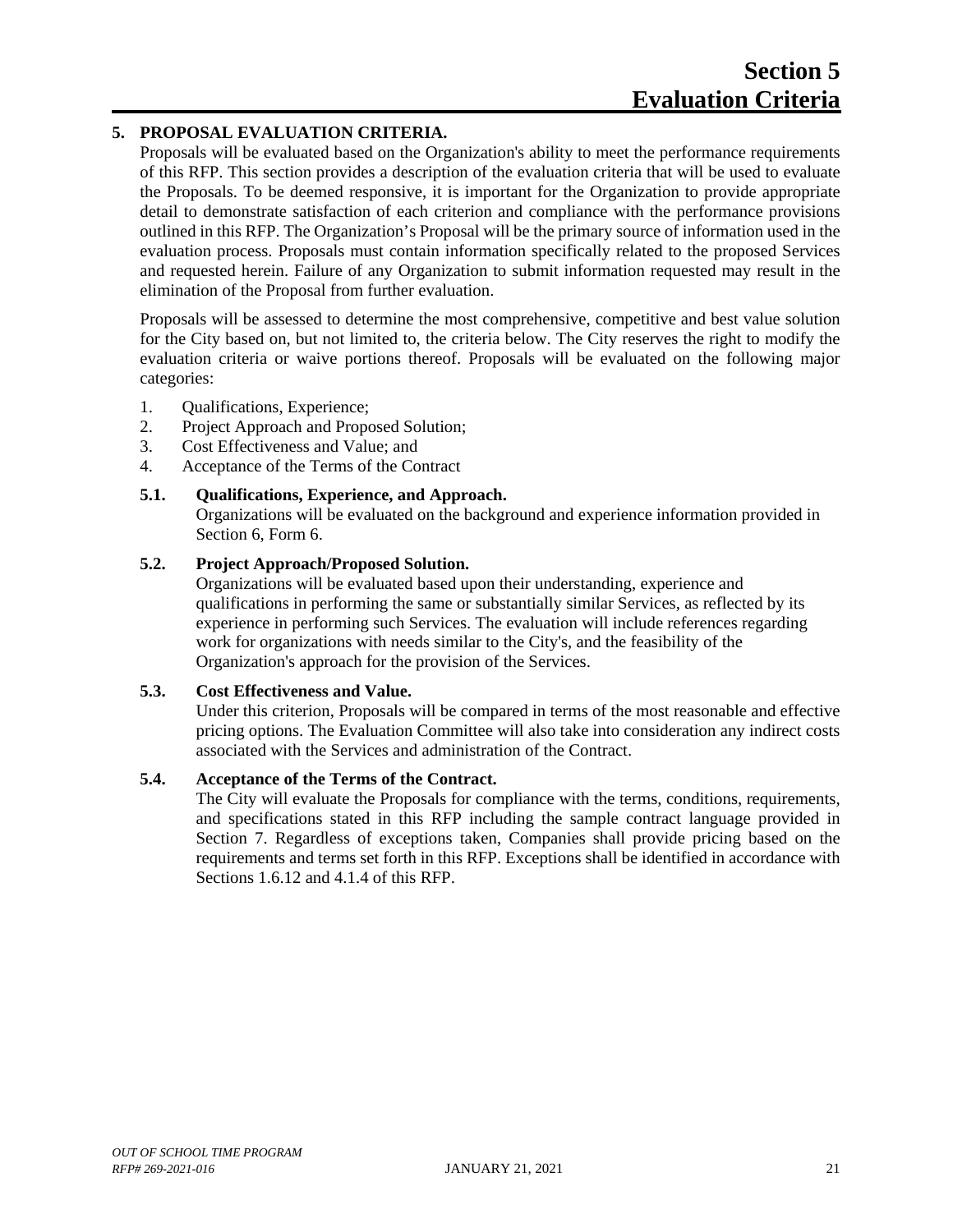# <span id="page-25-0"></span>**REQUIRED FORM 1 – REQUEST FOR PROPOSALS ACKNOWLEDGEMENT RFP # 269-2021-016**

#### **Out of School Time Programs**

The Organization hereby certifies receipt of the Request for Proposals for the City of Charlotte, North Carolina RFP #269-2021-016, Out of School Time Programs. This form should be completed upon receipt of the City's Request for Proposals and emailed in time for the City to receive it by or before **JANUARY 25, 2021**. Failure to submit this form by the designated date shall not preclude the Organization from submitting a proposal. Please email the completed Request for Proposals Acknowledgement Form to the attention of:

Nakayla Horlback Department of General Services – City Procurement Email: [nakayla.horlback@charlottenc.gov](mailto:nakayla.horlback@charlottenc.gov)

Date:

Authorized Signature:

Title:

Organization Name: \_\_\_\_\_\_\_\_\_\_\_\_\_\_\_\_\_\_\_\_\_\_\_\_\_\_\_\_\_\_\_\_\_\_\_\_\_\_\_\_\_\_\_\_\_\_\_\_\_\_\_\_\_\_\_\_\_\_\_\_\_

Contact Name: \_\_\_\_\_\_\_\_\_\_\_\_\_\_\_\_\_\_\_\_\_\_\_\_\_\_\_\_\_\_\_\_\_\_\_\_\_\_\_\_\_\_\_\_\_\_\_\_\_\_\_\_\_\_\_\_\_\_\_\_\_\_\_\_\_

Contact E-mail Address: \_\_\_\_\_\_\_\_\_\_\_\_\_\_\_\_\_\_\_\_\_\_\_\_\_\_\_\_\_\_\_\_\_\_\_\_\_\_\_\_\_\_\_\_\_\_\_\_\_\_\_\_\_\_\_\_\_\_

Contact Phone Number: \_\_\_\_\_\_\_\_\_\_\_\_\_\_\_\_\_\_\_\_\_\_\_\_\_\_\_\_\_\_\_\_\_\_\_\_\_\_\_\_\_\_\_\_\_\_\_\_\_\_\_\_\_\_\_\_\_\_

Please check the appropriate space below and provide the requested information:

# **\_\_\_\_\_We plan to attend the Pre-Proposal Conference and plan on submitting a Proposal**

Indicate number of attendees: In-Person Via Teleconference

# **\_\_\_\_\_We do not plan to attend the Pre-Proposal Conference but plan on submitting a Proposal**

Reason:

**\_\_\_\_\_We do not plan to attend the Pre-Proposal Conference and do not plan on submitting a Proposal**

\_\_\_\_\_\_\_\_\_\_\_\_\_\_\_\_\_\_\_\_\_\_\_\_\_\_\_\_\_\_\_\_\_\_\_\_\_\_\_\_\_\_\_\_\_\_\_\_\_\_\_\_\_\_\_\_\_\_\_\_\_\_\_\_\_\_\_\_\_\_\_\_\_\_\_\_\_\_\_\_\_\_\_

Reason: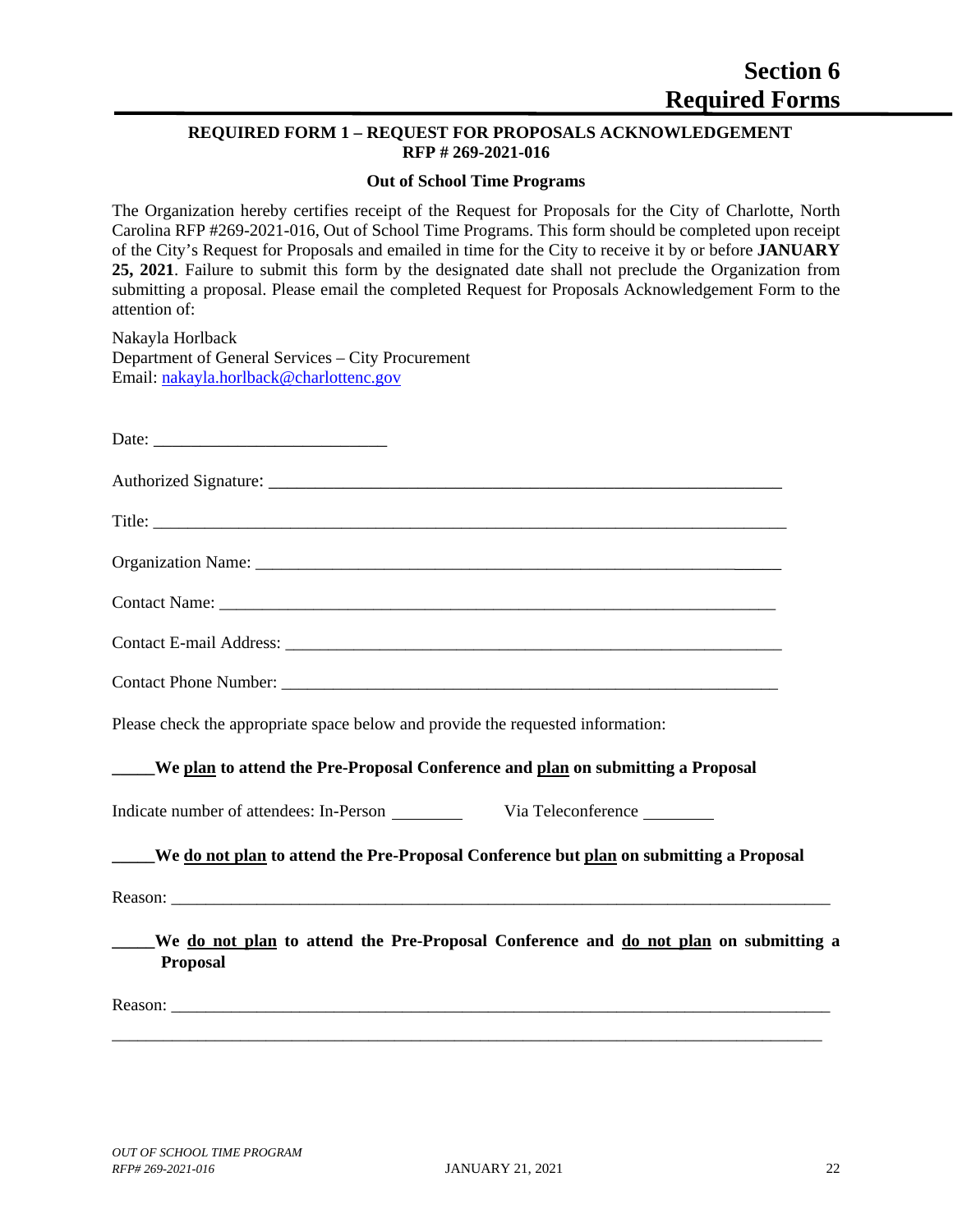# **REQUIRED FORM 2 – ADDENDA RECEIPT CONFIRMATION RFP # 269-2021-016**

### **Out of School Time Programs**

<span id="page-26-0"></span>Please acknowledge receipt of all addenda by including this form with your Proposal. All addenda will be posted to the NC IPS website at [www.ips.state.nc.us](http://www.ips.state.nc.us/) and the City's Contract Opportunities Site at [http://charlottenc.gov/DoingBusiness/Pages/ContractOpportunities.aspx.](http://charlottenc.gov/DoingBusiness/Pages/ContractOpportunities.aspx)

#### **ADDENDUM #: DATE ADDENDUM DOWNLOADED FROM NC IPS:**

I certify that this proposal complies with the Specifications and conditions issued by the City except as clearly marked in the attached copy.

**\_\_\_\_\_\_\_\_\_\_\_\_\_ \_\_\_\_\_\_\_\_\_ \_\_\_\_\_\_\_\_\_\_\_\_\_ \_\_\_\_\_\_\_\_\_ \_\_\_\_\_\_\_\_\_\_\_\_\_ \_\_\_\_\_\_\_\_\_ \_\_\_\_\_\_\_\_\_\_\_\_\_ \_\_\_\_\_\_\_\_\_**

**\_\_\_\_\_\_\_\_\_\_\_\_\_\_\_\_\_\_\_\_\_\_\_\_\_\_\_\_\_ \_\_\_\_\_\_\_\_\_\_\_\_\_\_\_\_\_\_\_\_\_\_**

(Please Print Name) Date

Authorized Signature

**\_\_\_\_\_\_\_\_\_\_\_\_\_\_\_\_\_\_\_\_\_\_\_\_\_\_\_\_\_**

**\_\_\_\_\_\_\_\_\_\_\_\_\_\_\_\_\_\_\_\_\_\_\_\_\_\_\_\_\_**

\_\_\_\_\_\_\_\_\_\_\_\_\_\_\_\_\_\_\_\_\_\_\_\_\_\_\_\_\_

Title

Organization Name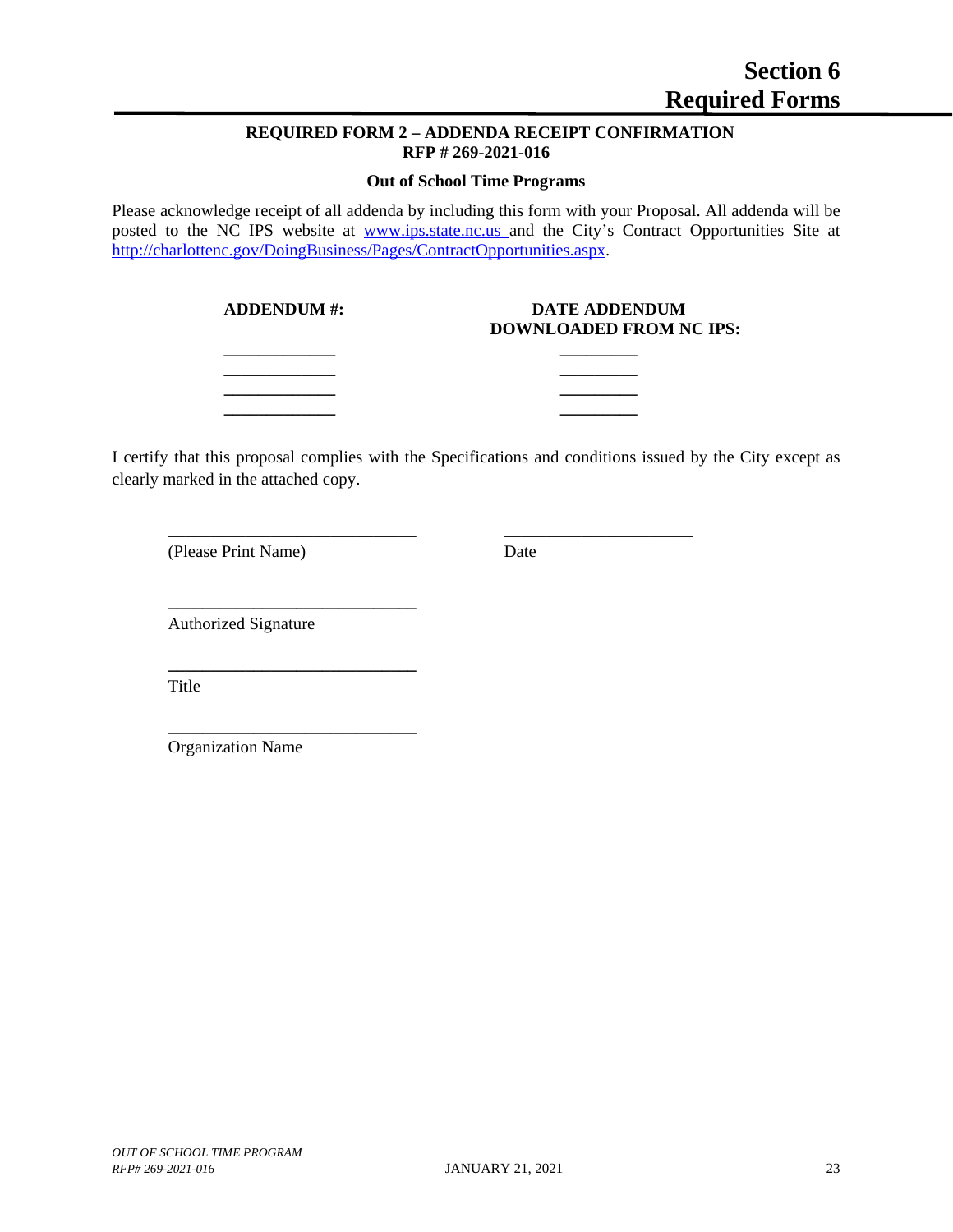| <b>REQUIRED FORM 3 - PROPOSAL SUBMISSION FORM</b> |
|---------------------------------------------------|
| RFP #269-2021-016                                 |

 $\mathbf{C}$  **C**  $\mathbf{C}$  **D**  $\mathbf{C}$  **Propriet Programs** 

<span id="page-27-0"></span>

|                                 | <b>OUL OF SCHOOL THILE PTOGERIES</b> |
|---------------------------------|--------------------------------------|
| This Proposal is submitted by:  |                                      |
| <b>Organization Legal Name:</b> |                                      |
|                                 |                                      |
| Address:                        |                                      |
|                                 |                                      |
| City/State/Zip:                 |                                      |
| Email address:                  |                                      |
| Telephone:                      |                                      |
|                                 | (Area Code) Telephone Number         |

The representative signing above hereby certifies and agrees that the following information is correct:

- 1. In preparing its Proposal, the Organization has considered all proposals submitted from qualified, potential subcontractors and suppliers, and has not engaged in or condoned prohibited discrimination.
- 2. For purposes of this Section, discrimination means discrimination in the solicitation, selection, or treatment of any subcontractor, vendor or supplier on the basis of race, ethnicity, gender, age or disability or any otherwise unlawful form of discrimination. Without limiting the foregoing, discrimination also includes retaliating against any person or other entity for reporting any incident of discrimination.
- 3. Without limiting any other provision of the solicitation for proposals on this project, it is understood and agreed that, if this certification is false, such false certification will constitute grounds for the City to reject the Proposal submitted by the Organization on this Project and to terminate any contract awarded based on such Proposal.
- 4. As a condition of contracting with the City, the Organization agrees to maintain documentation sufficient to demonstrate that it has not discriminated in its solicitation or selection of subcontractors. The Organization further agrees to promptly provide to the City all information and documentation that may be requested by the City from time to time regarding the solicitation and selection of subcontractors. Failure to maintain or failure to provide such information constitutes grounds for the City to reject the bid submitted by the Organization or terminate any contract awarded on such proposal.
- 5. As part of its Proposal, the Organization shall provide to the City a list of all instances within the past ten years where a complaint was filed or pending against the Organization in a legal or administrative proceeding alleging that the Organization discriminated against its subcontractors, vendors or suppliers, and a description of the status or resolution of that complaint, including any remedial action taken.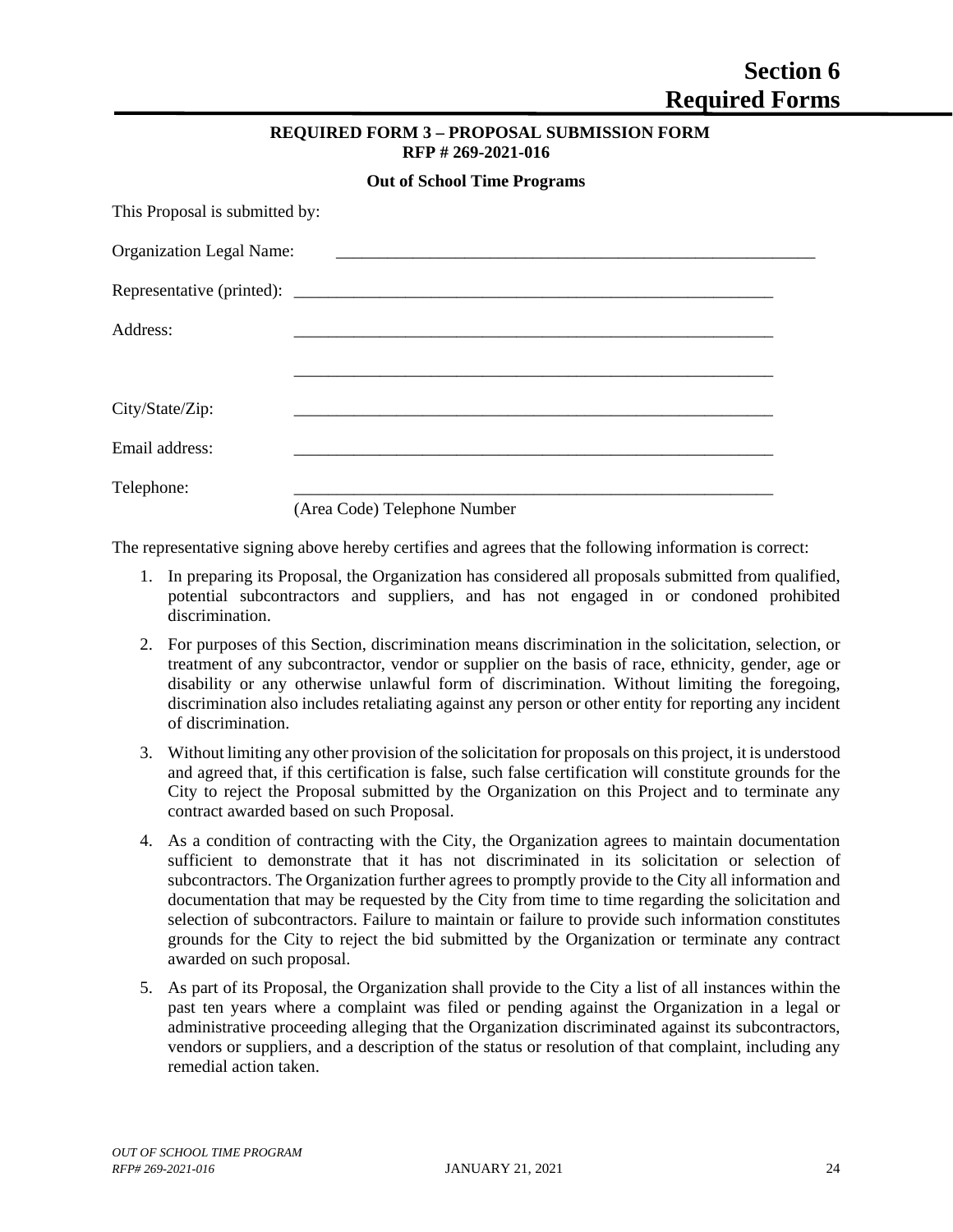- 6. The information contained in this Proposal or any part thereof, including its Exhibits, Schedules, and other documents and instruments delivered or to be delivered to the City, is true, accurate, and complete. This Proposal includes all information necessary to ensure that the statements therein do not in whole or in part mislead the City as to any material facts.
- 7. None of Organization's or its subcontractors' owners, employees, directors, or contractors will be in violation of the City's Conflict of Interest Policy for City, Secondary and Other Employment Relationships (HR 13) if a Contract is awarded to the Organization.
- 8. It is understood by the Organization that the City reserves the right to reject any and all Proposals, to make awards on all items or on any items according to the best interest of the City, to waive formalities, technicalities, to recover and resolicit this RFP.
- 9. This Proposal is valid for one hundred and eighty (180) calendar days from the Proposal due date.

I, the undersigned, hereby acknowledge that my Organization was given the opportunity to provide exceptions to the Sample Contract as provided in the RFP. As such, I have elected to do the following:

Include exceptions to the Sample Contract in the following section of my Proposal:

Not include any exceptions to the Sample Contract.

I, the undersigned, hereby acknowledge that my Organization was given the opportunity to indicate any Trade Secret materials or Personally Identifiable Information ("PII") as detailed in Section 1.6.2. I understand that the City is legally obligated to provide my Proposal documents, excluding any appropriately marked Trade Secret information and PII, upon request by any member of the public. As such, my Organization has elected as follows:

The following section(s) of the of the Proposal are marked as Trade Secret or PII:

\_\_\_ No portion of the Proposal is marked as Trade Secret or PII.

# **Representative (signed): \_\_\_\_\_\_\_\_\_\_\_\_\_\_\_\_\_\_\_\_\_\_\_\_\_\_\_\_\_\_\_\_\_\_\_\_\_\_\_\_\_\_\_\_\_\_\_\_\_\_\_\_\_\_\_\_**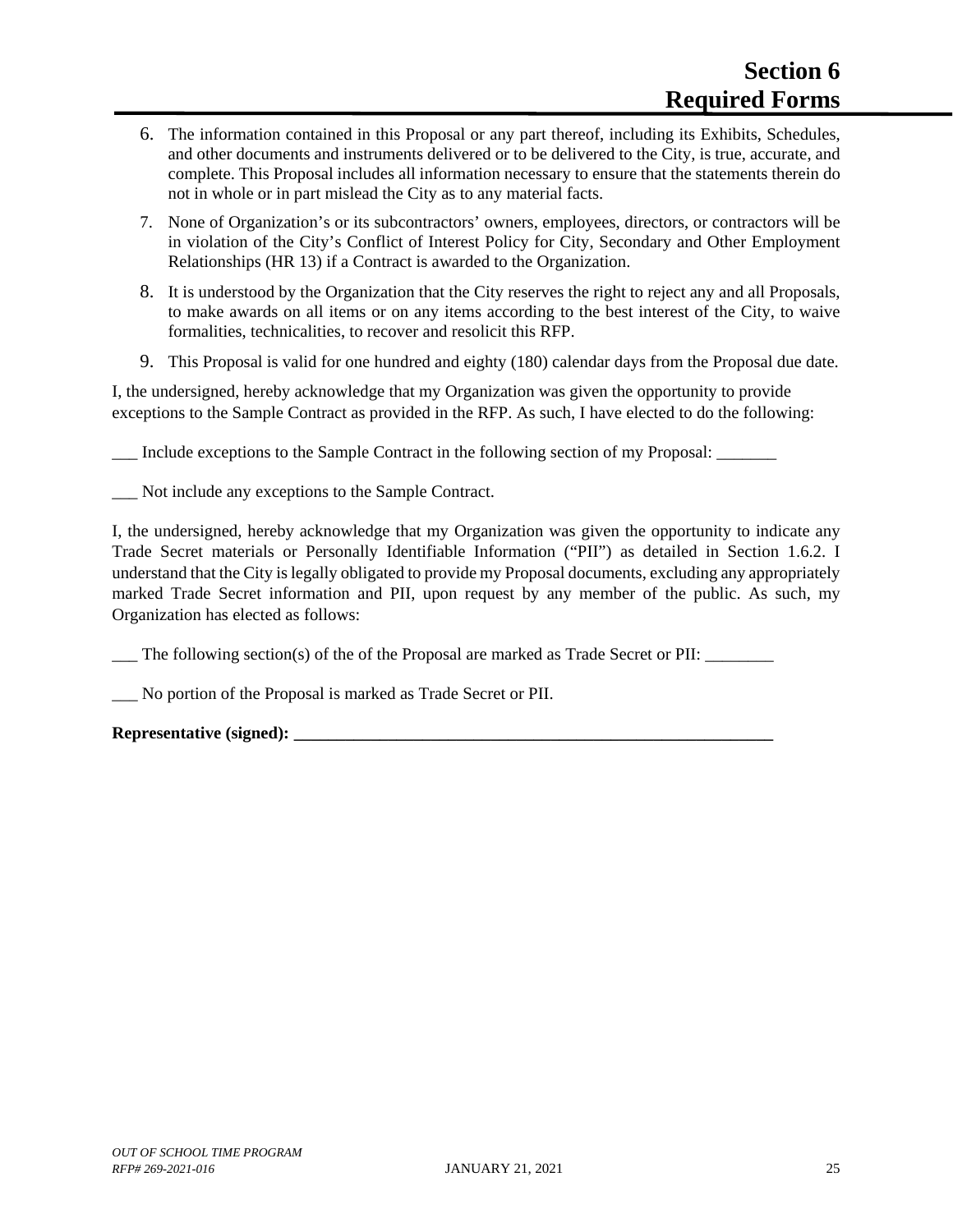# **REQUIRED FORM 4A – CURRENT PROGRAM WORKSHEET RFP # 269-2021-016**

### **Out of School Time Programs**

#### <span id="page-29-0"></span>**1. Years Providing Service.**

In the table below, please provide the number of consecutive years your Organization has provided an out of school time program and the number of consecutive years your Organization has provided an out of school time program in Charlotte.

| Number of consecutive years providing an out of<br>school time program:              |  |
|--------------------------------------------------------------------------------------|--|
| Number of consecutive years providing an out of<br>school time program in Charlotte: |  |

# **2. 2019 – 2020 Out of School Time Program Information.**

For each out of school time program run by the Organization, whether City-funded or not, indicate in the table below the site name and address of program locations; program type; average number of unduplicated students served per month; and average number of students that had regular program attendance per month, defined as having attended a minimum of 50% of program days, and operational schedule.

| <b>Site Name</b> | <b>Address</b> | <b>Program Type:</b><br>School-Year or<br>Year-Round | Avg # of<br><b>Students</b><br>Served per<br><b>Month</b> | <b>Avg# Students</b><br>with Regular<br>Program<br><b>Attendance</b><br>Served per<br><b>Month</b> | Days/Hours of<br><b>Operation</b> |
|------------------|----------------|------------------------------------------------------|-----------------------------------------------------------|----------------------------------------------------------------------------------------------------|-----------------------------------|
|                  |                |                                                      |                                                           |                                                                                                    |                                   |
|                  |                |                                                      |                                                           |                                                                                                    |                                   |
|                  |                |                                                      |                                                           |                                                                                                    |                                   |
|                  |                |                                                      |                                                           |                                                                                                    |                                   |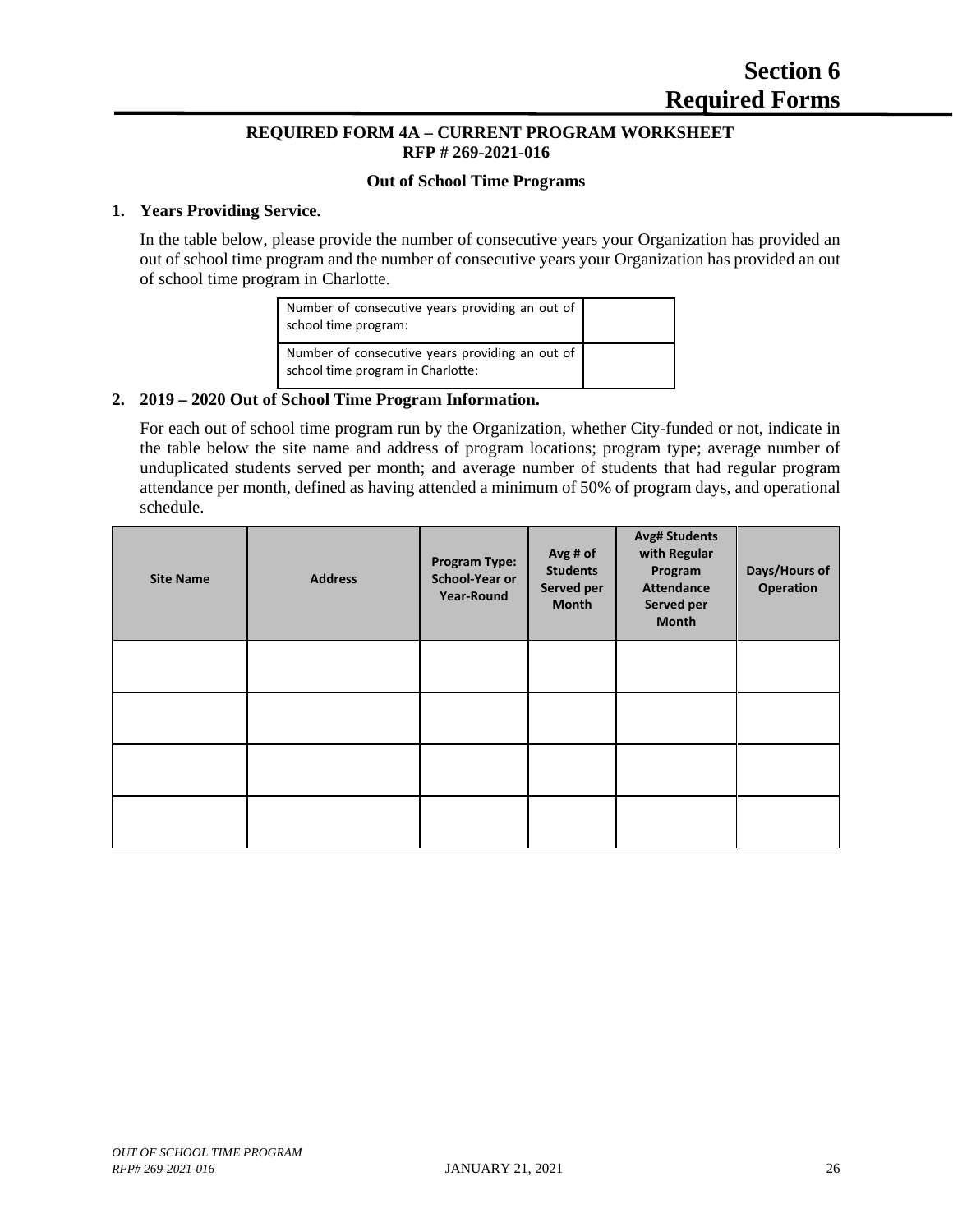# **3. 2020 – 2021 Out of School Time Program Information.**

For each out of school time program run by the Organization, whether City-funded or not, indicate in the table below the site name and address of program locations; program type; average number of unduplicated students served per month; and average number of students that had regular program attendance per month, defined as having attended a minimum of 50% of program days, and operational schedule.

<span id="page-30-0"></span>

| <b>Site Name</b> | <b>Address</b> | <b>Program Type:</b><br>School-Year or<br><b>Year-Round</b> | Avg # of<br><b>Students</b><br>Served per<br>Month | <b>Avg# Students</b><br>with Regular<br>Program<br><b>Attendance</b><br>Served per<br><b>Month</b> | Days/Hours of<br><b>Operation</b> |
|------------------|----------------|-------------------------------------------------------------|----------------------------------------------------|----------------------------------------------------------------------------------------------------|-----------------------------------|
|                  |                |                                                             |                                                    |                                                                                                    |                                   |
|                  |                |                                                             |                                                    |                                                                                                    |                                   |
|                  |                |                                                             |                                                    |                                                                                                    |                                   |
|                  |                |                                                             |                                                    |                                                                                                    |                                   |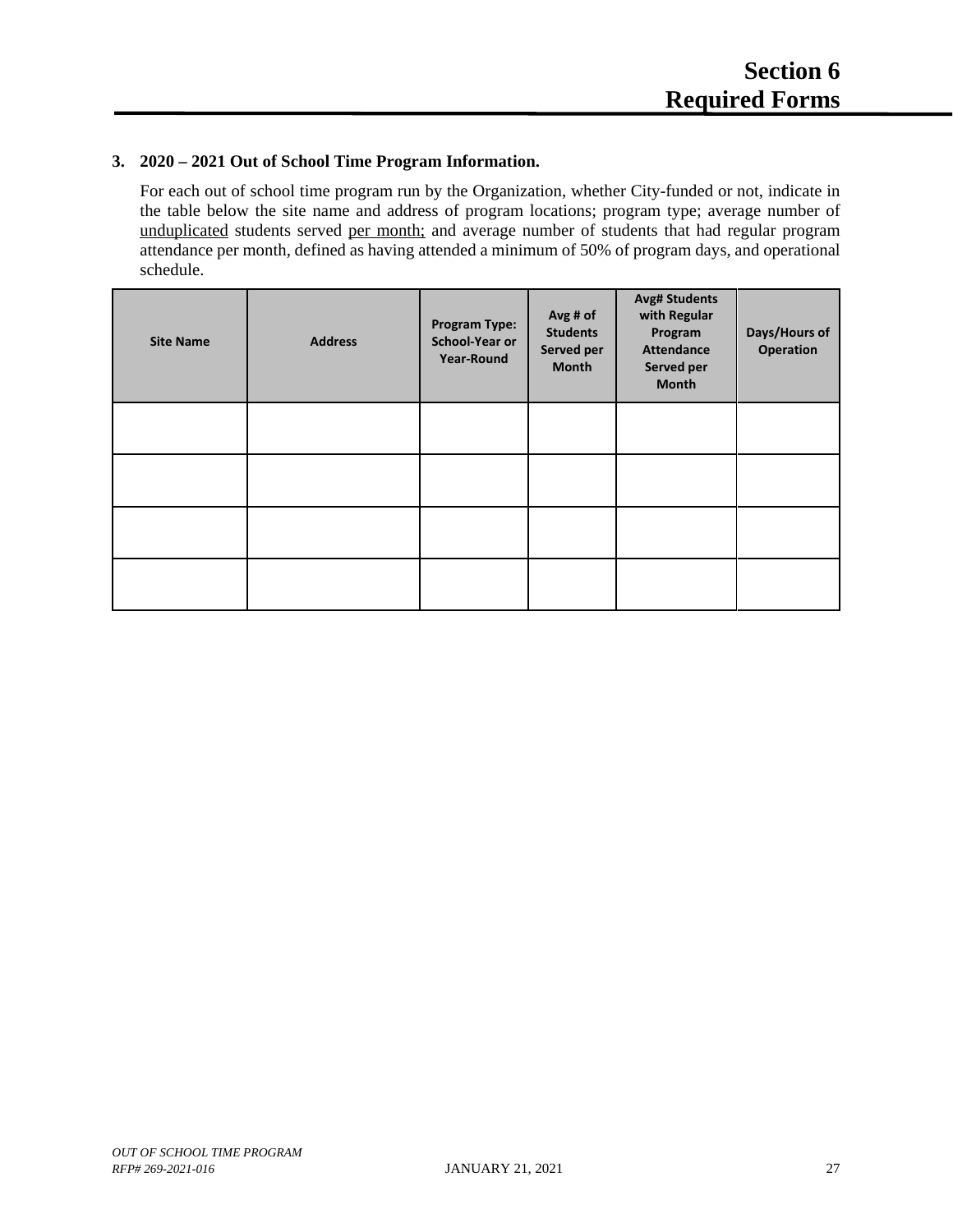# **Section 6 Required Forms**

# **REQUIRED FORM 4B – PROPOSED PROGRAM WORKSHEET RFP # 269-2021-016**

# **Out of School Time Programs**

#### **1. 2021-2022 Out of School Time Request.**

Organizations may apply for this one-year RFP to receive up to \$1,200 per eligible youth, up to a maximum of \$200,000 for the Contract Term. Additionally, due to current economic uncertainty, organizations will also provide within their proposal two alternative funding scenarios which detail how they would operate if available grant funding were reduced to a maximum of \$150,000 (Alternative "A") and a maximum of \$100,000 (Alternative "B") in the charts below. Total grant funds awarded will be confirmed prior to contract signing.

- Site Name and Address of each program;
- Type of program provided at each location (i.e., after-school, school-based, arts and culture, tutoring, etc.);
- Dates that each program site runs during the school year, and the respective days and hours of each program site;
- If your Organization requests City funding for a Year-Round Program, which is inclusive of a Summer Program, then list the dates that each program site runs during the Summer Program, and the respective days and hours of each program site. If you will not be requesting to have a Summer Program funded by the City, then indicate Not Applicable (N/A); and,
- Number of unduplicated Students to be served, monthly, at each location during the 2019-2020 Out of School Time Program term;
	- o Please note: All City-funded Students served must meet 80% or less of the City's Median Family Income (MFI) as outlined in Exhibit A – Sample Contract.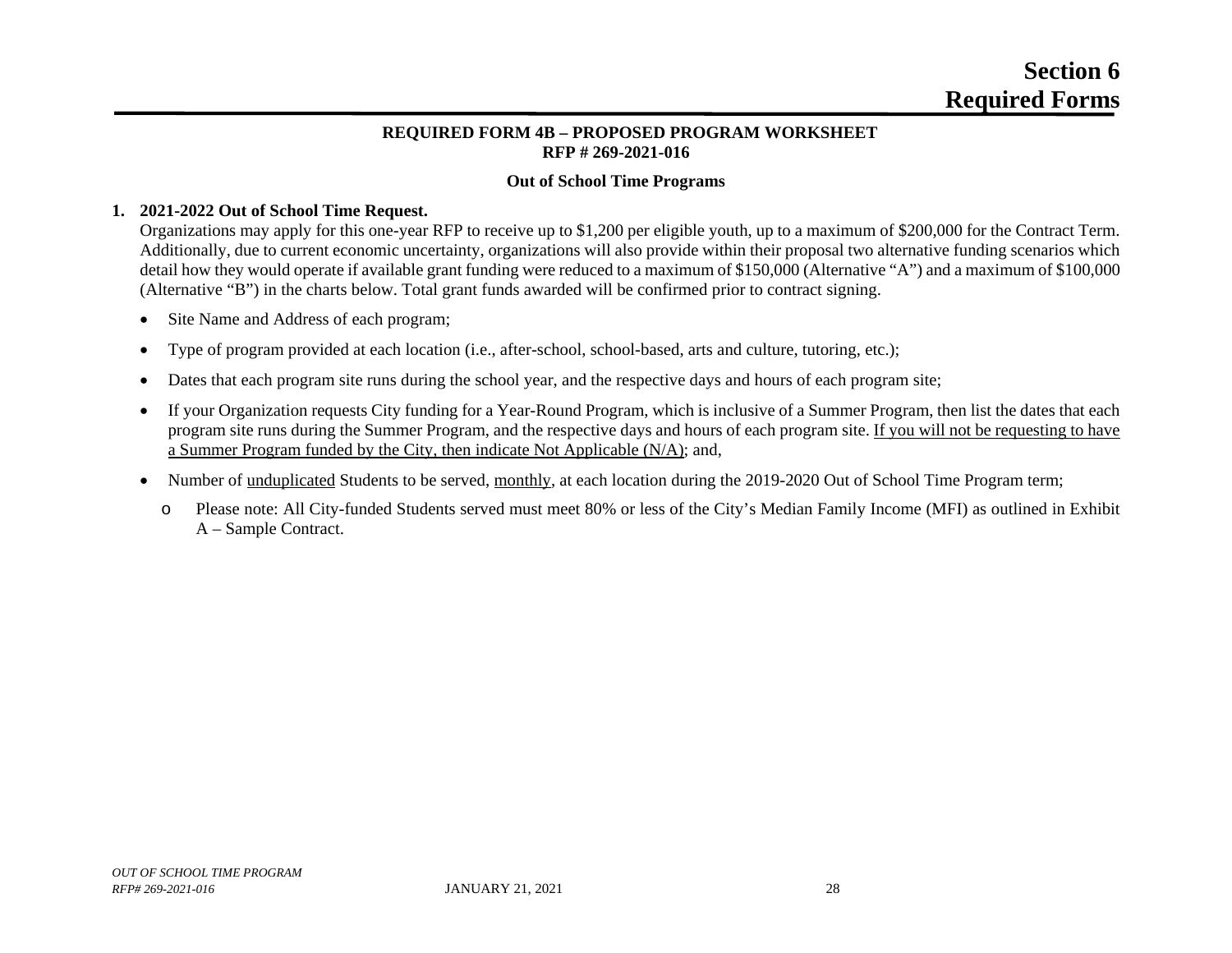# **Detail service for funding request up to a maximum of \$200,000 based on \$1,200 per eligible youth served:**

| Site Name & Address<br>Program Type | School Year                         |                                       |                     | Summer    |                     | Number of<br>Subsidized Students<br>to be Served by the | Amount of Funding<br>Requested for<br>Potential FY22 OST |  |
|-------------------------------------|-------------------------------------|---------------------------------------|---------------------|-----------|---------------------|---------------------------------------------------------|----------------------------------------------------------|--|
|                                     | Fall<br>$\overline{\phantom{a}}$ to | Spring<br>to $\overline{\phantom{a}}$ | # of Days/<br>Hours | $-t0$ $-$ | # of Days/<br>Hours | City per Month                                          | Contract                                                 |  |
|                                     |                                     |                                       |                     |           |                     |                                                         |                                                          |  |
|                                     |                                     |                                       |                     |           |                     |                                                         |                                                          |  |
|                                     |                                     |                                       |                     |           |                     |                                                         |                                                          |  |
|                                     |                                     |                                       |                     |           |                     |                                                         |                                                          |  |
|                                     |                                     |                                       |                     |           |                     |                                                         |                                                          |  |
|                                     |                                     |                                       |                     |           |                     | Total                                                   |                                                          |  |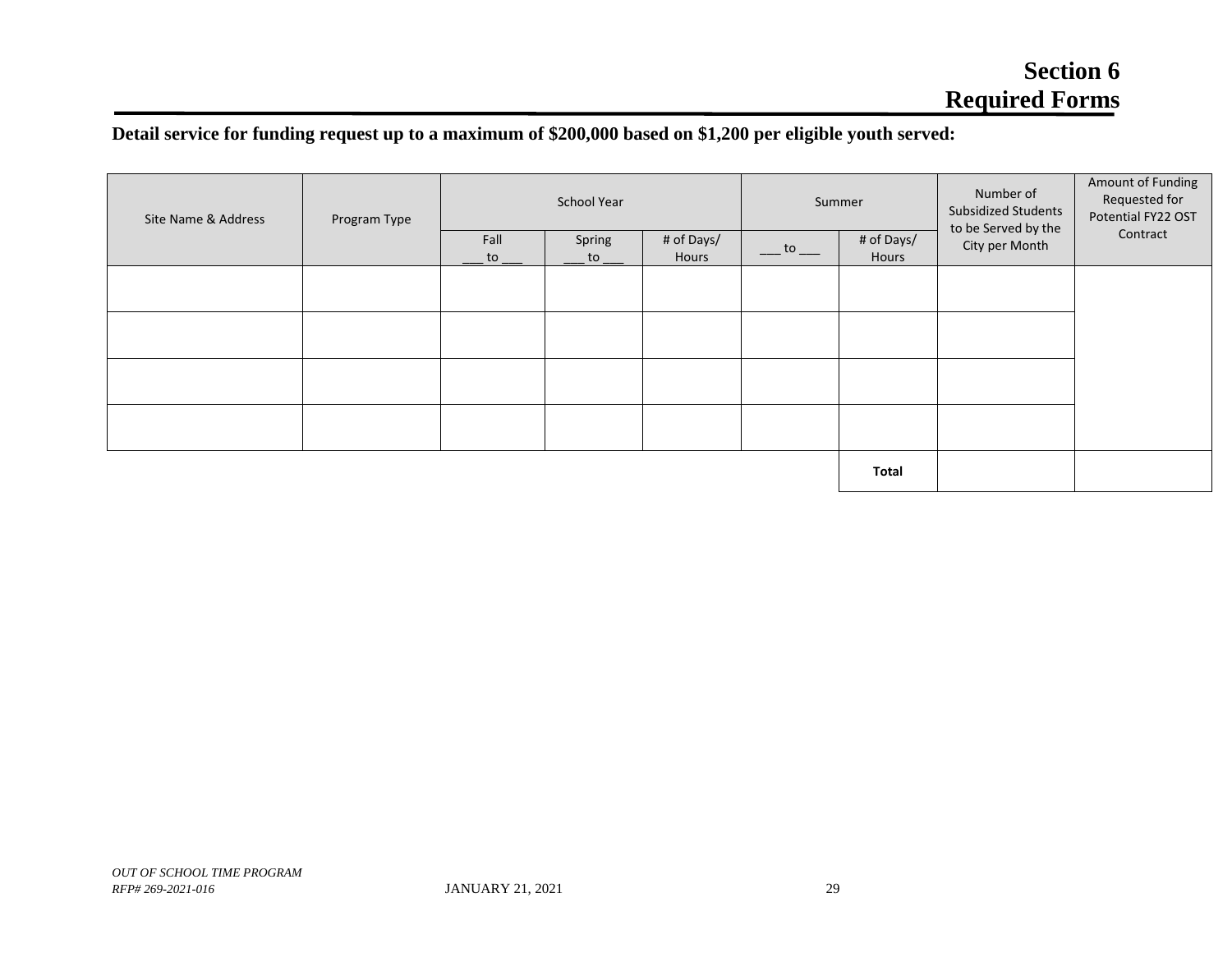# **Section 6 Required Forms**

**Alternative A: Detail service for funding request up to a maximum of \$150,000 based on \$1,200 per eligible youth served, if applicable:**

| Site Name & Address<br>Program Type | <b>School Year</b> |            |              | Summer              |                                                | Number of<br>Subsidized Students<br>to be Served by the | Amount of Funding<br>Requested for<br>Potential FY22 OST |          |
|-------------------------------------|--------------------|------------|--------------|---------------------|------------------------------------------------|---------------------------------------------------------|----------------------------------------------------------|----------|
|                                     |                    | Fall<br>to | Spring<br>to | # of Days/<br>Hours | $\frac{\cdot}{\cdot}$ to $\frac{\cdot}{\cdot}$ | # of Days/<br>Hours                                     | City per Month                                           | Contract |
|                                     |                    |            |              |                     |                                                |                                                         |                                                          |          |
|                                     |                    |            |              |                     |                                                |                                                         |                                                          |          |
|                                     |                    |            |              |                     |                                                |                                                         |                                                          |          |
|                                     |                    |            |              |                     |                                                |                                                         |                                                          |          |
|                                     |                    |            |              |                     |                                                | Total                                                   |                                                          |          |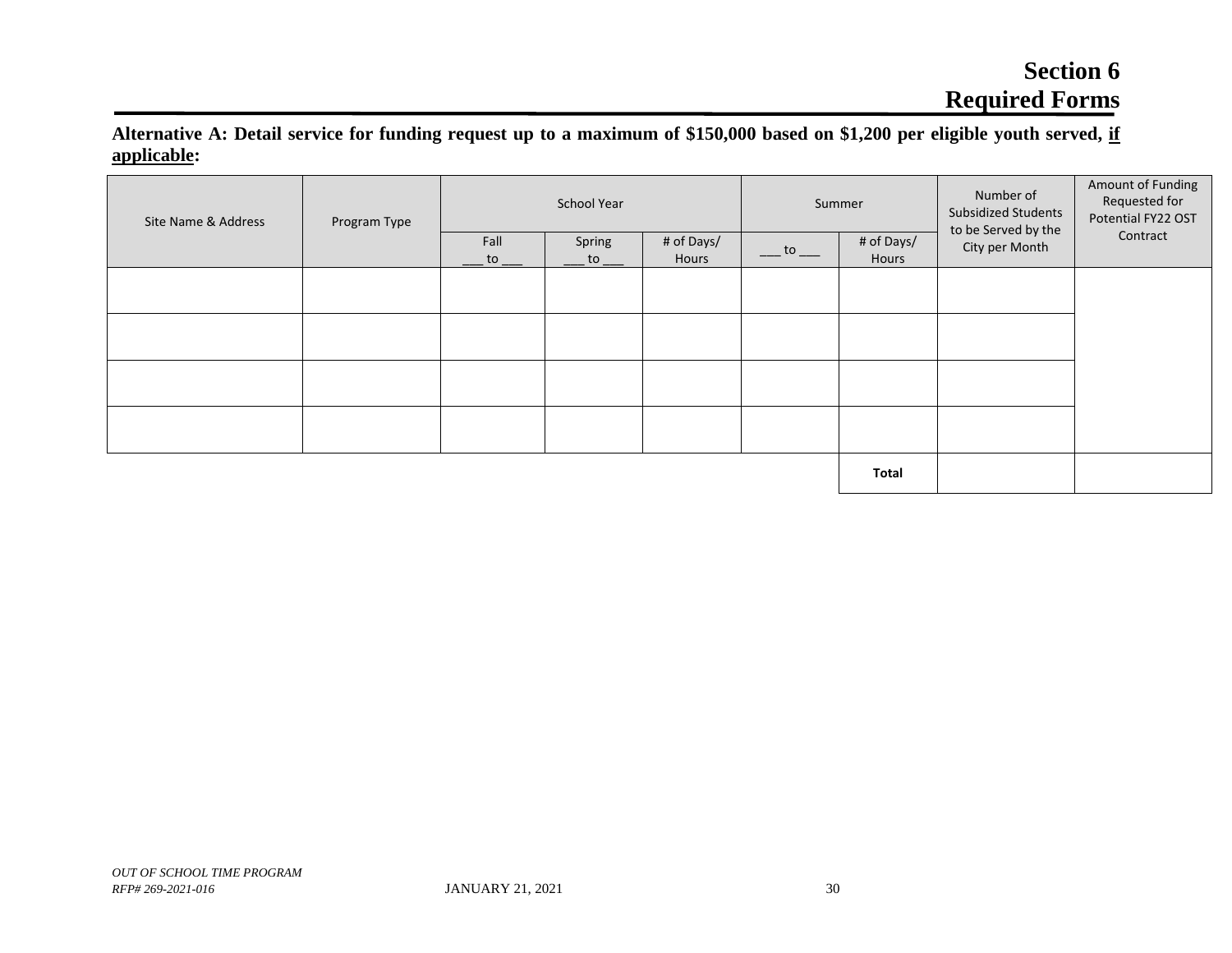# **Section 6 Required Forms**

**Alternative B: Detail service for funding request up to a maximum of \$100,000 based on \$1,200 per eligible youth served, if applicable:**

| Site Name & Address | Program Type |            | School Year                           |                     |                                                      | Summer              |                                       | Amount of Funding<br>Requested for<br>Potential FY22 OST |
|---------------------|--------------|------------|---------------------------------------|---------------------|------------------------------------------------------|---------------------|---------------------------------------|----------------------------------------------------------|
|                     |              | Fall<br>to | Spring<br>to $\overline{\phantom{a}}$ | # of Days/<br>Hours | $\overline{\phantom{a}}$ to $\overline{\phantom{a}}$ | # of Days/<br>Hours | to be Served by the<br>City per Month | Contract                                                 |
|                     |              |            |                                       |                     |                                                      |                     |                                       |                                                          |
|                     |              |            |                                       |                     |                                                      |                     |                                       |                                                          |
|                     |              |            |                                       |                     |                                                      |                     |                                       |                                                          |
|                     |              |            |                                       |                     |                                                      |                     |                                       |                                                          |
|                     |              |            |                                       |                     |                                                      |                     |                                       |                                                          |
|                     |              |            |                                       |                     |                                                      | Total               |                                       |                                                          |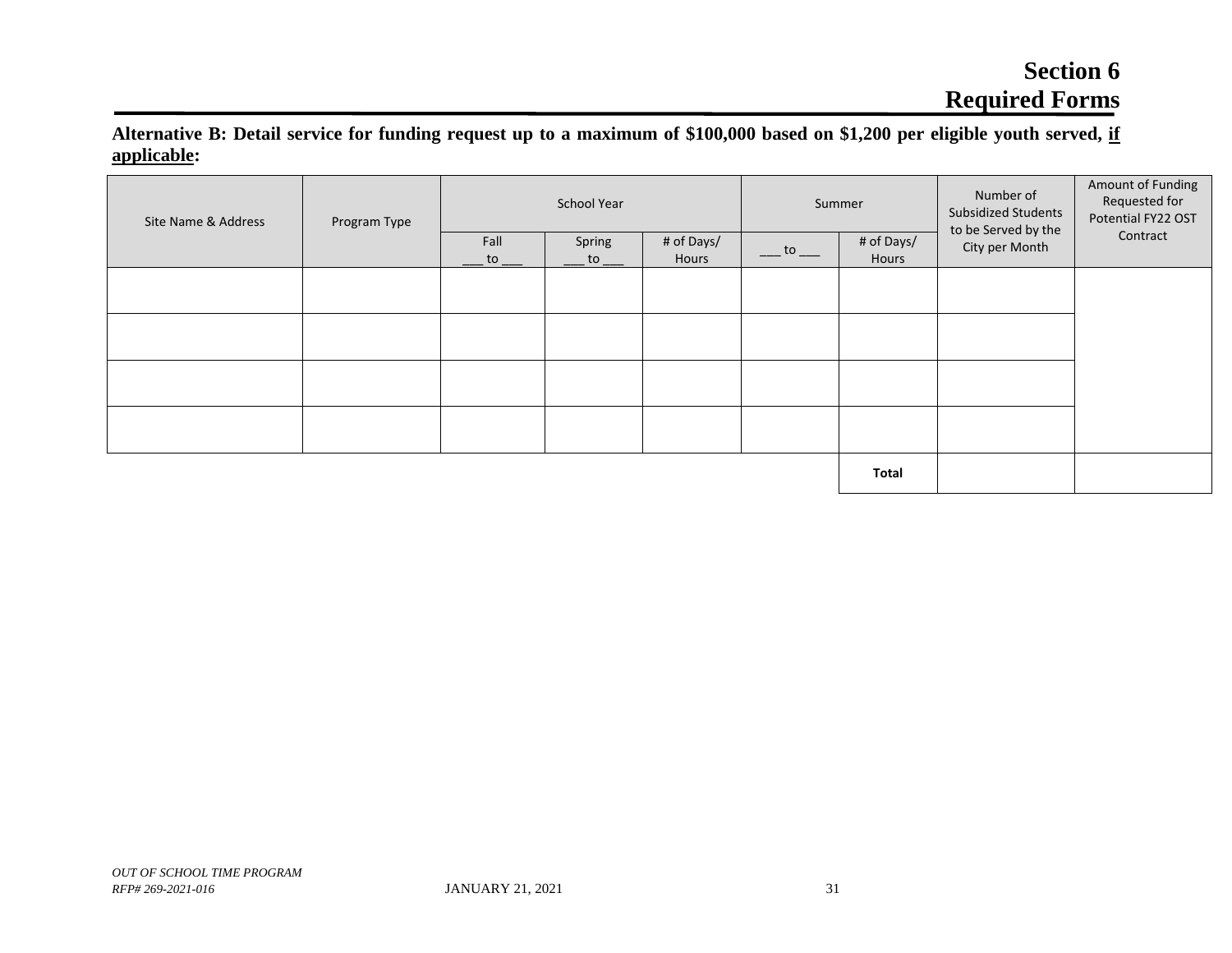

#### **REQUIRED FORM 5 – M/W/SBE UTILIZATION RFP # 269-2021-016**

# **Out of School Time Programs**

The City maintains a strong commitment to the inclusion of MWSBEs in the City's contracting and procurement process when there are viable subcontracting opportunities.

Companies must submit this form with their proposal outlining any supplies and/or services to be provided by each City-certified Small Business Enterprise (SBE), and/or City-registered Minority-owned Business Enterprise (MBE) and Woman-owned Business Enterprise (WBE) for the Contract. If the Organization is a City-registered MWSBE, note that on this form.

The City recommends you exhaust all efforts when identifying potential MWSBEs to participate on this RFP.

| Organization                                                                          |  |                                                                                                              |
|---------------------------------------------------------------------------------------|--|--------------------------------------------------------------------------------------------------------------|
| Please indicate if your Organization is any of the following:                         |  |                                                                                                              |
|                                                                                       |  | ____ MBE _____WBE ______SBE _______ None of the above                                                        |
| indicate which agency, the effective and expiration date of that certification below: |  | If your Organization has been certified with any of the agencies affiliated with the designations above,     |
|                                                                                       |  |                                                                                                              |
| with the firm's proposal (attach additional sheets if needed):                        |  | Identify outreach efforts that were employed by the firm to maximize inclusion of MWSBEs to be submitted     |
|                                                                                       |  |                                                                                                              |
| of the Project (attach additional sheets if needed):                                  |  | Identify outreach efforts that will be employed by the firm to maximize inclusion during the contract period |
|                                                                                       |  |                                                                                                              |

\_\_\_\_\_\_\_\_\_\_\_\_\_\_\_\_\_\_\_\_\_\_\_\_\_\_\_\_\_\_\_\_\_\_\_\_\_\_\_\_\_\_\_\_\_\_\_\_\_\_\_\_\_\_\_\_\_\_\_\_\_\_\_\_\_\_\_\_\_\_\_\_\_\_\_\_\_\_\_\_\_\_\_\_\_ *[Form continues on next page]*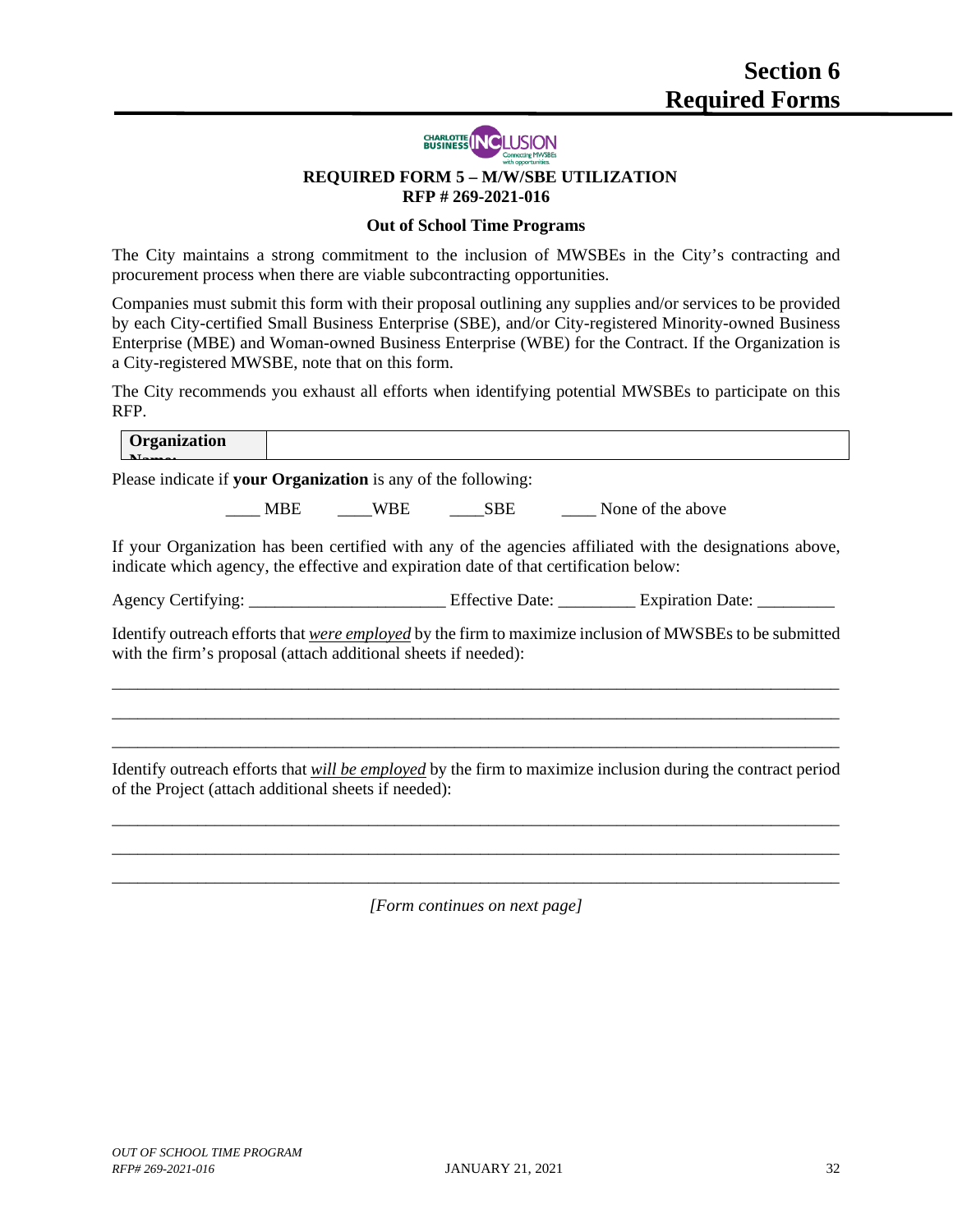List below all **MWSBEs** that you intend to subcontract to while performing the Services:

\_\_\_\_\_\_\_\_\_\_\_\_\_\_\_ \_\_\_\_\_\_\_\_\_\_\_\_\_\_\_\_\_\_\_\_\_\_\_\_\_\_\_\_\_

| <b>Subcontractor Name</b> | <b>Description of work or materials</b> | Indicate "M,"<br>"S," and/or "W" | <b>City</b><br>Vendor# |
|---------------------------|-----------------------------------------|----------------------------------|------------------------|
|                           |                                         |                                  |                        |
|                           |                                         |                                  |                        |
|                           |                                         |                                  |                        |
|                           |                                         |                                  |                        |

| <b>Total MBE Utilization</b>   |  |
|--------------------------------|--|
| Total WBE Utilization          |  |
| <b>Total SBE Utilization</b>   |  |
| <b>Total MWSBE Utilization</b> |  |

**Representative (signed): \_\_\_\_\_\_\_\_\_\_\_\_\_\_\_\_\_\_\_\_\_\_\_\_\_\_\_\_\_\_\_\_\_\_\_\_\_\_\_\_\_\_\_\_\_\_\_\_\_\_\_\_\_\_\_\_**

Date Representative Name

Estimated Total Contract Value

\_\_\_\_\_\_\_\_\_\_\_\_\_\_\_\_\_\_\_\_\_\_\_\_\_\_\_\_\_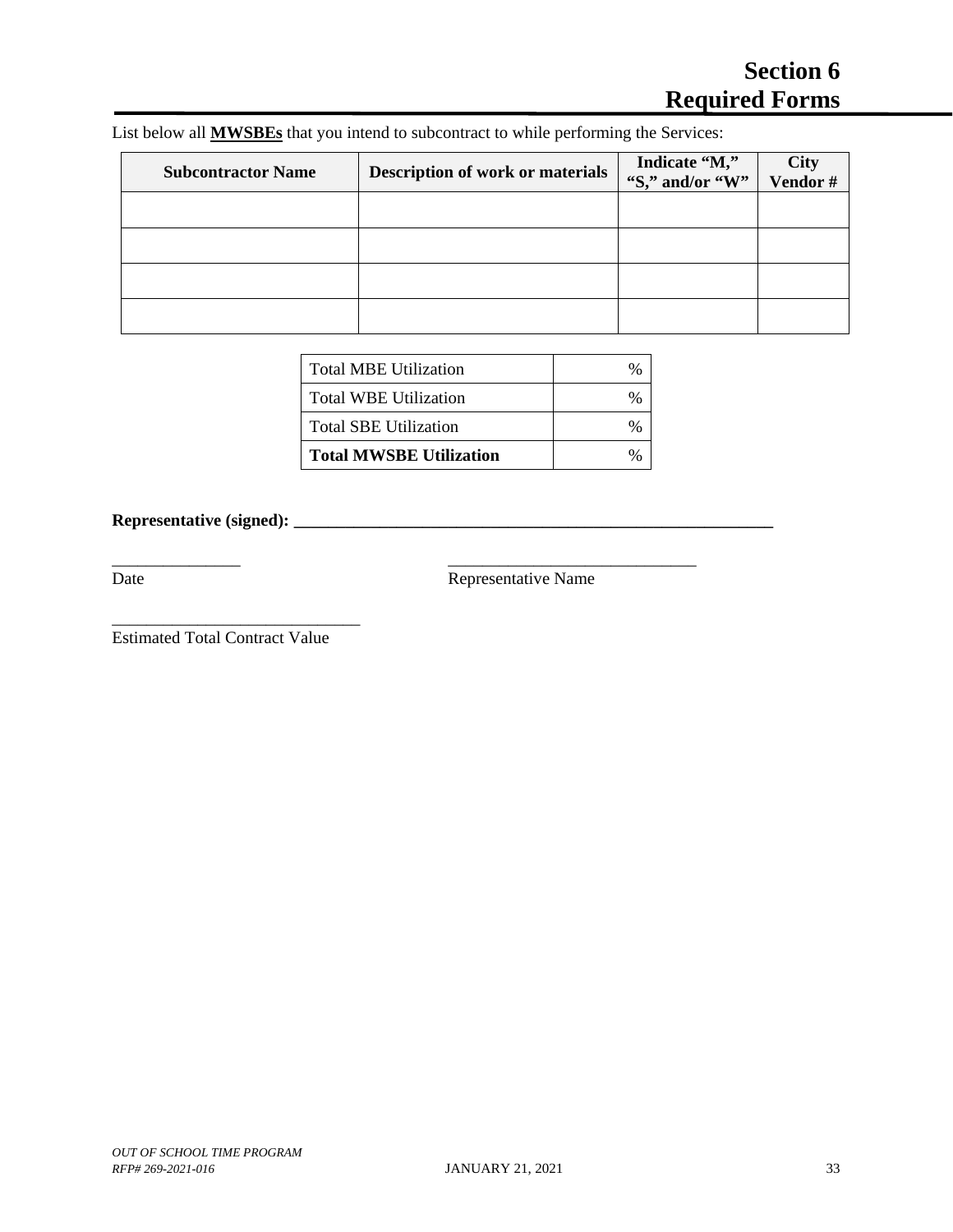#### **REQUIRED FORM 6 – ORGANIZATION'S BACKGROUND RESPONSE RFP # 269-2021-016**

#### **Out of School Time Programs**

Companies shall complete and submit the form below as part of their response to this RFP. Additional pages may be attached as needed to present the information requested.

- 1. Organization's legal name.
- 2. Organization Location (indicate corporate headquarters and location that will be providing the Services).
- 3. How many years has your Organization been in business? How long has your Organization been providing the Out of School Time Programs in Charlotte, NC?
- 4. Describe the target population being served, including demographic information, grade levels, and number of Students.
- 5. Describe the needs of neighborhoods and schools being served, including data on youth risk, public safety, and education, and data provided in the City's Quality of Life Report.
- 6. List any projects or services terminated by a government entity. Please disclose the government entity that terminated and explain the reason for the termination.
- 7. List any litigation that your Organization has been involved with during the past two (2) years for Services similar to those in this RFP.
- 8. Explain your Organization's efforts to secure and successes in securing commitment of financial and in-kind resources.
- 9. Please detail your Organization's financial planning process, including a copy of your Organization's accounting policy manual or accounting procedures.
- 10. Explain how your Organization forges relationships with advocates for its programs.
- 11. Provide an overview and history of your Organization.
- 12. Describe your Organization's Board structure. Please include a list of Board members, appointment process, meeting schedule, and attendance records for the past twelve (12) months.
- 13. Describe your Organization's Board policies. Please include attendance policies, Board selection process, and orientation package for Board members and copies of disclosure/conflict of interest statements.
- 14. Provide an organizational chart of your overall Organization, showing director and officer positions and names and the reporting structure.
- 15. Describe staff qualifications, such as relevant experience, education, training, and certifications, and how they support delivery of quality programming.
- 16. Describe staffing orientation practices and training for new hires. Please include the Organization's personnel policies manual.
- 17. Describe your Organization's staffing structure, including roles and responsibilities. Include the staffto-youth ratio for each age group served.
- 18. Describe the quality improvement process, including staff and program assessment and utilization of program outcome evaluations.
- 19. Describe how best practices in youth development and learning are incorporated into activities.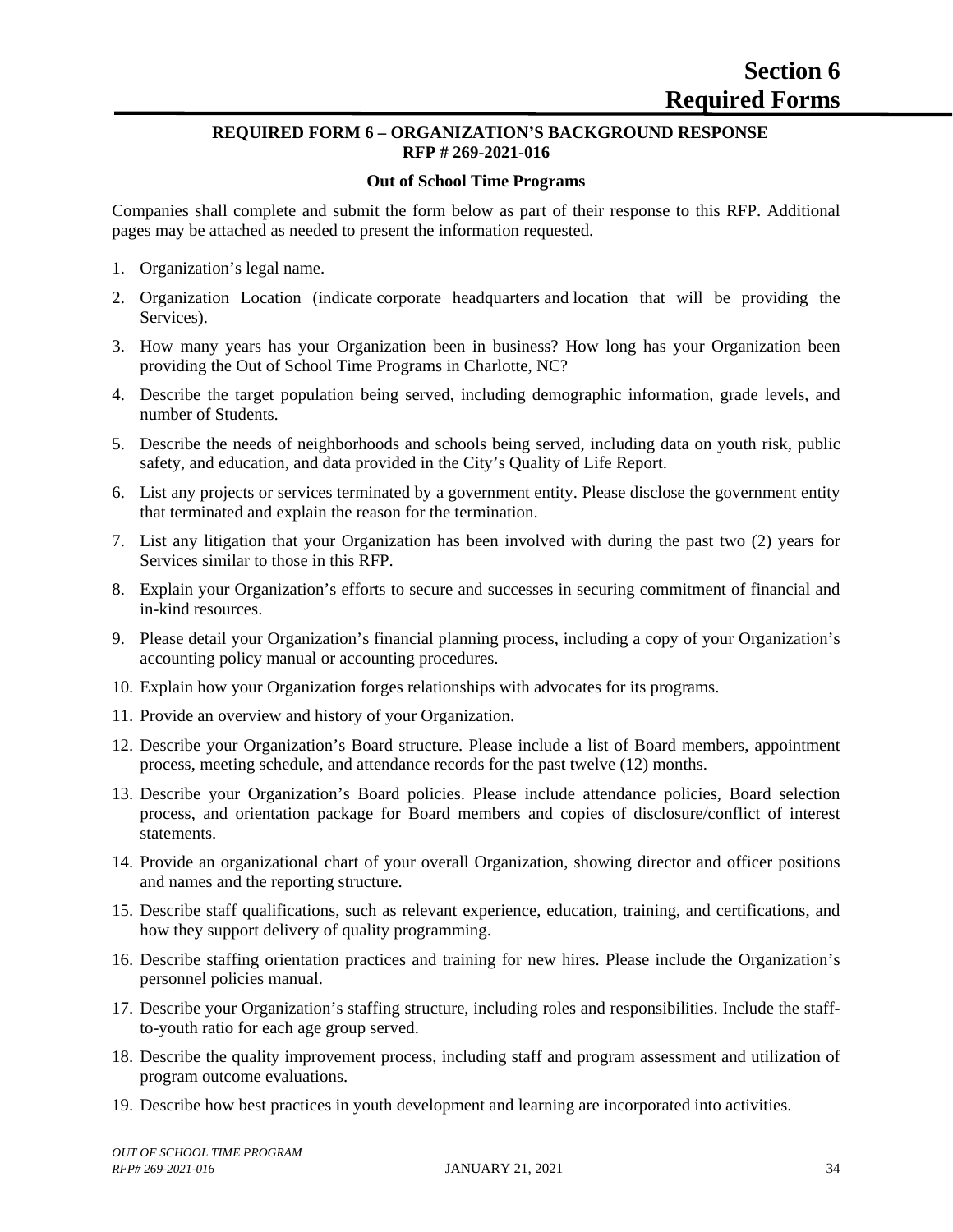- 20. [Read Charlotte](https://readcharlotte.org/) recently co-founded a study with Charlotte-Mecklenburg Schools (CMS) on K-3 literacy practices within CMS. What they found was that a key set of literacy practices are vital to youth development. **(Study results are available online at [http://bit.ly/2DzbOGn\)](http://bit.ly/2DzbOGn).** Please describe how the improvement of literacy is tied to your program. In addition, specify how the delivery of the emphasis on literacy differs from what happens during school hours.
- 21. Describe mentoring efforts that your Organization has undertaken for youth attending your program.
- 22. Describe efforts to connect youth attending your program to economic mobility. **(Visit [https://leadingonopportunity.org](https://leadingonopportunity.org/) for details on economic mobility.)**
- 23. Describe how the program activities will achieve the expected outcomes listed in Section 3.2.
- 24. Which evidence-based interventions does your Organization use in your program for promoting healthy behaviors, academic and social skills, and/or youth-community connections? Use the Every Student Succeeds Act's (ESSA) tiers of evidence as a guide. **(Description of ESSA's tiers of evidence can be found at [https://www.cde.ca.gov/re/es/evidence.asp.](https://www.cde.ca.gov/re/es/evidence.asp))**
- 25. Please provide your Organization's two (2) most recent audit results.
- 26. Please provide three (3) letters of reference from organizations that have been under contract with your Organization's Out of School Time Program during the past five (5) years.
- 27. Describe your security procedures to include physical location, electronic data, hard copy information, and employee security. Explain your point of accountability for all components of the security process. Describe the results of any third-party security audits in the last five (5) years.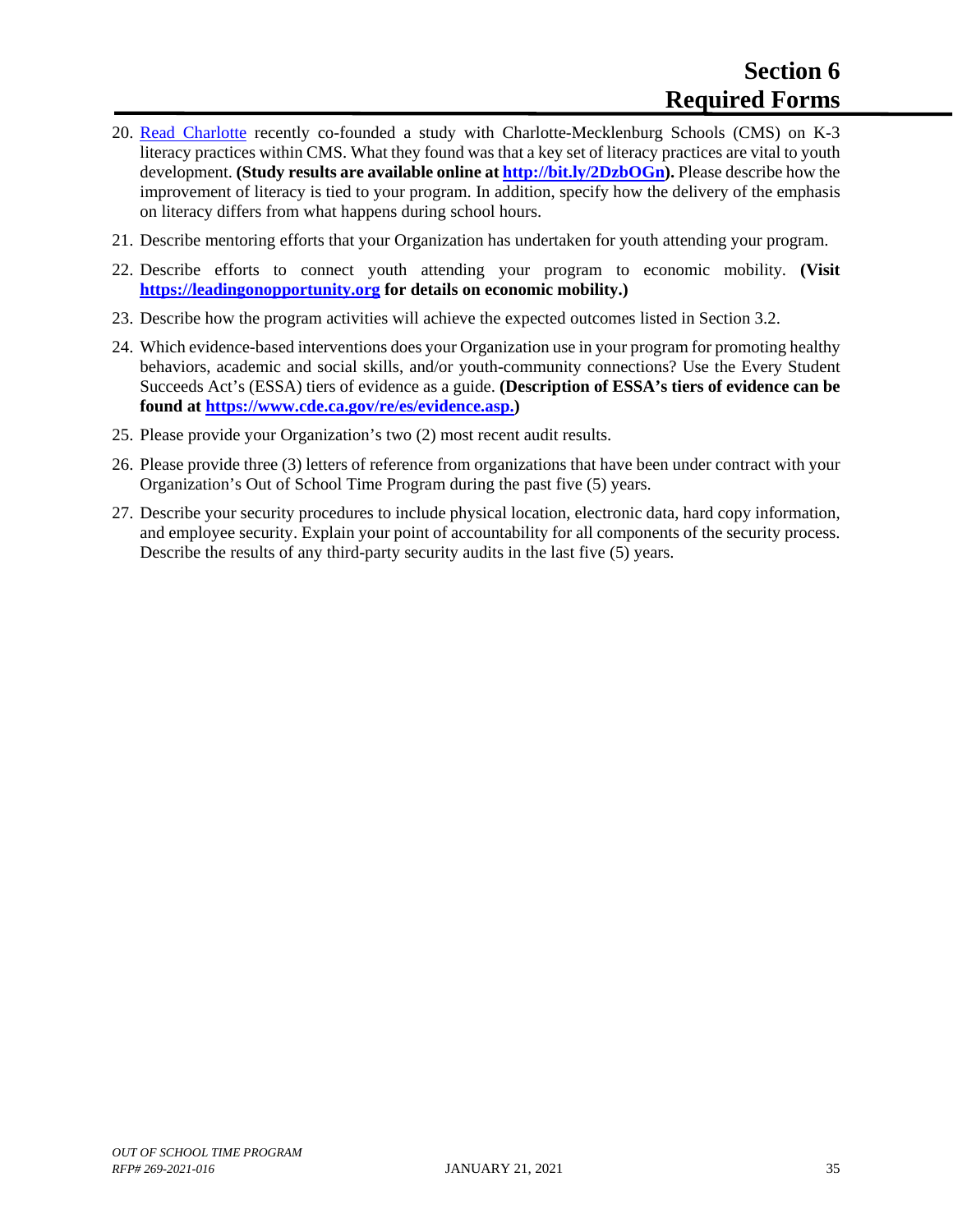# **Section 6 Required Forms**

#### **REQUIRED FORM 7 – ORGANIZATION'S PROGRAM STAFFING INFORMATION RFP # 269-2021-016**

#### **Out of School Time Programs**

Organizations shall indicate the qualifications and relevant experience of program staff that serve the intended population of the funding request. Add additional rows as needed.

| <b>Position Title</b> | Name | <b>Highest Education</b><br>Completed | <b>Relevant Experience (list)</b> | <b>Relevant Certifications</b> | <b>Annual Salary</b> |
|-----------------------|------|---------------------------------------|-----------------------------------|--------------------------------|----------------------|
| Program Director      |      |                                       |                                   |                                |                      |
| Site Coordinator      |      |                                       |                                   |                                |                      |
| Lead Teacher          |      |                                       |                                   |                                |                      |
| Teacher               |      |                                       |                                   |                                |                      |
| Other (List)          |      |                                       |                                   |                                |                      |
| Other (List)          |      |                                       |                                   |                                |                      |
| Other (List)          |      |                                       |                                   |                                |                      |

Indicate the maximum staff-to-youth ratio and average group size for each age group:

| <b>Age Group</b> | <b>Staff/Youth Ratio</b> | <b>Average Group Size</b> |
|------------------|--------------------------|---------------------------|
| Elementary       |                          |                           |
| Middle           |                          |                           |
| High             |                          |                           |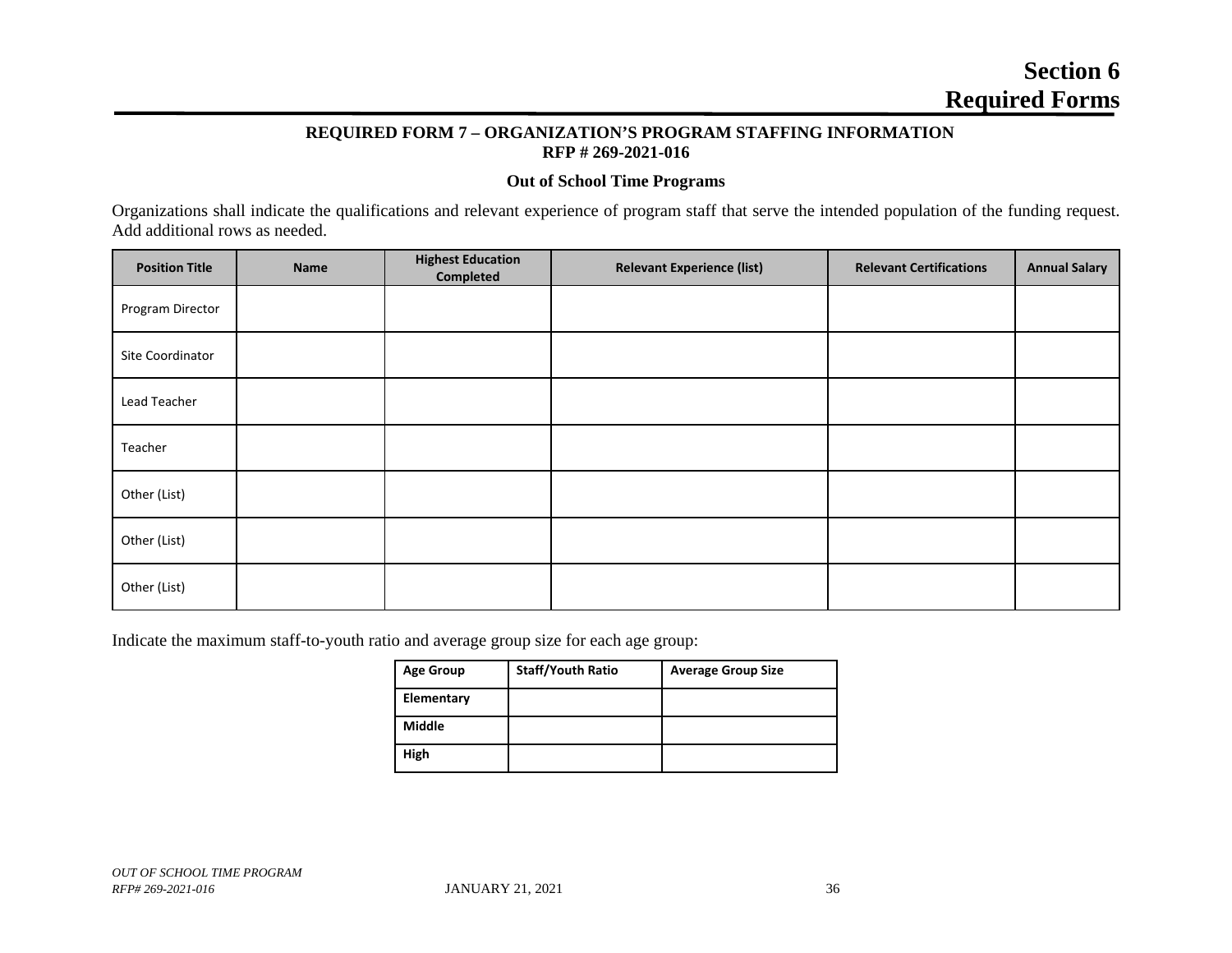# **Section 6 Required Forms**

#### **REQUIRED FORM 8 – ORGANIZATION'S GOALS AND OUTCOMES RFP # 269-2021-016**

#### **Out of School Time Programs**

Companies shall include responses to the additional questions posed below. Responses may be provided on

Organizations shall indicate their program goals, program activities, program outcomes, the assessment instrument that will be used to assess outcomes, and indicators that measure achievement of their program goals. If an Organization has a logic model or theory of change depicting these items, they may attach it to this Form.

| <b>Program Goals</b> | <b>Program Activities</b> | <b>Program Outcomes</b> | Which assessment instrument<br>will be used to assess<br>outcomes? | Indicator(s) that outcome has<br>been achieved? |
|----------------------|---------------------------|-------------------------|--------------------------------------------------------------------|-------------------------------------------------|
|                      |                           |                         |                                                                    |                                                 |
|                      |                           |                         |                                                                    |                                                 |
|                      |                           |                         |                                                                    |                                                 |
|                      |                           |                         |                                                                    |                                                 |
|                      |                           |                         |                                                                    |                                                 |
|                      |                           |                         |                                                                    |                                                 |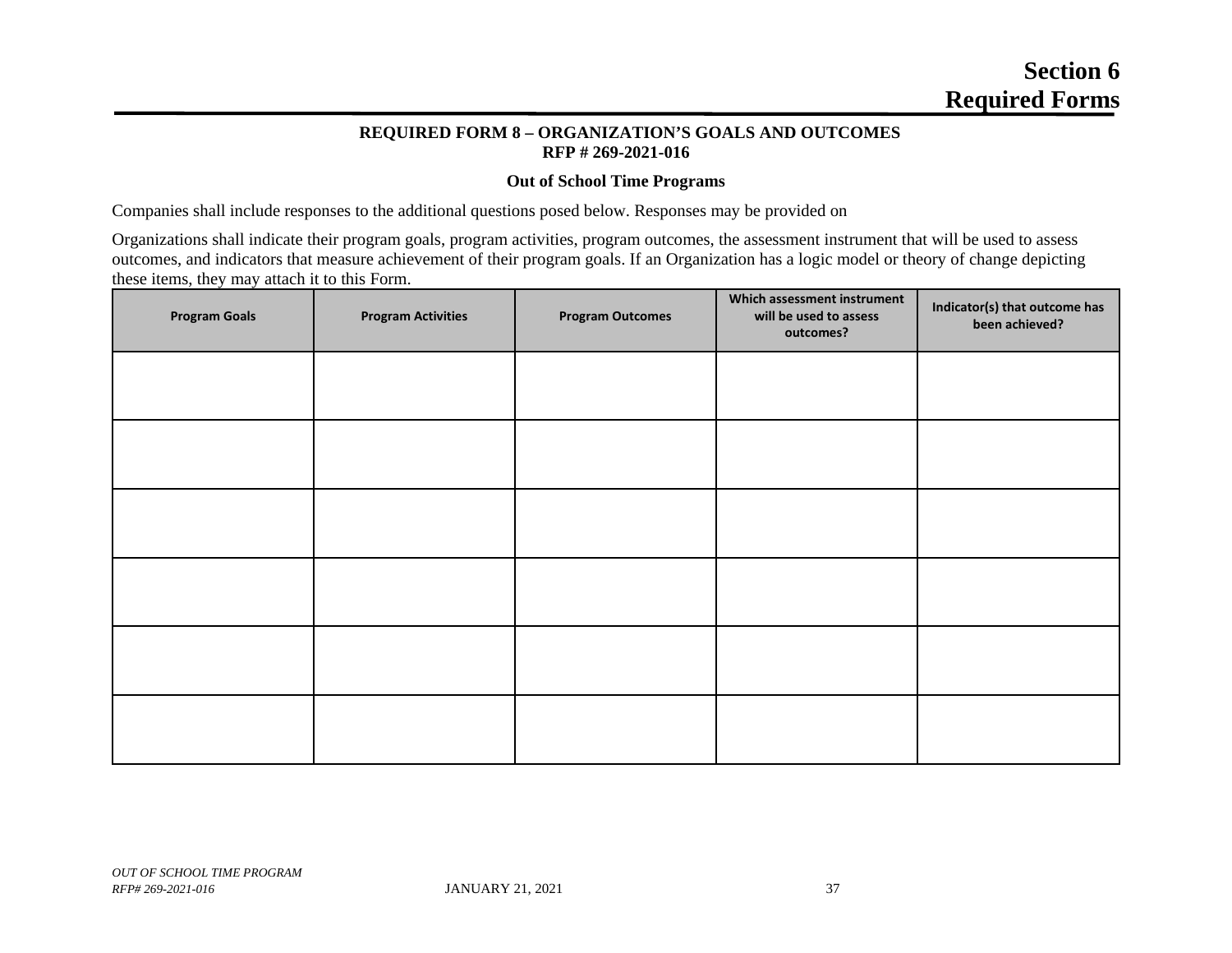#### **REQUIRED FORM 9 – ORGANIZATION'S PROGRAM PARTNERSHIPS RFP # 269-2021-016**

#### **Out of School Time Programs**

List the Organization's partnerships with community-based organizations, businesses, non-profits, and other groups that enhance services to Students. Add fields as needed.

| Partner | <b>Contact Name, Phone Number, and Email</b> | <b>Partnership Purpose</b> | Length of<br>Partnership |
|---------|----------------------------------------------|----------------------------|--------------------------|
|         |                                              |                            |                          |
|         |                                              |                            |                          |
|         |                                              |                            |                          |
|         |                                              |                            |                          |
|         |                                              |                            |                          |
|         |                                              |                            |                          |
|         |                                              |                            |                          |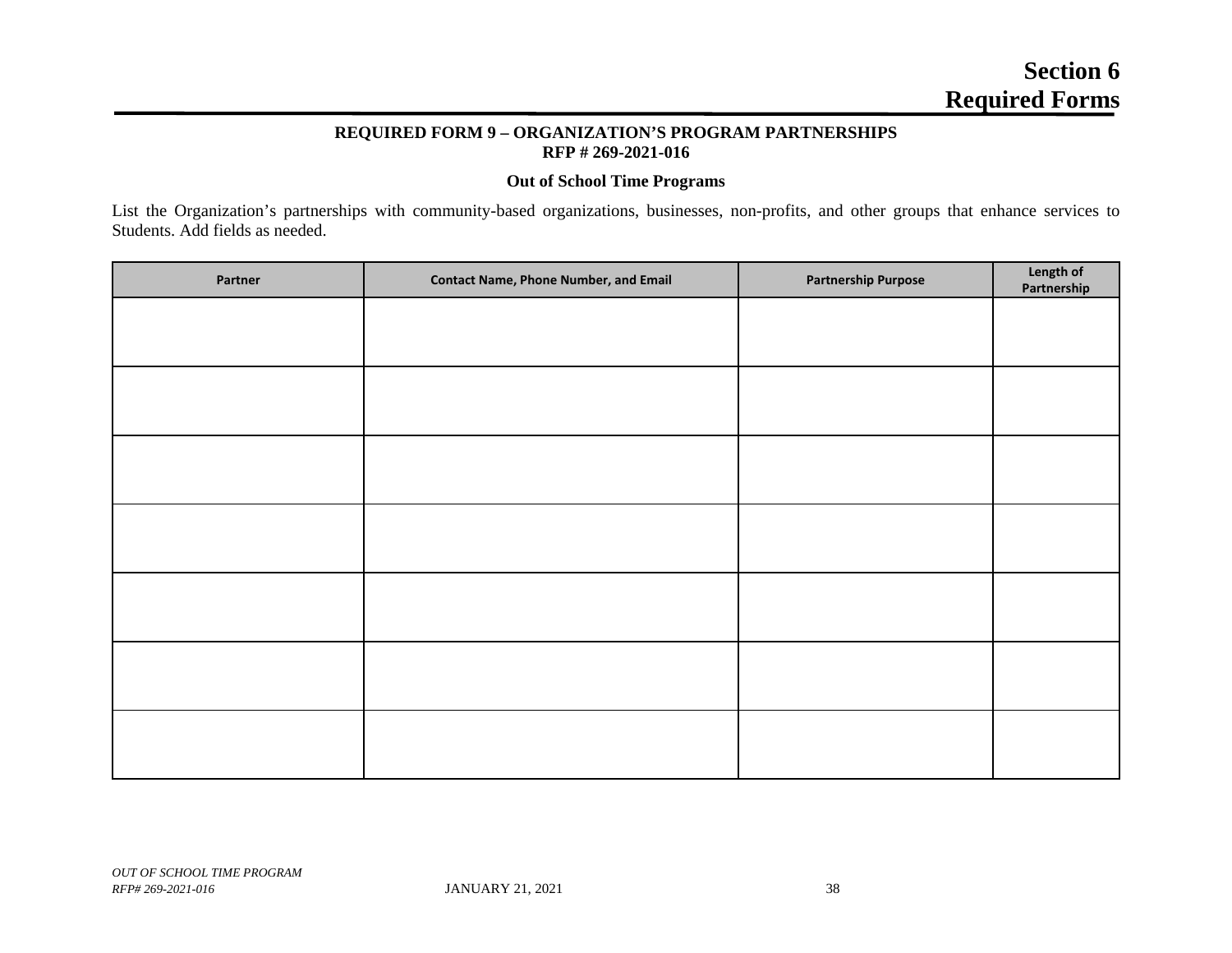#### **REQUIRED FORM 10 – ORGANIZATION'S PROGRAM BUDGET RFP # 269-2021-016**

#### **Out of School Time Programs**

List the Organization's individual program and services costs in the chart below. Add fields as needed.

| <b>PERSONNEL SERVICES</b>          |                                    |                                     |                     |           |  |
|------------------------------------|------------------------------------|-------------------------------------|---------------------|-----------|--|
| <b>Budget Category</b>             | Current<br><b>Budget</b><br>Amount | Proposed<br><b>Budget</b><br>Amount | <b>Funding Type</b> | Source(s) |  |
| Salaries (Full Time)               |                                    |                                     |                     |           |  |
| Salaries (Part Time)               |                                    |                                     |                     |           |  |
| <b>Employee Merit</b>              |                                    |                                     |                     |           |  |
| Social Security                    |                                    |                                     |                     |           |  |
| <b>Employee Retirement</b>         |                                    |                                     |                     |           |  |
| <b>Employee Insurance Premiums</b> |                                    |                                     |                     |           |  |
| <b>Employee Training</b>           |                                    |                                     |                     |           |  |
| <b>TOTAL PERSONNEL SERVICES</b>    |                                    |                                     |                     |           |  |

| <b>OPERATING EXPENSES</b>      |        |        |                     |           |  |  |
|--------------------------------|--------|--------|---------------------|-----------|--|--|
| Proposed<br>Current            |        |        |                     |           |  |  |
| <b>Budget</b><br><b>Budget</b> |        |        |                     |           |  |  |
| <b>Budget Category</b>         | Amount | Amount | <b>Funding Type</b> | Source(s) |  |  |
|                                |        |        |                     |           |  |  |

**Facility Costs (list)**

**Office Supplies & Equipment (list)**

**Program Supplies (list)**

**Snacks & Nutritional Services Costs (list)**

**Travel Costs (list)**

#### **Field Trip Costs (list)**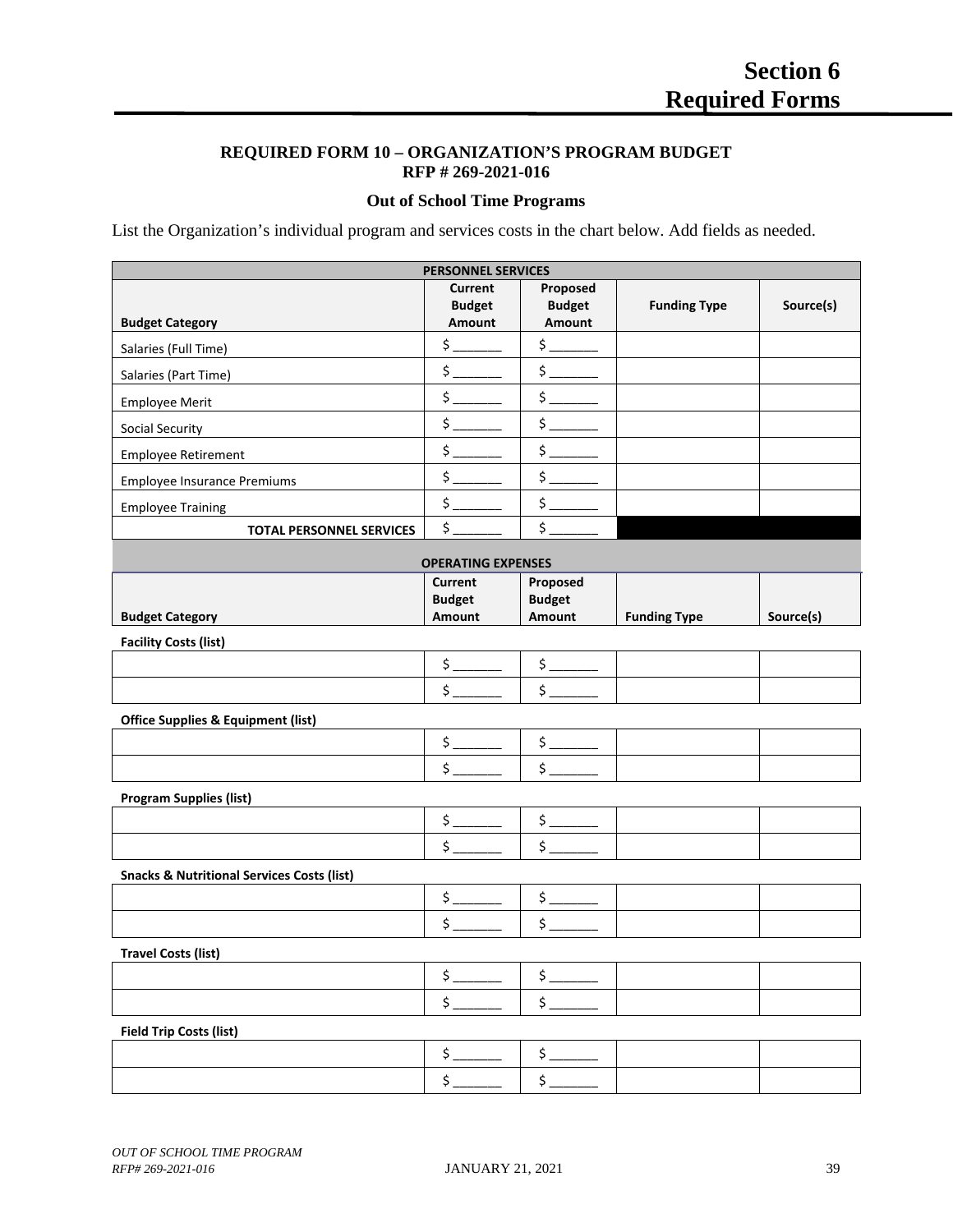# **Section 6 Required Forms**

|                                                      | <b>Current</b><br><b>Budget</b>                                                                                                                                                                                                                                                                                                                                              | Proposed<br><b>Budget</b>                                                                 |   |                                                                                                                                                                                                                                                                                                                                                                                                                                                                                                                                                                                                                                                                                                                                                 |                                               |
|------------------------------------------------------|------------------------------------------------------------------------------------------------------------------------------------------------------------------------------------------------------------------------------------------------------------------------------------------------------------------------------------------------------------------------------|-------------------------------------------------------------------------------------------|---|-------------------------------------------------------------------------------------------------------------------------------------------------------------------------------------------------------------------------------------------------------------------------------------------------------------------------------------------------------------------------------------------------------------------------------------------------------------------------------------------------------------------------------------------------------------------------------------------------------------------------------------------------------------------------------------------------------------------------------------------------|-----------------------------------------------|
| <b>Budget Category</b>                               | Amount                                                                                                                                                                                                                                                                                                                                                                       | Amount                                                                                    |   | <b>Funding Type</b>                                                                                                                                                                                                                                                                                                                                                                                                                                                                                                                                                                                                                                                                                                                             | Source(s)                                     |
| <b>Insurance Costs (list)</b>                        |                                                                                                                                                                                                                                                                                                                                                                              |                                                                                           |   |                                                                                                                                                                                                                                                                                                                                                                                                                                                                                                                                                                                                                                                                                                                                                 |                                               |
|                                                      | $\frac{1}{2}$                                                                                                                                                                                                                                                                                                                                                                | $\frac{1}{\sqrt{2}}$                                                                      |   |                                                                                                                                                                                                                                                                                                                                                                                                                                                                                                                                                                                                                                                                                                                                                 |                                               |
|                                                      | $\frac{1}{2}$                                                                                                                                                                                                                                                                                                                                                                | $\frac{1}{2}$                                                                             |   |                                                                                                                                                                                                                                                                                                                                                                                                                                                                                                                                                                                                                                                                                                                                                 |                                               |
| <b>Advertising &amp; Communications Costs (list)</b> |                                                                                                                                                                                                                                                                                                                                                                              |                                                                                           |   |                                                                                                                                                                                                                                                                                                                                                                                                                                                                                                                                                                                                                                                                                                                                                 |                                               |
|                                                      | \$                                                                                                                                                                                                                                                                                                                                                                           | $\frac{\sin \frac{1}{2} \cdot \sin \frac{1}{2}}{\sin \frac{1}{2} \cdot \sin \frac{1}{2}}$ |   |                                                                                                                                                                                                                                                                                                                                                                                                                                                                                                                                                                                                                                                                                                                                                 |                                               |
|                                                      | \$                                                                                                                                                                                                                                                                                                                                                                           | $\frac{1}{2}$                                                                             |   |                                                                                                                                                                                                                                                                                                                                                                                                                                                                                                                                                                                                                                                                                                                                                 |                                               |
| <b>Other Expenses (list)</b>                         |                                                                                                                                                                                                                                                                                                                                                                              |                                                                                           |   |                                                                                                                                                                                                                                                                                                                                                                                                                                                                                                                                                                                                                                                                                                                                                 |                                               |
|                                                      | $\frac{1}{2}$                                                                                                                                                                                                                                                                                                                                                                | $\frac{1}{2}$                                                                             |   |                                                                                                                                                                                                                                                                                                                                                                                                                                                                                                                                                                                                                                                                                                                                                 |                                               |
|                                                      | \$                                                                                                                                                                                                                                                                                                                                                                           | $$\overline{\hspace{-.1cm}.\hspace{-.1cm}.\hspace{-.1cm}}$$                               |   |                                                                                                                                                                                                                                                                                                                                                                                                                                                                                                                                                                                                                                                                                                                                                 |                                               |
| <b>TOTAL OPERATING EXPENSES</b>                      | \$                                                                                                                                                                                                                                                                                                                                                                           | $$\mathsf{S}$                                                                             |   |                                                                                                                                                                                                                                                                                                                                                                                                                                                                                                                                                                                                                                                                                                                                                 |                                               |
|                                                      | <b>IN-KIND SUPPORT</b>                                                                                                                                                                                                                                                                                                                                                       |                                                                                           |   |                                                                                                                                                                                                                                                                                                                                                                                                                                                                                                                                                                                                                                                                                                                                                 |                                               |
|                                                      | <b>Current</b><br><b>Dollar</b>                                                                                                                                                                                                                                                                                                                                              | Proposed<br><b>Dollar</b>                                                                 |   |                                                                                                                                                                                                                                                                                                                                                                                                                                                                                                                                                                                                                                                                                                                                                 |                                               |
| <b>Description/Purpose</b>                           | Amount                                                                                                                                                                                                                                                                                                                                                                       | Amount                                                                                    |   | Frequency                                                                                                                                                                                                                                                                                                                                                                                                                                                                                                                                                                                                                                                                                                                                       | Source(s)                                     |
|                                                      | $\frac{1}{2}$                                                                                                                                                                                                                                                                                                                                                                | $\frac{1}{2}$                                                                             |   |                                                                                                                                                                                                                                                                                                                                                                                                                                                                                                                                                                                                                                                                                                                                                 |                                               |
|                                                      | $\frac{1}{2}$                                                                                                                                                                                                                                                                                                                                                                | $\frac{1}{2}$                                                                             |   |                                                                                                                                                                                                                                                                                                                                                                                                                                                                                                                                                                                                                                                                                                                                                 |                                               |
|                                                      | $\frac{1}{2}$                                                                                                                                                                                                                                                                                                                                                                | $$\mathsf{S} \_\mathsf{max}$$                                                             |   |                                                                                                                                                                                                                                                                                                                                                                                                                                                                                                                                                                                                                                                                                                                                                 |                                               |
|                                                      | $$\mathsf{S} \hspace{-1pt} \begin{picture}(15,20) \put(-7,0){\line(1,0){10}} \put(-7,0){\line(1,0){10}} \put(-7,0){\line(1,0){10}} \put(-7,0){\line(1,0){10}} \put(-7,0){\line(1,0){10}} \put(-7,0){\line(1,0){10}} \put(-7,0){\line(1,0){10}} \put(-7,0){\line(1,0){10}} \put(-7,0){\line(1,0){10}} \put(-7,0){\line(1,0){10}} \put(-7,0){\line(1,0){10}} \put(-7,0){\line$ | $\frac{1}{2}$                                                                             |   |                                                                                                                                                                                                                                                                                                                                                                                                                                                                                                                                                                                                                                                                                                                                                 |                                               |
|                                                      | $\frac{1}{2}$                                                                                                                                                                                                                                                                                                                                                                | $$\mathsf{S} \xspace$                                                                     |   |                                                                                                                                                                                                                                                                                                                                                                                                                                                                                                                                                                                                                                                                                                                                                 |                                               |
| <b>TOTAL IN-KIND SUPPORT</b>                         | $\frac{1}{2}$                                                                                                                                                                                                                                                                                                                                                                | $\frac{1}{2}$                                                                             |   |                                                                                                                                                                                                                                                                                                                                                                                                                                                                                                                                                                                                                                                                                                                                                 |                                               |
|                                                      | <b>BUDGET SUMMARY</b>                                                                                                                                                                                                                                                                                                                                                        |                                                                                           |   |                                                                                                                                                                                                                                                                                                                                                                                                                                                                                                                                                                                                                                                                                                                                                 |                                               |
|                                                      |                                                                                                                                                                                                                                                                                                                                                                              | <b>Total Current</b>                                                                      |   |                                                                                                                                                                                                                                                                                                                                                                                                                                                                                                                                                                                                                                                                                                                                                 | <b>Total Proposed</b>                         |
| <b>Fund Description</b>                              | <b>Program Budget</b>                                                                                                                                                                                                                                                                                                                                                        | Percent of<br><b>Program Budget</b>                                                       |   | Program<br><b>Budget</b>                                                                                                                                                                                                                                                                                                                                                                                                                                                                                                                                                                                                                                                                                                                        | <b>Percent of</b><br>Program<br><b>Budget</b> |
| TOTAL CITY FUNDS REQUESTED                           | $\frac{1}{2}$                                                                                                                                                                                                                                                                                                                                                                |                                                                                           | % | $\frac{1}{2}$                                                                                                                                                                                                                                                                                                                                                                                                                                                                                                                                                                                                                                                                                                                                   | %                                             |
| TOTAL APPLICANT CONTRIBUTION                         | $\frac{1}{2}$                                                                                                                                                                                                                                                                                                                                                                |                                                                                           | % | $\frac{1}{2}$                                                                                                                                                                                                                                                                                                                                                                                                                                                                                                                                                                                                                                                                                                                                   | $\%$                                          |
| TOTAL CORPORATE/FOUNDATION SUPPORT                   | $\frac{1}{2}$                                                                                                                                                                                                                                                                                                                                                                |                                                                                           | % | $\frac{1}{2}$                                                                                                                                                                                                                                                                                                                                                                                                                                                                                                                                                                                                                                                                                                                                   | %                                             |
| TOTAL OTHER PUBLIC ENTITY SUPPORT                    | $$\mathsf{S} \hspace{-1pt} \begin{picture}(150,20) \put(0,0){\dashbox{0.5}(100,0){ }} \end{picture}$}$                                                                                                                                                                                                                                                                       |                                                                                           | % | $\begin{array}{c} \n \uparrow \quad \quad \quad \downarrow \quad \quad \quad \downarrow \quad \quad \quad \downarrow \quad \quad \quad \downarrow \quad \quad \downarrow \quad \quad \downarrow \quad \quad \downarrow \quad \quad \downarrow \quad \quad \downarrow \quad \quad \downarrow \quad \quad \downarrow \quad \quad \downarrow \quad \quad \downarrow \quad \quad \downarrow \quad \quad \downarrow \quad \downarrow \quad \quad \downarrow \quad \quad \downarrow \quad \downarrow \quad \downarrow \quad \downarrow \quad \downarrow \quad \downarrow \quad \downarrow \quad \downarrow \quad \downarrow \quad \downarrow \quad \downarrow \quad \downarrow \quad \downarrow \quad \downarrow \quad \downarrow \quad \downarrow \$ | %                                             |
| TOTAL IN-KIND SUPPORT                                | $$\mathsf{S}$                                                                                                                                                                                                                                                                                                                                                                |                                                                                           | % | $$\mathsf{S} \xspace$                                                                                                                                                                                                                                                                                                                                                                                                                                                                                                                                                                                                                                                                                                                           | %                                             |
| <b>TOTAL PROGRAM BUDGET</b>                          | $\frac{1}{2}$                                                                                                                                                                                                                                                                                                                                                                |                                                                                           | % | $\frac{1}{2}$                                                                                                                                                                                                                                                                                                                                                                                                                                                                                                                                                                                                                                                                                                                                   | %                                             |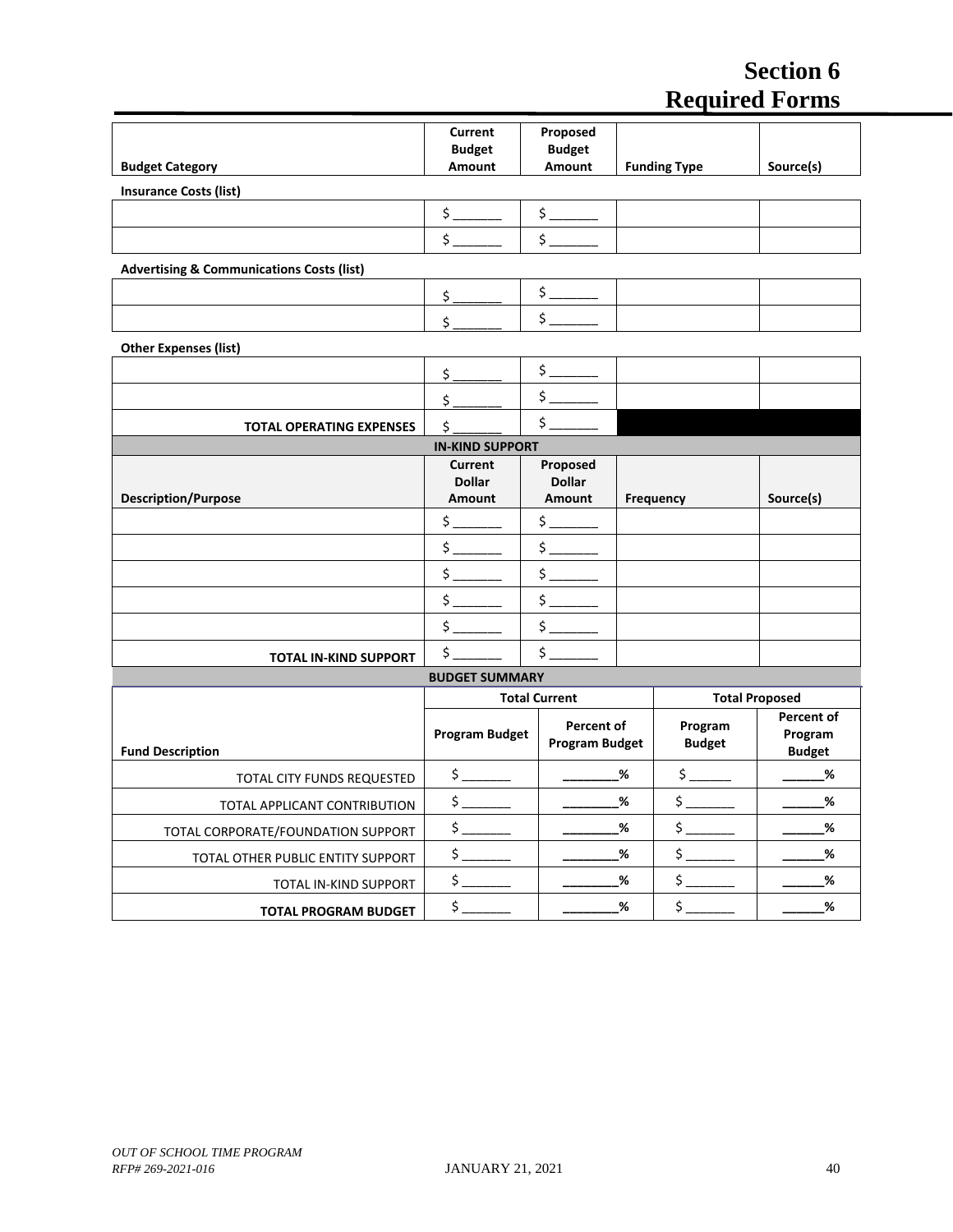#### **REQUIRED FORM 11 – CERTIFICATION REGARDING DEBARMENT, SUSPENSION, AND OTHER RESPONSIBILITY MATTERS RFP # 269-2021-016**

#### **Out of School Time Programs**

The bidder, contractor, or subcontractor, as appropriate, certifies to the best of its knowledge and belief that neither it nor any of its officers, directors, or managers who will be working under the Contract, or persons or entities holding a greater than (ten percent) 10% equity interest in it (collectively "Principals"):

- 1. Are presently debarred, suspended, proposed for debarment, declared ineligible, or voluntarily excluded from covered transactions by any federal or state department or agency in the United States;
- 2. Have within a three-year period preceding this proposal been convicted of or had a civil judgment rendered against them for commission of fraud or a criminal offense in connection with obtaining, attempting to obtain, or performing a public (federal, state, or local) transaction or contract under a public transaction; violation of federal or state anti-trust or procurement statutes or commission of embezzlement, theft, forgery, bribery, falsification or destruction of records, making false statements, or receiving stolen property;
- 3. Are presently indicted for or otherwise criminally or civilly charged by a government entity, (federal, state or local) with commission of any of the offenses enumerated in paragraph 2 of this certification; and
- 4. Have within a three-year period preceding this application/proposal had one or more public transactions (federal, state or local) terminated for cause or default.

I understand that a false statement on this certification may be grounds for rejection of this proposal or termination of the award or in some instances, criminal prosecution.

### **I hereby certify as stated above:**

(Print Name) Signature

Title Date

#### **I am unable to certify to one or more the above statements. Attached is my explanation. [Check box if applicable]**

(Print Name) Signature

Title Date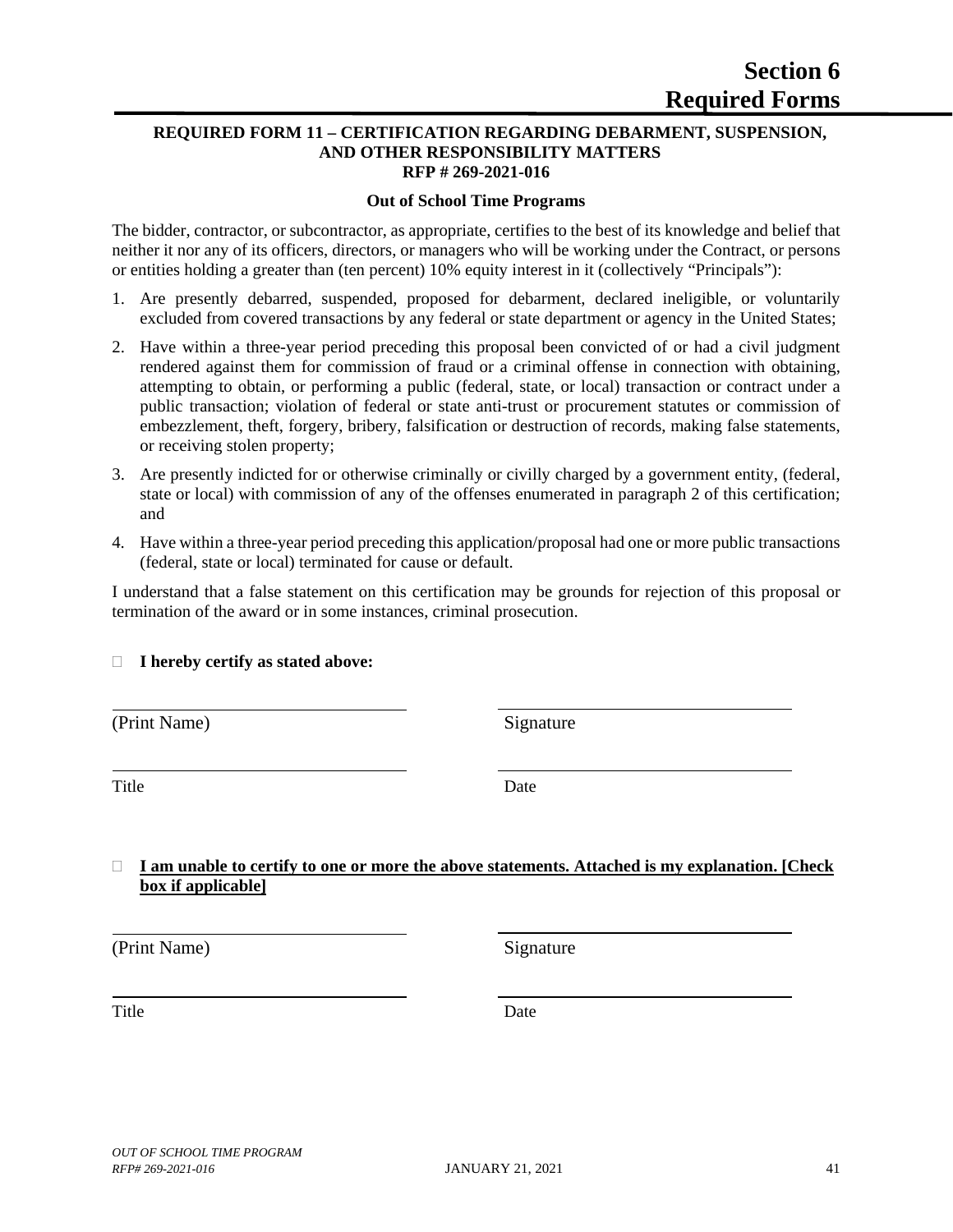#### **REQUIRED FORM 12 – BYRD ANTI-LOBBYING CERTIFICATION RFP # 269-2021-016**

#### **Out of School Time Programs**

The undersigned certifies, to the best of his or her knowledge and belief, that:

- 1. No federal appropriated funds have been paid or will be paid, by or on behalf of the undersigned, to any person for influencing or attempting to influence an officer or employee of an agency, a Member of Congress, an officer or employee of Congress, or an employee of a Member of Congress in connection with the awarding of any federal contract, the making of any federal grant, the making of any federal loan, the entering into of any cooperative agreement, and the extension, continuation, renewal, amendment, or modification of and Federal contract, grant, loan, or cooperative agreement.
- 2. If any funds other than federal appropriated funds have been paid or will be paid to any person for making lobbying contacts to an officer or employee of an agency, a Member of Congress, an officer or employee of Congress, or an employee of a Member of Congress in connection with this federal contract, grant, loan, or cooperative agreement, the undersigned shall complete and submit Standard Form—LLL, "Disclosure Form to Report Lobbying," in accordance with its instructions [as amended by "Government wide Guidance for New Restrictions on Lobbying," 61 Fed. Reg. 1413 (1/19/96)].
- 3. The undersigned shall require that the language of this certification be included in the award documents for all subawards at all tiers (including all subcontracts, subgrants, and contracts under grants, loans, and cooperative agreements) and that all subrecipients shall certify and disclose accordingly.

This certification is a material representation of fact upon which reliance was placed when this transaction was made or entered into. Submission of this certification is a prerequisite for making or entering into this transaction by 31 U.S.C. § 1352 (as amended by the Lobbying Disclosure Act of 1995). Any person who fails to file the required certification shall be subject to a civil penalty of not less than \$10,000 and not more than \$100,000 for each such failure.

\_\_\_\_\_\_\_\_\_\_\_\_\_\_\_\_\_\_\_\_\_\_\_\_\_\_\_\_\_\_\_\_\_\_\_ (the "Organization") certifies or affirms the truthfulness and accuracy of each statement of its certification and disclosure, if any. In addition, the Organization understands and agrees that the provisions of 31 U.S.C. A 3801, et seq., apply to this certification and disclosure, if any.

Authorized Signature Address

(Print Name) Organization Name

Date City/State/Zip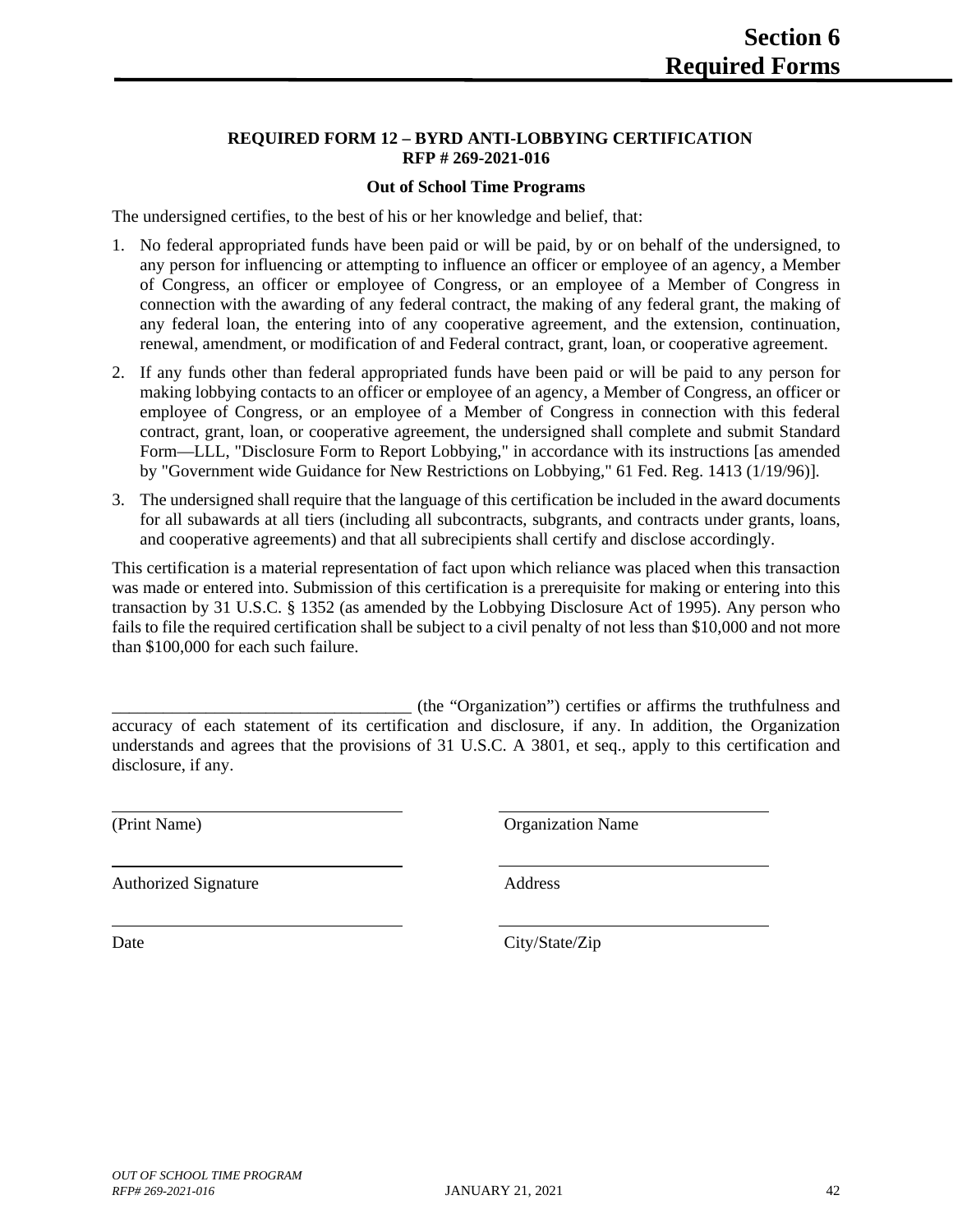#### **EXHIBIT A - SAMPLE CONTRACT.**

THIS PROFESSIONAL SERVICES CONTRACT (the "Contract") is made and entered into as of this **\_\_** day of **\_\_\_\_\_, 2021** (the "Effective Date"), by and between **SUB-RECIPIENT NAME**, a corporation doing business in North Carolina (the "Sub-recipient"), and the **City of Charlotte**, a North Carolina municipal corporation (the "City").

#### **RECITALS**

**WHEREAS,** the City has applied for and has received funds from the United States Government under Title I of the Housing and Community Development Act of 1974, Public Law 93-383 (the "Federal Funds") and the City has local funding available under its Innovative Housing Program; and

**WHEREAS,** the City wishes to employ the Sub-recipient to promote self-sufficiency by providing specialized enrichment education to school-age children along with a variety of community awareness, crime prevention, cultural, social, and recreational activities designed to strengthen the basic academic and social skills of the youth and prepare them to make a positive contribution to society; and

**WHEREAS,** the Sub-recipient's mission of providing educational enrichment to at-risk school-age children is related to the City's Housing and Development Committee Strategic Plan goal of increasing educational, training, and employment opportunities for low income residents and promotes the Community Safety Plan goal of decreasing the rate of crime committed by youth; and

**WHEREAS,** the Sub-recipient has agreed to provide Out of School Time Program services ("Services"), and the Sub-recipient desires to provide such Services; and

**WHEREAS,** the City and the Sub-recipient have negotiated and agreed regarding the above-referenced Services and desire to reduce the terms and conditions of their agreement to this written form.

**NOW, THEREFORE,** for good and valuable consideration, the receipt and sufficiency of which is hereby acknowledged, and in further consideration of the covenants and representations contained herein, the parties agree as follows:

#### **CONTRACT**

**1. EXHIBITS.** The Exhibits below are hereby incorporated into and made a part of this Contract. Any conflict between language in an Exhibit or Appendix to this Contract and the main body of this Contract shall be resolved in favor of the main body of this Contract and any inconsistency between the Exhibits will be resolved in the order in which the Exhibits appear below. Notwithstanding anything contained in this Contract or any Exhibit to the contrary, in the event of a conflict between the language of Exhibit L and the main body of this Contract or any other Exhibit to this Contract, the language of Exhibit L shall prevail. Each reference to the "Sub-recipient" in the Exhibits and Appendices shall be deemed to mean the **SUB-RECIPIENT NAME**.

| EXHIBIT A:        | <b>SCOPE OF SERVICES</b>                                                           |
|-------------------|------------------------------------------------------------------------------------|
| <b>EXHIBIT B:</b> | <b>OBJECTIVES FOR SUB-RECIPIENT NAME</b>                                           |
| EXHIBIT $C$ :     | <b>BUDGET</b>                                                                      |
| EXHIBIT D:        | U.S. DEPARTMENT OF HOUSING AND URBAN DEVELOPMENT 2020<br>AREA MEDIAN INCOME MATRIX |
| EXHIBIT E:        | SUB-RECIPIENT DISBURSEMENT VOUCHER REQUEST                                         |
| <b>EXHIBIT F:</b> | CUMULATIVE FY 2022 STUDENT ROSTER                                                  |
| EXHIBIT G:        | MONTHLY ATTENDANCE REPORT BY CLASSROOM                                             |
| EXHIBIT H:        | PROGRAM STUDENT PROFILE REPORT                                                     |
|                   |                                                                                    |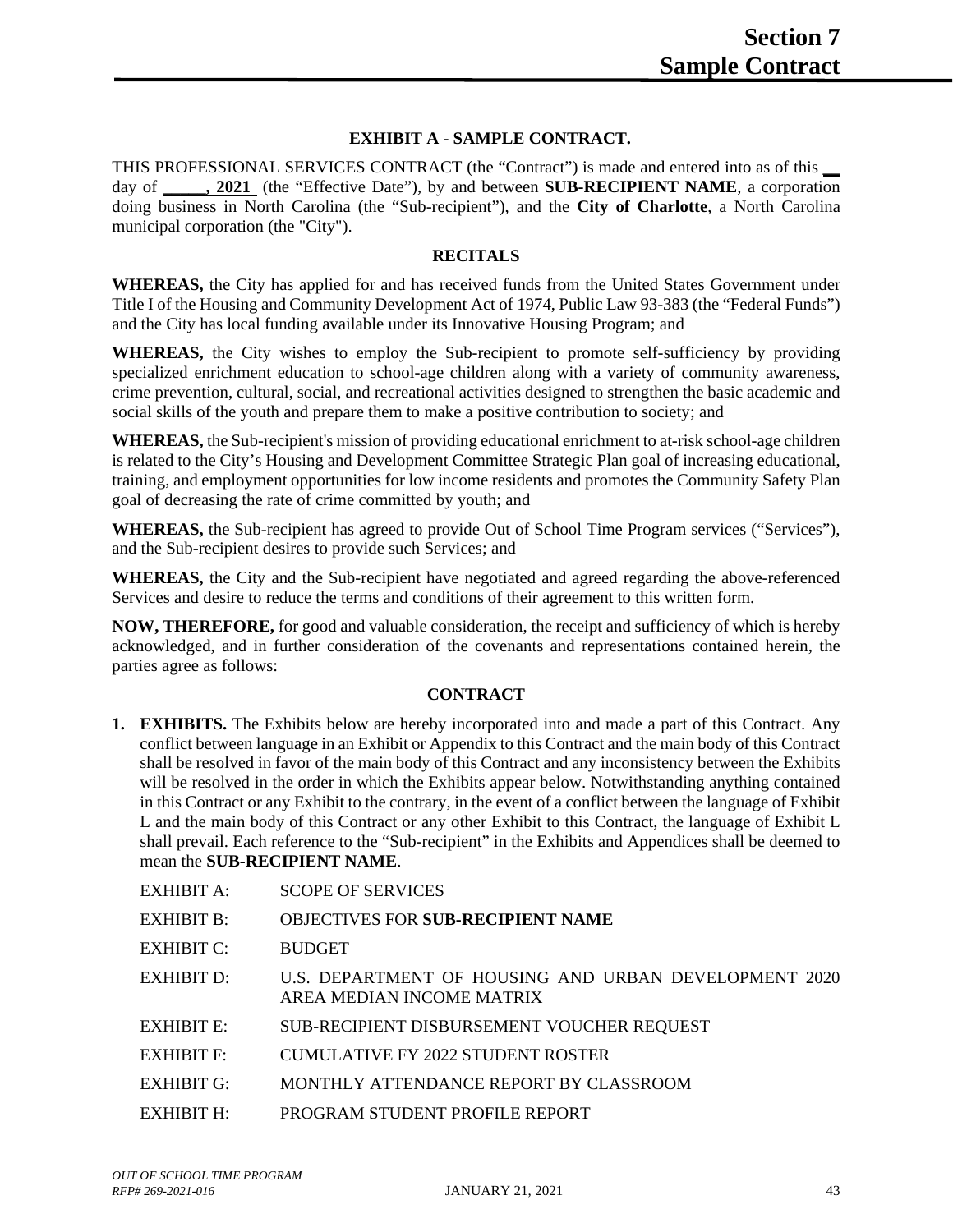- EXHIBIT I: OST QUARTERLY COMPREHENSIVE REPORT
- EXHIBIT J: OST PROGRAM INCOME VERIFICATION FORM
- EXHIBIT K: MWSBE UTILIZATION AND REPORTING
- EXHIBIT L: FEDERAL CONTRACT TERMS AND CONDITIONS
- **2. DEFINITIONS.** This section may include, but not be limited to, terms defined terms listed below.

*Area Median Income/AMI:* Refers to annual income limits based on household size which is used to determine the maximum household income as defined by the United States Department of Housing and Urban Development for each metropolitan area and non-metropolitan county. *Attendance-Eligible Program Enrollment:* Refers to the number of Students who are actively registered in the OST Program and who are present a minimum of 50% of the Program days. Percentage is calculated by determining Students who are present 50% of the Program days divided by the Sub-recipient's stated monthly target number. *Charlotte Business INClusion/CBI:* Refers to the Charlotte Business INClusion office of the City of Charlotte. *Charlotte-Mecklenburg Schools/CMS:* Refers to the public school system in Mecklenburg County, North Carolina. *City:* Refers to the City of Charlotte, North Carolina. *Combined Statistical Area/CSA:* Refers to the region consisting of the North Carolina counties of Anson, Cabarrus, Cleveland, Gaston, Iredell, Lincoln, Mecklenburg, Rowan, Stanly, and Union, and the South Carolina counties of Chester, Lancaster, and York; a criterion used by Charlotte Business INClusion to determine eligibility to participate in the program. *Code of Federal Regulations/CFR:* Refers to the codification of the general and permanent rules published by the Federal Government. *Community Development Block Grant/CDBG:* Refers to the federally-funded grant program run by the United States Department of Housing and Urban Development that provides government entities with resources to address a wide range of community development needs. *Contract:* Refers to this written agreement executed by the City and the Sub-recipient for all or part of the Services. *Contract Monitor:* Refers to a specified City employee representing the City's best interests in this Contract. *Contract Term:* Refers to the length of time the Contract shall remain in effect, assume an initial term of one (1) year. *COVID-*19: A disease caused by the coronavirus, which is a public health crisis.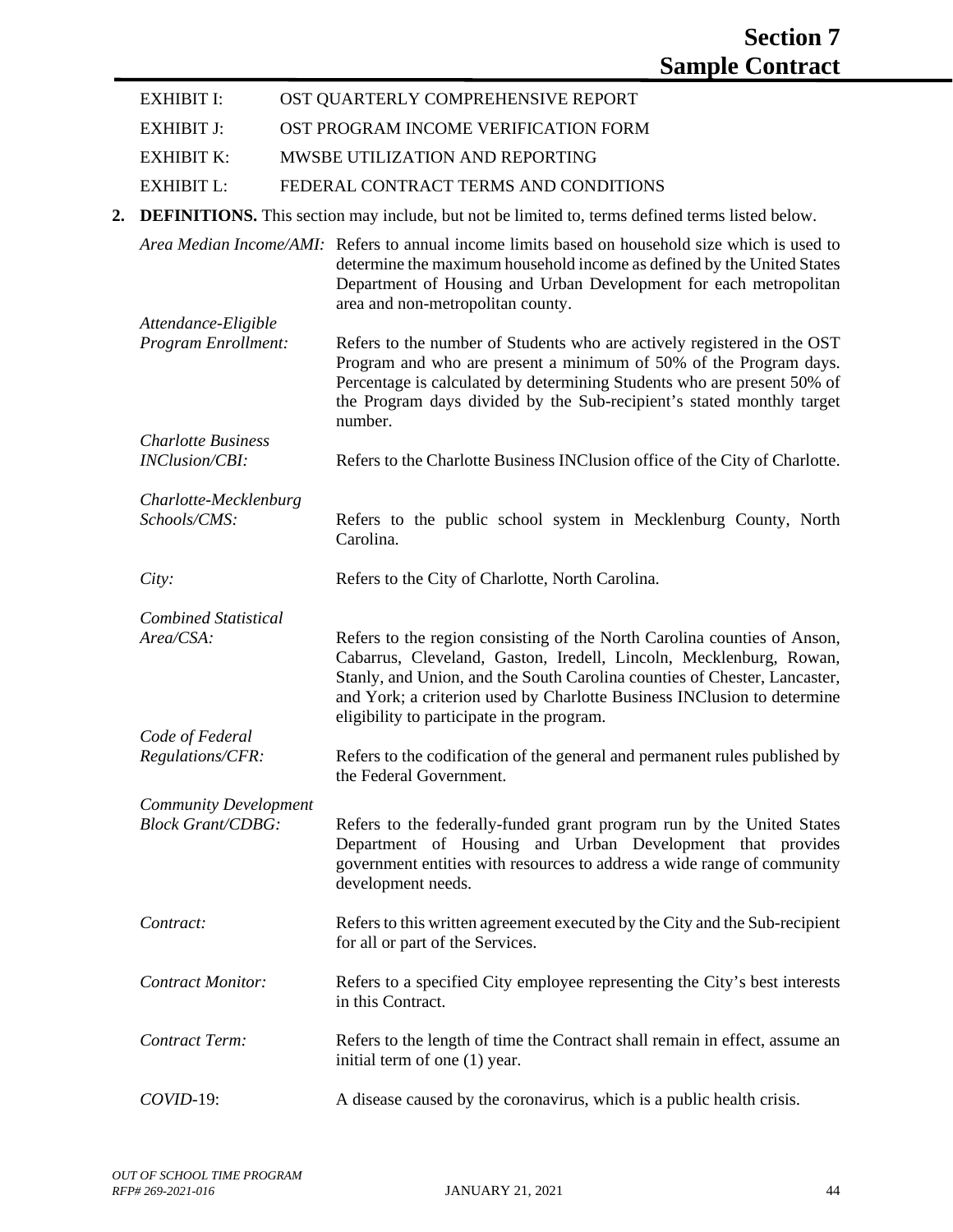| Deliverables:                                     | Refers to all tasks, reports, information, designs, plans, and other items<br>that the Sub-recipient is required to deliver to the City in connection with<br>this Contract.                                                                                                                                                                                                                                                                                                                            |
|---------------------------------------------------|---------------------------------------------------------------------------------------------------------------------------------------------------------------------------------------------------------------------------------------------------------------------------------------------------------------------------------------------------------------------------------------------------------------------------------------------------------------------------------------------------------|
| Department:                                       | Refers to a department within the City of Charlotte.                                                                                                                                                                                                                                                                                                                                                                                                                                                    |
| Documentation:                                    | Refers to all written, electronic, or recorded works that describe the use,<br>functions, features, or purpose of the Deliverables or Services or any<br>component thereof, and which are provided to the City by the Sub-<br>recipient or its subcontractors, including without limitation all end user<br>manuals, training manuals, guides, program listings, data models, flow<br>charts, and logic diagrams.                                                                                       |
| Federal Funds:                                    | Refers to funds applied for and to be received from the United States<br>Government under Title I of the Housing and Community Development<br>Act of 1974, Public Law 93-383.                                                                                                                                                                                                                                                                                                                           |
| <b>Financial Partner:</b>                         | Refers to an organization with which the City of Charlotte contracts on an<br>annual basis to provide specific services to address strategic priorities and<br>concerns of the community.                                                                                                                                                                                                                                                                                                               |
| Housing & Neighborhood<br>Services/HNS:           | Refers to the Housing & Neighborhood Services Department of the City<br>of Charlotte.                                                                                                                                                                                                                                                                                                                                                                                                                   |
| Housing and Urban<br>Development/HUD:             | Refers to the federal agency responsible for national policy and programs<br>that address America's housing needs, improve and develop the Nation's<br>communities, and enforce fair housing laws.                                                                                                                                                                                                                                                                                                      |
| <b>Limited English</b><br>Proficient/LEP:         | Refers to a person who does not speak English as his/her primary language<br>and has a limited ability to speak, read, write, or understand the English<br>language.                                                                                                                                                                                                                                                                                                                                    |
| <b>Minority-Owned Business</b><br>Enterprise/MBE: | Refers to a business enterprise that: (i) is certified by the State of North<br>Carolina as a Historically Underutilized Business (HUB) within the<br>meaning of N.C. Gen. Stat. § 143-128.4; (ii) is at least fifty-one percent<br>(51%) owned by one or more persons who are members of one of the<br>following groups: African American or Black, Hispanic, Asian, Native<br>American or American Indian; and (iii) has significant business presence<br>in the Charlotte Combined Statistical Area. |
| <b>MWSBE:</b>                                     | Refers to SBEs, MBEs and WBEs, collectively.                                                                                                                                                                                                                                                                                                                                                                                                                                                            |
| <b>MWSBE</b> Goal:                                | The term MWSBE is a shorthand way to refer collectively to all MBE,<br>WBE, and SBE Goals. In some instances, the City may set one combined<br>goal for MBEs, WBEs, and/or SBEs, in which event the term MWSBE<br>Goal refers to that one, combined goal. In the latter instance, calculated as<br>a percentage, the MWSBE Goal represents the total dollars spent with<br>MBEs, WBEs, and SBEs as a portion of the total Proposal amount,<br>including any contingency.                                |
| Non-English<br>Proficient/NEP:                    | Refers to a person who cannot speak or understand the English language<br>at any level.                                                                                                                                                                                                                                                                                                                                                                                                                 |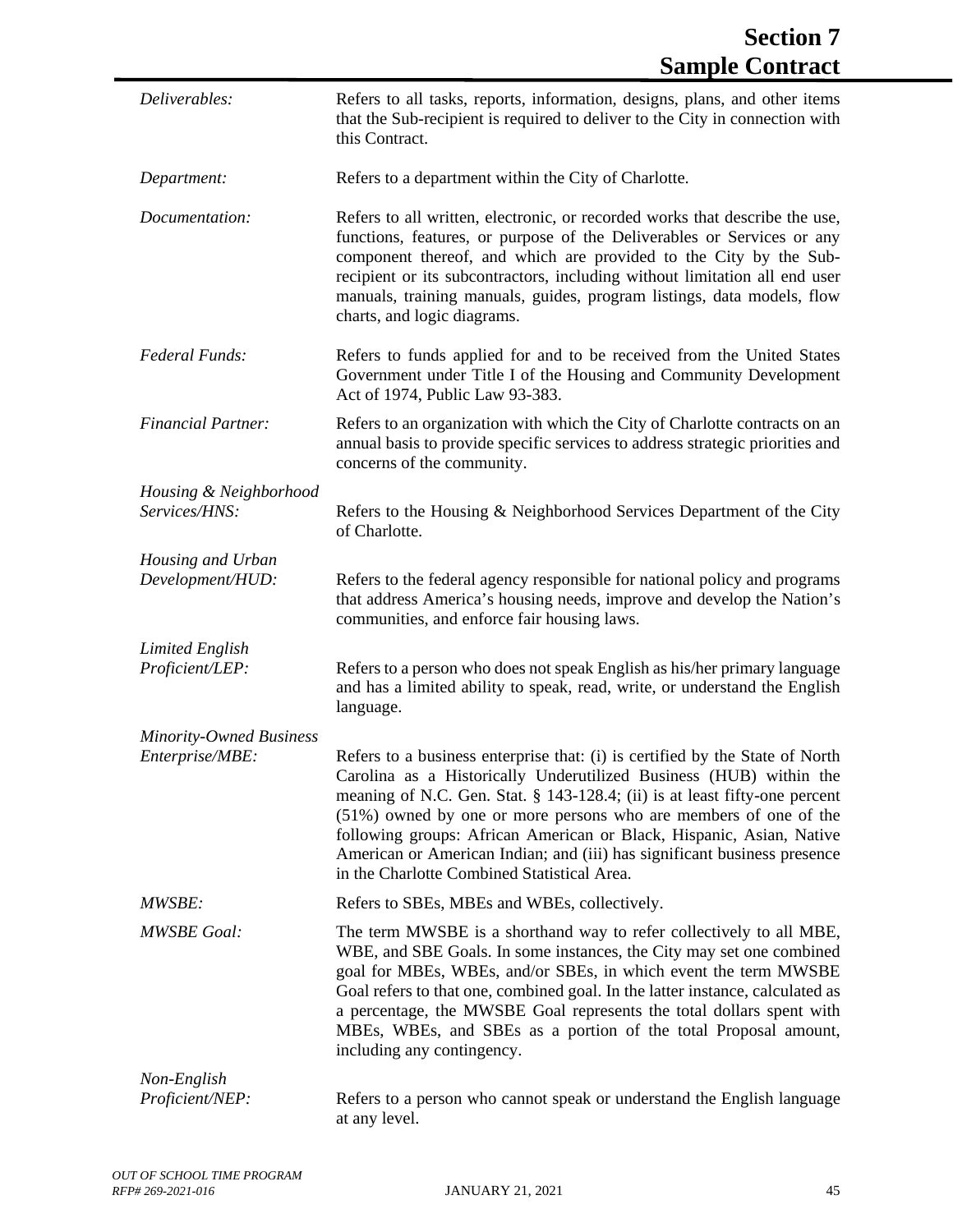| Out of School Time/               |                                                                                                                                                                                                                                                                                                                                                                                                                                                                                                                                                                                             |
|-----------------------------------|---------------------------------------------------------------------------------------------------------------------------------------------------------------------------------------------------------------------------------------------------------------------------------------------------------------------------------------------------------------------------------------------------------------------------------------------------------------------------------------------------------------------------------------------------------------------------------------------|
| OST Program(s):                   | Refers to an enrichment program offered to youth from AMI eligible low-<br>income families to encourage learning and development outside of the<br>typical school day. Must also meet the requirements for the School-Year<br>and, if applicable, Summer Program, as defined in this Contract.                                                                                                                                                                                                                                                                                              |
| Program:                          | Refers to the City's need for an organization to provide an Out of School<br>Time Program for the City.                                                                                                                                                                                                                                                                                                                                                                                                                                                                                     |
| School-Year Program:              | Refers to a period of performance from September 1 until the last<br>Charlotte-Mecklenburg Schools (CMS) day of the school year. An<br>Organization is required to run a program where each Student served is<br>required to attend five (5) days per week, at a minimum of three (3) hours<br>per day for each day CMS is in operation. Due to the impacts of the<br>COVID-19 pandemic, serving eligible students via virtual programming<br>is permissible.                                                                                                                               |
| Services:                         | Refers to the Out of School Time Program listed throughout this Contract.                                                                                                                                                                                                                                                                                                                                                                                                                                                                                                                   |
| <b>Small Business</b>             |                                                                                                                                                                                                                                                                                                                                                                                                                                                                                                                                                                                             |
| Enterprise/SBE:                   | Refers to a business enterprise that is certified by the City of Charlotte<br>under Part E of the CBI Policy as meeting all of the requirements for SBE<br>certification.                                                                                                                                                                                                                                                                                                                                                                                                                   |
| Specifications and                |                                                                                                                                                                                                                                                                                                                                                                                                                                                                                                                                                                                             |
| Requirements:                     | Refers to all definitions, descriptions, requirements, criteria, warranties,<br>and performance standards relating to the Deliverables and Services that<br>are set forth or referenced in: (i) this Contract; (ii) the Documentation, and<br>(iii) any functional and/or technical specifications that are published or<br>provided by the Sub-recipient or its licensors or suppliers from time to<br>time with respect to all or any part of the Deliverables or Services.                                                                                                               |
| $Student(s)$ :                    | Refers to an <i>unduplicated</i> participant in the Out of School Time Program.                                                                                                                                                                                                                                                                                                                                                                                                                                                                                                             |
| Sub-recipient:                    | Refers to [SUB-RECIPIENT NAME].                                                                                                                                                                                                                                                                                                                                                                                                                                                                                                                                                             |
| <b>Sub-recipient Disbursement</b> |                                                                                                                                                                                                                                                                                                                                                                                                                                                                                                                                                                                             |
| Voucher Request:                  | Refers to the monthly invoice that contains CDBG & CFR eligible<br>expenses spent only towards items budgeted in this Contract for the Out<br>of School Time Program. All funds included in the invoice must be<br>expenditure based with proof of payment and supporting documentation<br>provided.                                                                                                                                                                                                                                                                                        |
| <b>Summer Program:</b>            | Refers to a component of a Year-Round Program, where an Organization<br>is required to run a program where each Student served is required to<br>attend five (5) days per week, at a minimum of six (6) hours per day for at<br>least six (6) weeks during Charlotte-Mecklenburg Schools (CMS) summer<br>break. The timeframe is June 1 to August 31 for the performance period.<br>Programs that provide summer-only services are ineligible to apply for this<br>grant. Due to the impacts of the COVID-19 pandemic, serving eligible<br>students via virtual programming is permissible. |
| Vital Document(s):                | Refers to any document that is critical for ensuring meaningful access to a<br>recipient's major activities and programs by beneficiaries generally and<br>LEP/NEP persons specifically. Whether or not a document (or the<br>information it solicits) is "vital" may depend upon the importance of the<br>program, information, encounter, or service involved,<br>and<br>the                                                                                                                                                                                                              |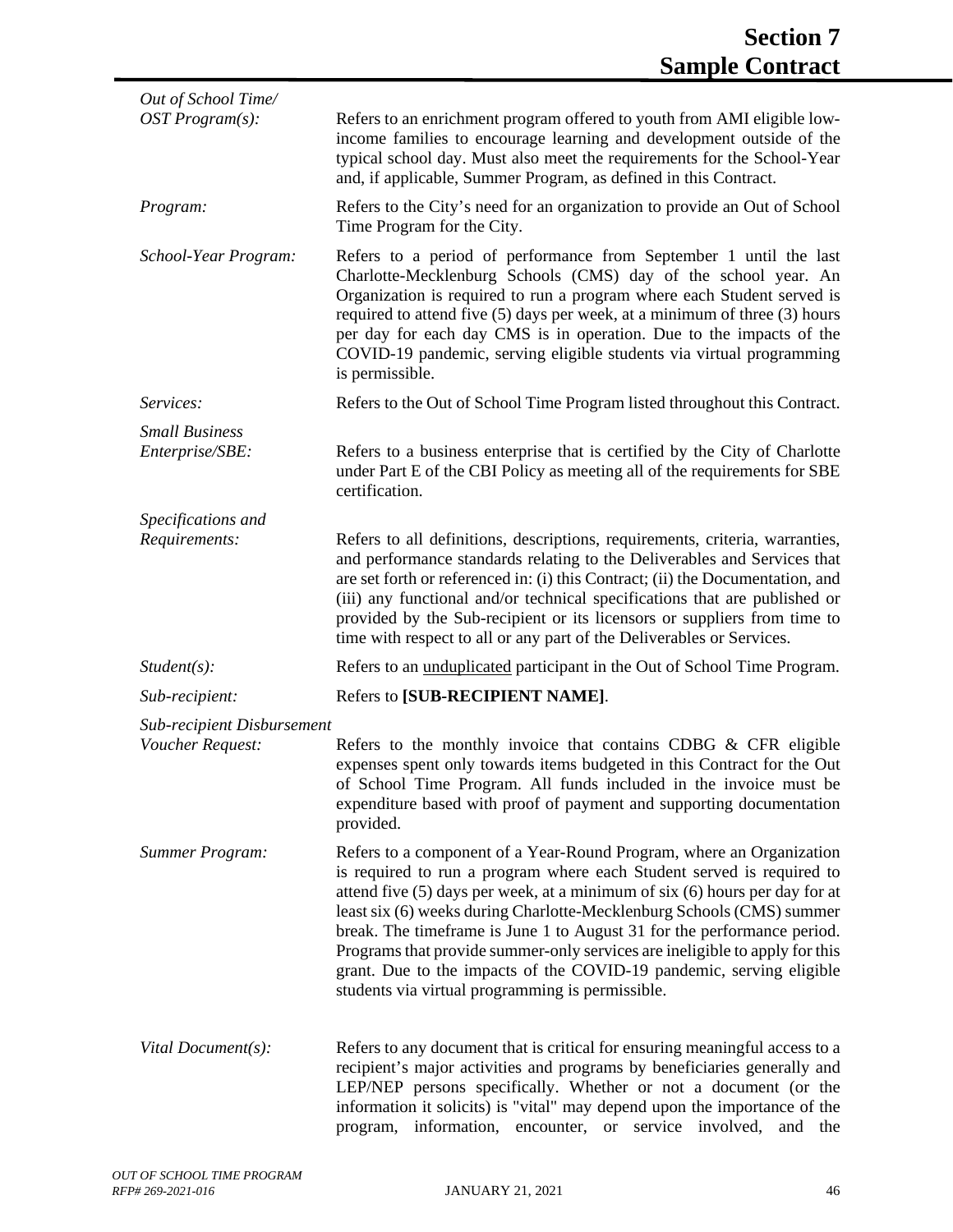consequence to the LEP/NEP person if the information in question is not provided accurately or in a timely manner. For instance, applications for auxiliary activities, such as certain recreational programs in public housing, would not generally be considered a vital document, whereas applications for housing would be considered vital. However, if the major purpose for funding the recipient were its recreational program, documents related to those programs would be considered vital. Where appropriate, recipients are encouraged to create a plan for consistently determining, over time and across its various activities, what documents are "vital" to the meaningful access of the LEP/NEP populations they serve.

*Woman-owned Business Enterprise/WBE:* Refers to a business enterprise that: (i) is certified by the State of North Carolina as a Historically Underutilized Business (HUB) within the meaning of N.C. Gen. Stat. § 143-128.4; (ii) is at least fifty-one percent (51%) owned by one or more persons who are female; and (iii) has significant business presence in the Charlotte Combined Statistical Area. *Year-Round Program:* Refers to an Out of School Time Program that offers both a School-Year

**and** Summer Program, as defined in this Contract.

#### **3. SCOPE OF RESPONSIBILITIES.**

#### 3.1. ACTIVITIES.

The Sub-recipient shall be responsible for administering the Fiscal Year 2022, **SUB-RECIPIENT NAME**, Out of School Time Program (the "Program") in a manner satisfactory to the City and consistent with **any** standards required as a condition of providing Federal Funds, including, without limitation, providing those Services and attaining those objectives set forth in **Exhibits A** and **B**.

#### 8.2. NATIONAL OBJECTIVES.

All activities funded with Community Development Block Grant ("CDBG") funds must meet one of the following CDBG program's National Objectives, as defined in 24 CFR 570.208: *(Please select all that apply)*

- $\checkmark$  Benefits low and moderate-income persons
- $\Box$  Aids in the prevention or elimination of slum or blight
- $\Box$  Meets a need having a particular urgency (Urgent Need)

#### 8.3. PERFORMANCE MONITORING.

The City will monitor the performance of the Sub-recipient on an annual basis against goals and performance standards listed in this Contract. Substandard performance as determined by the City will constitute noncompliance with this Contract. If action to correct such substandard performance is not taken by the Sub-recipient within a reasonable period of time after being notified by the City, Contract suspension or termination procedures shall be initiated.

#### **4. COMPENSATION AND PAYMENT.**

Subject to the terms and conditions of this Contract and as consideration for the Sub-recipient's performance under this Contract, the City agrees to reimburse the Sub-recipient in an amount not to exceed **XXX DOLLARS (\$XXX)**. All invoices and Sub-recipient Disbursement Voucher Requests will be processed within thirty (30) days of submission **or** within thirty (30) days of submitting a **correct** invoice to the City of Charlotte. The Sub-Recipient Disbursement Voucher Requests and all invoices, including required supporting documentation, must be submitted electronically via email to:

Tiffany Johnson Mayor's Mentoring Alliance (MMA) & Out of School Time (OST) Specialist Contract Monitor Housing & Neighborhood Services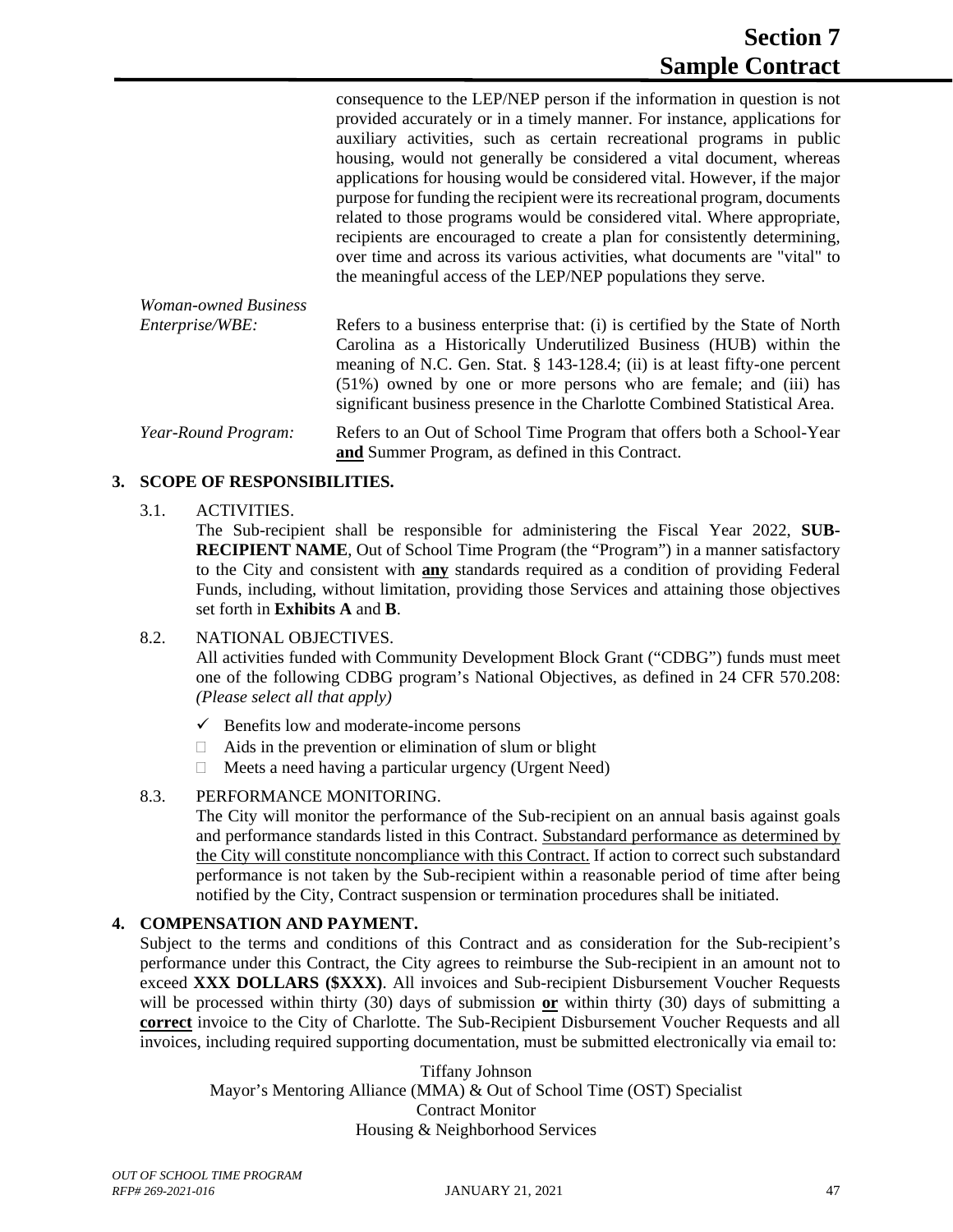City of Charlotte 600 East Trade Street Charlotte, NC 28202

#### [ost@charlottenc.gov](mailto:ost@charlottenc.gov)

The City will not be responsible for payment of interest charges, penalties, or late charges for partial or final payment. Payment will be only for those items listed in **Exhibit C**. Payments will be contingent upon certification of the Sub-recipient's financial management system in accordance with standards specified in 2CFR Part 200 – Uniform Administrative Requirements, Cost Principles and Audit Requirements for Federal Awards in accordance with CDBG allowable costs.

By entering into this Contract, the Sub-recipient is responsible for maintaining payroll and financial records, including required timesheets signed by the employees and respective supervisors, and other appropriate documentation to support the Sub-recipient's request for payment.

#### **5. PERIOD OF PERFORMANCE.**

The term of this Contract shall be from **September 1, 2021, to August 31, 2022**.

#### **6. ELIGIBILITY REQUIREMENTS.**

For a student to be eligible, they must either be living within the city limits of Charlotte, N.C. or attend a school within the Charlotte-Mecklenburg Schools (CMS) system, earning 80% or less of the City's Area Median Income ("AMI") as outlined in **Exhibit D**.

#### **7. COMPLIANCE AND REPORTING.**

- 7.1. The Sub-recipient shall **ensure that funds are expended** as stated in this Contract and in accordance with all applicable Federal and State laws, regulations, and guidelines. The City may prescribe **any** reasonable and appropriate procedures for ensuring compliance with the provisions of this rule.
- 7.2. On the **15th of each month**, the Sub-recipient shall **electronically** submit the Sub-Recipient Disbursement Voucher Request, as included in **Exhibit E**, to the City for reimbursement.
- 7.3. Vouchers will be processed in consecutive order. A **maximum** of two (2) vouchers shall be processed within a month.
- 7.4. On or before the **5th of each month**, the Sub-recipient shall **electronically** submit to the City **monthly** progress reports. Such reports shall include:
	- a. **Exhibit F** Cumulative FY 2022 Student Roster;
	- b. **Exhibit G** Monthly Attendance Report by Classroom;
	- c. **Exhibit H** Program Student Profile Report; and
	- d. Sub-recipient's Activity Calendar for the Upcoming Month

The Sub-recipient shall **not be paid for services rendered if the aforementioned reports are not submitted within the specified timeframe noted.** The reports should provide sufficient information to enable the City to confirm compliance with this Contract and evaluate the Sub-recipient's performance.

7.5. The Sub-recipient shall **electronically** submit detailed OST Quarterly Comprehensive Reports, as included in **Exhibit I**, on the following reporting dates:

| Due date          | Period covered in report       |
|-------------------|--------------------------------|
| December 5, 2021  | September 2021 - November 2021 |
| March 5, 2022     | December 2021 - February 2022  |
| June 5, 2022      | March 2022 - May 2022          |
| September 5, 2022 | June 2022 – August 2022        |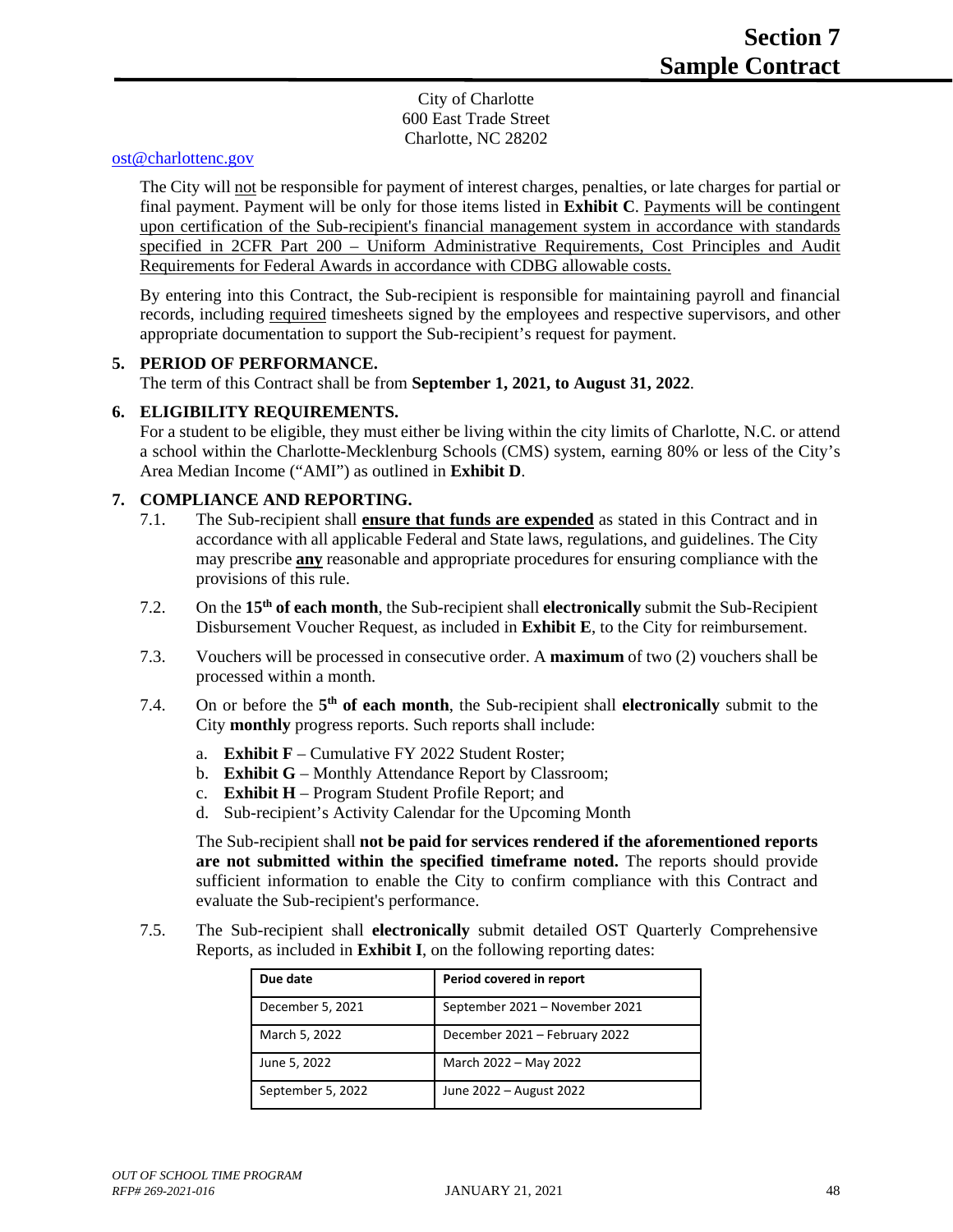The OST Quarterly Comprehensive Reports shall detail the level of program delivery for each of the activities outlined in this Contract and demonstrate how project goals have been achieved.

7.6. The Sub-recipient shall provide the City with a copy of its current annual financial audit within thirty (30) days of receipt of said financial audit. The Sub-recipient shall submit a copy of the engagement letter within fifteen (15) days of mailing to the audit firm. The Sub-recipient shall ensure the financial audit meets the requirements of 2CFR Part 200 – Uniform Administrative Requirements, if applicable.

#### **8. COMPLIANCE REVIEW.**

The City reserves the right to conduct a compliance review under this Contract to evaluate the policies, programs, and financial systems of the Sub-recipient and to ensure that the Sub-recipient is in compliance with this Contract.

#### **9. INSURANCE.**

9.1. TYPES OF INSURANCE.

The Sub-Recipient shall obtain and maintain insurance policies during the life of this Contract, with an insurance Organization rated not less than "A" by A.M. Best, authorized to do business in the State of North Carolina, acceptable to the Charlotte-Mecklenburg, Risk Management Division the following insurance:

- 9.1.1. **Automobile Liability** Bodily injury and property damage liability covering all owned, non-owned and hired automobiles for limits of not less than \$1,000,000 bodily injury each person, each accident and \$1,000,000 property damage, or \$1,000,000 combined single limit each occurrence/aggregate.
- 9.1.2. **Commercial General Liability** Bodily injury and property damage liability as shall protect the Sub-recipient and any subcontractor performing work under this Contract from claims of bodily injury or property damage which arise from performance of this Contract, whether such operations are performed by the Sub-recipient, any subcontractor, or anyone directly or indirectly employed by either. The amounts of such insurance shall not be less than \$1,000,000 bodily injury each occurrence/aggregate and \$1,000,000 property damage each occurrence/aggregate, or \$1,000,000 bodily injury and property damage combined single limits each occurrence/aggregate. This insurance shall include coverage for products, operations, personal and advertising injury, and contractual liability assumed under the indemnity provision of this Contract.
- 9.1.3. **Workers' Compensation and Employers Liability** Meeting the statutory requirements of the State of North Carolina, \$100,000 per accident limit, \$500,000 disease per policy limit, \$100,000 disease each employee limit, providing coverage for employees and owners.
- 9.1.4. **Directors and Officers Liability** As shall protect the Sub-recipient for negligent acts, errors or omissions in performing services under this Agreement. The amount of such insurance shall not be less than \$1,000,000 for each claim.
- 9.1.5. **Fidelity Bond Certificate (Employee Dishonesty)** Employee Fidelity Insurance coverage protects the employer against a dishonest act by an employee. The amount of the fidelity bond shall be at a minimum of \$50,000.
- 9.1.6. **Sexual Abuse and Molestation** Insurance with a limit of not less than \$100,000 per claim, \$300,000 aggregate as shall protect the Sub-recipient and the Sub-recipient's employees for allegations of physical or sexual abuse while performing their duties under this Contract.
- 9.1.7. **Student Accident Insurance** Insurance to cover medical coverage due to accident of student.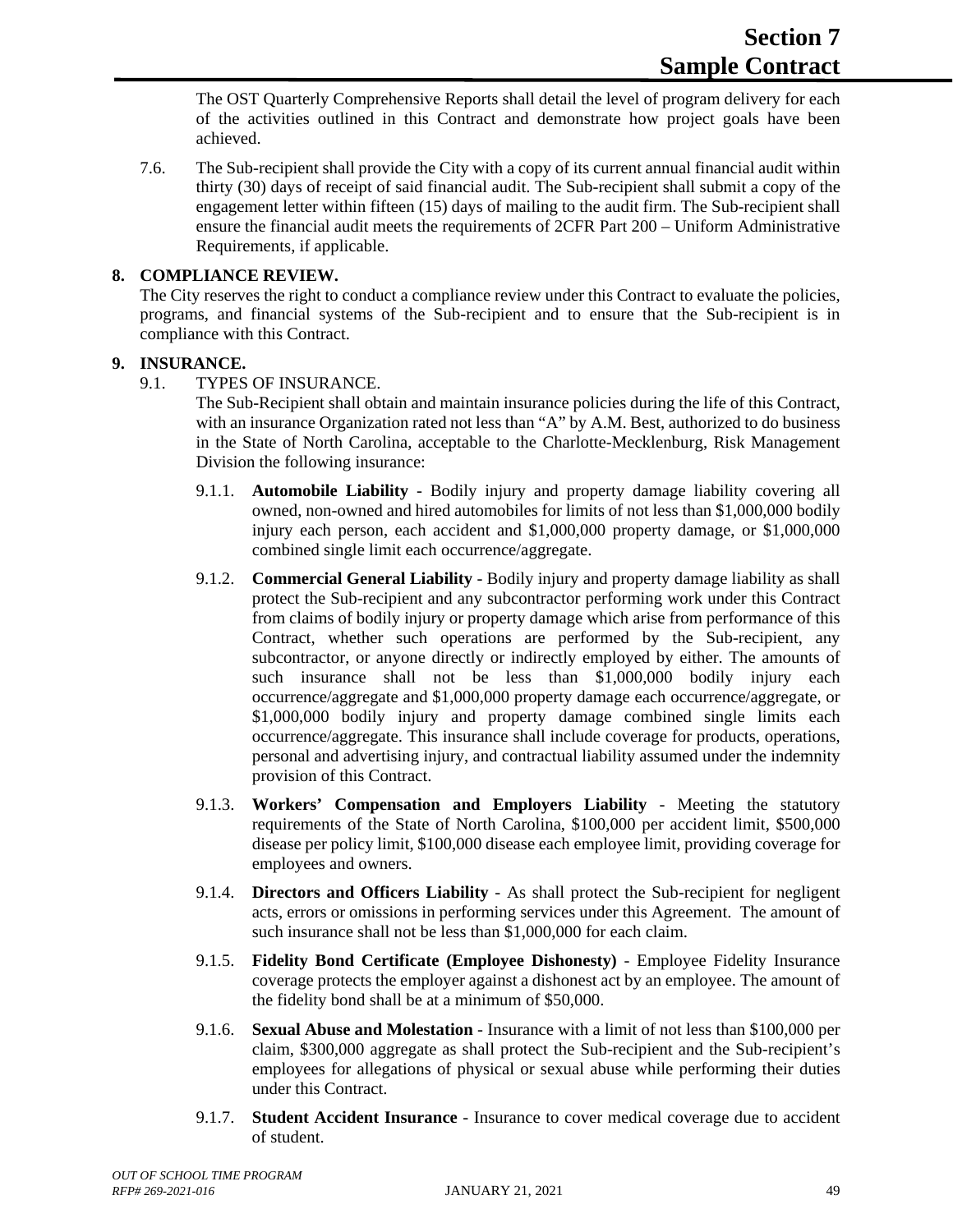The Sub-recipient shall not commence any Services in connection with this Contract until it has obtained all of the foregoing types of insurance and such insurance has been approved by the City. The Sub-recipient shall not allow any subcontractor to commence Services on its subcontract until all similar insurance required of the subcontractor has been obtained and approved.

#### **Voucher reimbursement is contingent upon adhering to the insurance requirements as outlined in this Section.**

#### 9.2. OTHER INSURANCE REQUIREMENTS.

- 9.2.1. The City shall be exempt from, and in no way liable for any sums of money, which may represent a deductible in any insurance policy. The payment of such deductible shall be the sole responsibility of the Sub-Recipient and/or subcontractor providing such insurance.
- 9.2.2. The City of Charlotte shall be named as an additional insured for operations or services rendered under the general liability coverage. The Sub-recipient's insurance shall be primary of any self-funding and/or insurance otherwise carried by the City for all loss or damages arising from the Sub-recipient's operations under this agreement.
- 9.2.3. Certificates of such insurance will be furnished to the City and shall contain the provision that the City be given thirty (30) days' written notice of any intent to amend coverage reductions or material changes or terminate by either the insured or the insuring Sub-Recipient.
- 9.2.4. Should any or all of the required insurance coverage be self-funded/self-insured, a copy of the Certificate of Self-Insurance or other documentation from the North Carolina Department of Insurance shall be furnished to the City.
- 9.2.5. If any part of the Services under this Contract is sublet, the subcontractor shall be required to meet all insurance requirements as listed above. However, this will in no way relieve the Sub-recipient from meeting all insurance requirements or otherwise being responsible for the subcontractor.

#### **10. RECORD KEEPING.**

- 10.1. Duly authorized representatives of the City shall have access to all books, accounts, records, reports files, and other papers or property of the Sub-recipient pertaining to funds provided under this Contract for the purpose of making surveys, audits, examinations, excerpts, and transcripts.
- 10.2. Financial reports, supporting documents, and all other reports and records pertinent to the scope of services and objectives of this Contract shall be retained by the Sub-recipient for a period of not less than **three (3) years** from the date of termination of this Contract.
- 10.3. Records shall be sufficient to determine compliance with the requirements and primary objectives of the Program and all other applicable laws and regulations. All accounting records shall be supported by source documentation.
- 10.4. The Sub-recipient shall **maintain a property list of equipment purchased with grant funds** that includes a description of the equipment, a serial number, the source of the equipment, the equipment location, the acquisition date, and cost of equipment.
- 10.5. The Sub-recipient is required to include in each Student's file: i) Program Application; ii) Income Verification Form, as outlined in **Exhibit J, which includes AMI Index,** (**all sources, earned and/or unearned, and income calculations**); iii) Residency Verification; iv) Records Release & Wavier; v) Immunization Records; and vi) Parent Handbook.

#### **11. GENERAL ADMINISTRATION.**

11.1. The Sub-recipient shall provide administrative and supervisory services, coordinated planning, implementation, and budget control for the Program as agreed upon by the City.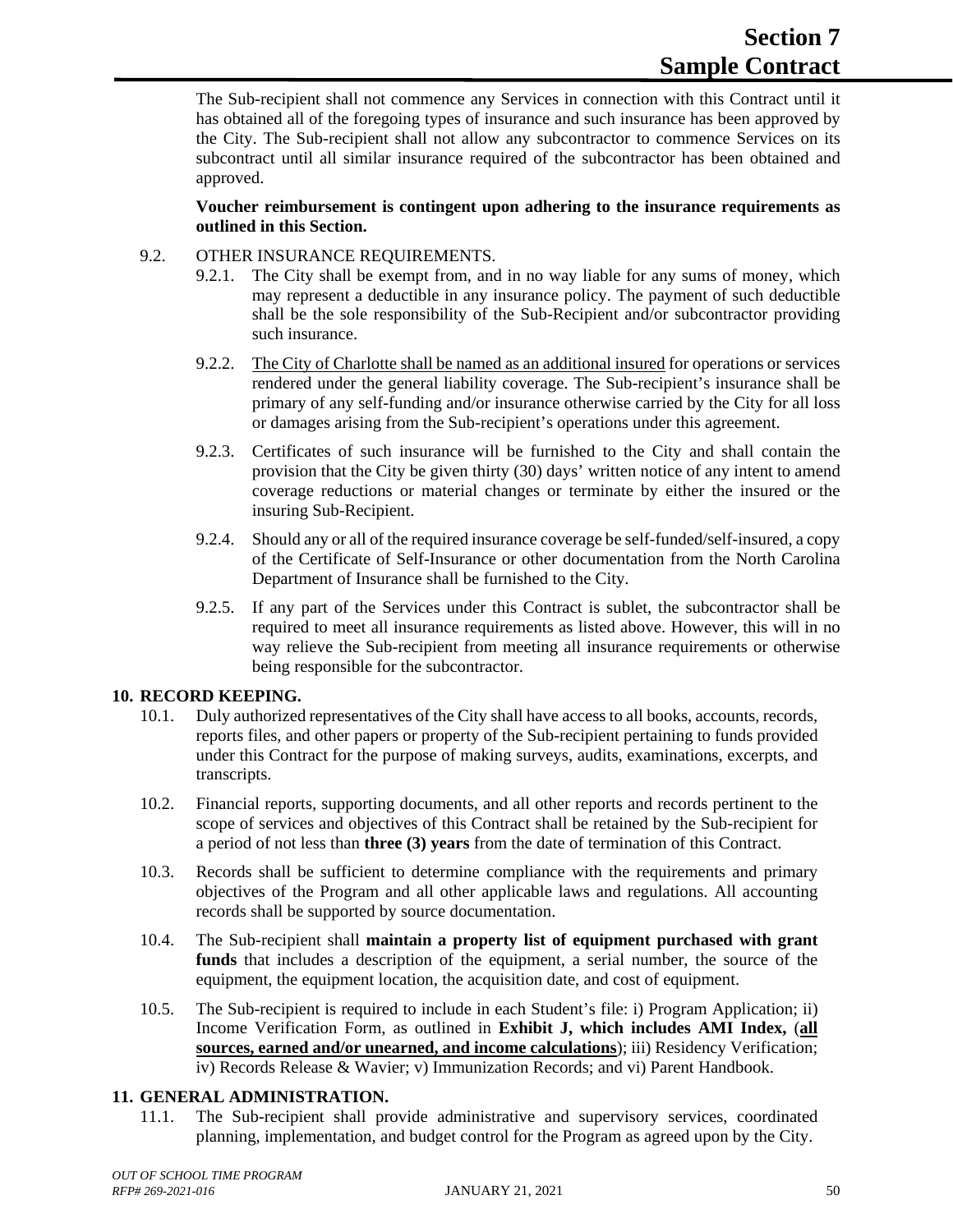- 11.2. The Sub-recipient shall maintain central records on the Program budget and on all aspects of the Program which relate to management and administrative responsibilities and reporting requirements.
- 11.3. The Sub-recipient shall provide the Housing & Neighborhood Services department of the City with all applicable reports and other data necessary for the purpose of ensuring that provisions of this Contract are properly and adequately fulfilled.
- 11.4. The Sub-recipient shall neither charge nor in any manner anticipate reimbursement for any costs not specifically designated as an eligible expense under this Contract as specified in **Exhibit C**.
- 11.5. The Sub-recipient shall assume liability for any ineligible cost(s) associated with federal grant funds.
- 11.6. The Sub-recipient shall be responsible for exercising appropriate monitoring and control procedures with regard to the responsibilities ascribed to the Sub-recipient for the purpose of ensuring that provisions of this Contract are adequately fulfilled.
- 11.7. The Sub-recipient shall refer Students needing additional social or personal services to the appropriate community service agencies and follow up to determine the adequacy of the service(s) rendered by the community service agencies.

#### **12. TERM AND TERMINATION OF CONTRACT.**

- 12.1. TERM. This Contract shall commence on the **Effective Date** and shall continue until August 31, 2022.
- 12.2. TERMINATION FOR CONVENIENCE. If the Sub-recipient materially fails to comply with any terms or conditions of this Contract, the City may suspend or terminate this Contract or take any other remedies available provided that the City gives the Sub-recipient a thirty (30) day written notice. In the event the City suspends payments at its discretion, the City shall have no obligation to restore to the Sub-recipient any amount of disbursements that were suspended.
- 12.3. TERMINATION FOR DEFAULT BY EITHER PARTY. By giving written notice to the other party, either party may terminate this Contract upon the occurrence of one or more of the following events:
	- a. The other party violates or fails to perform any covenant, provision, obligation, term or condition contained in this Contract, provided that, unless otherwise stated in this Contract, such failure or violation shall not be cause for termination if both of the following conditions are satisfied: (i) such default is reasonably susceptible to cure; and (ii) the other party cures such default within thirty (30) days of receipt of written notice of default from the non-defaulting party; or
	- b. The other party attempts to assign, terminate or cancel this Contract contrary to the terms hereof; or
	- c. The other party ceases to do business as a going concern, makes an assignment for the benefit of creditors, admits in writing its inability to pay debts as they become due, files a petition in bankruptcy or has an involuntary bankruptcy petition filed against it (except in connection with a reorganization under which the business of such party is continued and performance of all its obligations under the Contract shall continue), or if a receiver, trustee or liquidator is appointed for it or any substantial part of other party's assets or properties.

Any notice of default shall identify this Section of this Contract and shall state the party's intent to terminate this Contract if the default is not cured within the specified period.

#### **13. CHANGES.**

Except with respect to modifications in funding set forth in Section 14 below, any changes to the terms or conditions of this Contract must be in writing and signed by the parties to be effective.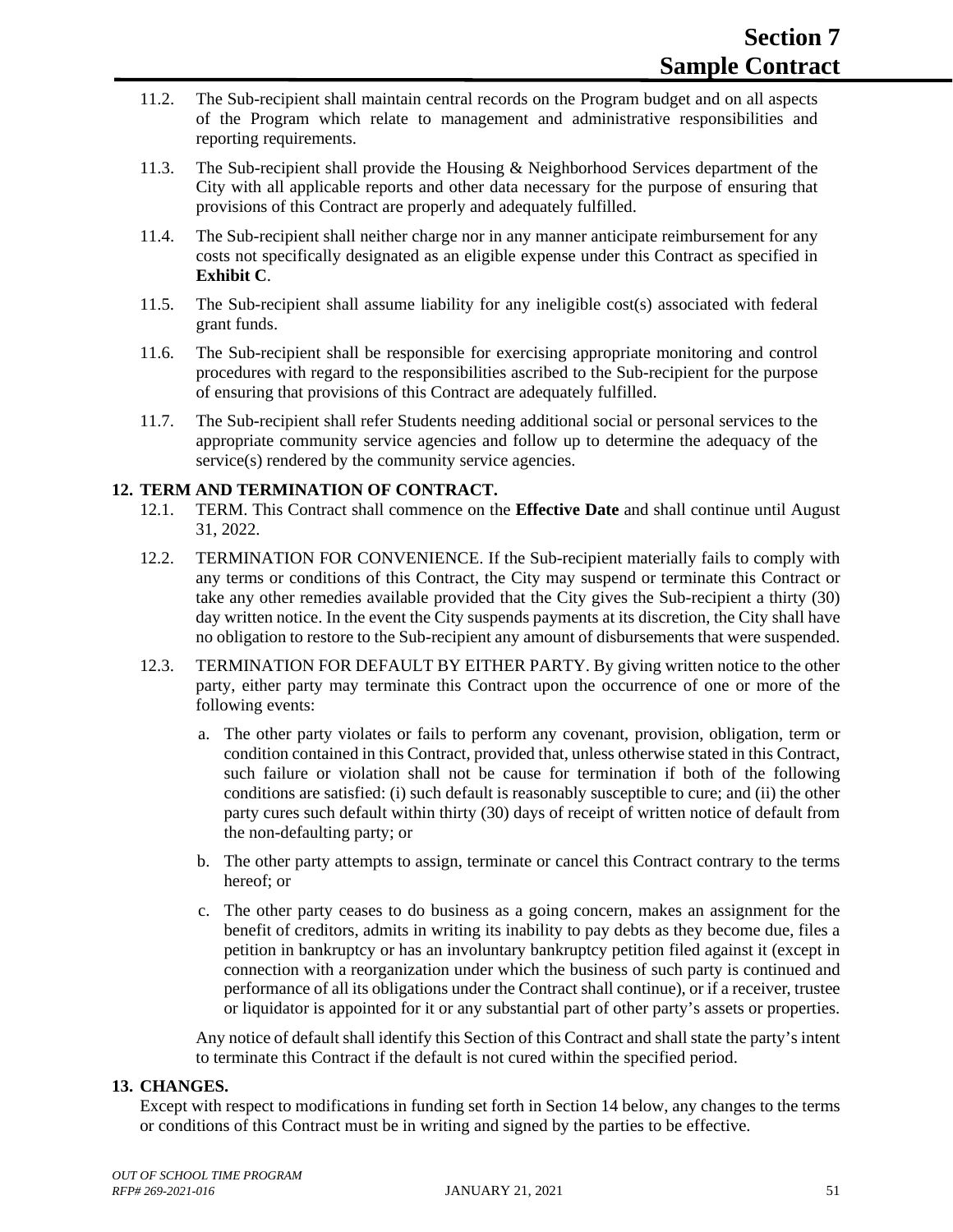#### **14. FUNDING MODIFICATION.**

Within four (4) weeks after the Effective Date of the Contract, September 1, 2021, if Attendance-Eligible Program Enrollment is not at eighty (80) percent of the Sub-recipient's stated monthly target number, the City may reduce the reimbursement amount proportionately to reflect the Sub-recipient's actual enrollment.

#### **15. ASSIGNMENT.**

The Sub-recipient shall not assign this Contract and shall not transfer any interest in this Contract without the prior written consent of the City.

#### **16. INDEMNIFICATION.**

To the fullest extent permitted by law, the Sub-recipient shall indemnify, defend and hold harmless each of the "Indemnitees" (as defined below) from and against any and all "Charges" (as defined below) paid or incurred as a result of any claims, demands, lawsuits, actions, or proceedings: (i) alleging violation, misappropriation or infringement of any copyright, trademark, patent, trade secret or other proprietary rights with respect to the Services or any products or deliverables provided to the City pursuant to this Contract ("Infringement Claims"); (ii) seeking payment for labor or materials purchased or supplied by the Sub-recipient or its subcontractors in connection with this Contract; (iii) arising from the Sub-recipient's failure to perform its obligations under this Contract, or from any act of negligence or willful misconduct by the Sub-recipient or any of its agents, employees or subcontractors relating to this Contract, including but not limited to any liability caused by an accident or other occurrence resulting in bodily injury, death, sickness or disease to any person(s) or damage or destruction to any property, real or personal, tangible or intangible; or (iv) arising from any claim that the Sub-recipient or an employee or subcontractor of the Sub-recipient is an employee of the City, including but not limited to claims relating to worker's compensation, failure to withhold taxes and the like. For purposes of this Section: (a) the term "Indemnitees" means the City, any federal agency that funds all or part of this Contract, and each of the City's and such federal agency's officers, officials, employees, agents and independent contractors (excluding the Sub-recipient); and (b) the term "Charges" means any and all losses, damages, costs, expenses (including reasonable attorneys' fees), obligations, duties, fines, penalties, royalties, interest charges and other liabilities (including settlement amounts).

If an Infringement Claim occurs, the Sub-recipient shall either: (i) procure for the City the right to continue using the affected product or service; or (ii) repair or replace the infringing product or service so that it becomes non-infringing, provided that the performance of the overall product(s) and service(s) provided to the City shall not be adversely affected by such replacement or modification. If the Subrecipient is unable to comply with the preceding sentence within thirty (30) days after the City is directed to cease use of a product or service, the Sub-recipient shall promptly refund to the City all amounts paid under this Contract.

This Section 16 shall remain in force despite termination of this Contract (whether by expiration of the term or otherwise).

#### **17. CONFLICT OF INTEREST.**

- 17.1. The Sub-recipient hereby agrees that in implementing this Contract it will comply with the standards of conduct hereinafter specified for maintaining the integrity of the OST Program and avoiding any conflict of interest in its implementation.
- 17.2. General Assurance.

Every reasonable course of action will be taken by the Sub-recipient in order to maintain the integrity of this expenditure of public funds and to avoid any favoritism, questionable, and/or improper conduct. This Contract shall be administered in an impartial manner, free from personal or political gain. The Sub-recipient, its executive staff, and its employees, in administering this Contract, shall avoid situations that give rise to a suggestion that any decision was influenced by prejudice, bias, special interest, or personal gain.

17.3. Conducting Business Involving Relatives.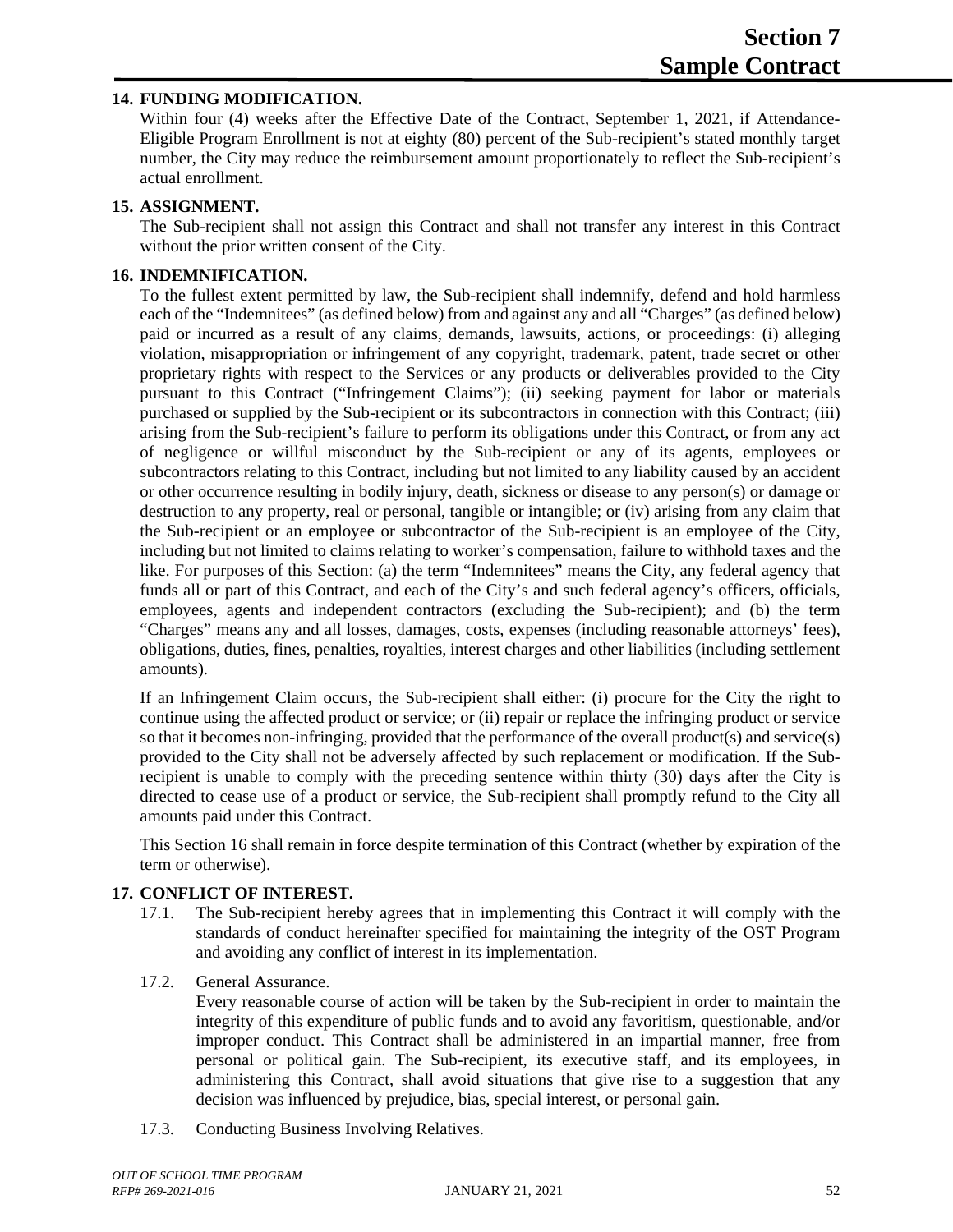No relative by blood, adoption, or marriage (for purpose of this Contract, "relative by blood, adoption, or marriage" shall include: wife, husband, son, daughter, mother, father, brother, brother-in-law, sister, sister-in-law, aunt, uncle, niece, nephew, step-parent, and step-child) of any executive or employee of the Sub-recipient shall receive favorable treatment for enrollment in the Services provided by or employment with the Sub-recipient. The Sub-recipient shall also avoid entering into any agreements for services with a relative by blood, adoption, or marriage. When it is in the public interest for the Sub-recipient to conduct business (only for the purposes of the Services to be provided) with a relative, **the Sub-recipient shall obtain written approval form the City before entering into an agreement.** All correspondence shall be kept on file and available for monitoring and audit reviews.

17.4. Conducting Business Involving Close Personal Friends and Associates.

Executives and employees of the Sub-recipient shall be particularly aware of the varying degrees of influence that can be exerted by personal friends and associates and, in administering the Contract, shall exercise due diligence to avoid situations which may give rise to an assertion that favorable treatment is being granted to friends and associates. When it is in the public interest for the Sub-recipient to conduct business with a friend or associate or any executive or employee of the Sub-recipient, a permanent record of transaction shall be retained.

#### **18. REVERSION OF ASSETS.**

Upon expiration of this Contract, the Sub-recipient must transfer to the City:

- 18.1. Any CDBG funds on hand at the time of expiration and any accounts receivable attributable to the use of CDBG funds. This also includes any real property under the Sub-recipient's control that was acquired or improved in whole or in part with CDBG funds in excess of \$25,000 which were used to meet one of the national objectives until five (5) years after expiration of the Contract; and
- 18.2. Any unexpended City funds on hand and any accounts receivable attributable to the use of City funds.

#### **19. PROVIDING LANGUAGE ACCESS REQUIREMENTS.**

The Sub-recipient shall provide oral and written Spanish translation services and **include the following statements at the top of all program applications:**

#### **Please check one of the following (Por favor, marque uno de los siguientes):**

- $\Box$  I understand and am able to complete this application provided in English
- $\Box$  No entiendo la solicitud prevista en inglés y pedir una solicitud en español (I do not understand the application provided in English and request an application in Spanish)

Pursuant to Executive Order 13166, "Improving Access to Services for Persons with Limited English Proficiency," federal agencies and those agencies receiving federal funds (recipients, sub-contractors, and sub-recipients) are directed to take reasonable steps to ensure that Limited English Proficient (LEP) or Non-English Proficient (NEP) persons have meaningful access to the programs, services, and information that federally-funded programs provide.

The order further requires that written translation of Vital Documents should include but are not limited to program applications; consent forms; all compliance plans; bid documents; fair housing information; citizen participation plans; letters containing important information regarding program eligibility and participation; notices pertaining to the reduction, denial, or termination of service or benefits; notices pertaining to the right to appeal such actions; notices advising LEP/NEP persons of the availability of free language assistance that require a response from a beneficiary; or other outreach materials.

#### **20. FLOW DOWN CDBG REQUIREMENTS.**

The Sub-recipient that receives federal funds under a written contract agreement shall comply with the flow down requirements for projects funded under **24 Code of Federal Regulations ("CFR") Part 570**. This Contract includes guidelines for CDBG Sub-recipients, as regulated by the CDBG program, and complies with applicable federal status, federal rules, and other required provisions in effect as the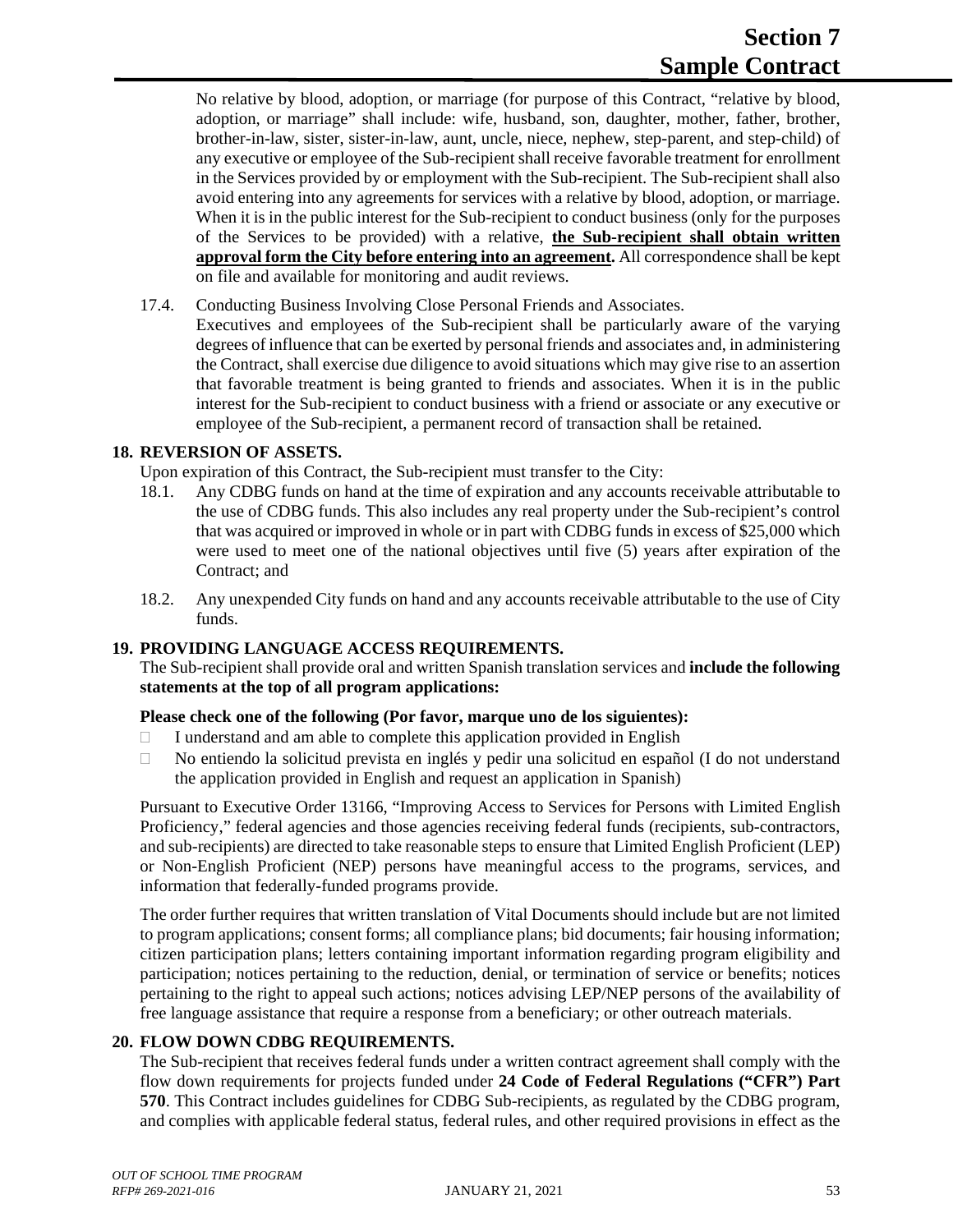date of this Contract. These requirements include, but are not limited, to the following:

- **CFR 24 Part 570** CDBG Program Regulations; and
- **2CFR Part 200** Uniform Administrative Requirements, Cost Principles, and Audit Requirements for Federal Awards.

#### **21. PROGRAM REQUIREMENTS.**

By signing this Contract, the Sub-recipient acknowledges that it has read the CDBG program guidelines as outlined in Section 20 and other Program requirements. Failure to adhere to the federal regulations, required City certifications, and Program requirements will result in withholding or denial of reimbursements.

#### **Sub-recipients must include CDBG provisions and the below certifications in all sub-contracts being funded under this agreement.**

#### **22. OTHER OBLIGATIONS OF THE SUB-RECIPIENT.**

22.1. DRUG FREE WORKPLACE CERTIFICATION.

The Sub-recipient shall provide a drug-free workplace by:

- 22.1.1. Publishing a statement notifying employees that the unlawful manufacture, distribution, dispensing, possession, or use of a controlled substance is prohibited in the Sub-recipient's workplace and specifying the actions that will be taken against employees for violation of such prohibition;
- 22.1.2. Establishing an ongoing drug-free awareness program to inform employees about:
	- The dangers of drug abuse in the workplace;
	- The grantee's policy of maintaining a drug-free workplace;
	- Any available drug counseling, rehabilitation, and employee assistance programs; and
	- The penalties that may be imposed upon employees for drug abuse violations occurring in the workplace;
- 22.1.3. Making it a requirement that each employee to be engaged in the performance of the Services be given a copy of the statement required by Section 22.1.1;
- 22.1.4. Notifying the employee in the statement required by Section 22.1.1 that, as a condition of employment under the grant, the employee shall:
	- a. Abide by the terms of the statement; and
	- b. Notify the employer in writing of his or her conviction for a violation of a criminal drug statute occurring in the workplace no later than five (5) calendar days after such conviction;
- 22.1.5. Notifying the grant agency in writing within ten (10) calendar days after receiving notice under subparagraph 22.1.4(b) from an employee or otherwise receiving actual notice of such conviction. Employers of convicted employees must provide notice, including position title, to every grant officer or other designee on whose grant activity the convicted employee was working, unless the grant agency has designated a central point for the receipt of such notices. Notice shall include the identification number(s) of each affected grant;
- 22.1.6. Taking one (1) of the following actions, within thirty (30) calendar days of receiving notice under subparagraph 22.1.4(b), with respect to any employee who is so convicted:
	- a. Taking appropriate personnel action against such an employee, up to and including termination, consistent with the requirements of the Drug Free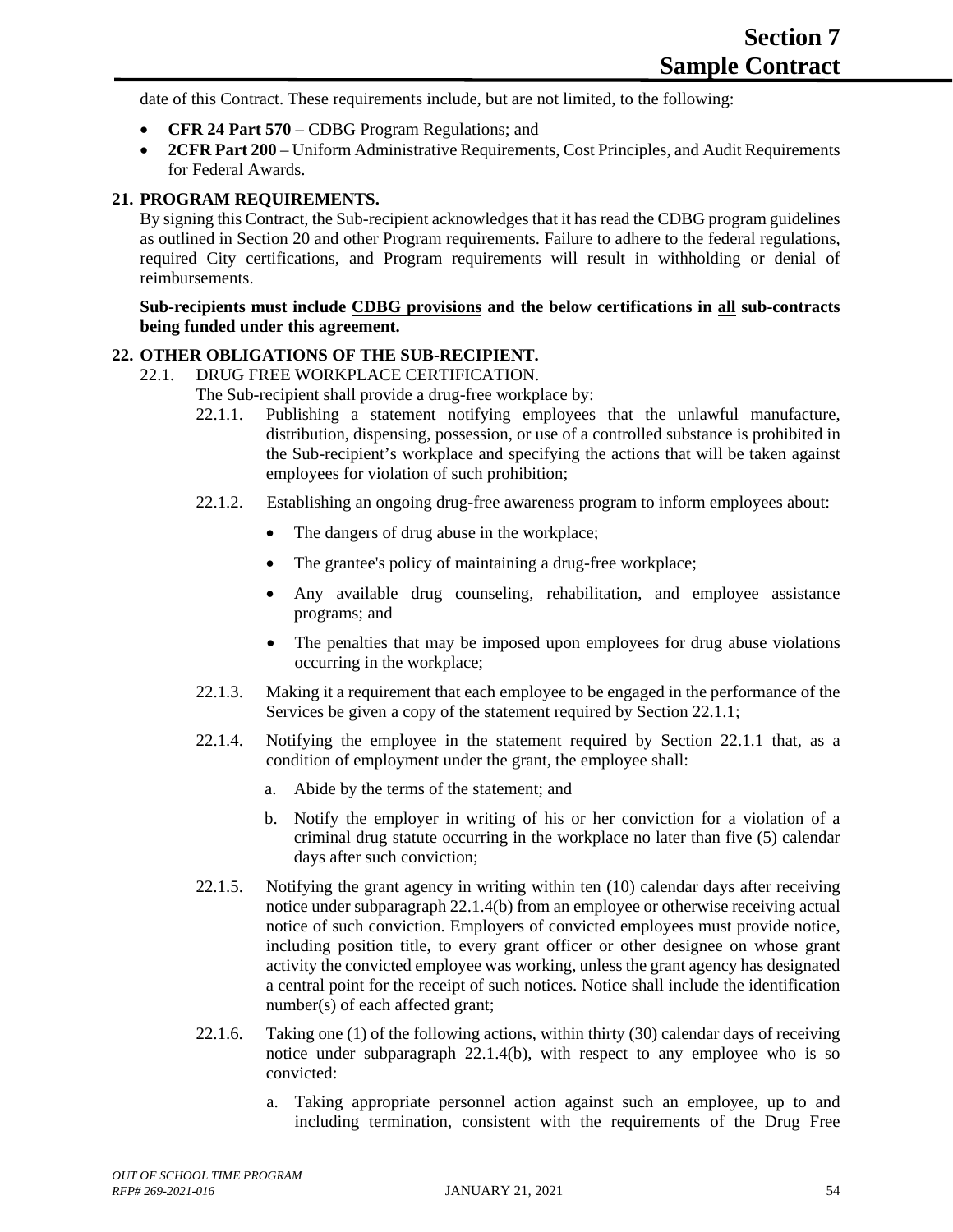Workplace Act of 1988; or

- b. Requiring such employee to participate satisfactorily in drug abuse assistance or a rehabilitation program approved for such purposes by a Federal, State, or local health, law enforcement, or other appropriate agency;
- 22.1.7. Making a good faith effort to continue to maintain a drug-free workplace through implementation of paragraphs 22.1.1 to 22.1.6.
- 22.2. NC E-VERIFY REQUIREMENT. The Sub-recipient shall comply with the requirements of Article 2 of Chapter 64 of the North Carolina General Statutes and shall require each of its subcontractors to do so as well.
- 22.3. NC PROHIBITION ON CONTRACTS WITH ORGANIZATIONS THAT INVEST IN IRAN OR BOYCOTT ISRAEL. The Sub-recipient certifies that: (i) it is not identified on the Final Divestment List or any other list of prohibited investments created by the NC State Treasurer pursuant to N.C.G.S. 147-86.58 (collectively, the "Treasurer's IDA List"); (ii) it has not been designated by the NC State Treasurer pursuant to N.C.G.S. 147-86.81 as an organization engaged in the boycott of Israel (such designation being referred to as the "Treasurer's IB List"); and (iii) it will not take any action causing it to appear on the Treasurer's IDA List or the Treasurer's IB List during the term of this Contract. In signing this Contract, the Subrecipient further agrees, as an independent obligation, separate and apart from this Contract, to reimburse the City for any and all damages, costs and attorneys' fees incurred by the City in connection with any claim that this Contract or any part thereof is void due to the Sub-recipient appearing on the Treasurer's IDA List or the Treasurer's IB List at any time before or during the term of this Contract.

#### 22.4. BYRD ANTI-LOBBYING CERTIFICATION.

To the best of the Sub-recipient's knowledge and any of its subcontractors' knowledge:

- A. No Federal appropriated funds have been paid or will be paid, by or on behalf of it, to any person for influencing or attempting to influence an officer or employee of any agency, a Member of Congress, an officer or employee of Congress, or an employee of a making of any Federal grant, the making of any Federal loan, the entering into any cooperative agreement, and the extension, continuation, renewal, amendment, or modification of any Federal contract, grant, loan, or cooperative agreement;
- B. If any funds other than Federal appropriated funds have been paid or will be paid to any person for influencing or attempting to influence an officer or employee of any agency, a Member of Congress, an officer or employee of Congress, or an employee of a Member of Congress in connection with this federal contracts, grant, loan, or cooperative agreement, it will complete and submit a Standard Form-LLL, "Disclosure Form to Report Lobbying," in accordance with its instructions; and
- C. The language of this certification must be included in the award documents for all subawards at all tiers (including Sub-recipients, subgrants, and contracts under grants, loans, and cooperative agreements) and that all Sub-recipients shall certify and disclose accordingly.

#### 22.5. CERTIFICATION REGARDING DEBARMENT, SUSPENSION, AND OTHER RESPONSIBILITY MATTERS.

The purpose of the Certification Regarding Debarment, Suspension, and Other Responsibility Matters certifies that recipients of funds (Federal, State, or local) are not debarred, suspended, or otherwise excluded from or ineligible for participation in Federal assistance programs under Executive Order 12549, Debarment and Suspension, 13 CFR Part 145.

**The Sub-recipient must submit a copy of its certified eligibility registration obtained from <http://www.sam.gov/> to the City of Charlotte noting eligibility to receive funding (Federal, State, or local).**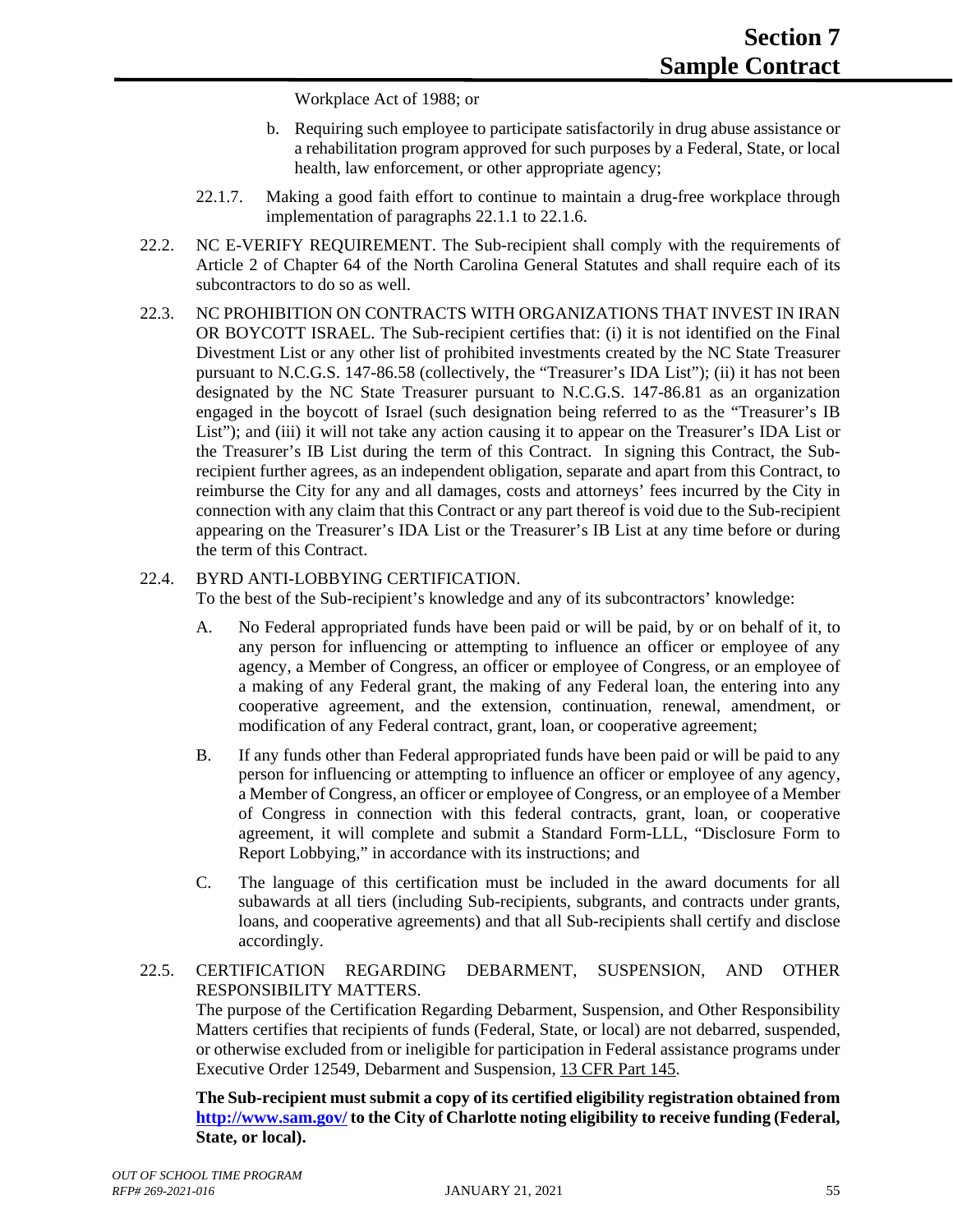#### **23. REMEDIES.**

#### 23.1. RIGHT TO COVER.

If the Sub-recipient fails to meet any completion date or resolution time set forth in this Contract (including the Exhibits), the City may take any of the following actions with or without terminating this Contract, and in addition to and without limiting any other remedies it may have:

- a. Employ such means as it may deem advisable and appropriate to perform itself or obtain the Services from a third party until the matter is resolved and the Sub-recipient is again able to resume performance under this Contract; and
- b. Deduct any and all expenses incurred by the City in obtaining or performing the Services from any money then due or to become due the Sub-recipient and, should the City's cost of obtaining or performing the services exceed the amount due the Sub-recipient, collect the amount due from the Sub-recipient.

#### 23.2. RIGHT TO WITHHOLD PAYMENT. **If the Sub-recipient breaches any provision of this Contract, the City shall have a right to withhold all payments due to the Sub-recipient until such breach has been fully cured.**

#### 23.3. SPECIFIC PERFORMANCE AND INJUNCTIVE RELIEF.

The Sub-recipient agrees that monetary damages are not an adequate remedy for the Subrecipient's failure to provide the Services or Deliverables as required by this Contract, nor could monetary damages be the equivalent of the performance of such obligation. Accordingly, the Sub-recipient hereby consents to an order granting specific performance of such obligations of the Sub-recipient in a court of competent jurisdiction within the State of North Carolina. The Sub-recipient further consents to the City obtaining injunctive relief (including a temporary restraining order) to assure performance in the event the Sub-recipient breaches the Contract.

23.4. SETOFF.

Each party shall be entitled to setoff and deduct from any amounts owed to the other party pursuant to this Contract all damages and expenses incurred or reasonably anticipated as a result of the other party's breach of this Contract.

#### 23.5. OTHER REMEDIES.

Upon breach of this Contract, each party may seek all legal and equitable remedies to which it is entitled. The remedies set forth herein shall be deemed cumulative and not exclusive and may be exercised successively or concurrently, in addition to any other available remedy.

#### **23. COMMERCIAL NON-DISCRIMINATION.**

As a condition of entering into this Contract, the Sub-recipient represents and warrants that it will fully comply with the City's Commercial Non-Discrimination Policy, as described in Section 2, Article V of the Charlotte City Code, and consents to be bound by the award of any arbitration conducted thereunder. As part of such compliance, the Sub-recipient shall not discriminate on the basis of race, gender, religion, national origin, ethnicity, age or disability in the solicitation, selection, hiring, or treatment of subcontractors, vendors or suppliers in connection with a City contract or contract solicitation process, nor shall the Sub-recipient retaliate against any person or entity for reporting instances of such discrimination. The Sub-recipient shall provide equal opportunity for subcontractors, vendors and suppliers to participate in all of its subcontracting and supply opportunities on City contracts, provided that nothing contained in this clause shall prohibit or limit otherwise lawful efforts to remedy the effects of marketplace discrimination that has occurred or is occurring in the marketplace. The Sub-recipient understands and agrees that a violation of this clause shall be considered a material breach of this Contract and may result in termination of this Contract, disqualification of the Sub-recipient from participating in City contracts or other sanctions.

As a condition of entering into this Contract, the Sub-recipient agrees to: (a) promptly provide to the City in a format specified by the City all information and documentation that may be requested by the City from time to time regarding the solicitation, selection, treatment and payment of subcontractors in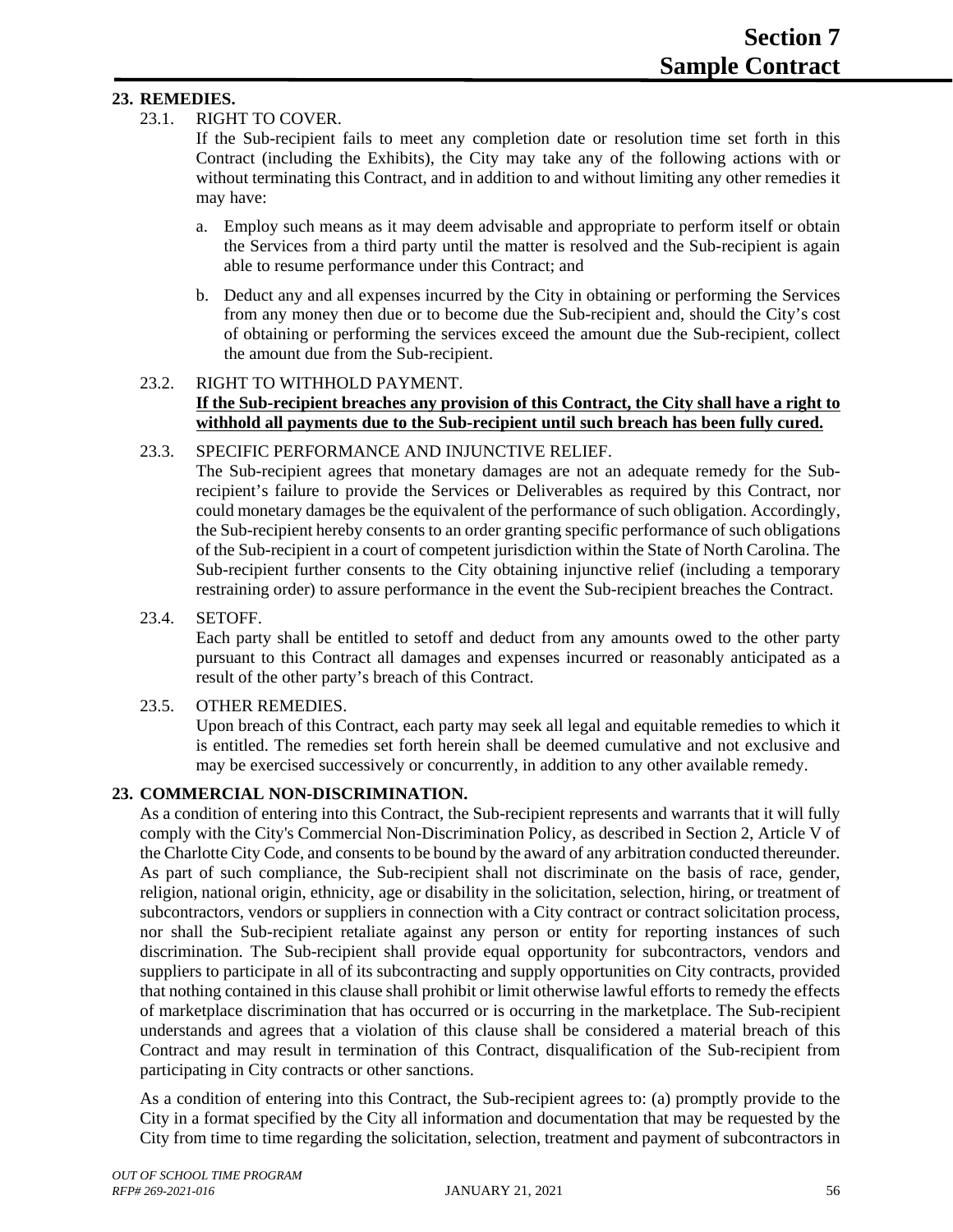connection with this Contract; and (b) if requested, provide to the City within sixty (60) days after the request a truthful and complete list of the names of all subcontractors, vendors, and suppliers that the Sub-recipient has used on City contracts in the past five years, including the total dollar amount paid by the Sub-recipient on each subcontract or supply contract. The Sub-recipient further agrees to fully cooperate in any investigation conducted by the City pursuant to the City's Non-Discrimination Policy, to provide any documents relevant to such investigation that are requested by the City, and to be bound by the award of any arbitration conducted under such Policy.

The Sub-recipient agrees to provide to the City from time to time on the City's request, payment affidavits detailing the amounts paid by the Sub-Recipient to subcontractors and suppliers in connection with this Contract within a certain period of time. Such affidavits shall be in the format specified by the City from time to time.

The Sub-recipient understands and agrees that violation of this Commercial Non-Discrimination provision shall be considered a material breach of this Contract and may result in contract termination, disqualification of the Sub-recipient from participating in City contracts and other sanctions.

#### **25. CHARLOTTE BUSINESS INCLUSION POLICY.**

The City has adopted a Charlotte Business INClusion ("CBI") Policy, which is posted on the City's website. The parties agree that:

- 25.1. The terms of the City's CBI Policy, as revised from time to time, together with all rules and guidelines established under such program (collectively, the "CBI Policy") are incorporated into this Contract by reference; and
- 25.2. A violation of the CBI Policy shall constitute a material breach of this Contract, and shall entitle the City to exercise any of the remedies set forth in the CBI Policy, including but not limited to liquidated damages; and
- 25.3. Without limiting any of the other remedies the City has under the CBI Policy, the City shall be entitled to withhold periodic payments and final payment due to the Sub-recipient under this Contract until the City has received in a form satisfactory to the City all claim releases, payment affidavits, and other documentation required by the CBI Policy, and in the event payments are withheld under this provision, the Sub-recipient waives any right to interest that might otherwise be warranted on such withheld amount under G.S. 143-134.1; and
- 25.4. The remedies set forth in the CBI Policy shall be deemed cumulative and not exclusive and may be exercised successively or concurrently, in addition to any other available remedy; and
- 25.5. The City will incur costs if the Sub-recipient violates the CBI Policy, and such costs are difficult to ascertain due to their indefiniteness and uncertainty. Accordingly, the Sub-recipient agrees to pay the City liquidated damages at the rates set forth in the CBI Policy.
- 25.6. The Sub-recipient agrees to participate in any dispute resolution process specified by the City from time to time for the resolution of disputes arising from the CBI Policy.
- 25.7. Nothing in this Section shall be construed to relieve the Sub-recipient from any obligation it may have under N.C. Gen. Stat. 143-134.1 regarding the payment of subcontractors.

#### **26. MINORITY-OWNED, WOMAN-OWNED, AND SMALL BUSINESS ENTERPRISE UTILIZATION AND REPORTING.**

26.1. SUBCONTRACTING GOAL. As a recipient of City funding, Financial Partners are required to support CBI initiatives by meeting a Minority-owned, Woman-owned, and Small Business Enterprise ("MWSBE") subcontracting goal. **For this Contract, CBI has established an MWSBE Goal of one percent (1%) of the total City funding awarded.** Failure of the Subrecipient to fulfill these utilization requirements shall constitute a material breach of this Contract, and shall entitle the City to exercise any of the remedies set forth in the CBI Policy, including but not limited to liquidated damages.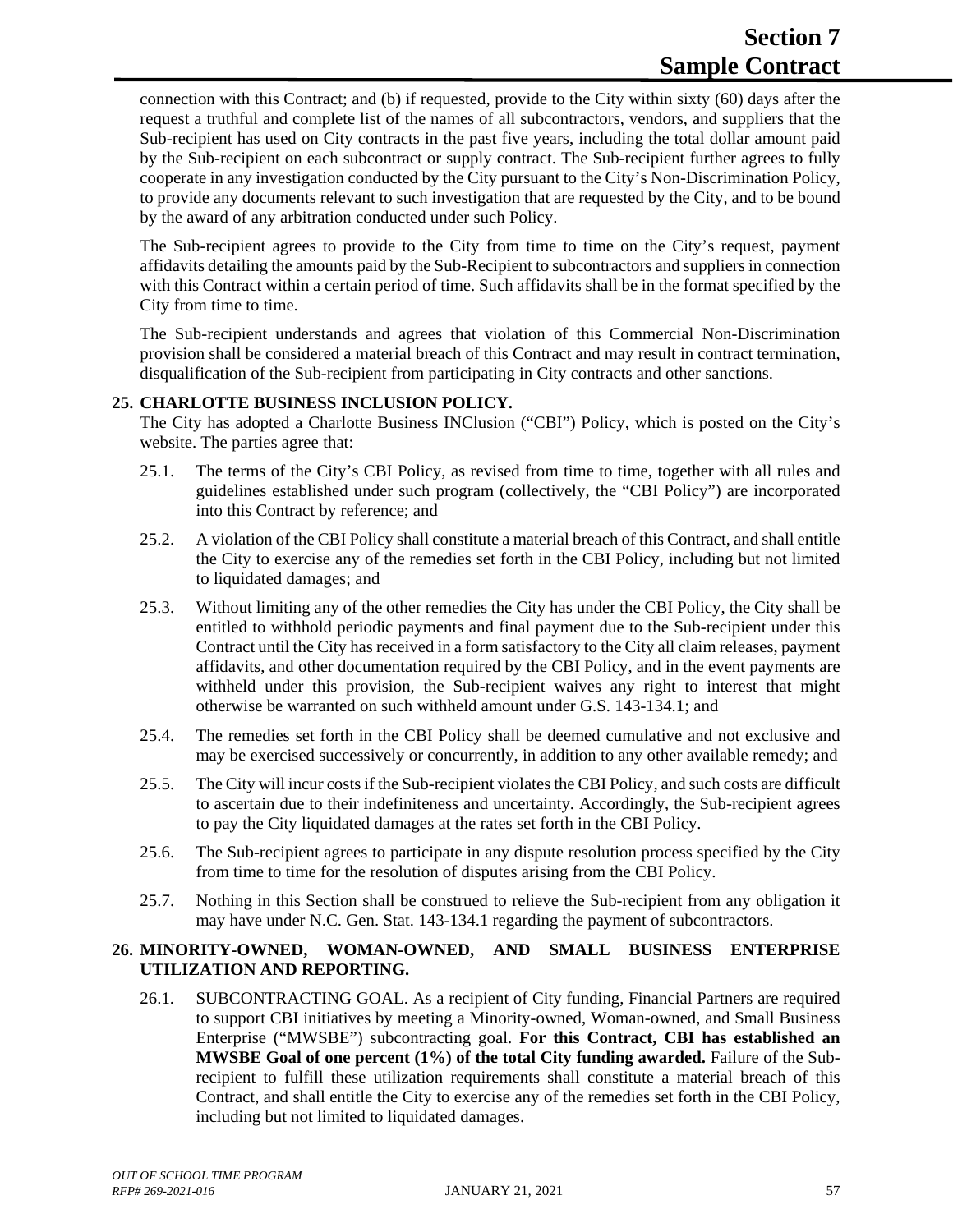26.2. REPORTING. As a condition of receiving payments under this Contract, the Sub-recipient agrees to report utilization of MWSBEs indicating their progress in meeting the one percent (1%) MWSBE Goal. Utilization reports are to be submitted semi-annually, as outlined in **Exhibit K**, and provide a summary of the total dollars spent with certified MWSBEs during the reporting period.

#### **27. AMERICANS WITH DISABILITIES ACT.**

The Americans with Disabilities Act of 1990 (28 CFR Part 35) guarantees equal opportunities for persons with disabilities in employment, public accommodations, transportation, State and local government services, and telecommunications.

No qualified person with disabilities shall, on the basis of his/her disability, be excluded from participation in, be denied the benefits of, or otherwise be subjected to discrimination under any program or activity that receives or benefits from federal financial assistance.

The Sub-recipient shall not assign any interest in this Contract and shall not discriminate against any employee, applicant of employment, or Student because of race, religion, color, sex, age, disability, or national origin.

#### **28. NOTICES.**

Communication regarding this Contract shall be directed to the following representatives:

#### **CITY OF CHARLOTTE SUB-RECIPIENT**

| <b>Tiffany Johnson</b>                       | <b>XXX</b> |
|----------------------------------------------|------------|
| MMA & OST Program Manager (Contract Monitor) | Execu      |
| Housing & Neighborhood Services              | <b>XXX</b> |
| City of Charlotte                            | <b>XXX</b> |
| 600 East Trade Street                        | XXX        |
| Charlotte, NC 28202-2859                     | XXX.       |

**Executive Director** 

#### **29. CONTACT/MONITORING.**

The City contact person for requests for payment and reporting under this Contract shall be:

Tiffany Johnson MMA & OST Program Manager (Contract Monitor) Housing & Neighborhood Services City of Charlotte 600 East Trade Street Charlotte, NC 28202 Office Phone: 704-336-1258 | Cell Phone: 704-996-4992 | Fax: 704-336-3959 [ost@charlottenc.gov](mailto:ost@charlottenc.gov)

#### **30. CLOSE-OUT PROVISION.**

The Sub-recipient's obligation to the City shall not end until all close-out requirements are completed. The Sub-recipient must submit, no later than ninety (90) calendar days after the end date of the period of performance, all required reports, final payments, disposition of program assets (including the return of all unused materials, equipment, program income, etc.), and determination of the custodianship of records.

*[S*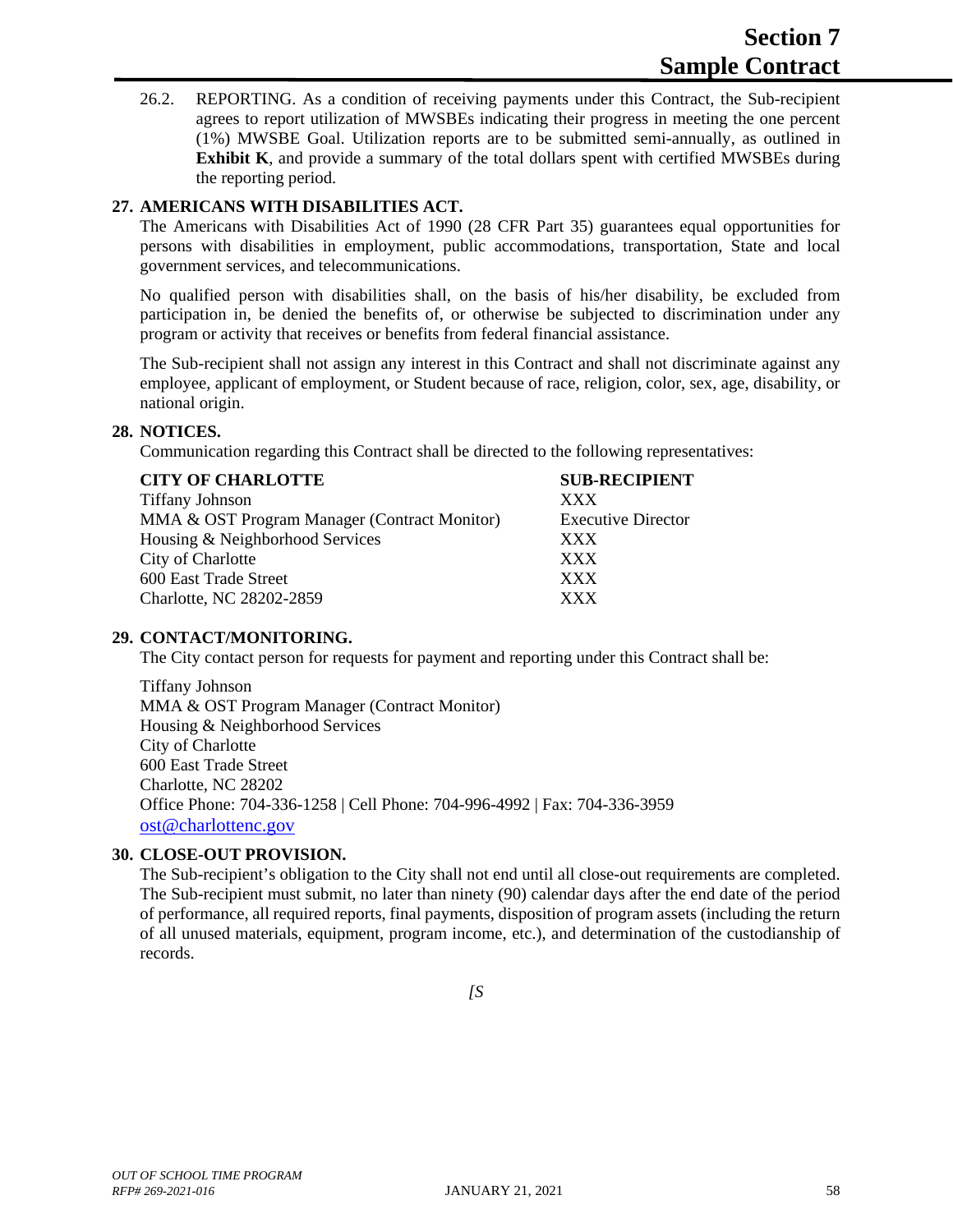#### **EXHIBIT A**

#### **SCOPE OF SERVICES SUB-RECIPIENT NAME FY 2022**

This Exhibit is attached and incorporated into the Out of School Time Program Contract (the "Contract") between the City of Charlotte (the "City") and **SUB-RECIPIENT** (the "Sub-recipient"). Capitalized terms not defined in this Exhibit shall have the meanings assigned to such terms in this Contract.

**SUB-RECIPIENT NAME** agrees to administer a **school-year after-school enrichment program AND a summer program for XXX school-age youth, per month, grades XX,** to promote self-sufficiency by providing specialized remedial and enrichment education along with a variety of community awareness, crime prevention, cultural, social, and recreational activities designed to strengthen the basic academic and social skills of the youth.

Due to the coronavirus, also known as COVID-19, most Out of School Time (OST) Programs switched to offer virtual programming to comply with school closures and social distancing for the 2021-2022 academic year. To receive reimbursement for expense under this contract, programs must have served eligible students through virtual programming. Eligible students served must be documented through the submission of monthly reports as listed in Section 7 of the Contract.

**School-Year Program:** Refers to a period of performance from **Effective Date**, until the last day of the Charlotte-Mecklenburg Schools ("CMS") school year. As a result of COVID-19, the scope of services has changed. When conducting virtual programming, the Sub-Recipient must still make impactful contact with eligible students to ensure the objectives of this contract are executed. However, running a program for three (3) hours a day for five (5) days a week is not required.

**Summer Program:** Refers to a component of a year-round program where the Sub-Recipient is required to serve eligible students for six (6) weeks during the summer. As a result of COVID-19, the scope of services has changed. When conducting virtual programming, the Sub-Recipient must still make impactful contact with eligible students to ensure the objectives of this contract are executed. However, running a program for a minimum of six (6) hours a day is not required.

**Reminder:** Each Student registered for the Program must have a completed student file with the current Contract Year's Program application and all required signed documentation. Each Student's file must contain the following:

- 1. Program Application
- 2. Income Verification Form, as outlined in Exhibit J, which includes the AMI Index. All income sources, earned and/or unearned, must be included to calculate Total Annual Household Income.
- 3. Residency Verification
- 4. Records Release & Waiver
- 5. Immunization Records
- 6. Parent Handbook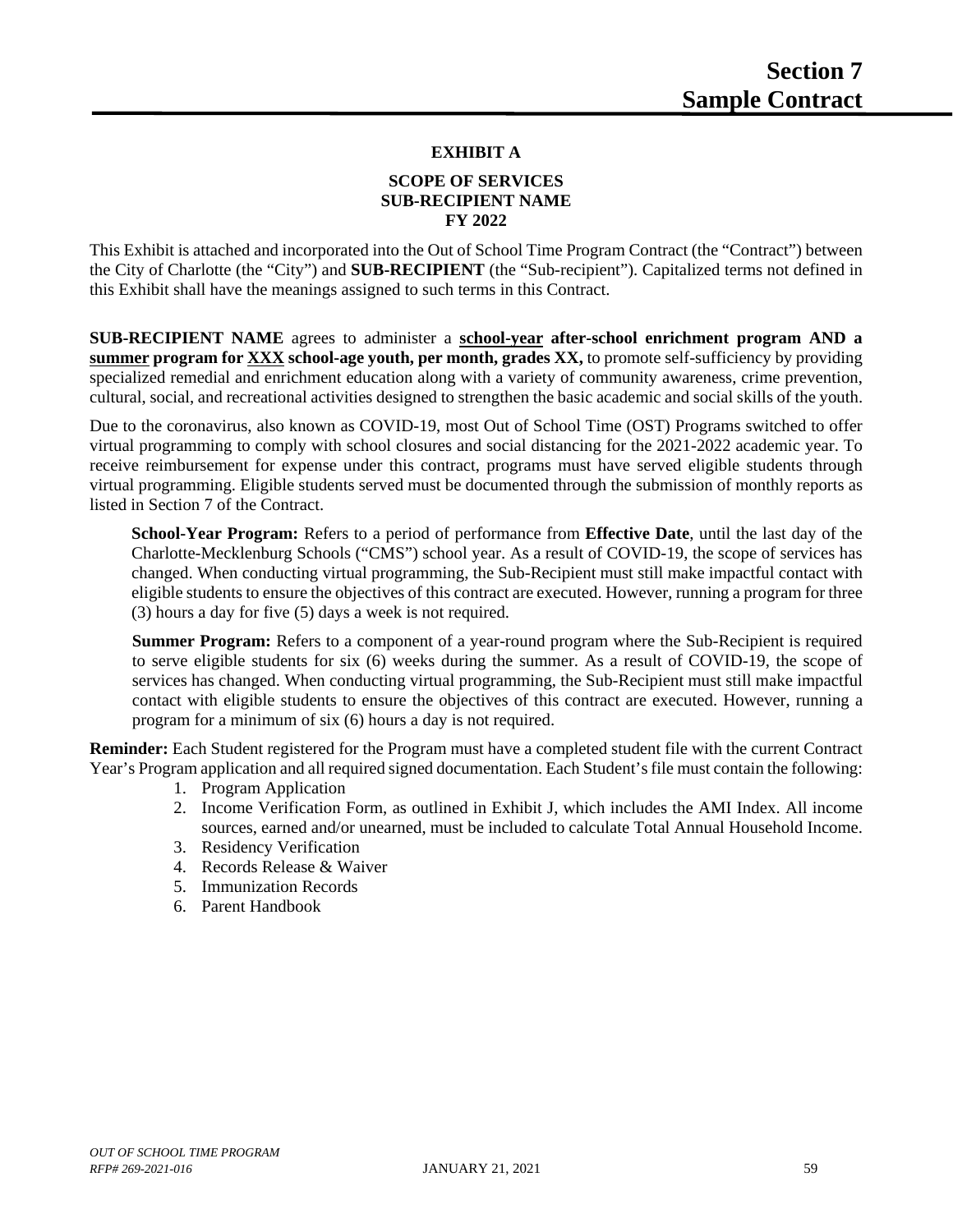#### **EXHIBIT B**

#### **OBJECTIVES FOR SUB-RECIPIENT NAME FY 2022**

This Exhibit is attached and incorporated into the Out of School Time Program Contract (the "Contract") between the City of Charlotte (the "City") and **SUB-RECIPIENT** (the "Sub-recipient"). Capitalized terms not defined in this Exhibit shall have the meanings assigned to such terms in this Contract.

- 1. Provide tutoring in Reading and Math to improve academic proficiency.
- 2. Provide Students with homework assistance with an emphasis on completion, comprehension, and neatness.
- 3. Maintain Attendance-Eligible Program Enrollment of 80% of the Sub-recipient's stated monthly target number of **XX** school-age Students, grades **XX**, with Students who are present at least 50% of Program days. All City-funded Students served must meet 80% or less AMI as outline in **Exhibit D** to be counted towards the attendance count and all reporting for this grant.
- 4. Provide enrichment activities structured to provide opportunities for Students to explore their interests, engage in experiential learning, and build skills.
- 5. Implement activities that promote cultural development, health education, and physical activity.
- 6. Promote improved community awareness and engagement.
- 7. Promote parent/caregiver engagement.
- 8. Identify new funding sources for the FY 2022 budget through grant writing to supplement funds needed to meet additional needs of Students, and for the purpose of continuing the program when this Contract ends.
- 9. Evaluate the Sub-recipient's policies, procedures, and goals.
- 10. Survey each Student's parent/caregiver for annual assessment of the Sub-recipient's Program.
- 11. Develop a sustainability plan for funding prior to Contract termination.
- 12. Coordinate with Students' schools.
- 13. Develop partnerships with agencies to provide additional services to Students and their families.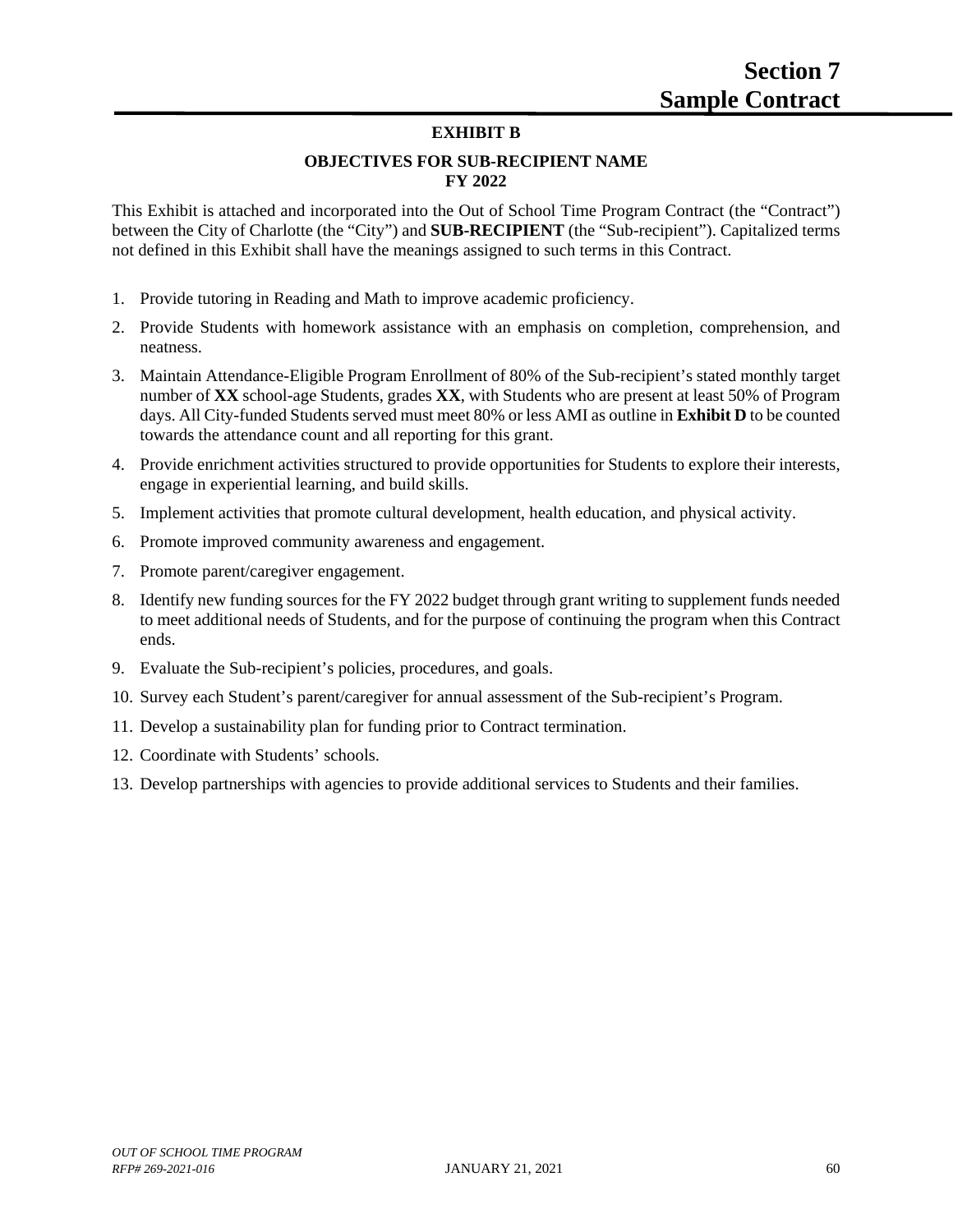#### **EXHIBIT C**

#### **BUDGET SUB-RECIPIENT NAME FY 2022**

This Exhibit is attached and incorporated into the Out of School Time Program Contract (the "Contract") between the City of Charlotte (the "City") and **SUB-RECIPIENT** (the "Sub-recipient"). Capitalized terms not defined in this Exhibit shall have the meanings assigned to such terms in this Contract.

Program budgets will be provided by the Sub-recipient and approved by City program staff prior to draws. Budget changes may be requested by submitting an amended budget to the City program staff along with rationale of the budget change. Written approval must be received by the Sub-recipient prior to a draw against the new budget.

| <b>OBJECT</b> |                                                                                  | <b>CURRENT</b>     |
|---------------|----------------------------------------------------------------------------------|--------------------|
| <b>CODE</b>   | <b>OBJECT TITLE AND EXPLANATION</b>                                              | <b>REQUEST</b>     |
|               |                                                                                  |                    |
| 011           | <b>PERSONNEL SERVICES</b>                                                        |                    |
|               | <b>ADMINISTRATIVE - SALARIES AND WAGES</b>                                       |                    |
|               | <b>Executive Director ()</b>                                                     |                    |
|               | $\frac{\text{pay-periods}}{s} \times \text{$s$}$ =                               |                    |
|               |                                                                                  |                    |
|               | 1 Program Director $(\frac{\theta_0}{\theta_0})$                                 |                    |
|               | $XX$ pay-periods x $XX =$                                                        | \$XX               |
|               |                                                                                  |                    |
|               | 1 Administrative Assistant/Registrar (%)                                         |                    |
|               | $XX$ pay-periods x $XX =$                                                        | \$XX               |
|               |                                                                                  |                    |
|               |                                                                                  |                    |
|               | <b>SUBTOTAL PERSONNEL SERVICES</b>                                               | <b><i>SXXX</i></b> |
| 013           | PROGRAM DELIVERY SERVICES STAFF                                                  |                    |
|               | <b>SALARIES AND WAGES (PART-TIME)</b>                                            |                    |
|               |                                                                                  |                    |
|               | <b>SCHOOL YEAR PROGRAM</b><br>X On-Site Coordinators                             |                    |
|               | $\frac{SXX}{X}$ /hr. x $\underline{X}$ hrs. /day x est. $\underline{XXX}$ days = | <b><i>SXXX</i></b> |
|               | <b>X</b> Learning Associates                                                     |                    |
|               | \$9.50/hr. x X hrs. /day x est. XXX days =                                       | <b><i>SXXX</i></b> |
|               |                                                                                  |                    |
|               | <b>SUMMER PROGRAM</b><br>X On-Site Coordinators                                  |                    |
|               | $XX / hr. x X hrs. / day x est. XX days =$                                       | <b><i>SXXX</i></b> |
|               | <b>X</b> Learning Associates                                                     |                    |
|               | $\frac{XXX}{h}$ r. x $\underline{X}$ hrs. /day x est. $\underline{XX}$ days =    | \$XXX              |
|               | SUBTOTAL YEAR ROUND PROGRAM                                                      | <b><i>SXXX</i></b> |
|               |                                                                                  |                    |
|               | <b>GRAND TOTAL PAYROLL</b>                                                       | <b><i>SXXX</i></b> |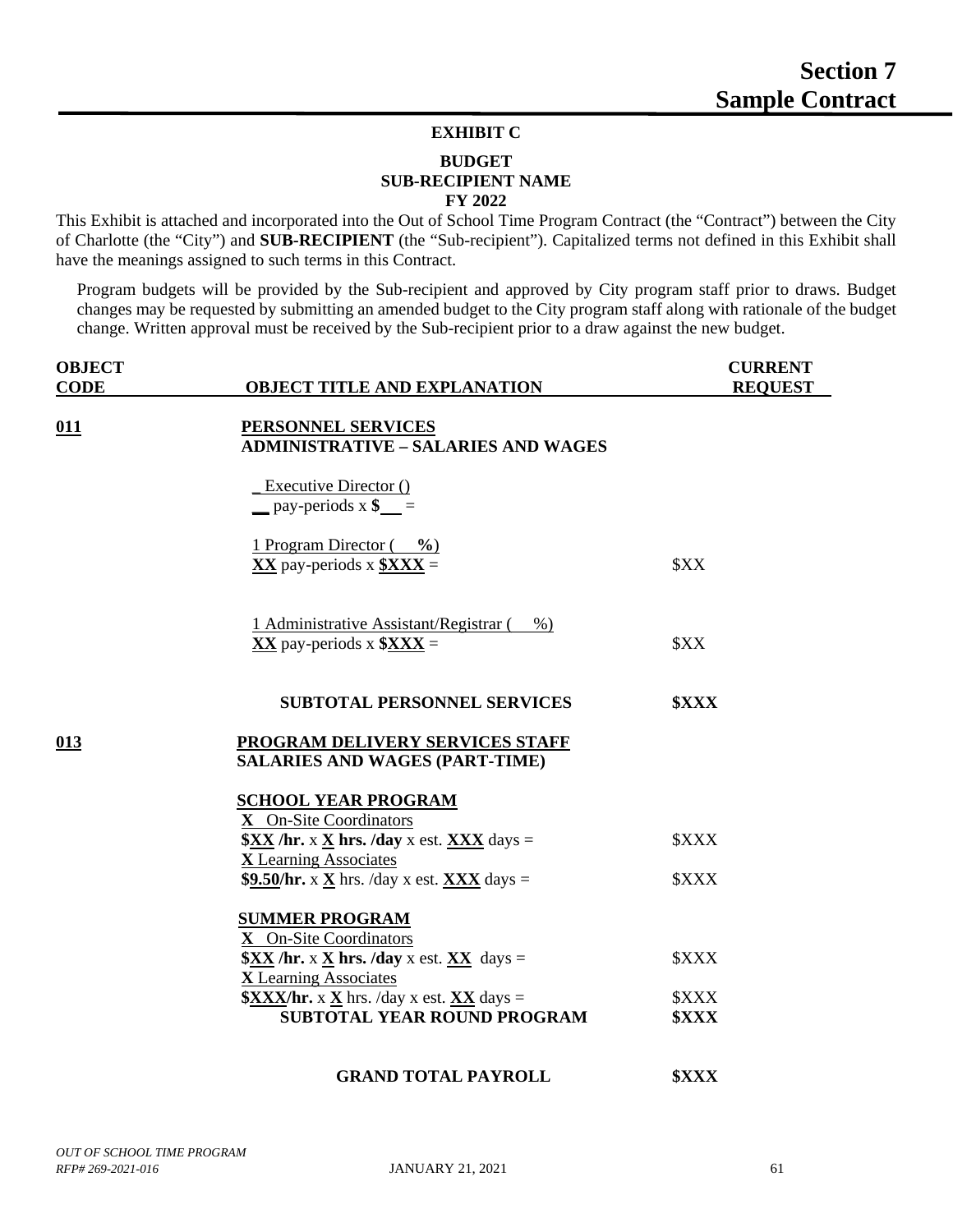#### **BUDGET (CONT'D) SUB-RECIPIENT NAME FY 2022**

| <b>OBJECT</b>     |                                                                  | <b>CURRENT</b>     |
|-------------------|------------------------------------------------------------------|--------------------|
| <b>CODE</b>       | <b>OBJECT TITLE AND EXPLANATION</b>                              | <b>REQUEST</b>     |
| $\underline{085}$ | FICA (SOCIAL SECURITY/ MEDICARE)<br>7.65% x $$XXX =$             | <b><i>SXXX</i></b> |
| $089$             | UNEMPLOYMENT INSURANCE<br>.01 x Payroll                          |                    |
| 615               | <b>WORKERS COMPENSATION</b>                                      |                    |
|                   | <b>SUBTOTAL PERSONNEL SERVICES</b>                               | <b><i>SXXX</i></b> |
|                   | <b>DIRECT STUDENT SERVICES</b>                                   |                    |
| <u>298</u>        | <b>EDUCATIONAL MATERIALS AND RECREATIONAL ACTIVITIES</b>         |                    |
|                   | <b>XXX</b> Participants x est. $\frac{XXX}{X}$ /day x 180 days = | <b><i>SXXX</i></b> |
|                   | <b>SUBTOTAL DIRECT STUDENT SERVICES</b>                          | <b><i>SXXX</i></b> |
| 611               | PROGRAM INSURANCE<br><b>Student Accident Insurance</b>           | <b><i>SXXX</i></b> |
|                   | <b>GRAND TOTAL BUDGET</b>                                        | <b><i>SXXX</i></b> |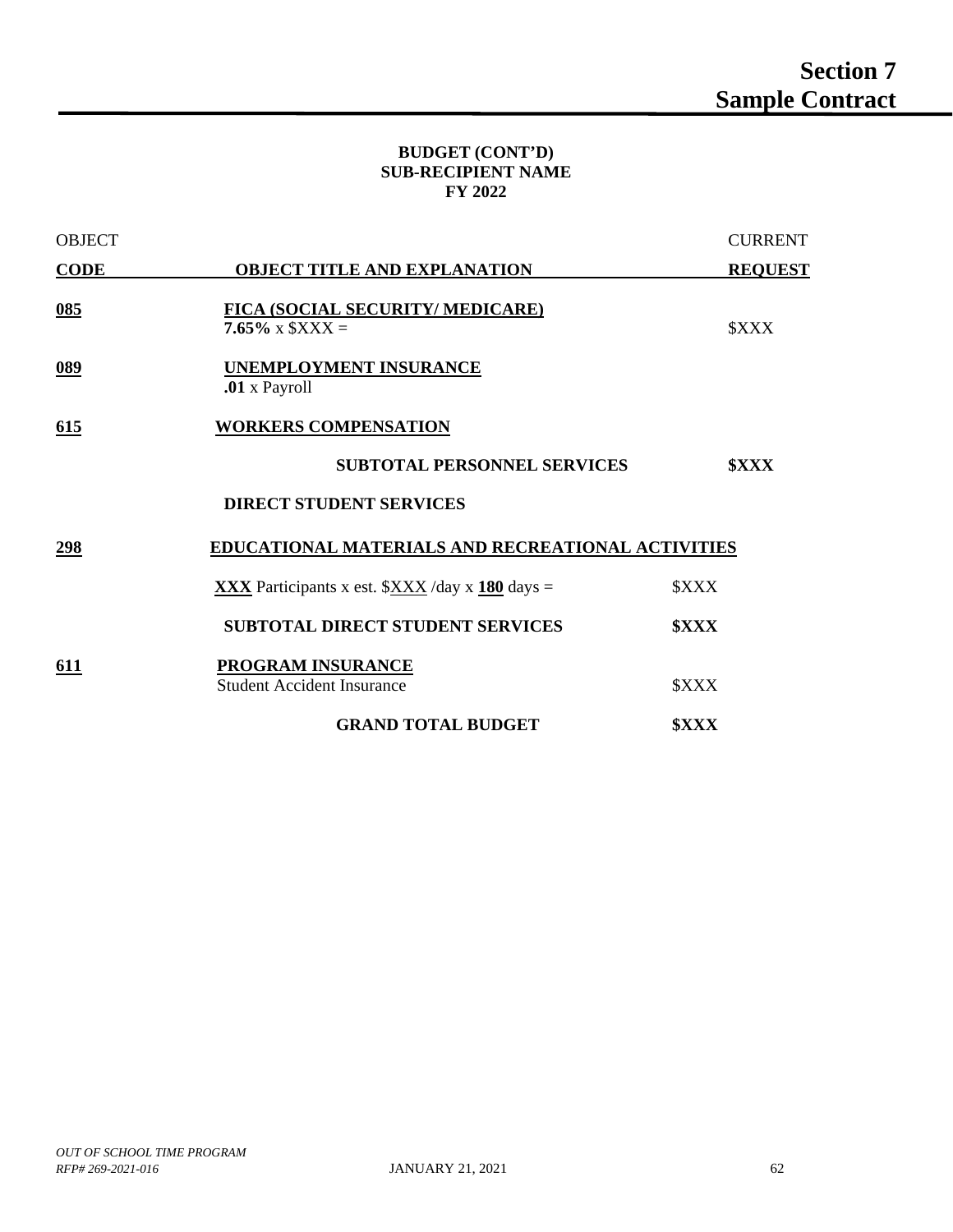#### **EXHIBIT D**

#### **U.S. Department of Housing and Urban Development (HUD)**

#### **2020 Area Median Income (AMI) Matrix**

#### **Charlotte – Concord – Gastonia, NC -SC HUD Metro**

#### *Effective July 1, 2020*

This Exhibit is attached and incorporated into the Out of School Time Program Contract (the "Contract") between the City of Charlotte (the "City") and **SUB-RECIPIENT** (the "Sub-recipient"). Capitalized terms not defined in this Exhibit shall have the meanings assigned to such terms in this Contract.

|             |              |                |          | <b>FAMILY SIZE</b> |          |                 |                         |          |
|-------------|--------------|----------------|----------|--------------------|----------|-----------------|-------------------------|----------|
| % OF INCOME | $\mathbf{1}$ | $\overline{2}$ | 3        | 4                  | 5        | $6\phantom{1}6$ | $\overline{\mathbf{z}}$ | 8        |
| 30%         | \$17,550     | \$20,050       | \$22,550 | \$25,050           | \$27,100 | \$29,100        | \$31,100                | \$33,100 |
| 50%         | \$29,250     | \$33,400       | \$37,600 | \$41,750           | \$45,100 | \$48,450        | \$51,800                | \$55,150 |
| 60%         | \$35,100     | \$40,080       | \$45,120 | \$50,100           | \$54,120 | \$58,140        | \$62,160                | \$66,180 |
| 80%         | \$46,800     | \$53,450       | \$60,150 | \$66,800           | \$72,150 | \$77,500        | \$82,850                | \$88,200 |

#### **Students enrolled into the Sub-recipient's Program on or after July 1, 2020, must abide by the above income levels.**

In regard to how to report this information on the monthly reports, please see below:

| <b>Field</b>         | <b>Description</b>                                                                                                                |
|----------------------|-----------------------------------------------------------------------------------------------------------------------------------|
| <b>Extremely Low</b> | Enter the number of persons benefiting whose income is at or below 30% of the median family income<br>for the area.               |
| Low                  | Enter the number of persons whose income is above 30% and at or below 50% of the median family<br>income for the area.            |
| Moderate             | Enter the number of persons benefiting whose income is above 50% and at or below 80% of the<br>median family income for the area. |

#### **EXHIBIT E**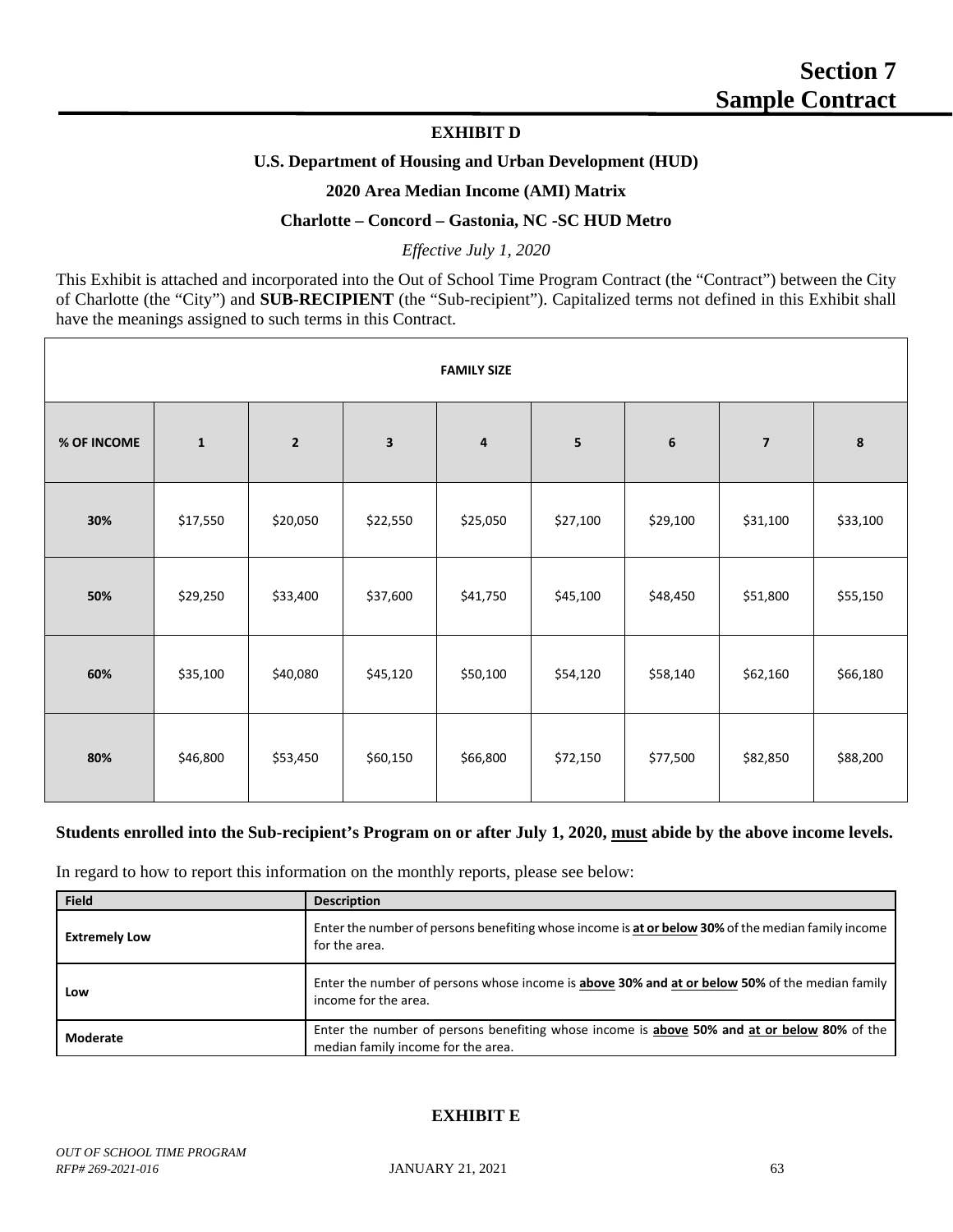#### **SUB-RECIPIENT DISBURSEMENT VOUCHER REQUEST | PAGE 1**

This Exhibit is attached and incorporated into the Out of School Time Program Contract (the "Contract") between the City of Charlotte (the "City") and **SUB-RECIPIENT** (the "Sub-recipient"). Capitalized terms not defined in this Exhibit shall have the meanings assigned to such terms in this Contract.

> **VENDOR NO.**

#### **SUB-RECIPIENT DISBURSEMENT VOUCHER REQUEST** DATE SUBMITTED: CITY OF CHARLOTTE, N.C. VOUCHER NUMBER:

# Charlotte, North Carolina

This request for payment is for purchases or services rendered pursuant to a **contract approved and payable** from funds duly appropriated by the Charlotte City Council.

| REQ.<br><b>NUMBER:</b>            |                                                              |
|-----------------------------------|--------------------------------------------------------------|
| PO <sub>1</sub><br><b>NUMBER:</b> |                                                              |
| <b>PAYEE:</b>                     | <b>Organization Name</b><br>Address<br>City, State, Zip Code |

# CONTRACT NUMBER: TO: DIRECTOR OF FINANCE  $\overline{V}$ **ENDOR** | GROSS INVOICE AMOUNT:

I certify all attached data to be correct, based on our accounting system and records, consistently applied and maintained, and that expenditures are made for the purpose of and in accordance with the Out of School Time Grant and contract terms and conditions, and that appropriate documentation is attached to support these costs.

#### **SUB-RECIPIENT AUTHORIZED SIGNATURE**

| <b>AMOUNT</b> | <b>DESCRIPTION</b> |
|---------------|--------------------|
|               |                    |
|               |                    |
|               |                    |
|               |                    |
|               |                    |
|               |                    |
|               |                    |
|               |                    |
|               |                    |
|               |                    |
|               |                    |
|               |                    |
|               |                    |
|               |                    |
|               |                    |

#### **FOR PAYMENT OF CONTRACT PERIOD: SEPTEMBER 1, 2021 THROUGH AUGUST 31, 2022**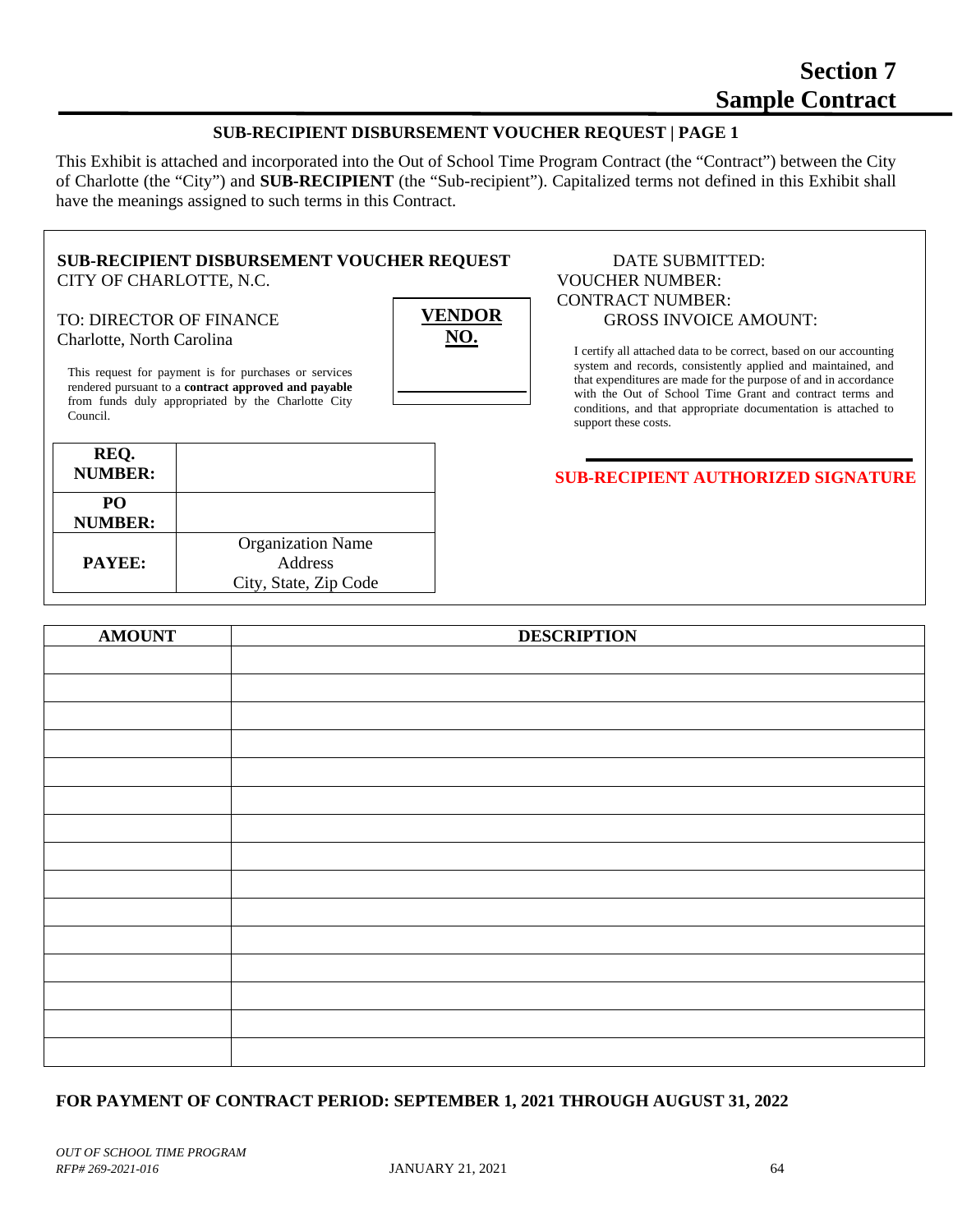#### **SUB-RECIPIENT DISBURSEMENT VOUCHER REQUEST | PAGE 2**

#### **SUB-RECIPIENT NAME**

**\_\_\_\_\_\_\_\_\_\_\_\_\_\_\_\_\_\_\_\_\_\_\_\_\_\_\_\_\_\_\_\_\_\_\_\_\_\_\_\_\_\_\_\_\_**

I certify that expenditures reported on Voucher Number dated in the amount of have not been or will not be presented for payment or reimbursement under any other federal, state, or locally funded program and that any supporting documentation to this voucher in copy form is considered a certified substitute of the original and that any supporting documentation to this voucher will not be submitted more than once as justification for expenditures under this program.

#### **SUB-RECIPIENT AUTHORIZED SIGNATURE**

**DATE**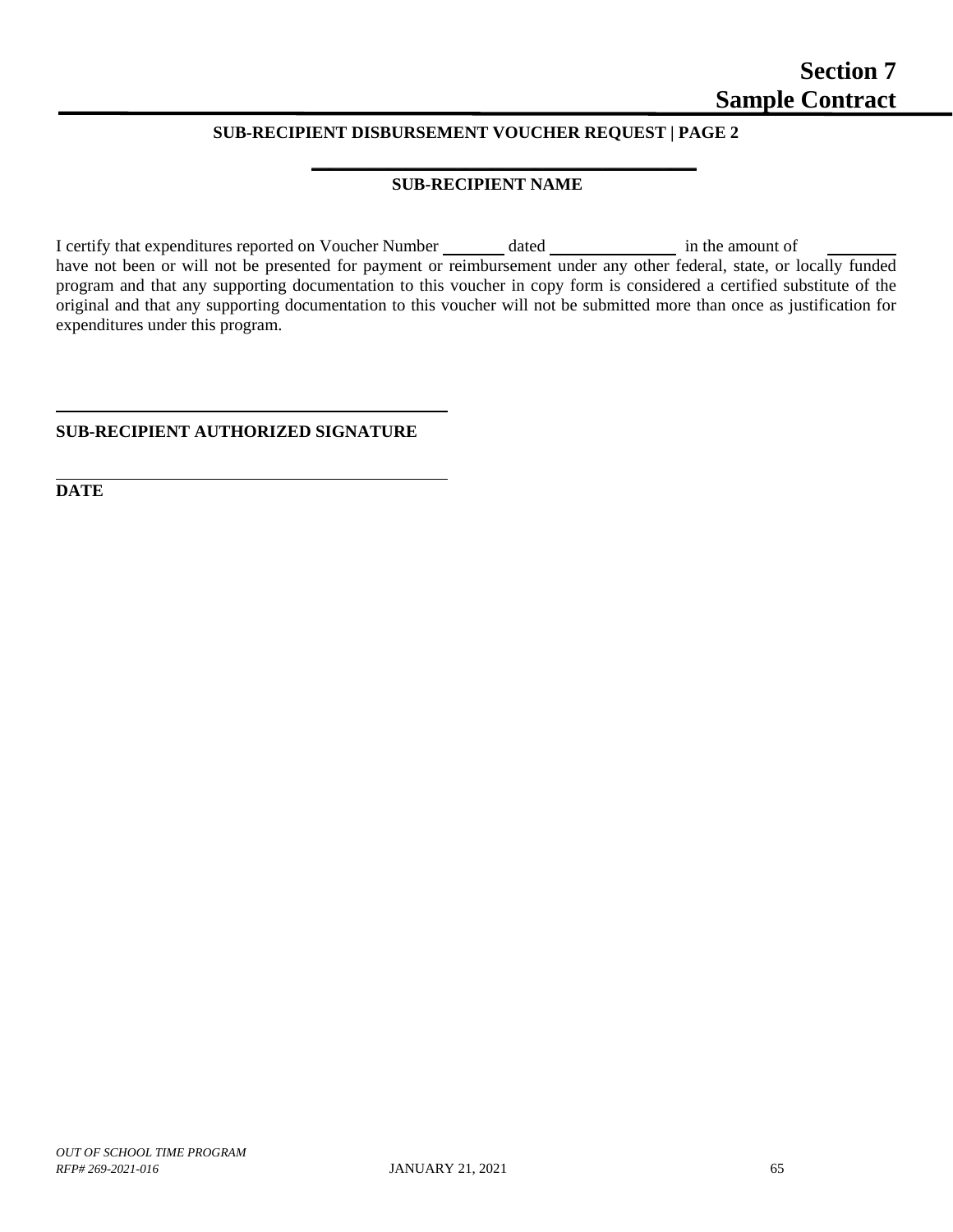**SUB-SUB-**<br>**RECIPIENT'S** 

**RECIPIENT'S VOUCHER NUMBER:**

**REQUEST FOR PAYMENT DATE SUBMITTED:** 

**REQUESTED AMOUNT:** 

**SUB-RECIPIENT:**

**PROGRAM: OUT OF SCHOOL TIME PROGRAM**

**CONTRACT NO.:**

**SUBMITTED BY:**

#### **STATEMENT OF EXPENDITURES:**

**(Use object code & description from Budget (EXHIBIT C)) & List each line item listed in FY22 Budget**

| Object            | Object             | <b>Previous</b> | <b>Current</b> | ${\bf New}$    |
|-------------------|--------------------|-----------------|----------------|----------------|
| <b>Code Total</b> | <b>Description</b> | <b>Balance</b>  | <b>Request</b> | <b>Balance</b> |
|                   |                    |                 |                | 0.00           |
|                   |                    |                 |                | $0.00\,$       |
|                   |                    |                 |                | $0.00\,$       |
|                   |                    |                 |                | $0.00\,$       |
|                   |                    |                 |                | $0.00\,$       |
|                   |                    |                 |                | $0.00\,$       |
|                   |                    |                 |                | $0.00\,$       |
|                   |                    |                 |                | $0.00\,$       |
|                   |                    |                 |                | $0.00\,$       |
|                   |                    |                 |                | $0.00\,$       |
|                   |                    |                 |                | $0.00\,$       |
|                   |                    |                 |                | $0.00\,$       |
|                   |                    |                 |                | $0.00\,$       |
|                   |                    |                 |                | $0.00\,$       |
|                   |                    |                 |                | $0.00\,$       |
|                   |                    |                 |                | $0.00\,$       |
|                   |                    |                 |                | $0.00\,$       |
|                   |                    |                 |                | $0.00\,$       |
|                   |                    | 0.00            | 0.00           | 0.00           |

#### **RECIPIENT DISBURSEMENT VOUCHER REQUEST | PAGE 3**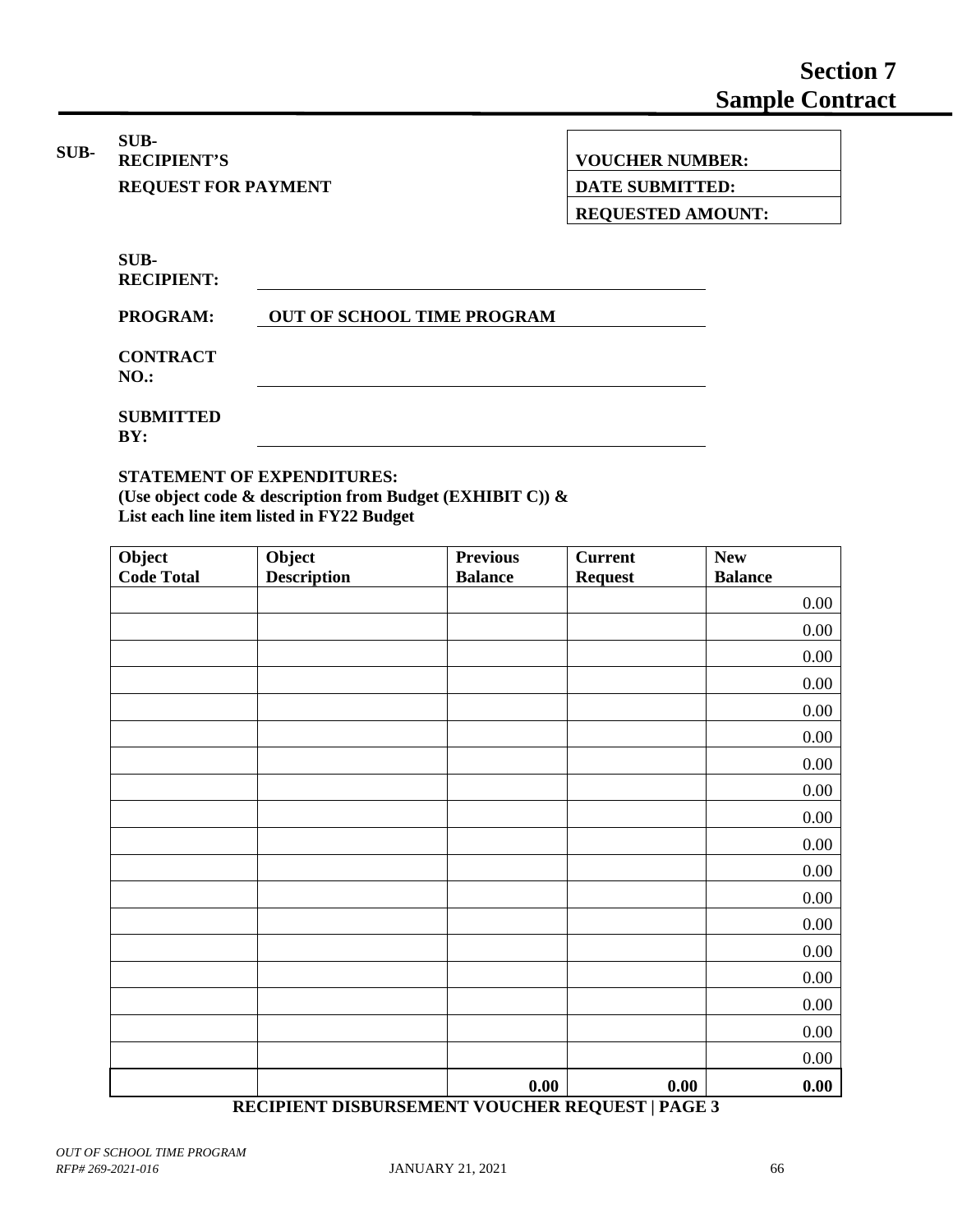### **SUB-RECIPIENT DISBURSEMENT VOUCHER REQUEST | PAGE 4**

**Explanation of Expenditures**

**Program Name: Contract Year: FY 2022 Voucher #:** 

| Object<br>Code | <b>Vendor</b> | <b>Invoice Date</b> | <b>Invoice #</b> | <b>Method of</b><br><b>Payment</b> | <b>Explanation</b> | <b>Requested</b><br><b>Amount</b> |
|----------------|---------------|---------------------|------------------|------------------------------------|--------------------|-----------------------------------|
|                |               |                     |                  |                                    |                    |                                   |
|                |               |                     |                  |                                    |                    |                                   |
|                |               |                     |                  |                                    |                    |                                   |
|                |               |                     |                  |                                    |                    |                                   |
|                |               |                     |                  |                                    |                    |                                   |
|                |               |                     |                  |                                    |                    |                                   |
|                |               |                     |                  |                                    |                    |                                   |
|                |               |                     |                  |                                    |                    |                                   |
|                |               |                     |                  |                                    |                    |                                   |
|                |               |                     |                  |                                    |                    |                                   |
|                |               |                     |                  |                                    |                    |                                   |
|                |               |                     |                  |                                    |                    |                                   |
|                |               |                     |                  |                                    |                    |                                   |
|                |               |                     |                  |                                    |                    |                                   |
|                |               |                     |                  |                                    |                    |                                   |
|                |               |                     |                  |                                    |                    |                                   |
|                |               |                     |                  |                                    | <b>TOTAL</b>       | $\mathbf{0}$                      |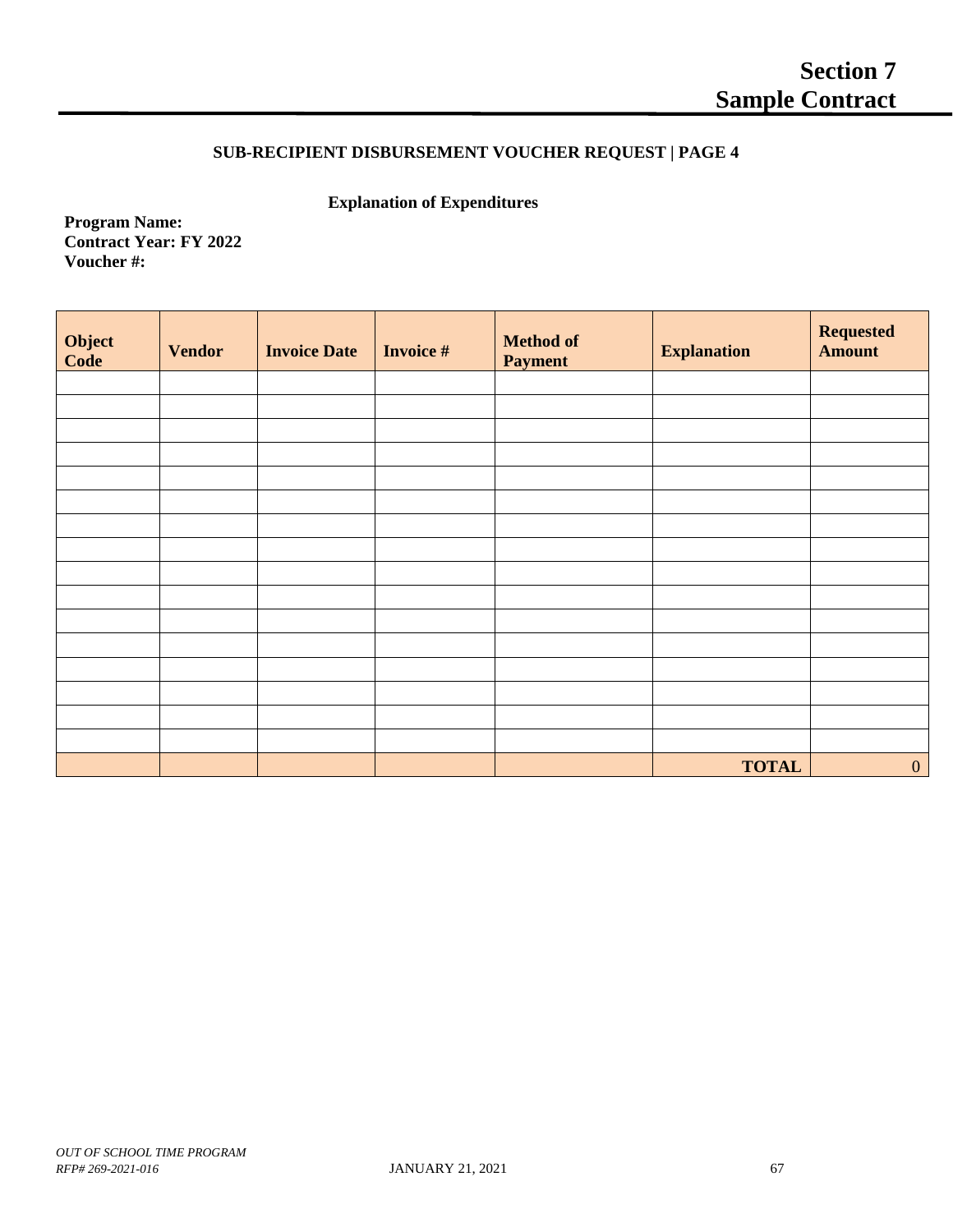# **Section 7 Sample Contract**

#### **SUB-RECIPIENT DISBURSEMENT VOUCHER REQUEST | PAGE 5**

**Out of School Time Program: Salary and Wage Reimbursement – Staff Summary Sheet**

|                |                                                                                             |                                               | <b>Payroll Period:</b><br>[list payroll date] |             |            | <b>Payroll Period:</b><br><b>Payroll Period:</b><br>[list payroll date]<br>[list payroll date] |             |            | <b>Total Monthly Payroll - Reimbursed</b> |             |     |                           |                                             |                                 |                                       |
|----------------|---------------------------------------------------------------------------------------------|-----------------------------------------------|-----------------------------------------------|-------------|------------|------------------------------------------------------------------------------------------------|-------------|------------|-------------------------------------------|-------------|-----|---------------------------|---------------------------------------------|---------------------------------|---------------------------------------|
| Object<br>Code | <b>Staff</b><br><b>Member:</b><br><b>Position</b><br>Title as<br>listed in<br><b>Budget</b> | <b>Staff Member: Name</b><br>(First $&$ Last) | <b>Salary</b>                                 | <b>FICA</b> | <b>SUI</b> | <b>Salary</b>                                                                                  | <b>FICA</b> | <b>SUI</b> | Salary                                    | <b>FICA</b> | SUI | % of Salary<br>Reimbursed | <b>Total</b><br><b>Salary</b><br>Reimbursed | <b>Total FICA</b><br>Reimbursed | <b>Total SUI</b><br><b>Reimbursed</b> |
|                |                                                                                             |                                               |                                               |             |            |                                                                                                |             |            |                                           |             |     |                           |                                             |                                 |                                       |
|                |                                                                                             |                                               |                                               |             |            |                                                                                                |             |            |                                           |             |     |                           |                                             |                                 |                                       |
|                |                                                                                             |                                               |                                               |             |            |                                                                                                |             |            |                                           |             |     |                           |                                             |                                 |                                       |
|                |                                                                                             |                                               |                                               |             |            |                                                                                                |             |            |                                           |             |     |                           |                                             |                                 |                                       |
|                |                                                                                             |                                               |                                               |             |            |                                                                                                |             |            |                                           |             |     |                           |                                             |                                 |                                       |
|                |                                                                                             |                                               |                                               |             |            |                                                                                                |             |            |                                           |             |     |                           |                                             |                                 |                                       |
|                |                                                                                             |                                               |                                               |             |            |                                                                                                |             |            |                                           |             |     |                           |                                             |                                 |                                       |
|                |                                                                                             |                                               |                                               |             |            |                                                                                                |             |            |                                           |             |     |                           |                                             |                                 |                                       |
|                |                                                                                             |                                               |                                               |             |            |                                                                                                | 0.00        | 0.00       | 0.00                                      |             |     |                           |                                             |                                 |                                       |

**Total All Reimburseable: 0.00 0.00 0.00**

|                |                                                                                             | <b>ALLOCATION</b>                             |                                                 |                                               |                                                                                     |                                                     |  |  |
|----------------|---------------------------------------------------------------------------------------------|-----------------------------------------------|-------------------------------------------------|-----------------------------------------------|-------------------------------------------------------------------------------------|-----------------------------------------------------|--|--|
| Object<br>Code | <b>Staff</b><br><b>Member:</b><br><b>Position</b><br>Title as<br>listed in<br><b>Budget</b> | <b>Staff Member: Name</b><br>(First $&$ Last) | <b>Total</b><br><b>Monthly</b><br><b>Salary</b> | <b>OST</b><br><b>Funded</b><br><b>Portion</b> | [Title<br>of<br><b>Outside</b><br><b>Grant</b> ]<br><b>Funded</b><br><b>Portion</b> | [Agency<br>Name]<br><b>Funded</b><br><b>Portion</b> |  |  |
|                |                                                                                             |                                               |                                                 |                                               |                                                                                     |                                                     |  |  |
|                |                                                                                             |                                               |                                                 |                                               |                                                                                     |                                                     |  |  |
|                |                                                                                             |                                               |                                                 |                                               |                                                                                     |                                                     |  |  |
|                |                                                                                             |                                               |                                                 |                                               |                                                                                     |                                                     |  |  |
|                |                                                                                             |                                               |                                                 |                                               |                                                                                     |                                                     |  |  |
|                |                                                                                             |                                               |                                                 |                                               |                                                                                     |                                                     |  |  |
|                |                                                                                             |                                               |                                                 |                                               |                                                                                     |                                                     |  |  |
|                |                                                                                             |                                               |                                                 |                                               |                                                                                     |                                                     |  |  |
|                |                                                                                             |                                               |                                                 |                                               |                                                                                     |                                                     |  |  |

### **COST SHARING**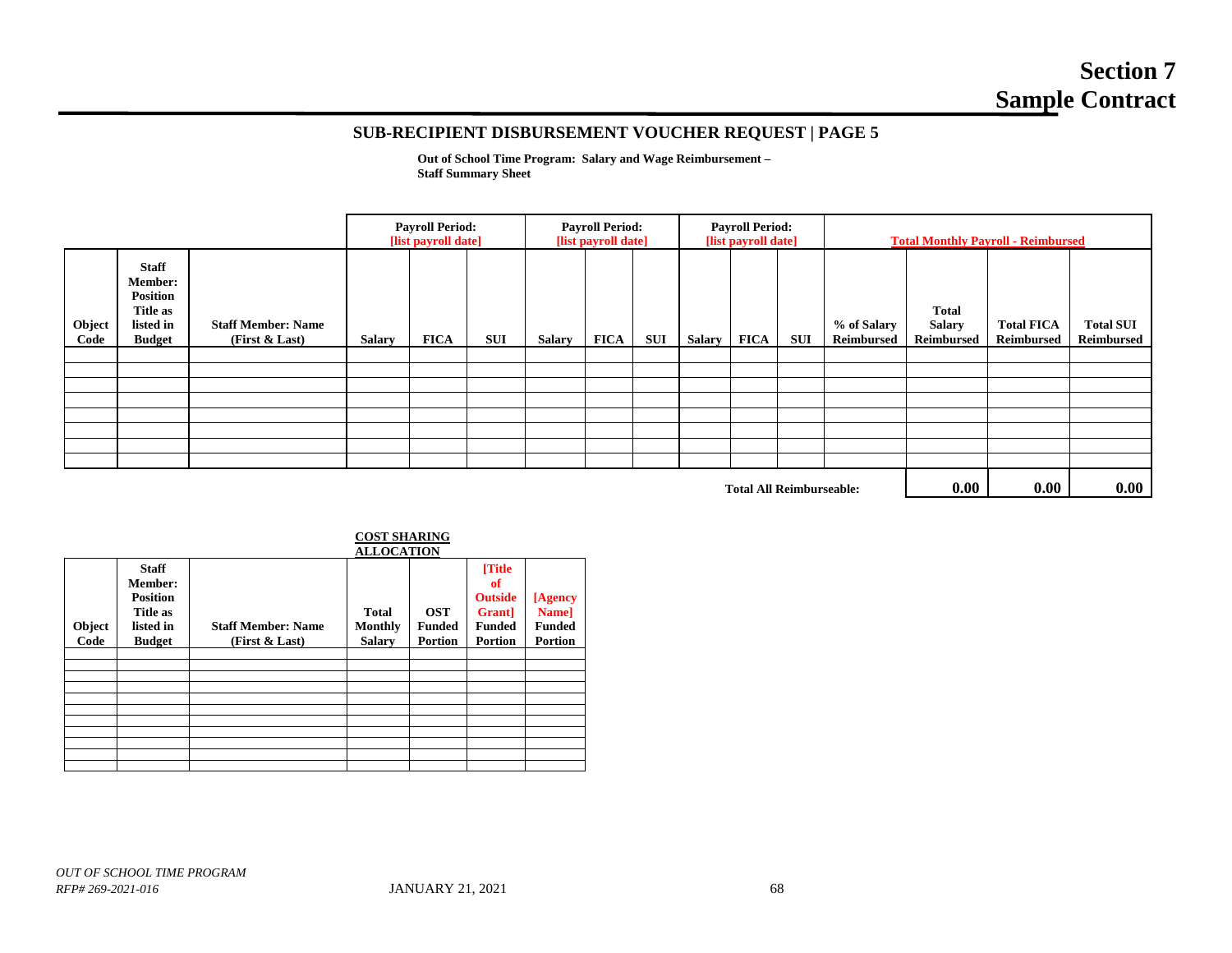### **EXHIBIT F**

# **CUMULATIVE FY 2022 STUDENT ROSTER**

This Exhibit is attached and incorporated into the Out of School Time Program Contract (the "Contract") between the City of Charlotte (the "City") and **SUB-RECIPIENT** (the "Sub-recipient"). Capitalized terms not defined in this Exhibit shall have the meanings assigned to such terms in this Contract.

For reporting purposes, contact Tiffany Johnson at [Tiffany.Johnson@charlottenc.gov](mailto:Tiffany.Johnson@charlottenc.gov) for the Excel version of this report.

| Month: | <b>EXHIBIT F</b><br>*This is a cumulative list of<br>unduplicated students<br>throughout the FY22 OST<br>Contract*<br><b>CUMULATIVE FY20</b><br><b>STUDENT ROSTER</b><br><b>Program Name:</b><br><b>Contract Number:</b> | Year:           |                           |                            |                              |                     |       |      |           |                          |      |     |                          |                                                |                                                   |                                                  |                                                                          |                                                           |                                                   |                                  |                        |                                  |
|--------|--------------------------------------------------------------------------------------------------------------------------------------------------------------------------------------------------------------------------|-----------------|---------------------------|----------------------------|------------------------------|---------------------|-------|------|-----------|--------------------------|------|-----|--------------------------|------------------------------------------------|---------------------------------------------------|--------------------------------------------------|--------------------------------------------------------------------------|-----------------------------------------------------------|---------------------------------------------------|----------------------------------|------------------------|----------------------------------|
| Count  | CMS<br>Student<br>ID#                                                                                                                                                                                                    | Program<br>Site | Student -<br>Last<br>Name | Student -<br>First<br>Name | Student -<br>Male/<br>Female | Date<br>of<br>Birth | Grade | Race | Ethnicity | <b>Street</b><br>Address | City | Zip | <b>Daytime</b><br>School | <b>Head of</b><br>Household<br>- First<br>Name | <b>Head of</b><br>Household -<br><b>Last Name</b> | <b>Head of</b><br>Household<br>- Male/<br>Female | Household<br><b>Sibling</b><br><b>Attending</b><br>Program:<br>Yes or No | Area<br>Median<br><b>Income</b><br>(AMI)<br>$\frac{0}{0}$ | Area<br>Median<br><b>Income</b><br>(AMI)<br>Field | First<br>Date<br><b>Enrolled</b> | Date<br><b>Dropped</b> | Re-<br><b>Enrollment</b><br>Date |
|        |                                                                                                                                                                                                                          |                 |                           |                            |                              |                     |       |      |           |                          |      |     |                          |                                                |                                                   |                                                  |                                                                          |                                                           |                                                   |                                  |                        |                                  |
|        |                                                                                                                                                                                                                          |                 |                           |                            |                              |                     |       |      |           |                          |      |     |                          |                                                |                                                   |                                                  |                                                                          |                                                           |                                                   |                                  |                        |                                  |
|        |                                                                                                                                                                                                                          |                 |                           |                            |                              |                     |       |      |           |                          |      |     |                          |                                                |                                                   |                                                  |                                                                          |                                                           |                                                   |                                  |                        |                                  |
|        |                                                                                                                                                                                                                          |                 |                           |                            |                              |                     |       |      |           |                          |      |     |                          |                                                |                                                   |                                                  |                                                                          |                                                           |                                                   |                                  |                        |                                  |
|        |                                                                                                                                                                                                                          |                 |                           |                            |                              |                     |       |      |           |                          |      |     |                          |                                                |                                                   |                                                  |                                                                          |                                                           |                                                   |                                  |                        |                                  |
|        |                                                                                                                                                                                                                          |                 |                           |                            |                              |                     |       |      |           |                          |      |     |                          |                                                |                                                   |                                                  |                                                                          |                                                           |                                                   |                                  |                        |                                  |
|        |                                                                                                                                                                                                                          |                 |                           |                            |                              |                     |       |      |           |                          |      |     |                          |                                                |                                                   |                                                  |                                                                          |                                                           |                                                   |                                  |                        |                                  |
|        |                                                                                                                                                                                                                          |                 |                           |                            |                              |                     |       |      |           |                          |      |     |                          |                                                |                                                   |                                                  |                                                                          |                                                           |                                                   |                                  |                        |                                  |
|        |                                                                                                                                                                                                                          |                 |                           |                            |                              |                     |       |      |           |                          |      |     |                          |                                                |                                                   |                                                  |                                                                          |                                                           |                                                   |                                  |                        |                                  |
|        |                                                                                                                                                                                                                          |                 |                           |                            |                              |                     |       |      |           |                          |      |     |                          |                                                |                                                   |                                                  |                                                                          |                                                           |                                                   |                                  |                        |                                  |
|        |                                                                                                                                                                                                                          |                 |                           |                            |                              |                     |       |      |           |                          |      |     |                          |                                                |                                                   |                                                  |                                                                          |                                                           |                                                   |                                  |                        |                                  |
|        |                                                                                                                                                                                                                          |                 |                           |                            |                              |                     |       |      |           |                          |      |     |                          |                                                |                                                   |                                                  |                                                                          |                                                           |                                                   |                                  |                        |                                  |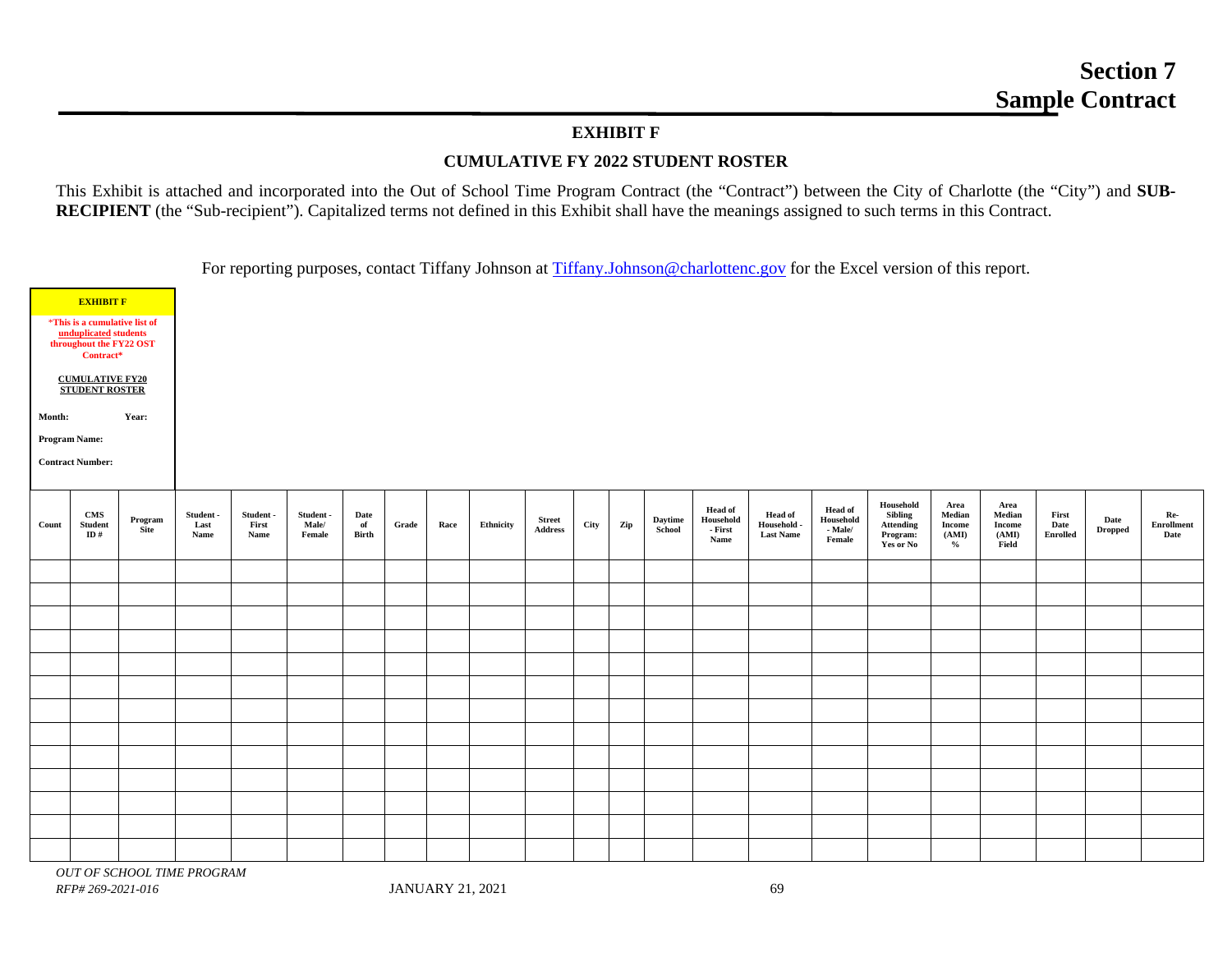# **EXHIBIT G**

# **MONTHLY ATTENDANCE REPORT BY CLASSROOM**

This Exhibit is attached and incorporated into the Out of School Time Program Contract (the "Contract") between the City of Charlotte (the "City") and **SUB-RECIPIENT** (the "Sub-recipient"). Capitalized terms not defined in this Exhibit shall have the meanings assigned to such terms in this Contract.

For reporting purposes, contact Tiffany Johnson at [Tiffany.Johnson@charlottenc.gov](mailto:Tiffany.Johnson@charlottenc.gov) for the Excel version of this report.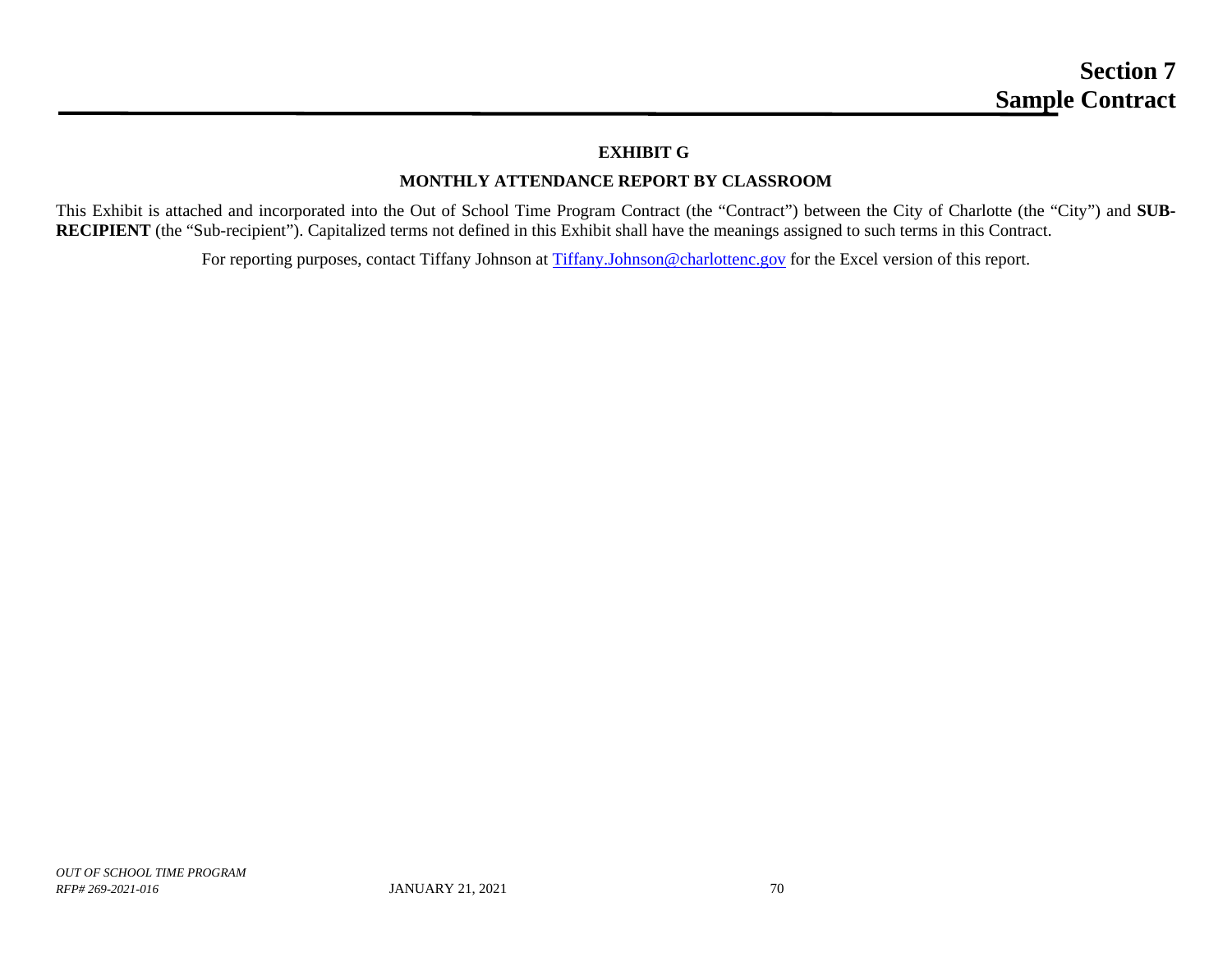# **Section 7 Sample Contract**

|                |                         | <b>EXHIBIT G</b>                                                                                           |   |                         |                         |                |                   |                |                          |                |  |       |  |                                                        |  |  |  |  |  |  |  |                      |                                                                                                            |                                           |                                                        |
|----------------|-------------------------|------------------------------------------------------------------------------------------------------------|---|-------------------------|-------------------------|----------------|-------------------|----------------|--------------------------|----------------|--|-------|--|--------------------------------------------------------|--|--|--|--|--|--|--|----------------------|------------------------------------------------------------------------------------------------------------|-------------------------------------------|--------------------------------------------------------|
|                |                         |                                                                                                            |   |                         |                         |                |                   |                |                          |                |  |       |  | <b>Enter P if Present; A if Absent; W if Withdrawn</b> |  |  |  |  |  |  |  |                      |                                                                                                            |                                           |                                                        |
|                |                         | <b>MONTHLY ATTENDANCE REPORT</b>                                                                           |   |                         |                         |                |                   |                |                          |                |  |       |  |                                                        |  |  |  |  |  |  |  |                      |                                                                                                            |                                           |                                                        |
|                |                         |                                                                                                            |   |                         |                         |                | <b>Site Name:</b> |                |                          |                |  |       |  |                                                        |  |  |  |  |  |  |  |                      |                                                                                                            |                                           |                                                        |
|                | Program Name:           |                                                                                                            |   |                         |                         |                |                   |                | <b>Site Teacher:</b>     |                |  |       |  |                                                        |  |  |  |  |  |  |  |                      |                                                                                                            |                                           |                                                        |
|                | <b>Contract Number:</b> |                                                                                                            |   |                         |                         |                |                   |                | <b>Site Grade Level:</b> |                |  |       |  |                                                        |  |  |  |  |  |  |  |                      |                                                                                                            |                                           |                                                        |
|                |                         |                                                                                                            |   |                         |                         |                |                   |                |                          |                |  |       |  |                                                        |  |  |  |  |  |  |  | <b>Total Present</b> | <b>Total Absent</b>                                                                                        | Program Enrollment<br>Attendance Eligible | <u>Ineligible P</u> rogram<br>Enrollment<br>Attendance |
|                |                         |                                                                                                            |   |                         |                         |                | Month:            |                |                          |                |  | Year: |  |                                                        |  |  |  |  |  |  |  |                      |                                                                                                            |                                           |                                                        |
|                | Student -               | Student -                                                                                                  |   |                         |                         |                |                   |                |                          |                |  |       |  |                                                        |  |  |  |  |  |  |  |                      |                                                                                                            |                                           |                                                        |
| Count          |                         | Last Name First Name                                                                                       | 1 | $\vert 2 \vert 3 \vert$ | $\overline{\mathbf{4}}$ | 5 <sup>1</sup> | 6                 | $\overline{7}$ |                          | 8 <sup>1</sup> |  |       |  |                                                        |  |  |  |  |  |  |  |                      | 9  10  11  12  13  14  15  16  17  18  19  20  21  22  23  24  25   26   27  28   29   30   31   "P"   "A" |                                           |                                                        |
| 1              |                         |                                                                                                            |   |                         |                         |                |                   |                |                          |                |  |       |  |                                                        |  |  |  |  |  |  |  |                      |                                                                                                            | <b>YES</b>                                |                                                        |
| $\overline{2}$ |                         |                                                                                                            |   |                         |                         |                |                   |                |                          |                |  |       |  |                                                        |  |  |  |  |  |  |  |                      |                                                                                                            | <b>YES</b>                                |                                                        |
| 3              |                         |                                                                                                            |   |                         |                         |                |                   |                |                          |                |  |       |  |                                                        |  |  |  |  |  |  |  |                      |                                                                                                            | <b>YES</b>                                |                                                        |
| $\overline{4}$ |                         |                                                                                                            |   |                         |                         |                |                   |                |                          |                |  |       |  |                                                        |  |  |  |  |  |  |  |                      |                                                                                                            | <b>YES</b>                                |                                                        |
| 5              |                         |                                                                                                            |   |                         |                         |                |                   |                |                          |                |  |       |  |                                                        |  |  |  |  |  |  |  |                      |                                                                                                            | <b>YES</b>                                |                                                        |
| 6              |                         |                                                                                                            |   |                         |                         |                |                   |                |                          |                |  |       |  |                                                        |  |  |  |  |  |  |  |                      |                                                                                                            | <b>YES</b>                                |                                                        |
| $\tau$         |                         |                                                                                                            |   |                         |                         |                |                   |                |                          |                |  |       |  |                                                        |  |  |  |  |  |  |  |                      |                                                                                                            | <b>YES</b>                                |                                                        |
| $\,8\,$        |                         |                                                                                                            |   |                         |                         |                |                   |                |                          |                |  |       |  |                                                        |  |  |  |  |  |  |  |                      |                                                                                                            | <b>YES</b>                                |                                                        |
| 9              |                         |                                                                                                            |   |                         |                         |                |                   |                |                          |                |  |       |  |                                                        |  |  |  |  |  |  |  |                      |                                                                                                            | <b>YES</b>                                |                                                        |
| 10             |                         |                                                                                                            |   |                         |                         |                |                   |                |                          |                |  |       |  |                                                        |  |  |  |  |  |  |  |                      |                                                                                                            | <b>YES</b>                                |                                                        |
| 11             |                         |                                                                                                            |   |                         |                         |                |                   |                |                          |                |  |       |  |                                                        |  |  |  |  |  |  |  |                      |                                                                                                            | <b>YES</b>                                |                                                        |
| 12             |                         |                                                                                                            |   |                         |                         |                |                   |                |                          |                |  |       |  |                                                        |  |  |  |  |  |  |  |                      |                                                                                                            | <b>YES</b>                                |                                                        |
| 13             |                         |                                                                                                            |   |                         |                         |                |                   |                |                          |                |  |       |  |                                                        |  |  |  |  |  |  |  |                      |                                                                                                            | <b>YES</b>                                |                                                        |
| 14             |                         |                                                                                                            |   |                         |                         |                |                   |                |                          |                |  |       |  |                                                        |  |  |  |  |  |  |  |                      |                                                                                                            | <b>YES</b>                                |                                                        |
| 15             |                         |                                                                                                            |   |                         |                         |                |                   |                |                          |                |  |       |  |                                                        |  |  |  |  |  |  |  |                      |                                                                                                            | <b>YES</b>                                |                                                        |
| 16             |                         |                                                                                                            |   |                         |                         |                |                   |                |                          |                |  |       |  |                                                        |  |  |  |  |  |  |  |                      |                                                                                                            | <b>YES</b>                                |                                                        |
| 17             |                         |                                                                                                            |   |                         |                         |                |                   |                |                          |                |  |       |  |                                                        |  |  |  |  |  |  |  |                      |                                                                                                            | <b>YES</b>                                |                                                        |
| 18             |                         |                                                                                                            |   |                         |                         |                |                   |                |                          |                |  |       |  |                                                        |  |  |  |  |  |  |  |                      |                                                                                                            | <b>YES</b>                                |                                                        |
| 19             |                         |                                                                                                            |   |                         |                         |                |                   |                |                          |                |  |       |  |                                                        |  |  |  |  |  |  |  |                      |                                                                                                            | <b>YES</b>                                |                                                        |
| 20             |                         |                                                                                                            |   |                         |                         |                |                   |                |                          |                |  |       |  |                                                        |  |  |  |  |  |  |  |                      |                                                                                                            | <b>YES</b>                                |                                                        |
| 21             |                         |                                                                                                            |   |                         |                         |                |                   |                |                          |                |  |       |  |                                                        |  |  |  |  |  |  |  |                      |                                                                                                            | <b>YES</b>                                |                                                        |
| 22             |                         |                                                                                                            |   |                         |                         |                |                   |                |                          |                |  |       |  |                                                        |  |  |  |  |  |  |  |                      |                                                                                                            | <b>YES</b>                                |                                                        |
| 23             |                         |                                                                                                            |   |                         |                         |                |                   |                |                          |                |  |       |  |                                                        |  |  |  |  |  |  |  |                      |                                                                                                            | <b>YES</b>                                |                                                        |
| 24             |                         |                                                                                                            |   |                         |                         |                |                   |                |                          |                |  |       |  |                                                        |  |  |  |  |  |  |  |                      |                                                                                                            | <b>YES</b>                                |                                                        |
| 25             |                         |                                                                                                            |   |                         |                         |                |                   |                |                          |                |  |       |  |                                                        |  |  |  |  |  |  |  |                      |                                                                                                            | <b>YES</b>                                |                                                        |
|                |                         | Monthly Attendance Calculation = Attendance Eligible Program Enrollment / Contracted Target Enrollment = % |   |                         |                         |                |                   |                |                          |                |  |       |  |                                                        |  |  |  |  |  |  |  |                      |                                                                                                            | 25                                        | $\overline{0}$                                         |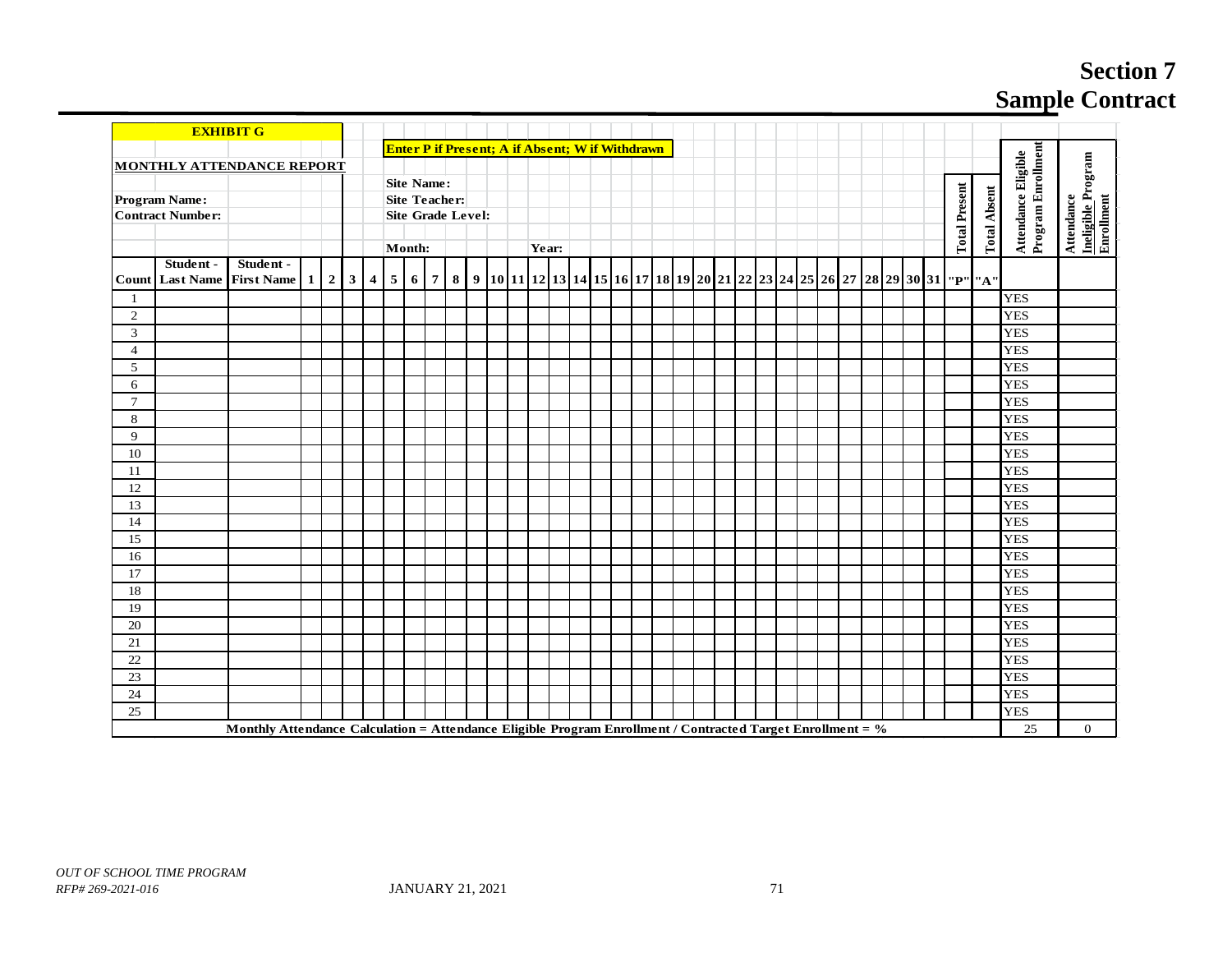# **EXHIBIT H**

# **PROGRAM STUDENT PROFILE REPORT**

This Exhibit is attached and incorporated into the Out of School Time Program Contract (the "Contract") between the City of Charlotte (the "City") and **SUB-RECIPIENT** (the "Sub-recipient"). Capitalized terms not defined in this Exhibit shall have the meanings assigned to such terms in this Contract.

| <b>Required Beneficiary Data</b>                               |                                          |            | September |                                                                                                                                                                                                                                                                                                                                                                        | October |            | <b>November</b> |            | <b>December</b> |            | January |            | <b>February</b> |            | <b>March</b> |            | April |            | May   |            | June  |            | July  |            | <b>August</b> |
|----------------------------------------------------------------|------------------------------------------|------------|-----------|------------------------------------------------------------------------------------------------------------------------------------------------------------------------------------------------------------------------------------------------------------------------------------------------------------------------------------------------------------------------|---------|------------|-----------------|------------|-----------------|------------|---------|------------|-----------------|------------|--------------|------------|-------|------------|-------|------------|-------|------------|-------|------------|---------------|
| Contracted Number to be<br>Served, Per Month:                  |                                          |            |           |                                                                                                                                                                                                                                                                                                                                                                        |         |            |                 |            |                 |            |         |            |                 |            |              |            |       |            |       |            |       |            |       |            |               |
| <b>Total Number Attended:</b>                                  |                                          |            |           |                                                                                                                                                                                                                                                                                                                                                                        |         |            |                 |            |                 |            |         |            |                 |            |              |            |       |            |       |            |       |            |       |            |               |
| Total Number - New Youth<br>Attended:                          |                                          |            |           |                                                                                                                                                                                                                                                                                                                                                                        |         |            |                 |            |                 |            |         |            |                 |            |              |            |       |            |       |            |       |            |       |            |               |
| <b>Total Number - Low Income</b>                               |                                          | Extr. Low: |           | Extr. Low:                                                                                                                                                                                                                                                                                                                                                             |         | Extr. Low: |                 | Extr. Low: |                 | Extr. Low: |         | Extr. Low: |                 | Extr. Low: |              | Extr. Low: |       | Extr. Low: |       | Extr. Low: |       | Extr. Low: |       | Extr. Low: |               |
| Youth:                                                         |                                          | Low:       |           | Low:                                                                                                                                                                                                                                                                                                                                                                   |         | Low:       |                 | Low:       |                 | Low:       |         | Low:       |                 | Low:       |              | Low:       |       | Low:       |       | Low:       |       | Low:       |       | Low:       |               |
| Total Number - Moderate<br>Income Youth:                       |                                          |            |           |                                                                                                                                                                                                                                                                                                                                                                        |         |            |                 |            |                 |            |         |            |                 |            |              |            |       |            |       |            |       |            |       |            |               |
| Total Number - Head of                                         |                                          | Male:      |           | Male:                                                                                                                                                                                                                                                                                                                                                                  |         | Male:      |                 | Male:      |                 | Male:      |         | Male:      |                 | Male:      |              | Male:      |       | Male:      |       | Male:      |       | Male:      |       | Male:      |               |
| Household (Male/ Female):                                      |                                          | Female:    |           | Female:                                                                                                                                                                                                                                                                                                                                                                |         | Female:    |                 | Female:    |                 | Female:    |         | Female:    |                 | Female:    |              | Female:    |       | Female:    |       | Female:    |       | Female:    |       | Female:    |               |
| Total Number - Youth                                           |                                          | Male:      |           | Male:                                                                                                                                                                                                                                                                                                                                                                  |         | Male:      |                 | Male:      |                 | Male:      |         | Male:      |                 | Male:      |              | Male:      |       | Male:      |       | Male:      |       | Male:      |       | Male:      |               |
| (Male/Female):                                                 |                                          | Female:    |           |                                                                                                                                                                                                                                                                                                                                                                        |         |            |                 |            |                 |            |         |            |                 |            |              |            |       |            |       |            |       |            |       |            |               |
| Race                                                           | <b>Ethnicity:</b><br>Hispanic/<br>Latino |            |           | Female:<br>Female:<br>Female:<br>Female:<br>Female:<br>Female:<br>Female:<br>Female:<br>Female:<br>Female:<br>Female:<br>Student Demographics: Detail students' race/ethnicity per month.<br>The total number of beneficiaries of this race goes on the left of the monthly column. Of the total beneficiaries of this race, enter the number who are Hispanic/Latino. |         |            |                 |            |                 |            |         |            |                 |            |              |            |       |            |       |            |       |            |       |            |               |
|                                                                |                                          |            |           |                                                                                                                                                                                                                                                                                                                                                                        |         |            |                 |            |                 |            |         |            |                 |            |              |            |       |            |       |            |       |            |       |            |               |
|                                                                |                                          | Race       | Ethn.     | Race                                                                                                                                                                                                                                                                                                                                                                   | Ethn.   | Race       | Ethn.           | Race       | Ethn.           | Race       | Ethn.   | Race       | Ethn.           | Race       | Ethn.        | Race       | Ethn. | Race       | Ethn. | Race       | Ethn. | Race       | Ethn. | Race       | Ethn.         |
| White                                                          |                                          |            |           |                                                                                                                                                                                                                                                                                                                                                                        |         |            |                 |            |                 |            |         |            |                 |            |              |            |       |            |       |            |       |            |       |            |               |
| <b>Black/African</b><br>American                               |                                          |            |           |                                                                                                                                                                                                                                                                                                                                                                        |         |            |                 |            |                 |            |         |            |                 |            |              |            |       |            |       |            |       |            |       |            |               |
| Asian                                                          |                                          |            |           |                                                                                                                                                                                                                                                                                                                                                                        |         |            |                 |            |                 |            |         |            |                 |            |              |            |       |            |       |            |       |            |       |            |               |
| American<br>Indian/Alaskan<br><b>Native</b>                    |                                          |            |           |                                                                                                                                                                                                                                                                                                                                                                        |         |            |                 |            |                 |            |         |            |                 |            |              |            |       |            |       |            |       |            |       |            |               |
| <b>Native</b><br>Hawaiian/<br><b>Other Pacific</b><br>Islander |                                          |            |           |                                                                                                                                                                                                                                                                                                                                                                        |         |            |                 |            |                 |            |         |            |                 |            |              |            |       |            |       |            |       |            |       |            |               |
| Other/ Multi-<br>Racial                                        |                                          |            |           |                                                                                                                                                                                                                                                                                                                                                                        |         |            |                 |            |                 |            |         |            |                 |            |              |            |       |            |       |            |       |            |       |            |               |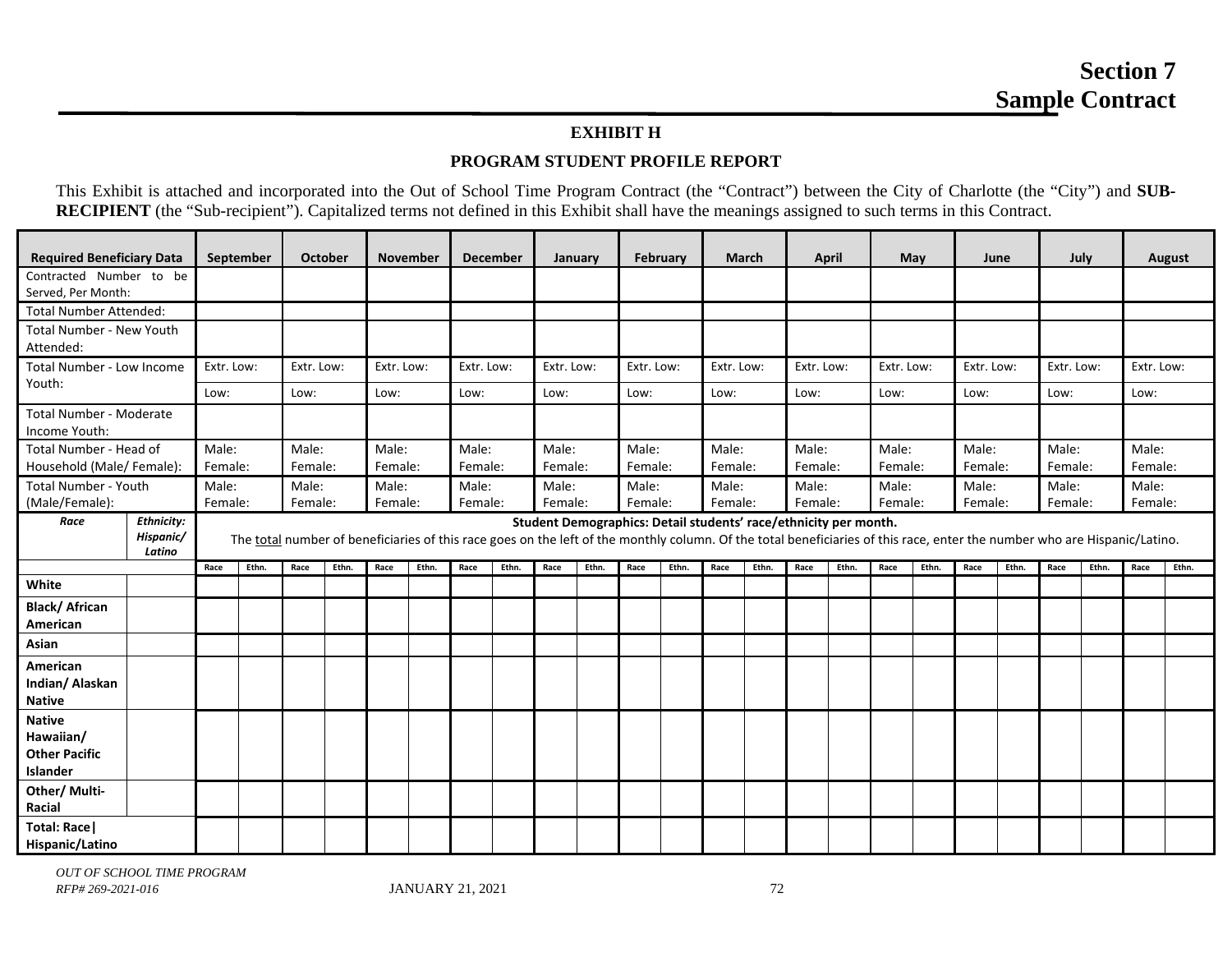# **EXHIBIT I**

#### **OST QUARTERLY COMPREHENSIVE REPORT**

This Exhibit is attached and incorporated into the Out of School Time Program Contract (the "Contract") between the City of Charlotte (the "City") and **SUB-RECIPIENT** (the "Sub-recipient"). Capitalized terms not defined in this Exhibit shall have the meanings assigned to such terms in this Contract.

| <b>Goal 1</b>            | <b>Measure</b>                | Target                      | <b>Time Line</b>    |
|--------------------------|-------------------------------|-----------------------------|---------------------|
| Provide various learning | • Subject test assessments    | • 75% of students           | September $1,2020-$ |
| activities in Reading    | • Teacher observes student's  | demonstrate knowledge       | August 31, 2022     |
| (literacy) and Math to   | ability to use skills learned | and comprehension skills in |                     |
| improve academic         | • Student report cards        | reading and math            |                     |
| proficiency              | • Improved day school test    |                             |                     |
|                          | scores / afterschool          | • 75% of students show      |                     |
|                          | assessments                   | improved academic           |                     |
|                          |                               | performance in Math and     |                     |
|                          |                               | Reading grades              |                     |

- 1. Describe key accomplishments and challenges:
- 2. Target: % of students improved in literacy; % of students improved in math

| Goal 2                             | <b>Measure</b>              | <b>Target</b>       | <b>Time Line</b>      |
|------------------------------------|-----------------------------|---------------------|-----------------------|
| Maintain Attendance-               | • Monthly Attendance Report | • 80% or higher of  | September 1, $2021 -$ |
| Eligible Program                   |                             | Attendance-Eligible | August 31, 2022       |
| Enrollment of 80% of XXX           |                             | Program Enrollment  |                       |
| stated monthly target              |                             |                     |                       |
| number of <b>XXX</b> school-age    |                             |                     |                       |
| Students, grades <b>XXX</b> , with |                             |                     |                       |
| Students who are present at        |                             |                     |                       |
| least 50% of program days          |                             |                     |                       |
|                                    |                             |                     |                       |

1. Describe key accomplishments and challenges:

2. Attendance-Eligible Program Enrollment: Month: \_\_\_\_\_\_\_\_\_\_\_\_\_\_\_\_\_\_\_\_\_\_\_\_ Enrollment: \_\_\_\_\_\_\_\_ %

| Goal 3                        | <b>Measure</b>                            | <b>Target</b>                | <b>Time Line</b>      |
|-------------------------------|-------------------------------------------|------------------------------|-----------------------|
| Provide enrichment            | • Lesson plans                            | • Literacy - 1 hr. per week  | September 1, $2021 -$ |
| activities structured to      | • Monthly activity calendars              | • STEM (Science,             | August 31, 2022       |
| provide opportunities for     | $\bullet$ Pre- $\&$ post-interest surveys | Technology, Engineering      |                       |
| participants to explore their |                                           | Mathematics) focused         |                       |
| interests, engage in          |                                           | activities $-1$ hr. per week |                       |
| experiential learning, and    |                                           |                              |                       |
| build skills                  |                                           |                              |                       |

1. Describe key accomplishments and challenges:

2. Describe activities and include dates | Please provide supporting information on Monthly Activity Calendar Report

| Goal 4                    | <b>Measure</b>              | Target                   | <b>Time Line</b>      |
|---------------------------|-----------------------------|--------------------------|-----------------------|
| Implement activities that | • Monthly Activity Calendar | • 20 cultural activities | September 1, $2021 -$ |
| promote cultural          | • Lesson plans              | • 6 health education     | August 31, 2022       |
| development, health       | • Activity attendance logs  | workshops                |                       |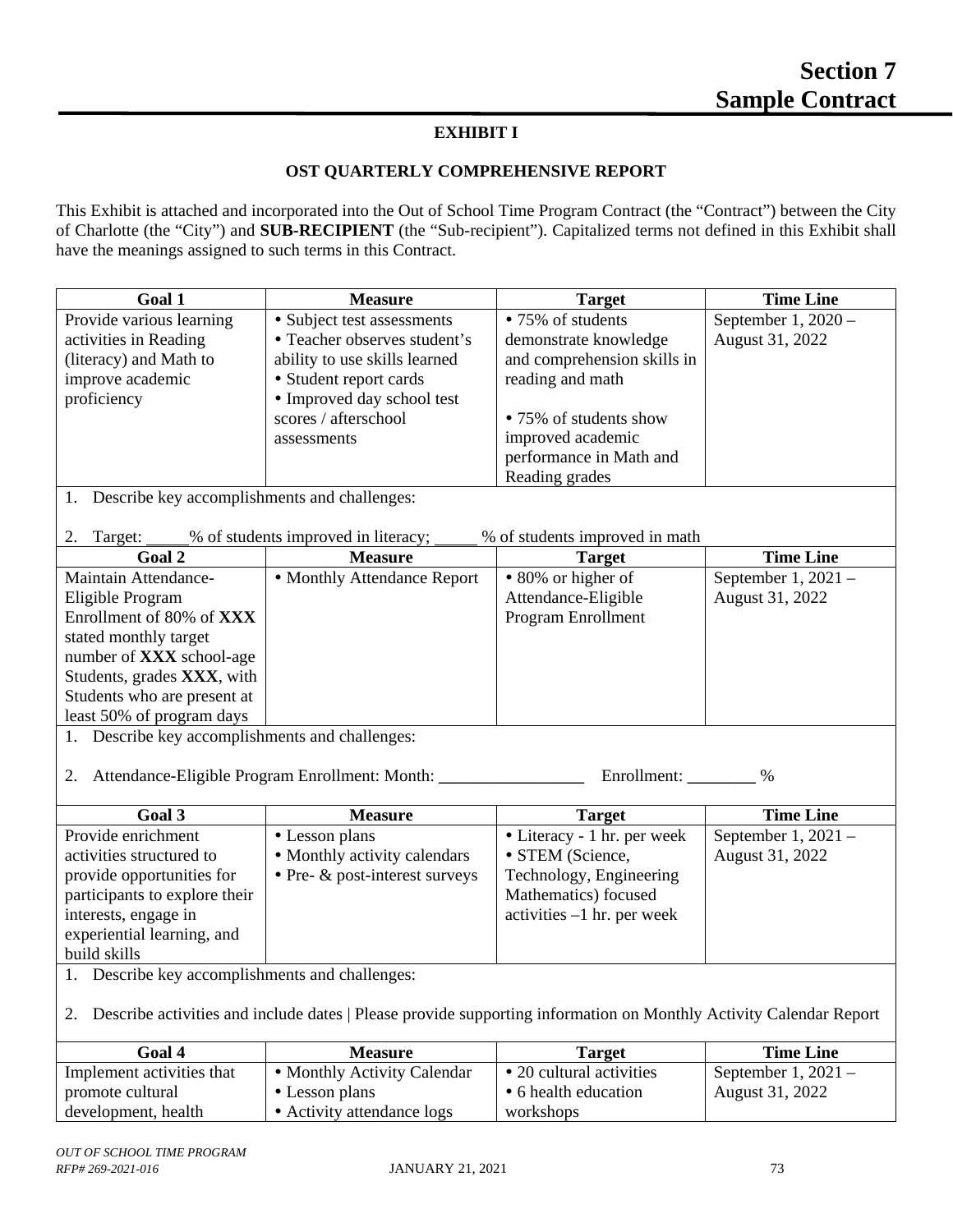# **Section 7 Sample Contract**

| education, and physical                                                                                                                                                                           |                                                                                                                | • 90 minutes of physical<br>activity per week      |                                        |
|---------------------------------------------------------------------------------------------------------------------------------------------------------------------------------------------------|----------------------------------------------------------------------------------------------------------------|----------------------------------------------------|----------------------------------------|
| activity<br>1. Status (check one):                                                                                                                                                                | in progress ________ completed                                                                                 |                                                    |                                        |
|                                                                                                                                                                                                   |                                                                                                                |                                                    |                                        |
| 2. Describe activities and workshops:                                                                                                                                                             |                                                                                                                |                                                    |                                        |
| 3. Describe key accomplishments and challenges:                                                                                                                                                   |                                                                                                                |                                                    |                                        |
| Goal 5                                                                                                                                                                                            | <b>Measure</b>                                                                                                 | <b>Target</b>                                      | <b>Time Line</b>                       |
| Improved community                                                                                                                                                                                | • Monthly Activity Calendar                                                                                    | • 2 community service                              | September 1, 2021 -                    |
| awareness and engagement                                                                                                                                                                          | • Activity attendance logs                                                                                     | activities<br>• 80% participation                  | August 31, 2022                        |
| 1. Status (check one):                                                                                                                                                                            | in progress completed                                                                                          |                                                    |                                        |
| 2. Describe key accomplishments and challenges:                                                                                                                                                   |                                                                                                                |                                                    |                                        |
|                                                                                                                                                                                                   | 3. Target: We Participation   Describe community service activity, date, # of students participating           |                                                    |                                        |
| Goal 6                                                                                                                                                                                            | <b>Measure</b>                                                                                                 | <b>Target</b>                                      | <b>Time Line</b>                       |
| Provide opportunities for                                                                                                                                                                         | • Workshops                                                                                                    | • 2 workshops                                      | September 1, 2021 -                    |
| parent/caregiver                                                                                                                                                                                  | • Parent/caregiver conferences                                                                                 | • 3 parent/caregiver                               | August 31, 2022                        |
| engagement in program                                                                                                                                                                             | • Invitations to program                                                                                       | conferences                                        |                                        |
|                                                                                                                                                                                                   | performances                                                                                                   | • 2 program performances<br>with 60% participation |                                        |
| 1. Status (check one):                                                                                                                                                                            | completed<br>in progress                                                                                       |                                                    |                                        |
| 2. Describe key accomplishments and challenges:<br>information on Monthly Activity Calendar Report                                                                                                | 3. Target: 600 % Participation   Event title, date and # of students participating   Please provide supporting |                                                    |                                        |
| Goal 7                                                                                                                                                                                            | <b>Measure</b>                                                                                                 | <b>Target</b>                                      | <b>Time Line</b>                       |
| Identify new funding<br>sources for FY 2022 budget<br>through grant writing to<br>supplement funds needed to<br>meet additional needs of<br>participants and for the<br>purpose of continuing the | • Number of grants for which<br>the <b>XXX</b> applied<br>• Decline and award letters                          | $\bullet$ 3 grants                                 | September 1, 2021 -<br>August 31, 2022 |
| program when the Contract<br>ends.                                                                                                                                                                |                                                                                                                |                                                    |                                        |
| 1. Status (check one):                                                                                                                                                                            | completed<br>in progress ______                                                                                |                                                    |                                        |
|                                                                                                                                                                                                   | 2. List grants, date submitted, amount, and status (attach copies of award and decline letters):               |                                                    |                                        |
| Goal 8                                                                                                                                                                                            | <b>Measure</b>                                                                                                 | <b>Target</b>                                      | <b>Time Line</b>                       |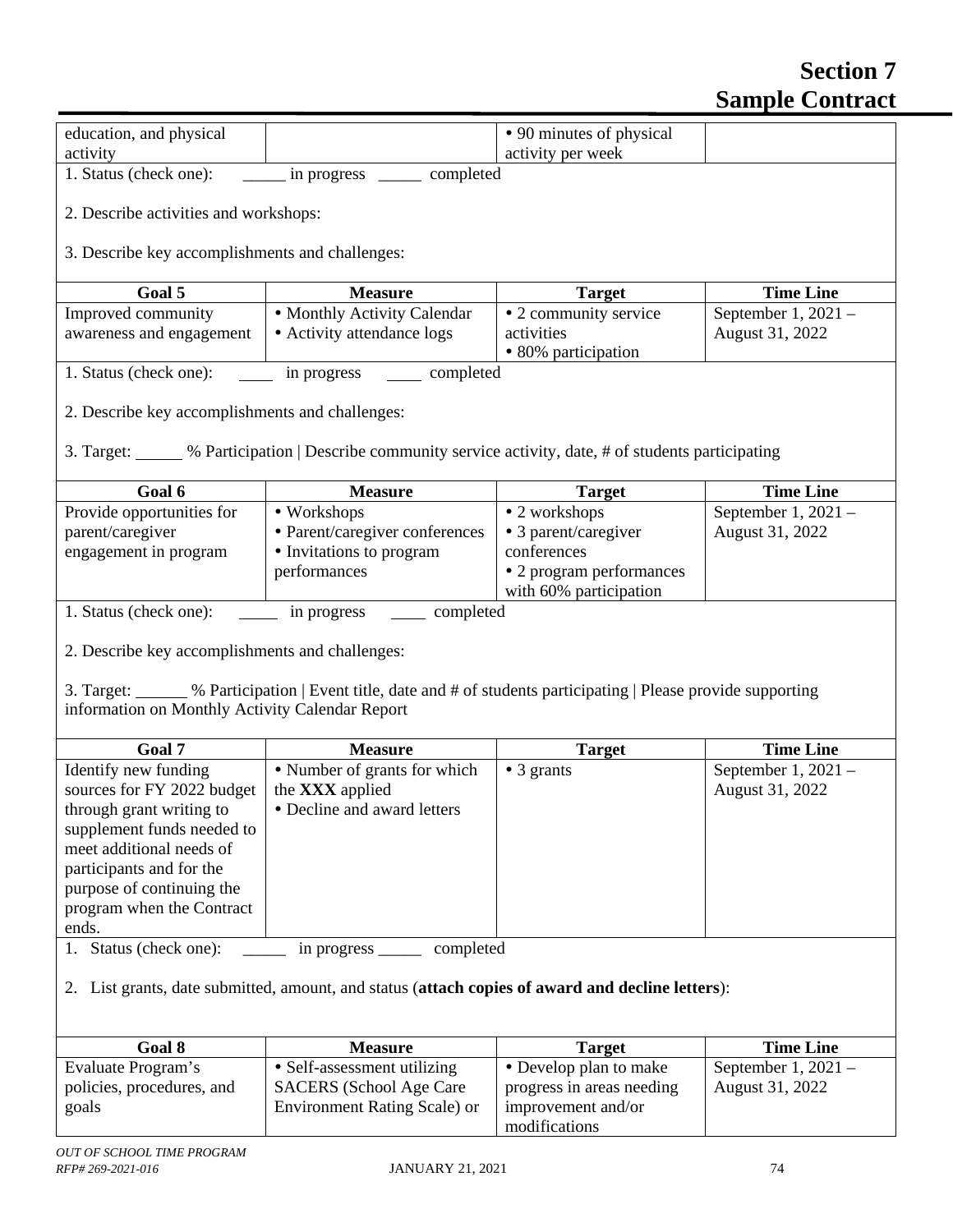# **Section 7 Sample Contract**

|                                                           | YPQA (Youth Program                                                                                             |                                       |                       |
|-----------------------------------------------------------|-----------------------------------------------------------------------------------------------------------------|---------------------------------------|-----------------------|
| Status (check one):<br>1.                                 | <b>Quality Assessment</b> )<br>in progress $\qquad \qquad \qquad$                                               | complete                              |                       |
|                                                           |                                                                                                                 |                                       |                       |
| 2.                                                        | Describe assessment results and how the results were used to improve the program:                               |                                       |                       |
| Goal 9                                                    | <b>Measure</b>                                                                                                  | <b>Target</b>                         | <b>Time Line</b>      |
| <b>Parent Survey</b>                                      | • Annual parent survey                                                                                          | $\overline{\bullet}$ 70% satisfaction | March 2022 - May 2022 |
|                                                           | • Number of surveys                                                                                             | •50% of surveys returned              |                       |
|                                                           | completed                                                                                                       |                                       |                       |
| 1. Status (check one):                                    | _____ in progress _______ completed                                                                             |                                       |                       |
| 2. Survey Results:                                        |                                                                                                                 |                                       |                       |
|                                                           | <b>Program Requirements</b>                                                                                     |                                       |                       |
| 10. Submittal of current financial audit information      |                                                                                                                 |                                       |                       |
|                                                           |                                                                                                                 |                                       |                       |
| $\bullet$                                                 | Engagement Letter: Status (check one): _______ in progress _______ completed (date submitted: ____)             |                                       |                       |
| $\bullet$                                                 | Financial Audit: Status (check one): ______ in progress ______ completed (date submitted: _____)                |                                       |                       |
| ٠                                                         | IRS Form 990: Status (check one): _______ in progress _______ completed (date submitted: _____)                 |                                       |                       |
|                                                           |                                                                                                                 |                                       |                       |
|                                                           | 11. Develop a sustainability plan for funding prior to Contract termination                                     |                                       |                       |
|                                                           |                                                                                                                 |                                       |                       |
|                                                           | Status (check one): _______ in progress ______ completed                                                        |                                       |                       |
| Describe key accomplishments and challenges:              |                                                                                                                 |                                       |                       |
|                                                           |                                                                                                                 |                                       |                       |
| 12. Coordination with Students' schools                   |                                                                                                                 |                                       |                       |
|                                                           |                                                                                                                 |                                       |                       |
|                                                           | Status (check one): _________ in progress ______ completed                                                      |                                       |                       |
| $\bullet$                                                 | Describe key accomplishments and challenges to coordinate efforts to promote academic success with school staff |                                       |                       |
|                                                           | and to provide services and activities that complement the regular instructional program:                       |                                       |                       |
|                                                           |                                                                                                                 |                                       |                       |
|                                                           | 13. Develop partnerships with agencies to provide additional services to Students and their families            |                                       |                       |
|                                                           |                                                                                                                 |                                       |                       |
|                                                           | Status (check one): ________ in progress _______ completed                                                      |                                       |                       |
| Describe key accomplishments and challenges:<br>$\bullet$ |                                                                                                                 |                                       |                       |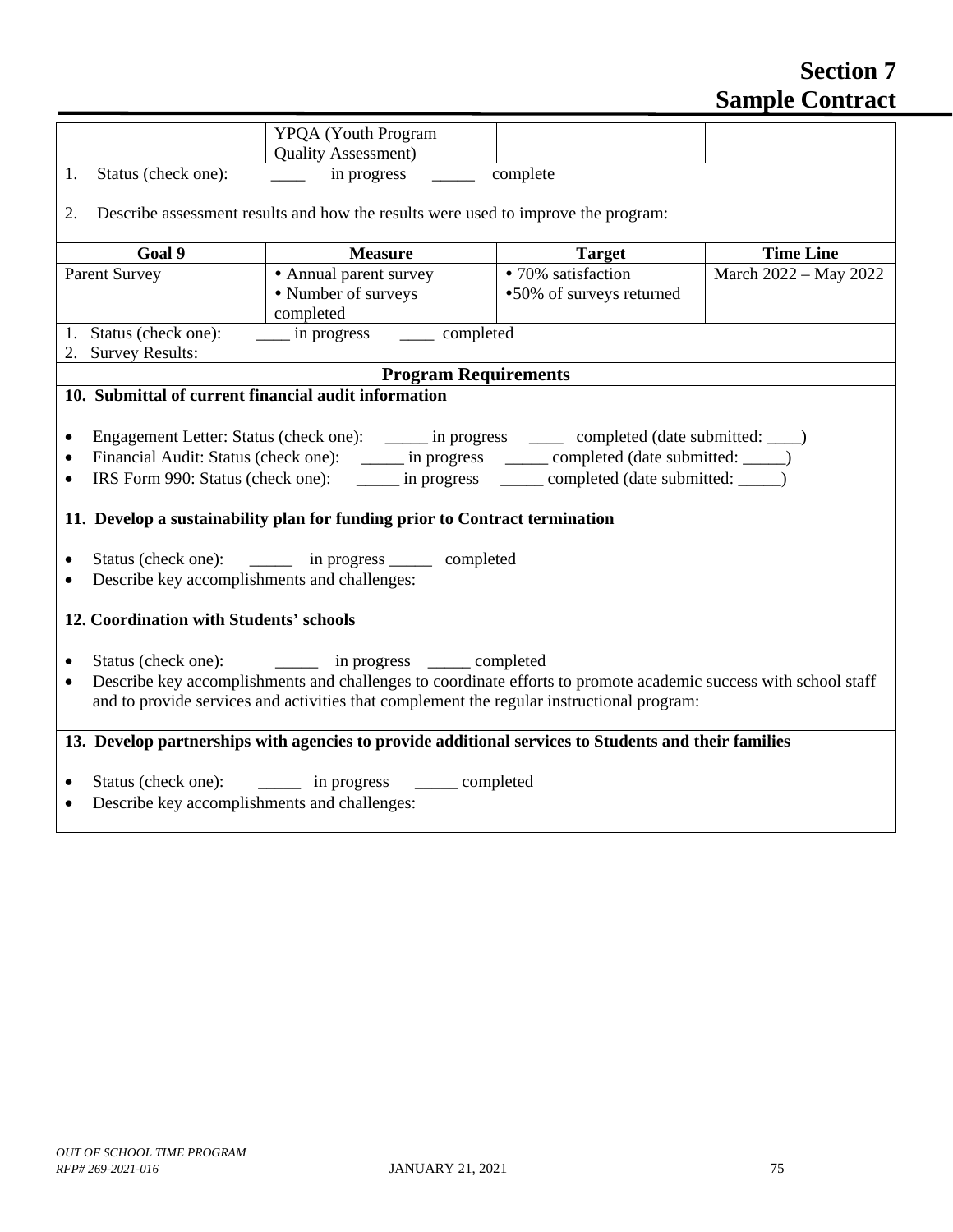## **EXHIBIT J**

This Exhibit is attached and incorporated into the Out of School Time Program Contract (the "Contract") between the City of Charlotte (the "City") and **SUB-RECIPIENT** (the "Sub-recipient"). Capitalized terms not defined in this Exhibit shall have the meanings assigned to such terms in this Contract.



|    | <b>Out of School Time (OST) Program</b><br><b>Income Verification Form</b><br>Last updated: July 2020                                                                                                                                                             |
|----|-------------------------------------------------------------------------------------------------------------------------------------------------------------------------------------------------------------------------------------------------------------------|
|    | Organization:                                                                                                                                                                                                                                                     |
|    |                                                                                                                                                                                                                                                                   |
|    |                                                                                                                                                                                                                                                                   |
|    |                                                                                                                                                                                                                                                                   |
|    |                                                                                                                                                                                                                                                                   |
|    |                                                                                                                                                                                                                                                                   |
|    | <b>Demographic Information</b>                                                                                                                                                                                                                                    |
|    | Please fill out the following information. Ensure that you have completed both (2) questions.                                                                                                                                                                     |
| 1. | Ethnicity (please check one): __________ Hispanic or Latino _____________ Not Hispanic or Latino                                                                                                                                                                  |
| 2. | <b>Race</b> (please check one):                                                                                                                                                                                                                                   |
|    | _____ White                                                                                                                                                                                                                                                       |
|    | <b>Example 21 American Indian or Alaska Native</b><br>Native Hawaiian or Other Pacific Islander                                                                                                                                                                   |
|    | Other/Multi-Racial                                                                                                                                                                                                                                                |
|    | If questions, please see description box below:                                                                                                                                                                                                                   |
|    | White: A person having origins in any of the original peoples of Europe, North Africa, or the<br>Middle East                                                                                                                                                      |
|    | Black/African American: A person having origins in any of the black racial groups of Africa.                                                                                                                                                                      |
|    | Asian: A person having origins in any of the original peoples of the Far East, Southeast Asia,<br>or the Indian subcontinent including, for example, Cambodia, China, India, Japan, Korea,<br>Malaysia, Pakistan, the Philippines Islands, Thailand, and Vietnam. |
|    | American Indian/Alaskan Native: A person having origins in any of the original peoples of<br>North and South America (including Central America) and who maintains a tribal affiliation<br>or community attachment.                                               |
|    | Native Hawaiian/Other Pacific Islander: A person having origins in any other the original                                                                                                                                                                         |
|    | peoples of Hawaii, Guam, Samoa, or the other Pacific Islands.                                                                                                                                                                                                     |
|    | Other/Multi-Racial: Category used for reporting individual responses not included in any of                                                                                                                                                                       |

the categories listed above.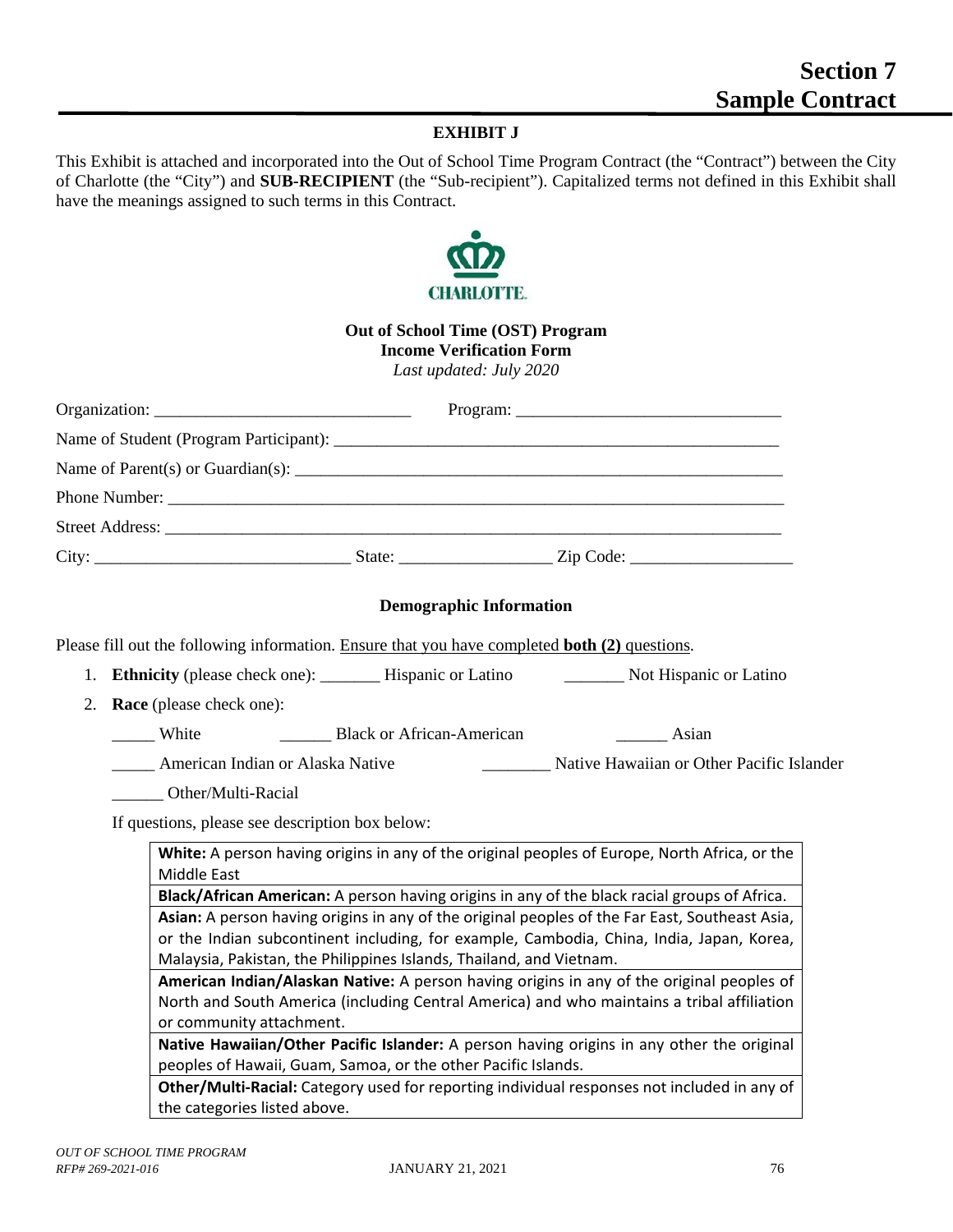## **Calculating Household Income Level**

#### *To calculate your household's income, please fill out the worksheet below.*

The following sources of income should be considered when calculating total household income:

- 1. Wages, salaries, tips, commissions, etc. (except full-time students);
- 2. Self-employment income from own non-farm business, including proprietorships and partnerships (except full-time students);
- 3. Interest, dividends, net rental income, or income from estates or trusts;
- 4. Social Security or railroad retirement;
- 5. Supplemental Security Income, Aid to Families with Dependent Children, or other public assistance or public welfare programs;
- 6. Retirement, survivor, or disability pensions; and
- 7. Any other sources of income received regularly, including Veterans' (VA) payments, unemployment compensation, child support, and alimony.

## **Household Income Level Calculation Worksheet**

| <b>Household Member Name</b><br>(List All) | <b>Income Source</b> | <b>Monthly Income</b> | <b>Annual Income</b> |
|--------------------------------------------|----------------------|-----------------------|----------------------|
| 1.                                         |                      |                       |                      |
| 2.                                         |                      |                       |                      |
| 3.                                         |                      |                       |                      |
| 4.                                         |                      |                       |                      |
| 5.                                         |                      |                       |                      |
| 6.                                         |                      |                       |                      |
| 7.                                         |                      |                       |                      |
| 8.                                         |                      |                       |                      |
|                                            |                      |                       |                      |

#### **TOTAL HOUSEHOLD ANNUAL INCOME:**

#### **CERTIFICATION**

**I hereby certify that the above information is complete and accurate to the best of my knowledge.** The income estimate **includes income for ALL household members**.

| Head of Household   Print Name | Head of Household   Signature                                   | Date |
|--------------------------------|-----------------------------------------------------------------|------|
|                                | ALL INCOME VERIFICATION DOCUMENTS MUST BE ATTACHED TO THIS FORM |      |

**WARNING:** The information provided on this form is subject to verification by HUD at any time, and Title 18, Section 1001 of the U.S. Code states that a person is guilty of a felony and assistance can be terminated for knowingly and willingly making a false or fraudulent statement to a department of the United States Government.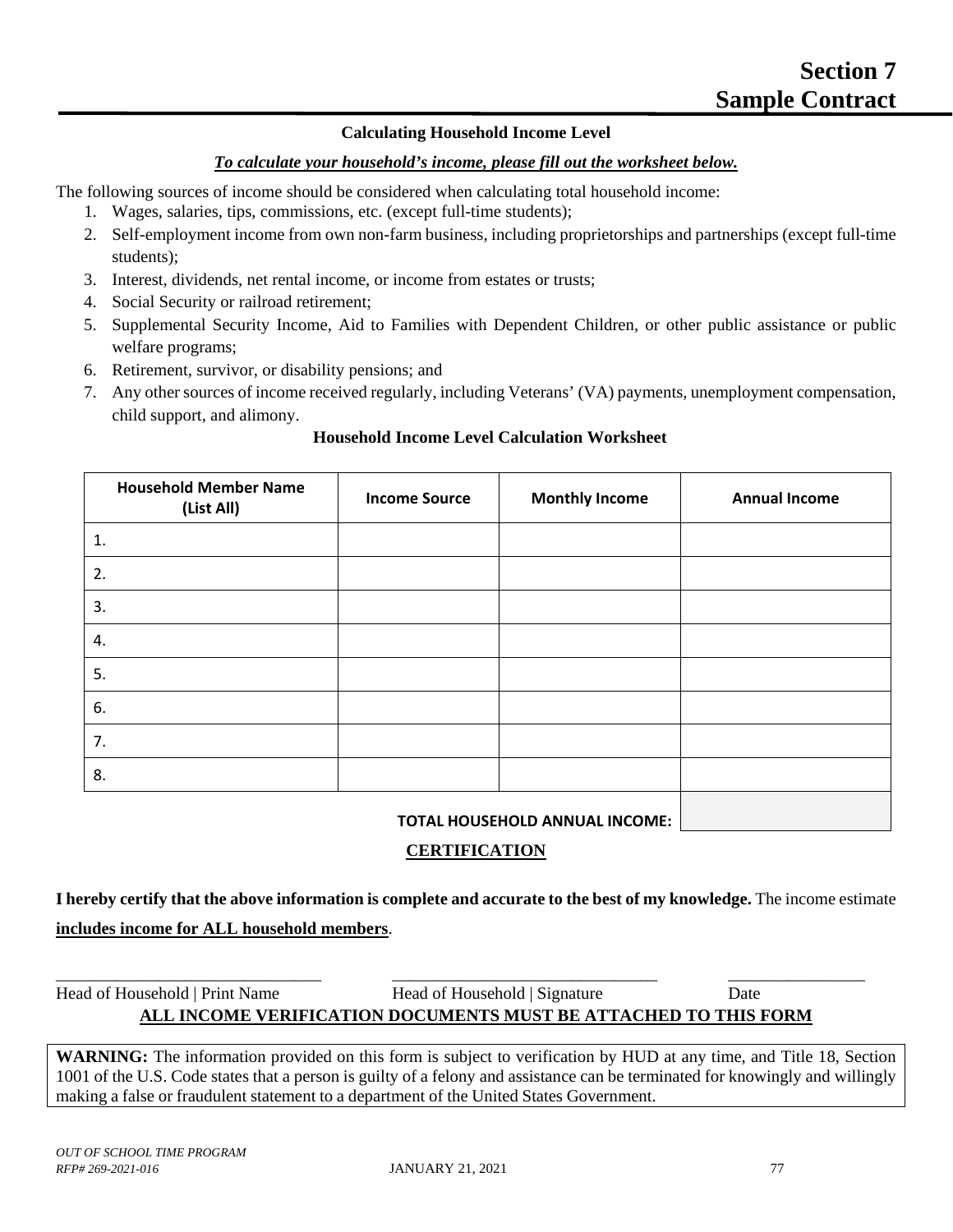| <b>FOR PROGRAM USE ONLY:</b>                                                       |  |  |                                 |  |      |  |
|------------------------------------------------------------------------------------|--|--|---------------------------------|--|------|--|
|                                                                                    |  |  |                                 |  |      |  |
| DOES THE TOTAL HOUSEHOLD INCOME EXCEED 80% OF THE AREA MEDIAN INCOME (AMI) BY      |  |  |                                 |  |      |  |
| <b>HOUSEHOLD SIZE?</b>                                                             |  |  |                                 |  |      |  |
| YES NO                                                                             |  |  |                                 |  |      |  |
| IS CHILD ELIBLE FOR THE CITY OF CHARLOTTE'S, OUT OF SCHOOL TIME (OST) PROGRAM? YES |  |  |                                 |  |      |  |
| N <sub>O</sub>                                                                     |  |  |                                 |  |      |  |
| <b>VERIFIED BY:</b>                                                                |  |  |                                 |  |      |  |
|                                                                                    |  |  |                                 |  |      |  |
| Staff Member   Print Name                                                          |  |  | <b>Staff Member   Signature</b> |  | Date |  |

#### **Household Income Level Chart**

Using the household's total annual income, follow the instructions to complete the chart below:

- 1. Identify the column that lists the number of people who live in the home as their main residence.
- 2. Circle the AMI category that details the total household income which was calculated above.

| <b>Number</b><br>of family<br>members<br>in the<br>household | 1 person     | 2 people    | 3 people    | 4 people    | 5 people    | 6 people    | 7 people     | 8 people    |
|--------------------------------------------------------------|--------------|-------------|-------------|-------------|-------------|-------------|--------------|-------------|
| <b>30% AMI</b>                                               | $$17,550$ or | \$17,551 to | \$20,051 to | \$22,551 to | \$25,051 to | \$27,101 to | \$29,101 to  | \$31,101 to |
|                                                              | less         | \$20,050    | \$22,550    | \$25,050    | \$27,100    | \$29,100    | \$31,100     | \$33,100    |
| 50% AMI                                                      | \$17,551 to  | \$29,251 to | \$33,401 to | \$37,601 to | \$41,751 to | \$45,101 to | \$48,451 to  | \$51,801 to |
|                                                              | \$29,250     | \$33,400    | \$37,600    | \$41,750    | \$45,100    | \$48,450    | \$51,800     | \$55,150    |
| 60% AMI                                                      | \$29,251 to  | \$35,101 to | \$40,081 to | \$45,121 to | \$50,101 to | \$54,121 to | \$58,141 to  | \$62,161 to |
|                                                              | \$35,100     | \$40,080    | \$45,120    | \$50,100    | \$54,120    | \$58,140    | \$62,160     | \$66,180    |
| 80% AMI                                                      | \$35,101 to  | \$46,801 to | \$53,451 to | \$60,151 to | \$66,801 to | \$72,151 to | $$77,501$ to | \$82,851 to |
|                                                              | \$46,800     | \$53,450    | \$60,150    | \$66,800    | \$72,150    | \$77,500    | \$82,850     | \$88,200    |

Source: U.S. Department of Housing and Urban Development.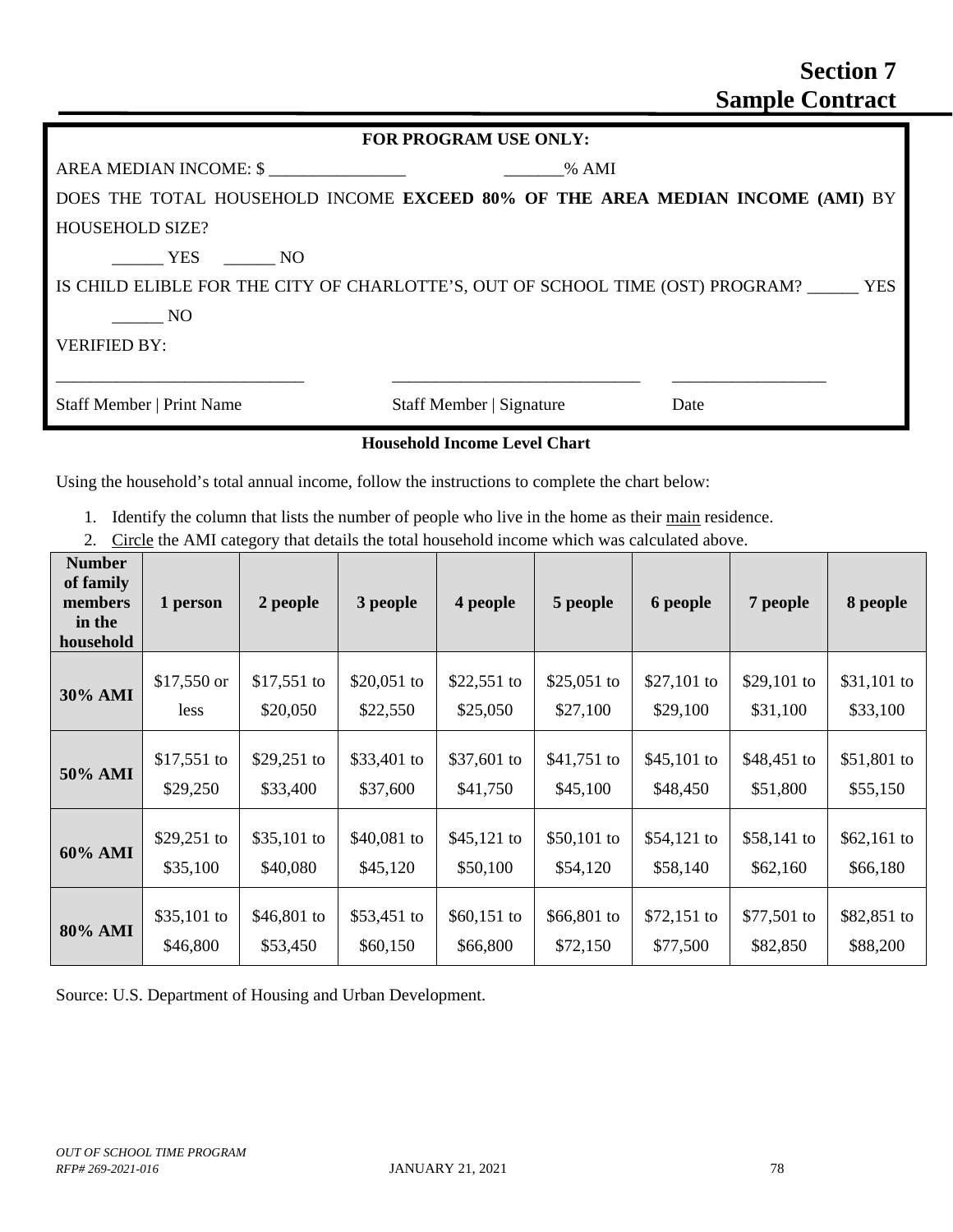## **EXHIBIT K**

#### **MWSBE UTILIZATION AND REPORTING**

This Exhibit is attached and incorporated into the Out of School Time Program Contract (the "Contract") between the City of Charlotte (the "City") and **SUB-RECIPIENT** (the "Sub-recipient"). Capitalized terms not defined in this Exhibit shall have the meanings assigned to such terms in this Contract.

Effective July 1, 2013, the City adopted the Charlotte Business INClusion ("CBI") Policy, which seeks to enhance competition in contracting and procurement opportunities for Minority-owned, Woman-owned, and Small Business Enterprises (collectively, "MWSBEs") located in the Charlotte region. As a condition of receiving funding from the City, the Sub-recipient must comply with the CBI Policy in meeting established MWSBE Goals.

For this Contract, CBI has established a **# percent (%)** MWSBE Goal. When procuring goods and services in performance of this Contract, the Sub-recipient will undertake the following outreach efforts to meet the established MWSBE Goal:

- Notify MWSBEs listed in the City's database of any contracting or procurement opportunities that may exist in the Sub-recipient's business;
- Request advice and assistance from CBI as to what additional MWSBE measures might be helpful if and when it becomes apparent that outreach alone will be insufficient to meet the Sub-recipient's MWSBE Goal; and
- Follow such additional measures as CBI reasonably recommends.

The Sub-recipient should refer to the listing of City-certified MWSBEs available on the City's website at [http://charlottebusinessinclusion.com.](http://charlottebusinessinclusion.com/)

Furthermore, as a condition of receiving funding under this Contract, the Sub-recipient is required to report the total amount of dollars paid to each MWSBE utilized. The Sub-recipient shall provide Semi-Annual Utilization Reports according to the following schedule:

| <b>Utilization Report Due Date</b> | <b>Reporting Period</b>               |  |  |
|------------------------------------|---------------------------------------|--|--|
| March 16, 2022                     | September 1, 2021 - February 28, 2022 |  |  |
| September 16, 2022                 | March 1, 2022 - August 31, 2022       |  |  |

Semi-Annual Utilization Reports shall be submitted to [ost@charlottenc.gov.](mailto:ost@charlottenc.gov) The Semi-Annual Utilization Report template is attached herein.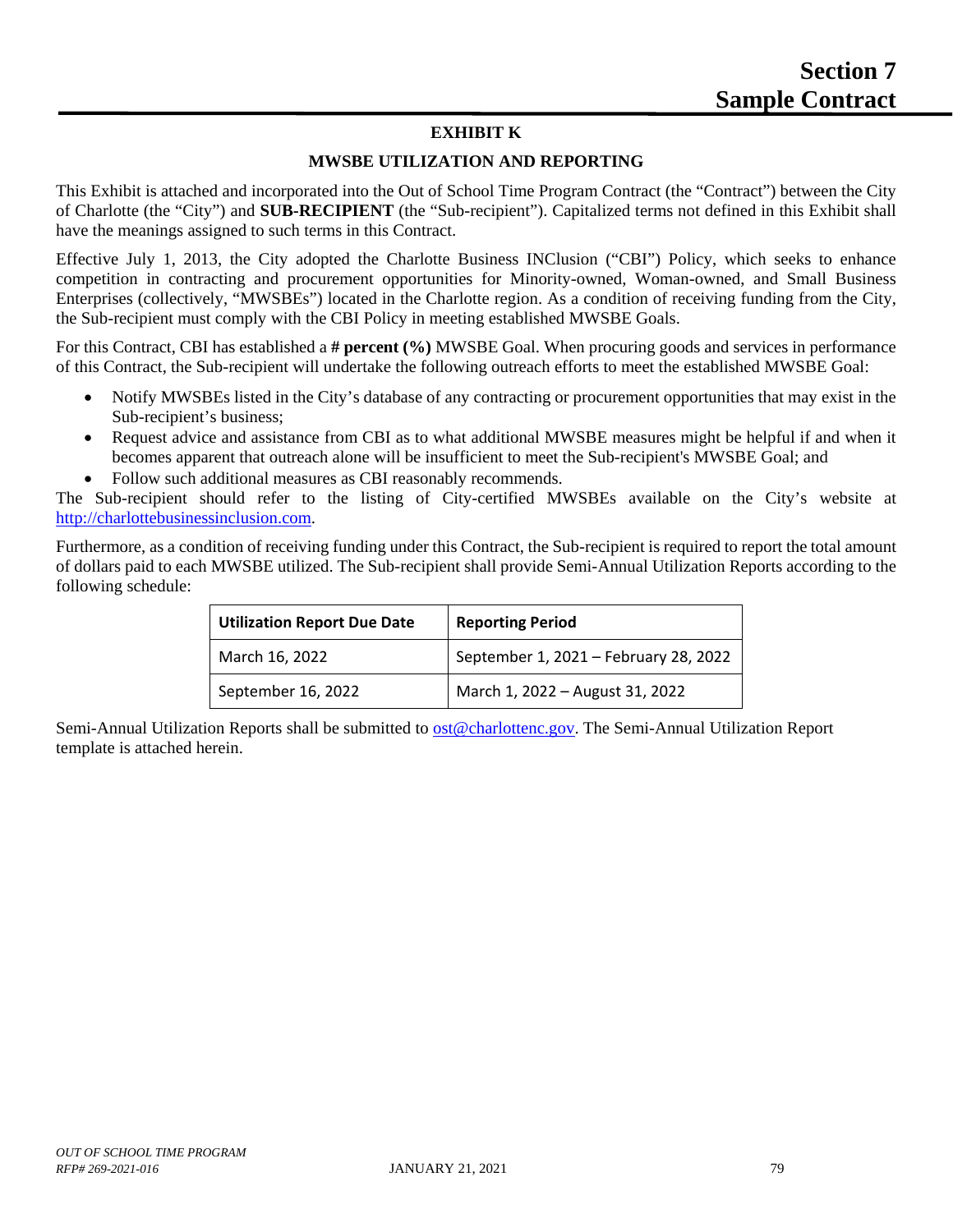#### **MWSBE Semi-Annual Utilization Report**

Agency Name: Reporting Period:

| Name of MWSBE<br>Subcontractor/<br>Supplier/Vendor <sup>1</sup> | Classification<br>(M/W/SBE) | <b>Description of Service/Good Provided<sup>2</sup></b> | Date(s) of Service | <b>Dollar Expenditure</b> |
|-----------------------------------------------------------------|-----------------------------|---------------------------------------------------------|--------------------|---------------------------|
|                                                                 |                             |                                                         |                    |                           |
|                                                                 |                             |                                                         |                    |                           |
|                                                                 |                             |                                                         |                    |                           |
|                                                                 |                             |                                                         |                    |                           |
|                                                                 |                             |                                                         |                    |                           |
|                                                                 |                             |                                                         |                    |                           |

<sup>1</sup> If you are working with a firm that may be eligible for MWSBE certification but is not currently certified with the City, we highly encourage you to have the owner(s) apply for MWSBE certification by contacting the Charlotte Business INClusion Office at (704) 336-4137 or visiting the website at [www.charlottebusinessinclusion.com.](http://www.charlottebusinessinclusion.com/)

<sup>2</sup> Type of service or product provided (i.e., catering, printing, office supplies, courier service, etc.).

**(Print Name) Authorized Signature**

**Title Date**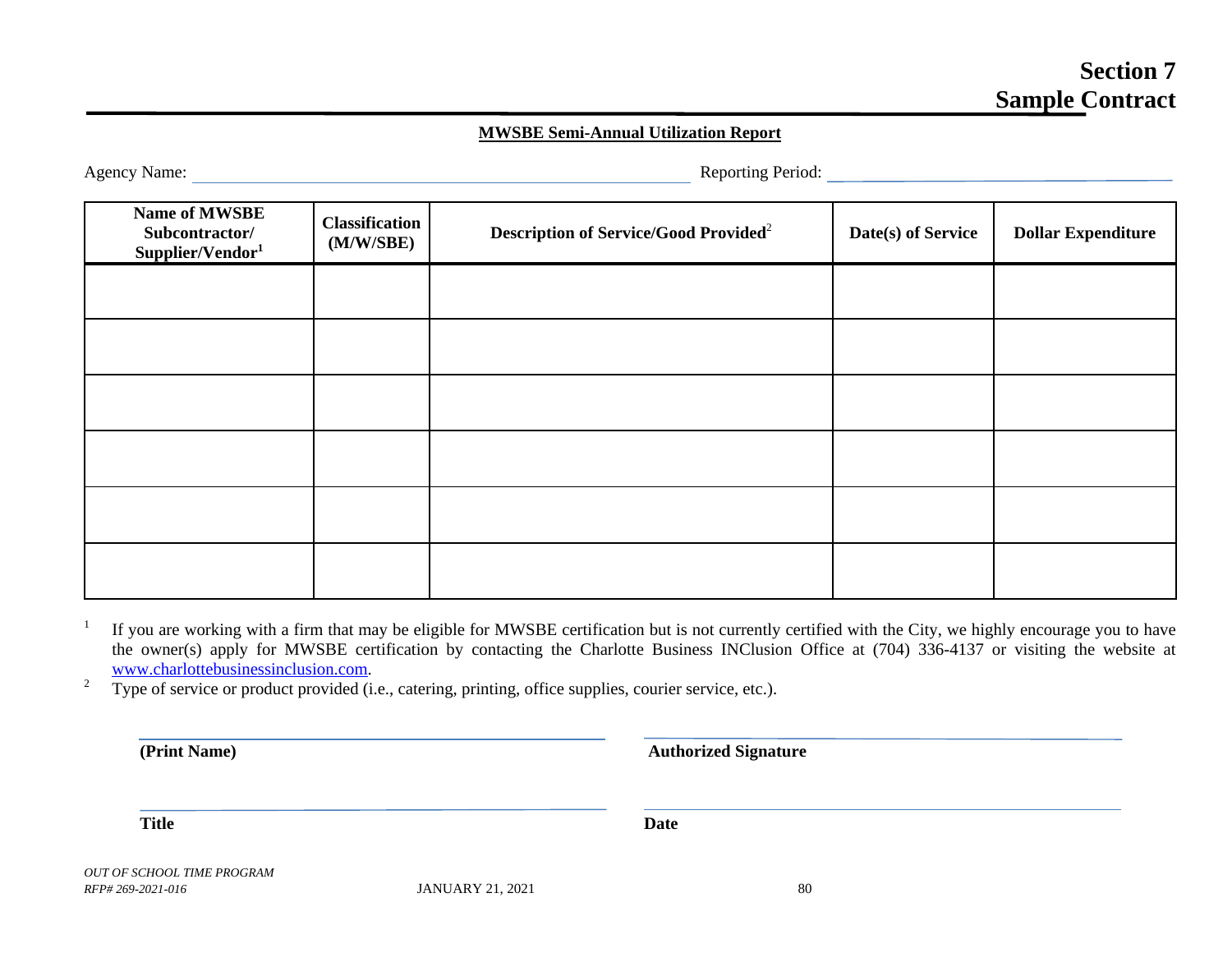# **EXHIBIT L**

# **FEDERAL CONTRACT TERMS AND CONDITIONS**

This Exhibit is attached and incorporated into the Out of School Time Program Contract (the "Contract") between the City of Charlotte (the "City") and **SUB-RECIPIENT** (the "Sub-recipient"). Capitalized terms not defined in this Exhibit shall have the meanings assigned to such terms in the Contract. In the event of a conflict between this Exhibit and the terms of the main body of the Contract or any other exhibit or appendix, the terms of this Exhibit shall govern.

- 1. **Debarment and Suspension**. The Sub-recipient represents and warrants that, as of the Effective Date of the Contract, neither the Sub-recipient nor any subcontractor or subconsultant performing work under this Contract (at any tier) is included on the federally debarred bidder's list listed on the government wide exclusions in the System for Award Management (SAM), in accordance with the OMB guidelines at 2 CFR 180 that implement Executive Orders 12549 (3 CFR part 1986 Comp., p. 189) and 12689 (3 CFR part 1989 Comp., p. 235), "Debarment and Suspension." If at any point during the Contract term the Sub-recipient or any subcontractor or subconsultant performing work at any tier is included on the federally debarred bidder's list, the Sub-recipient shall notify the City immediately. The Sub-recipient's completed Form 11 – Vendor Debarment Certification is incorporated herein as Form L.1 below.
- 2. **Record Retention**. The Sub-recipient certifies that it will comply with the record retention requirements detailed in 2 CFR § 200.333 (Retention Requirements for Records). The Sub-recipient further certifies that it will retain all records as required by 2 CFR § 200.333 for a period of three (3) years after it receives City notice that the City has submitted final expenditure reports or quarterly or annual financial reports, as applicable, and all other pending matters are closed.
- 3. **Procurement of Recovered Materials**. The Sub-recipient represents and warrants that in its performance under the Contract, the Sub-recipient shall comply with section 6002 of the Solid Waste Disposal Act, as amended by the Resource Conservation and Recovery Act. The requirements of Section 6002 include procuring only items designated in guidelines of the Environmental Protection Agency (EPA) at 40 CFR Part 247 that contain the highest percentage of recovered materials practicable, consistent with maintaining a satisfactory level of competition, where the purchase price of the item exceeds \$10,000 or the value of the quantity acquired during the preceding fiscal year exceeded \$10,000; procuring solid waste management services in a manner that maximizes energy and resource recovery; and establishing an affirmative procurement program for procurement of recovered materials identified in the EPA guidelines.
- 4. **Clean Air Act and Federal Water Pollution Control Act**. The Sub-recipient agrees to comply with all applicable standards, orders or regulations issued pursuant to the Clean Air Act (42 U.S.C. 7401- 7671q) and the Federal Water Pollution Control Act as amended (33 U.S.C. 1251-1387). Violations must be reported to the Federal awarding agency and the Regional Office of the Environmental Protection Agency (EPA).
- 5. **Energy Efficiency**. The Sub-recipient certifies that the Sub-recipient will be in compliance with mandatory standards and policies relating to energy efficiency which are contained in the state energy conservation plan issued in compliance with the Energy Policy and Conservation Act (Pub. L. 94-163, 89 Stat. 871).
- 6. **Byrd Anti-Lobbying Amendment (31 U.S.C. 1352)**. The Sub-recipient certifies that:
	- 6.1. No federal appropriated funds have been paid or will be paid, by or on behalf of the Sub-recipient, to any person for influencing or attempting to influence an officer or employee of an agency, a Member of Congress, an officer or employee of Congress, or an employee of a Member of Congress in connection with the awarding of any Federal contract, the making of any Federal grant, the making of any Federal Loan, the entering into of any cooperative agreement, and the extension,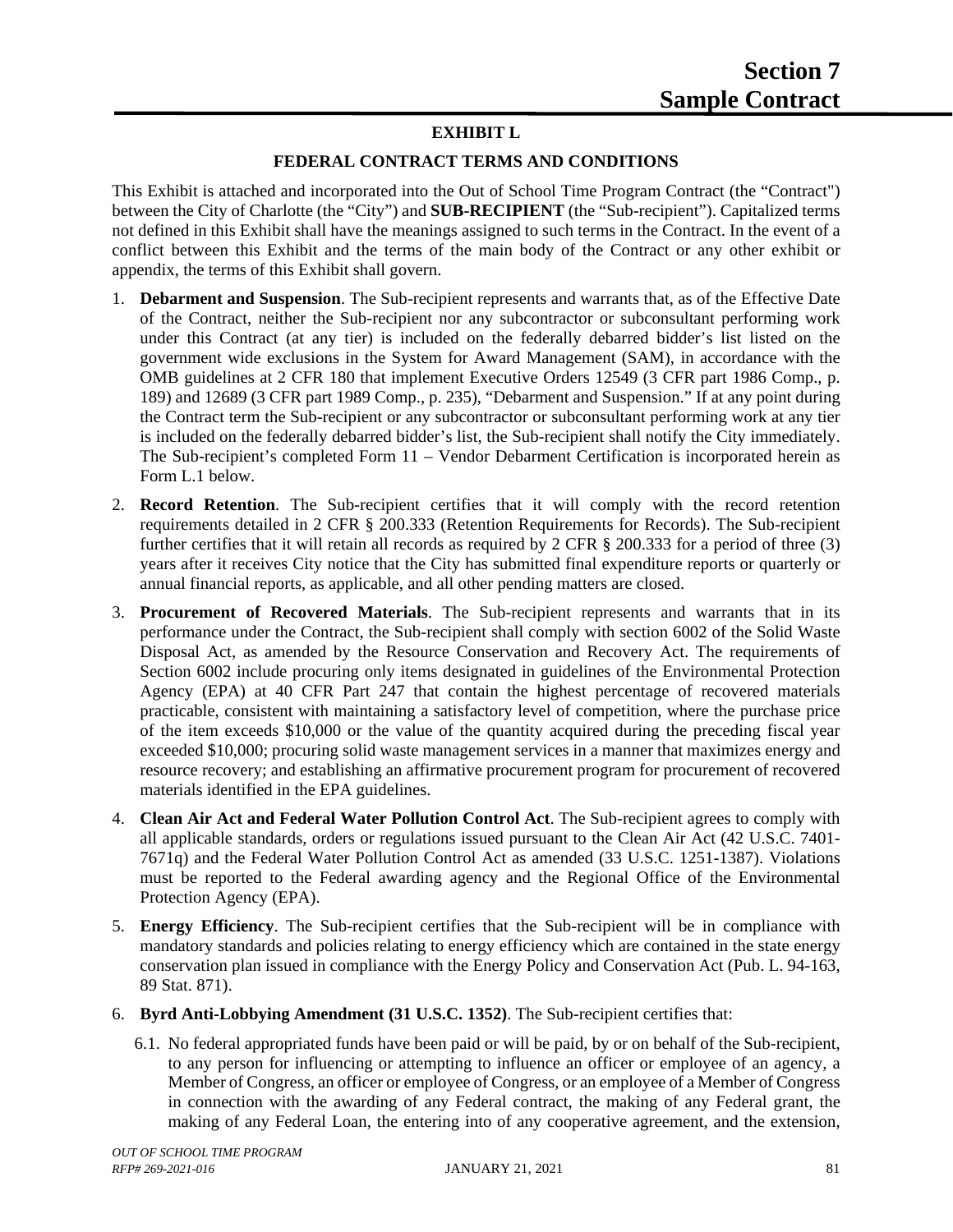continuation, renewal, amendment, or modification of and Federal contract, grant, loan, or cooperative agreement.

- 6.2. If any funds other than federal appropriated funds have been paid or will be paid to any person for making lobbying contacts to an officer or employee of an agency, a Member of Congress, an officer or employee of Congress, or an employee of a Member of Congress in connection with this federal contract, grant, loan, or cooperative agreement, the Sub-recipient shall complete and submit Standard Form—LLL, "Disclosure Form to Report Lobbying," in accordance with its instructions [as amended by "Government wide Guidance for New Restrictions on Lobbying," 61 Fed. Reg. 1413 (1/19/96)].
- 6.3. The Sub-recipient shall require that the language of this certification be included in the award documents for all subawards at all tiers (including subcontracts, subgrants, and contracts under grants, loans, and cooperative agreements) and that all subrecipients shall certify and disclose accordingly.
- 6.4. The Sub-recipient's completed Form 12 –Byrd Anti-Lobbying Certification is incorporated herein as Form L.2 below.
- 7. **Contract Work Hours and Safety Standards Act (40 U.S.C. 3701-3708)**. If the Contract is in excess of \$100,000 and involves the employment of mechanics or laborers, the Sub-recipient must comply with 40 U.S.C. 3702 and 3704, as supplemented by Department of Labor regulations (29 CFR Part 5). Under 40 U.S.C. 3702 of the Act, the Sub-recipient is required to compute the wages of every mechanic and laborer on the basis of a standard work week of forty (40) hours. Work in excess of the standard work week is permissible provided that the worker is compensated at a rate of not less than one and a half times the basic rate of pay for all hours worked in excess of forty (40) hours in the work week. These requirements do not apply to the purchases of supplies or materials or articles ordinarily available on the open market, or purchases of transportation or transmission of intelligence.
- 8. **Right to Inventions**. If the federal award is a "funding agreement" under 37 CFR 401.2 and the City wishes to enter into a contract with a small business firm or nonprofit organization regarding the substitution of parties, assignment of performance or experimental, developmental or research work thereunder, the City must comply with 37 CFR Part 401, "Rights to Inventions Made by Nonprofit Organizations and Small Business Firms Under Government Grants, Contracts and Cooperative Agreements," and any implementing regulations issued by the awarding agency.
- 9. **DHS Seal, Logo, and Flags.** The Sub-recipient shall not use the Department of Homeland Security ("DHS") seal(s), logos, crests, or reproductions of flags or likenesses of DHS agency officials without specific FEMA pre-approval.
- 10. The Federal Government is not a party to this Contract and is not subject to any obligations or liabilities to the City, Sub-recipient, or any other party pertaining to any matter resulting from the Contract.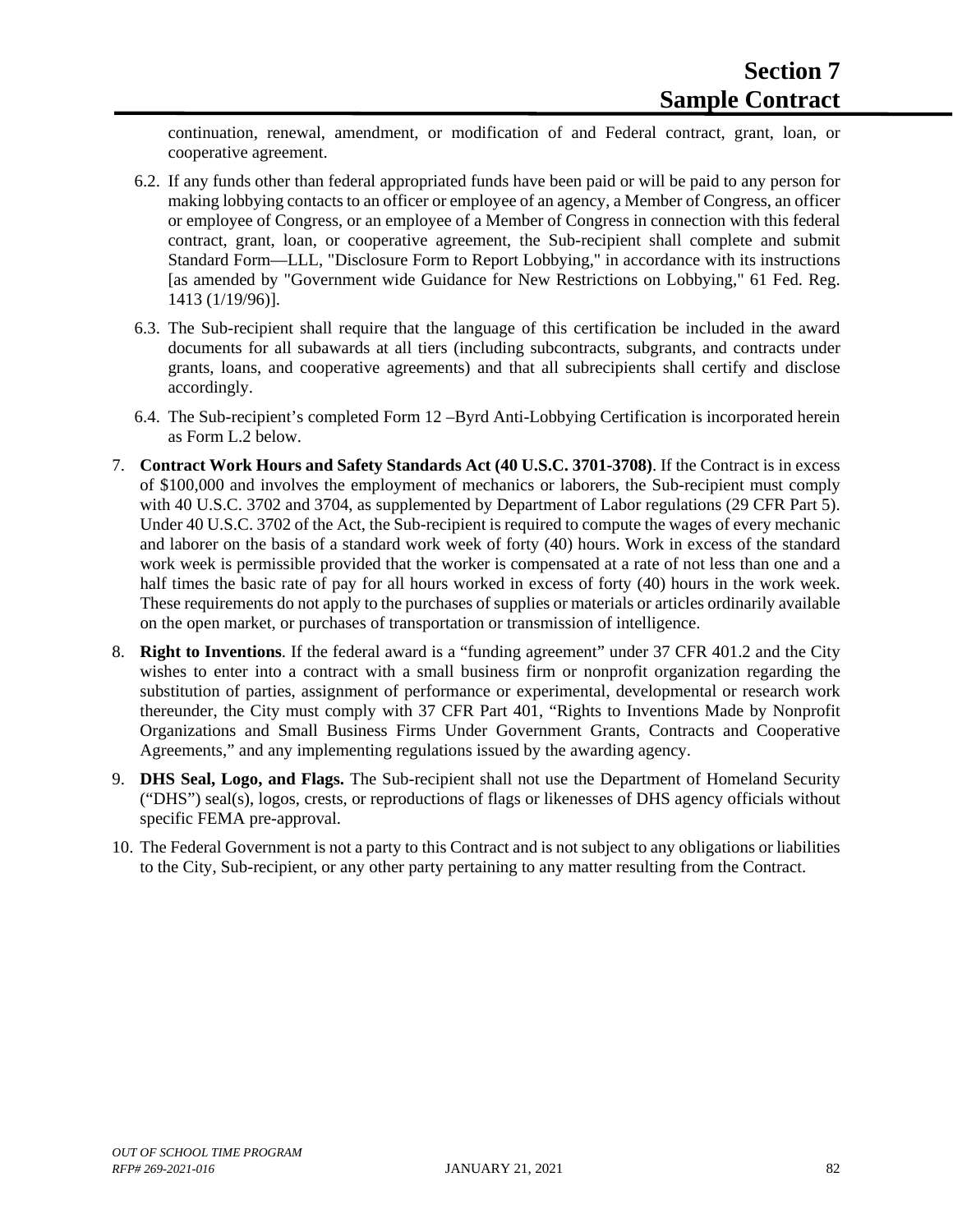#### **FORM L.1**

#### **Out of School Time Program**

#### **CERTIFICATION REGARDING DEBARMENT, SUSPENSION AND OTHER RESPONSIBILITY MATTERS**

The bidder, contractor, or subcontractor, as appropriate, certifies to the best of its knowledge and belief that neither it nor any of its officers, directors, or managers who will be working under the Contract, or persons or entities holding a greater than 10% equity interest in it (collectively "Principals"):

- 1. Are presently debarred, suspended, proposed for debarment, declared ineligible, or voluntarily excluded from covered transactions by any federal or state department or agency in the United States;
- 2. Have within a three-year period preceding this proposal been convicted of or had a civil judgment rendered against them for commission of fraud or a criminal offense in connection with obtaining, attempting to obtain, or performing a public (federal, state or local) transaction or contract under a public transaction; violation of federal or state anti-trust or procurement statutes or commission of embezzlement, theft, forgery, bribery, falsification or destruction of records, making false statements, or receiving stolen property;
- 3. Are presently indicted for or otherwise criminally or civilly charged by a government entity, (federal, state or local) with commission of any of the offenses enumerated in paragraph 2 of this certification; and
- 4. Have within a three-year period preceding this application/proposal had one or more public transactions (federal, state or local) terminated for cause or default.

I understand that a false statement on this certification may be grounds for rejection of this proposal or termination of the award or in some instances, criminal prosecution.

#### **I hereby certify as stated above:**

(Print Name) Signature

Title Date

#### **I am unable to certify to one or more the above statements. Attached is my explanation. [Check box if applicable]**

(Print Name) Signature

Title Date